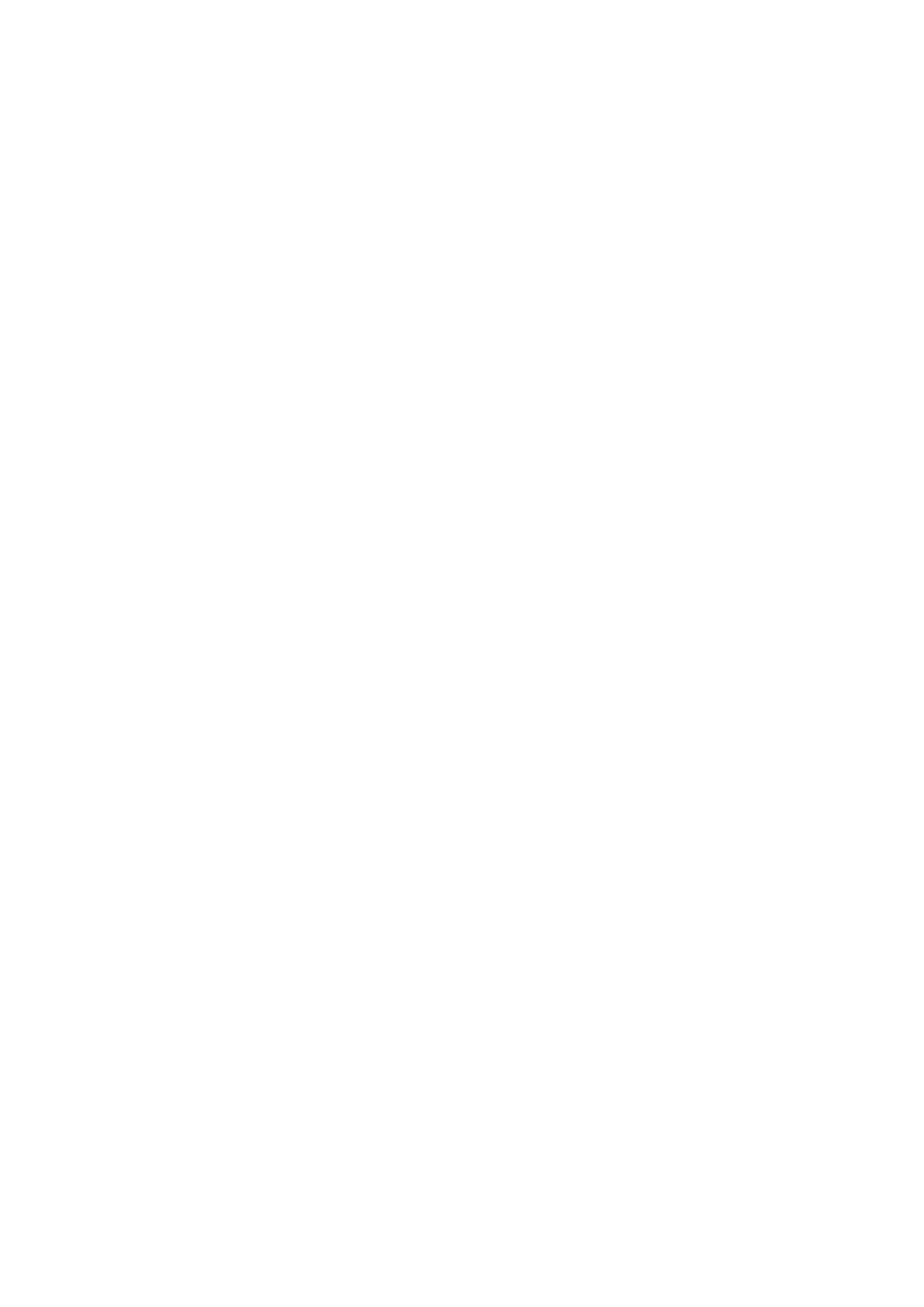# **Contents**

| Element 1:        |                                                                                    |  |  |
|-------------------|------------------------------------------------------------------------------------|--|--|
|                   | Subdivision or Consolidation of Blocks (Including Unit Title Subdivision) 3<br>1.1 |  |  |
|                   | 1.2<br>1.3                                                                         |  |  |
|                   | 1.4                                                                                |  |  |
| <b>Element 2:</b> |                                                                                    |  |  |
|                   | 2.1                                                                                |  |  |
|                   | 2.2                                                                                |  |  |
|                   | 2.3                                                                                |  |  |
|                   | 2.4                                                                                |  |  |
|                   |                                                                                    |  |  |
| Element 1:        |                                                                                    |  |  |
|                   | 1.1<br>1.2                                                                         |  |  |
|                   | Site Area Requirements for Multi-unit Housing (other than dual occupancy<br>1.3    |  |  |
|                   |                                                                                    |  |  |
| Element 2:        |                                                                                    |  |  |
|                   | 2.1                                                                                |  |  |
|                   | 2.2                                                                                |  |  |
|                   | 2.3                                                                                |  |  |
| <b>Element 4:</b> |                                                                                    |  |  |
|                   | 4.1                                                                                |  |  |
|                   |                                                                                    |  |  |
| Element 2:        |                                                                                    |  |  |
|                   | 2.1<br>2.2                                                                         |  |  |
|                   | 2.3                                                                                |  |  |
|                   |                                                                                    |  |  |
| Element 2:        |                                                                                    |  |  |
|                   | Restrictions on Use - Staging of Development - Inner North Canberra  15<br>2.1     |  |  |
|                   | 2.2                                                                                |  |  |
|                   | 2.3                                                                                |  |  |
|                   | 2 A                                                                                |  |  |
|                   |                                                                                    |  |  |
| Element 2:        |                                                                                    |  |  |
|                   | 2.1                                                                                |  |  |
|                   |                                                                                    |  |  |
| Element 1:        |                                                                                    |  |  |
|                   | Subdivision or Consolidation of Existing Residential Leases 19<br>1.1              |  |  |
| Element 2:        |                                                                                    |  |  |
|                   | 2.1<br>2.2                                                                         |  |  |
|                   | Development proposals where there are pre-existing approved Lease and<br>2.3       |  |  |
|                   |                                                                                    |  |  |
|                   | Development proposals where the Estate Development Plan is subject to a<br>2.4     |  |  |
|                   |                                                                                    |  |  |
|                   | 2.5<br>2.6                                                                         |  |  |
| Element 3:        |                                                                                    |  |  |
|                   | 3.1                                                                                |  |  |
|                   |                                                                                    |  |  |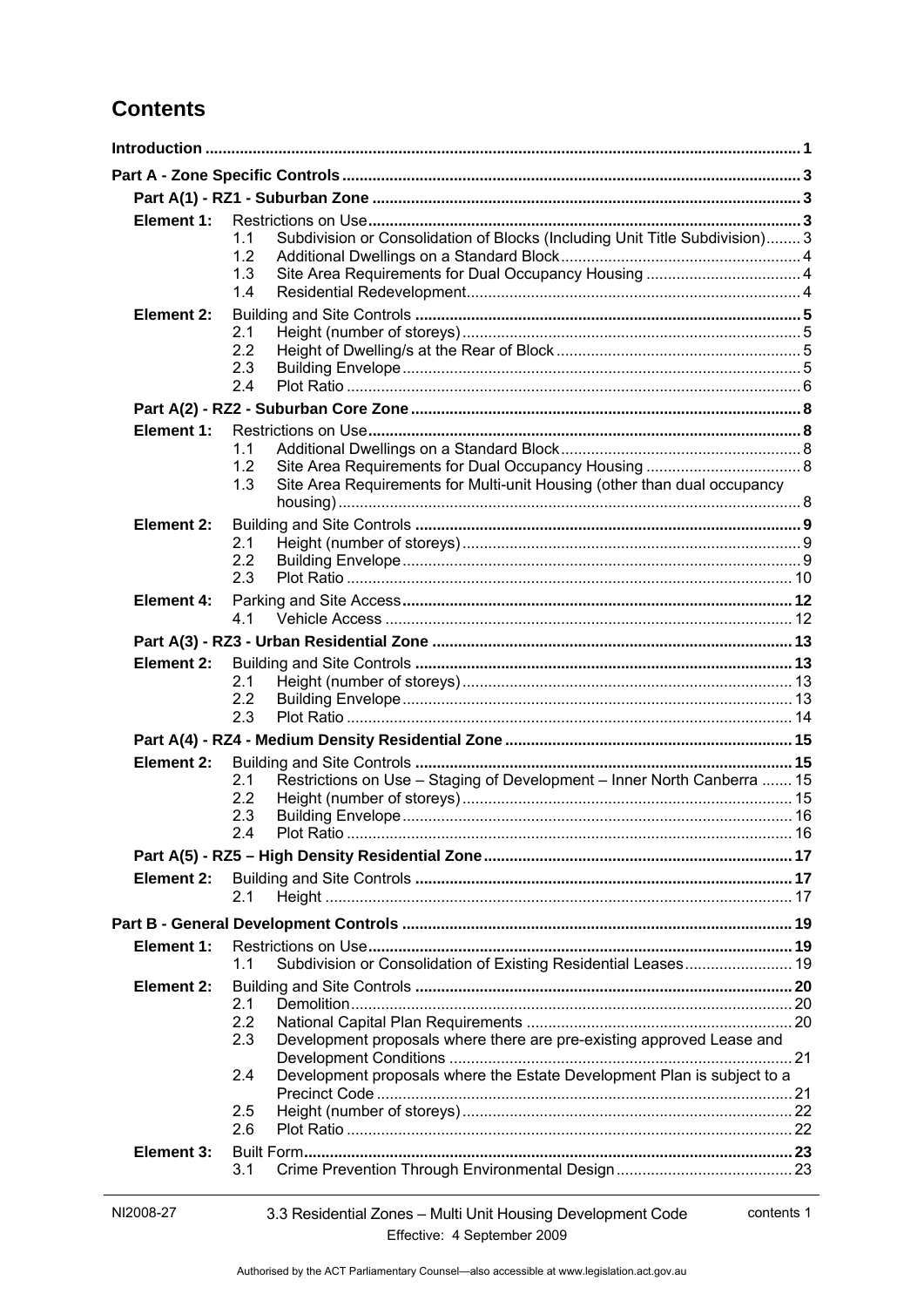|            | 3.2                                                                                        |  |  |
|------------|--------------------------------------------------------------------------------------------|--|--|
| Element 4: |                                                                                            |  |  |
|            | 4.1                                                                                        |  |  |
|            | 4.2                                                                                        |  |  |
| Element 6: |                                                                                            |  |  |
|            | 6.1                                                                                        |  |  |
|            | 6.2<br>6.3                                                                                 |  |  |
|            | 6.4                                                                                        |  |  |
|            | 6.5                                                                                        |  |  |
|            | 6.6                                                                                        |  |  |
|            | Water Sensitive Urban Design - Mains Water Consumption 26<br>6.7                           |  |  |
|            | 6.8<br>Water Sensitive Urban Design - Stormwater Quality and Quantity  26                  |  |  |
| Element 7: |                                                                                            |  |  |
|            | 7.1                                                                                        |  |  |
|            | 7.2                                                                                        |  |  |
|            | 7.3                                                                                        |  |  |
|            |                                                                                            |  |  |
|            |                                                                                            |  |  |
| Element 2: |                                                                                            |  |  |
|            | 2.1                                                                                        |  |  |
|            | 2.2                                                                                        |  |  |
|            | 2.3                                                                                        |  |  |
| Element 3: |                                                                                            |  |  |
|            | 3.1<br>3.2                                                                                 |  |  |
|            | 3.3                                                                                        |  |  |
|            | 3.4                                                                                        |  |  |
| Element 4: |                                                                                            |  |  |
|            | 4.1                                                                                        |  |  |
|            | 4.2                                                                                        |  |  |
| Element 5: |                                                                                            |  |  |
|            | 5.1                                                                                        |  |  |
|            | 5.2                                                                                        |  |  |
|            | 5.3<br>5.4                                                                                 |  |  |
|            |                                                                                            |  |  |
| Element 7: |                                                                                            |  |  |
|            | 7.1                                                                                        |  |  |
|            | Part C(2) - Multi Unit Housing - Additional Controls for Deakin and Forrest 48             |  |  |
| Element 2: |                                                                                            |  |  |
|            | 2.1                                                                                        |  |  |
|            | 2.2                                                                                        |  |  |
|            | Side and Rear Setbacks (Replaces R55/C55 and R56/C56) 48<br>2.3                            |  |  |
| Element 3: |                                                                                            |  |  |
|            | 3.1                                                                                        |  |  |
| Element 5: |                                                                                            |  |  |
|            | 5.1                                                                                        |  |  |
|            | Part C(3) - Multi Unit Housing - Inner North Canberra and Gungahlin District - RZ3 and RZ4 |  |  |
|            |                                                                                            |  |  |
| Element 2: |                                                                                            |  |  |
|            | 2.1                                                                                        |  |  |
|            | 2.2<br>2.3                                                                                 |  |  |
|            | Building Envelope (in relation to side and rear boundaries)52<br>2.4                       |  |  |
|            |                                                                                            |  |  |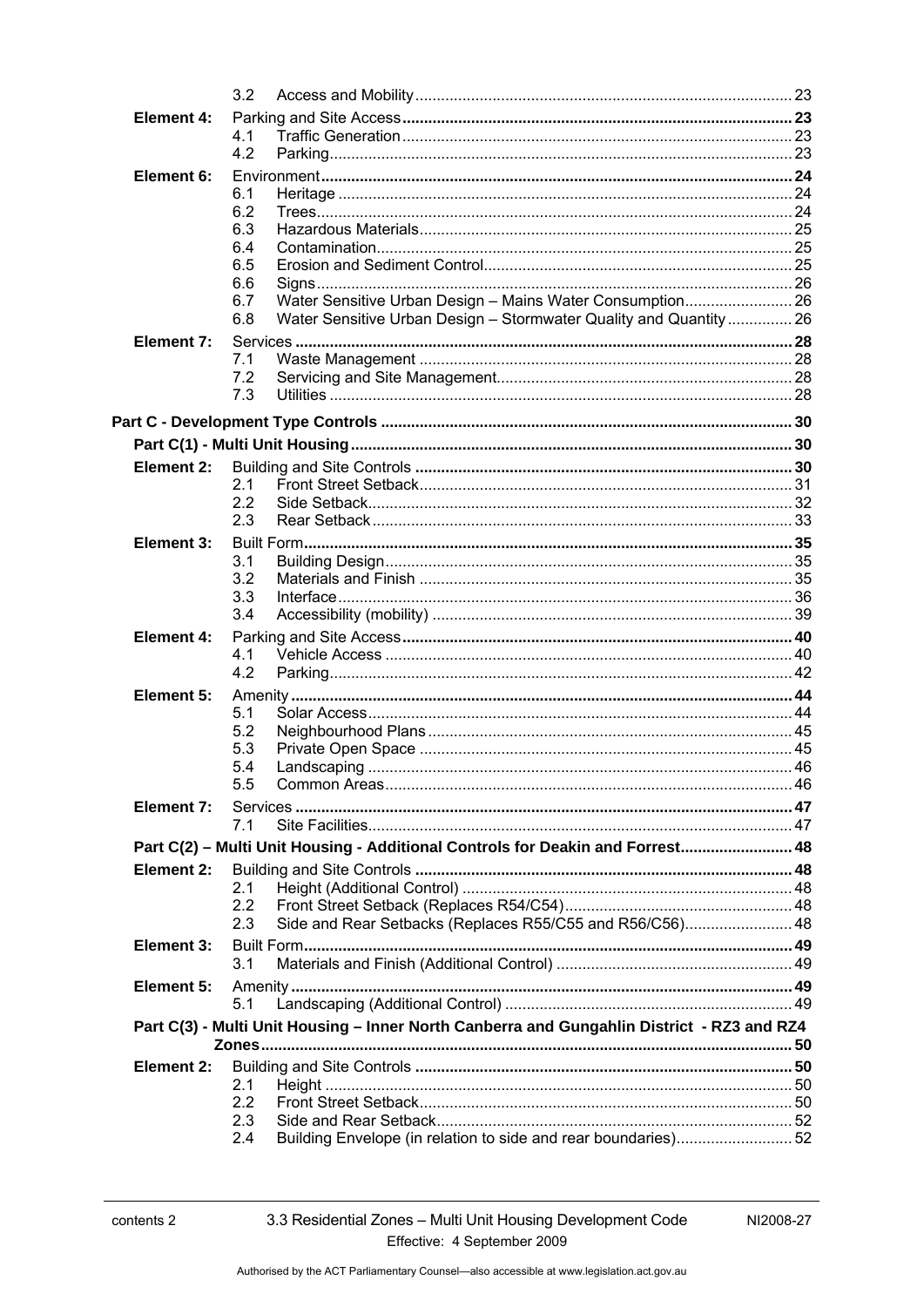| Element 3:        |                                                                                       |  |
|-------------------|---------------------------------------------------------------------------------------|--|
|                   | 3.1                                                                                   |  |
|                   | 3.2                                                                                   |  |
|                   | 3.3                                                                                   |  |
|                   | 3.4                                                                                   |  |
|                   | 3.5                                                                                   |  |
| Element 4:        |                                                                                       |  |
|                   | 4.1                                                                                   |  |
|                   | 4.2<br>4.3                                                                            |  |
|                   |                                                                                       |  |
| Element 5:        |                                                                                       |  |
|                   | 5.1<br>5.2                                                                            |  |
|                   | 5.3                                                                                   |  |
|                   | 5.4                                                                                   |  |
|                   | 5.5                                                                                   |  |
|                   | 5.6                                                                                   |  |
|                   | 5.7                                                                                   |  |
| Element 7:        |                                                                                       |  |
|                   | 7.1                                                                                   |  |
|                   | 7.2                                                                                   |  |
|                   | 7.3                                                                                   |  |
|                   |                                                                                       |  |
| Element 2:        |                                                                                       |  |
|                   | 2.1                                                                                   |  |
|                   | 2.2                                                                                   |  |
|                   | 2.3                                                                                   |  |
|                   | 2.4                                                                                   |  |
|                   | 2.5                                                                                   |  |
|                   | 2.6                                                                                   |  |
| Element 3:        |                                                                                       |  |
|                   | 3.1                                                                                   |  |
|                   | 3.2                                                                                   |  |
|                   | 3.3                                                                                   |  |
|                   | 3.4                                                                                   |  |
|                   | 3.5<br>3.6                                                                            |  |
|                   |                                                                                       |  |
| Element 4:        | 4.1                                                                                   |  |
|                   | 4.2                                                                                   |  |
|                   |                                                                                       |  |
| Element 5:        | 5.1                                                                                   |  |
|                   | 5.2                                                                                   |  |
|                   | 5.3                                                                                   |  |
| Element 7:        |                                                                                       |  |
|                   | 71                                                                                    |  |
|                   |                                                                                       |  |
|                   | Part C(5) - Multi Unit Housing - Other Areas - RZ4 and RZ5 Zones and All Areas in the |  |
|                   |                                                                                       |  |
| Element 3:        | 3.1                                                                                   |  |
|                   | 3.2                                                                                   |  |
|                   | 3.3                                                                                   |  |
| <b>Element 4:</b> |                                                                                       |  |
|                   | 4.1                                                                                   |  |
|                   | 4.2                                                                                   |  |
| Element 5:        |                                                                                       |  |
|                   | 5.1                                                                                   |  |
|                   |                                                                                       |  |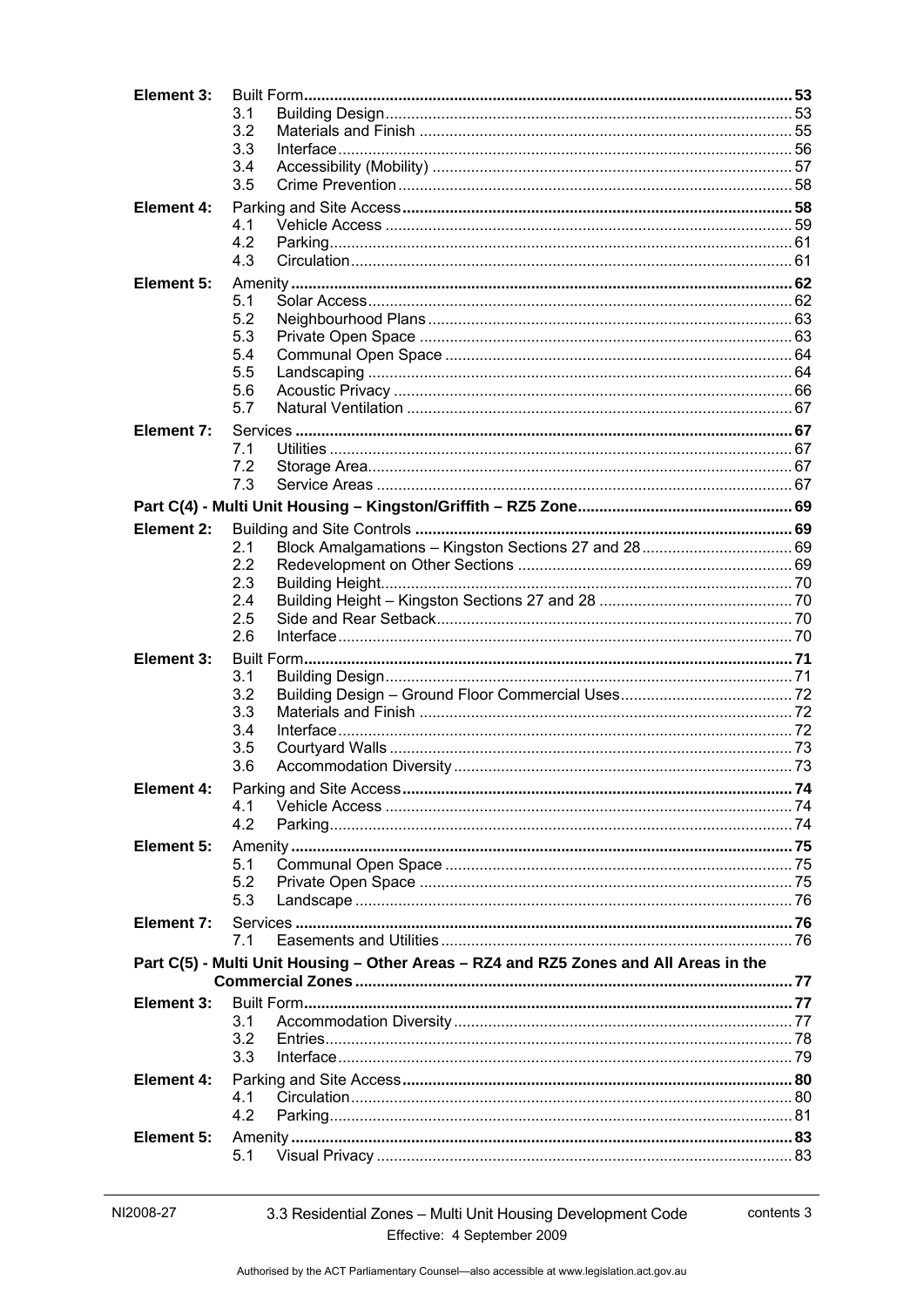|            | 5.2  |                                                                                      |  |
|------------|------|--------------------------------------------------------------------------------------|--|
|            | 5.3  |                                                                                      |  |
|            | 5.4  |                                                                                      |  |
|            | 5.5  |                                                                                      |  |
|            | 5.6  |                                                                                      |  |
|            | 5.7  |                                                                                      |  |
| Element 7: |      |                                                                                      |  |
|            | 7.1  |                                                                                      |  |
|            | 7.2  |                                                                                      |  |
|            | 7.3  |                                                                                      |  |
|            | 7.4  |                                                                                      |  |
|            |      | Part D - Development Type Controls - Other Forms of Residential Development and Non- |  |
|            |      |                                                                                      |  |
| Element 1: |      |                                                                                      |  |
|            | 1.1  |                                                                                      |  |
|            | 1.2  |                                                                                      |  |
|            | 1.3  |                                                                                      |  |
|            | 1.4  |                                                                                      |  |
|            | 1.5  | Boarding House, Child Care Centre, Community Activity Centre and                     |  |
|            |      |                                                                                      |  |
|            | 1.6  |                                                                                      |  |
|            | 1.7  |                                                                                      |  |
|            | 1.8  |                                                                                      |  |
|            | 1.9  |                                                                                      |  |
|            | 1.10 |                                                                                      |  |
|            | 1.11 |                                                                                      |  |
|            | 1.12 | Use of Buildings - Narrabundah, Section 100, Blocks 11, 12, 37, 44, 45, 2,           |  |
|            |      |                                                                                      |  |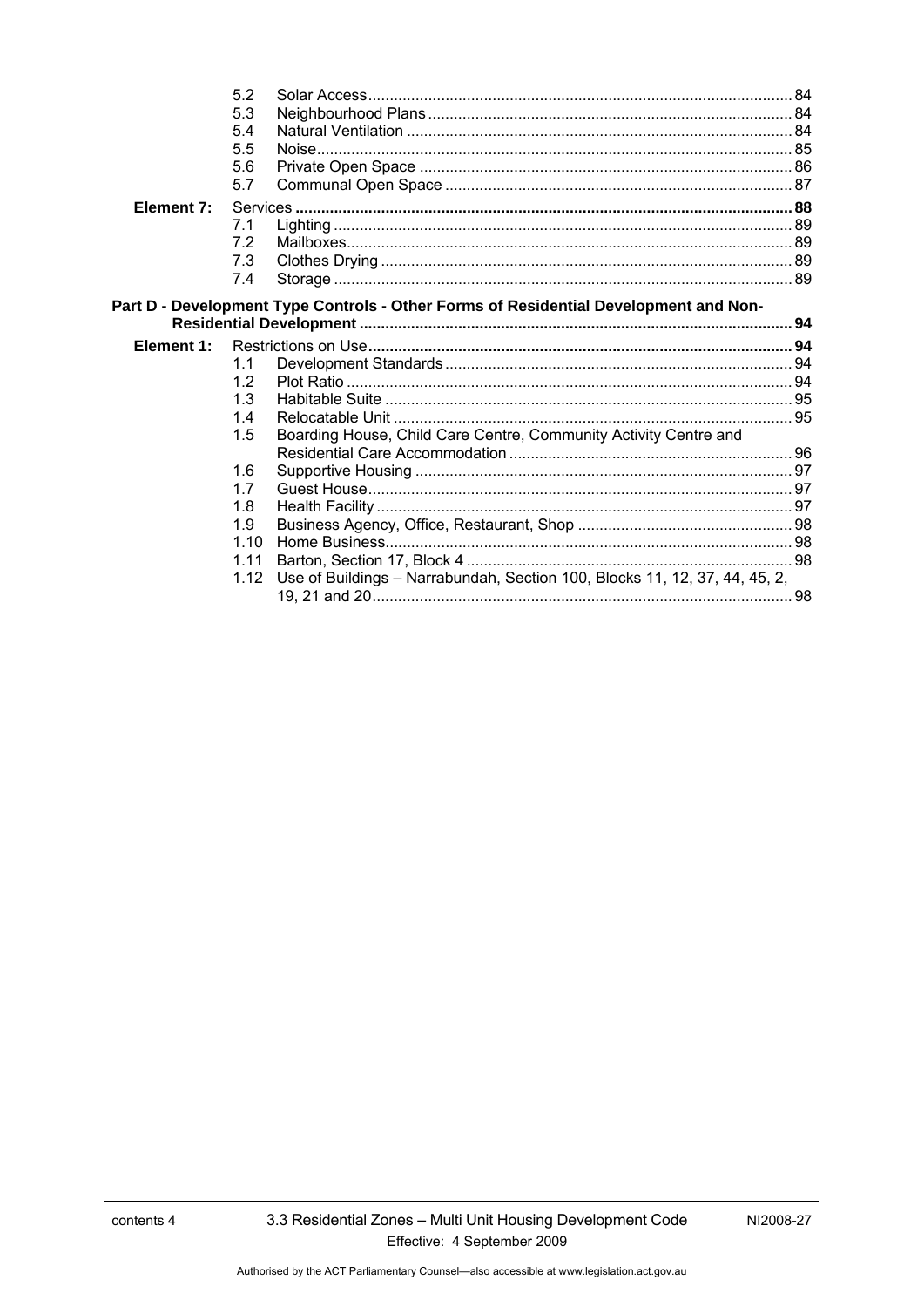# <span id="page-6-0"></span>**Introduction**

#### **Application of the code**

This Development Code applies to development for multi unit housing in the Residential Zones being RZ1 – Suburban Zone, RZ2 – Suburban Core Zone, RZ3 - Urban Residential Zone, RZ4 - Medium Density Zone and RZ5 - High Density Zone.

Part C(5) of this Code also applies to development for multi unit housing in the Commercial Zones being CZ1 – Core Zone, CZ2 – Business Zone, CZ3 – Services Zone, CZ4 - Local Centre Zone, CZ5 – Mixed Use Zone and CZ6 – Leisure and Accommodation Zone. Part C (5) applies in conjunction with the relevant Commercial Development Code or Precinct Code in Volume 1 at Sections 4.1 - 4.8 and Section 10.2.

Multi unit housing is identified in the zones' development tables as being within the merit assessment track.

This Development Code also applies to other forms of residential development (not including single dwelling housing) and non-residential forms of development that are identified in the zones' development table as being within the merit assessment tracks.

#### **Purpose of codes**

Codes provide additional planning, design and environmental controls to support the zone objectives and assessable uses in the development tables.

The Codes are used by the Authority to assess development applications. The Codes therefore also provide guidance to intending applicants in designing their developments and preparing their development applications.

Each Code's controls are expressed as either **rules**, which are generally definitive and quantitative, or as qualitative **criteria**.

- Proposals in the **code track** must comply with all rules relevant to the development.
- Proposals in the **merit track** and **impact track** have the option to comply with the rules or criteria, unless the rule is mandatory. Where it is proposed to meet the criteria, the onus is on the applicant to demonstrate, by supporting plans and written documentation, that the proposed development satisfies the criteria and therefore the intent of the element.
- Proposals in the **impact track** also have the option to justify any non-compliance with the rules and the criteria, unless the rule is mandatory. Where it is proposed to not meet the rules and the criteria, the onus is on the applicant to justify the non-compliance by demonstrating that the proposed development is consistent with the relevant principles of the Statement of Strategic Directions. Supporting plans and written documentation, providing consideration of the relevant Intents of the Code and the Zone objectives*,* are to accompany the development application.

#### **Structure of codes**

The Residential Zones – Multi unit Housing Development Code is divided into four Parts:

**Part A – Zone Specific Controls** provide any specific controls for each Residential Zone.

**Part B – General Development Controls** provide general controls that are applicable to all development, subject to this Code, within the Residential Zones.

**Part C – Development Type Controls** provide the specific controls for multi unit housing. This Part is divided into five sub-parts to differentiate between types of multi unit housing and area specific requirements:

**Part C(1) - Multi unit housing** provide the controls for all multi unit housing, except in those circumstances where Parts C(2) - C(5) would apply.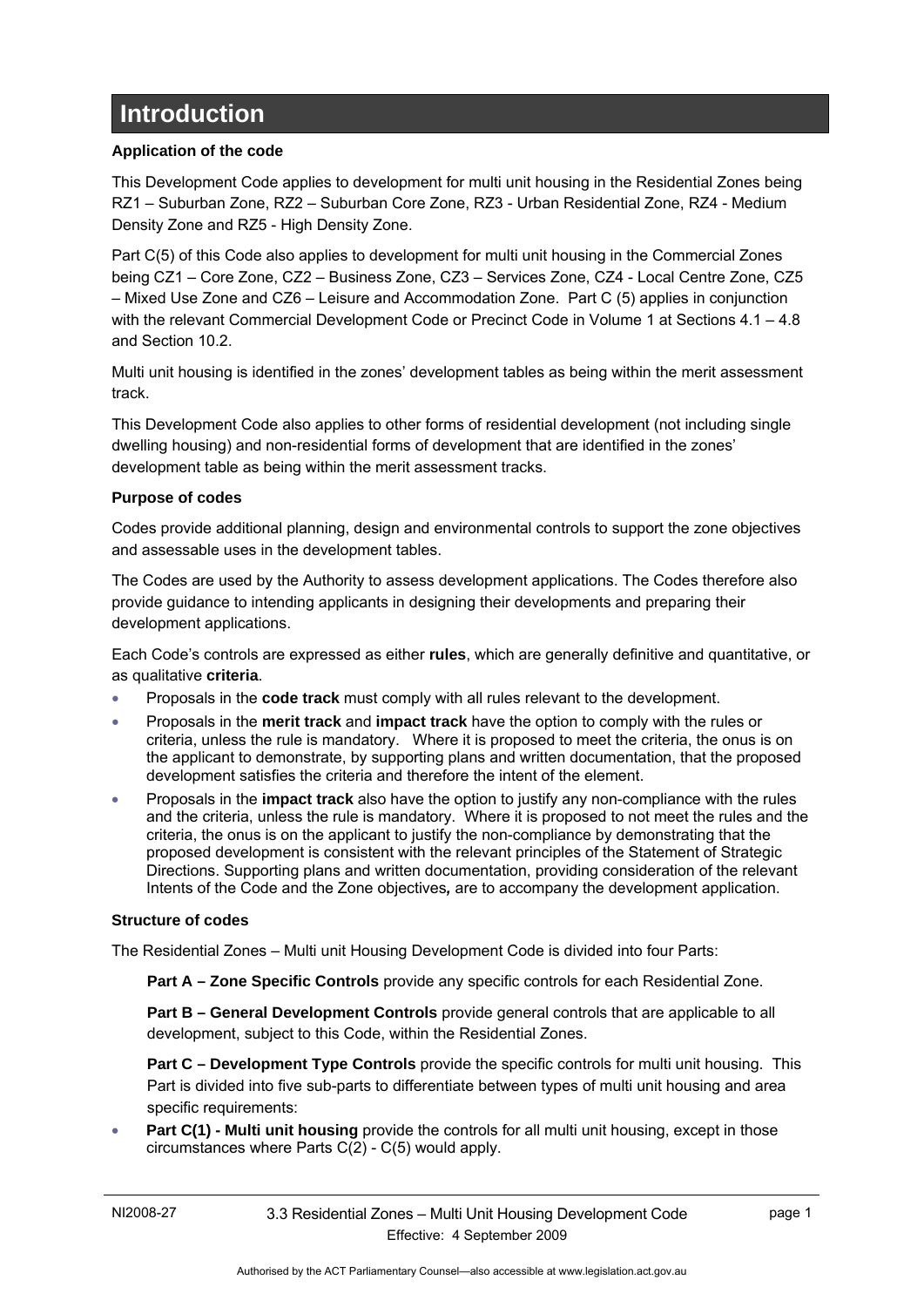- **Part C(2) Multi unit housing Additional Controls for part of Deakin and Forrest** provide the controls for individual Sections in Deakin and Forrest where additional controls, or substitute controls, are necessary to guide the development outcome in these historic sectors of South Canberra.
- **Part C(3) Multi unit housing –Inner North Canberra and Gungahlin District RZ3 and RZ4 Zones** provide the controls for multi unit housing in the RZ3 - Urban Residential and RZ4 – Medium Density Residential Zones in Inner North Canberra and the Gungahlin District.
- **Part C(4) Multi unit housing –Kingston/Griffith RZ5 Zone** provide the controls for multi unit housing in the R5 Zone as it applies to Kingston and Griffith
- **Part C(5) Multi unit housing Other areas in the RZ4 and RZ5 Zones and all areas in the Commercial Zones** provide the controls for multi unit housing in the RZ4 – Medium Density and RZ5 – High Density Zones as they apply to Belconnen, Bruce, Hawker, Narrabundah, Woden District and Tuggeranong District and the CZ1 – Core, CZ2 – Business, CZ3 – Services, CZ4 Local Centre, CZ5 – Mixed Use and CZ6 – Leisure and Accommodation Zones as they apply to all commercial areas.

**Part D – Development Type Controls - Other Forms of Residential Development and Non-Residential Development** provide any specific controls for other forms of residential development (not including single dwelling housing) and for non-residential development in all Residential Zones.

Care is needed to check whether any specific controls apply to individual sites.

Each Part is divided into sections referred to as **Elements,** although each Part may not include provisions for every Element. The Elements describe the various issues for consideration:

- 1. Restrictions on Use
- 2. Building and Site Controls
- 3. Built Form
- 4. Parking and Site Access
- 5. Amenity
- 6. Environment
- 7. Services

Each Element consists of Intents and Items under which are Rules and Criteria.

**Intent** describes the purpose of the development controls

**Rules** provide the quantitative, or definitive, controls for development

**Criteria** provide the qualitative controls for development

In some instances, there are rules that are mandatory. For clarity of use, the mandatory rules are emphasised by the following words: **"This is a mandatory requirement. There is no applicable criterion"**. Non-compliance with these provisions will result in the refusal of a development application. Conversely, the words **"There is no applicable rule"** is used when controls cannot be quantitative or definitive and only criteria exist.

Any application of a **General Code** to a development proposal, is identified as part of the relevant rule or criteria.

Where more than one type of Code applies to a development, the order of precedence when there is inconsistency of provisions between Codes, as defined by the Act, is **Precinct Code**, then **Development Code**, and then **General Code**.

#### **Further information**

Please refer to the Development Application Guide, for more information on preparing applications under the Territory Plan, including the use of assessment codes.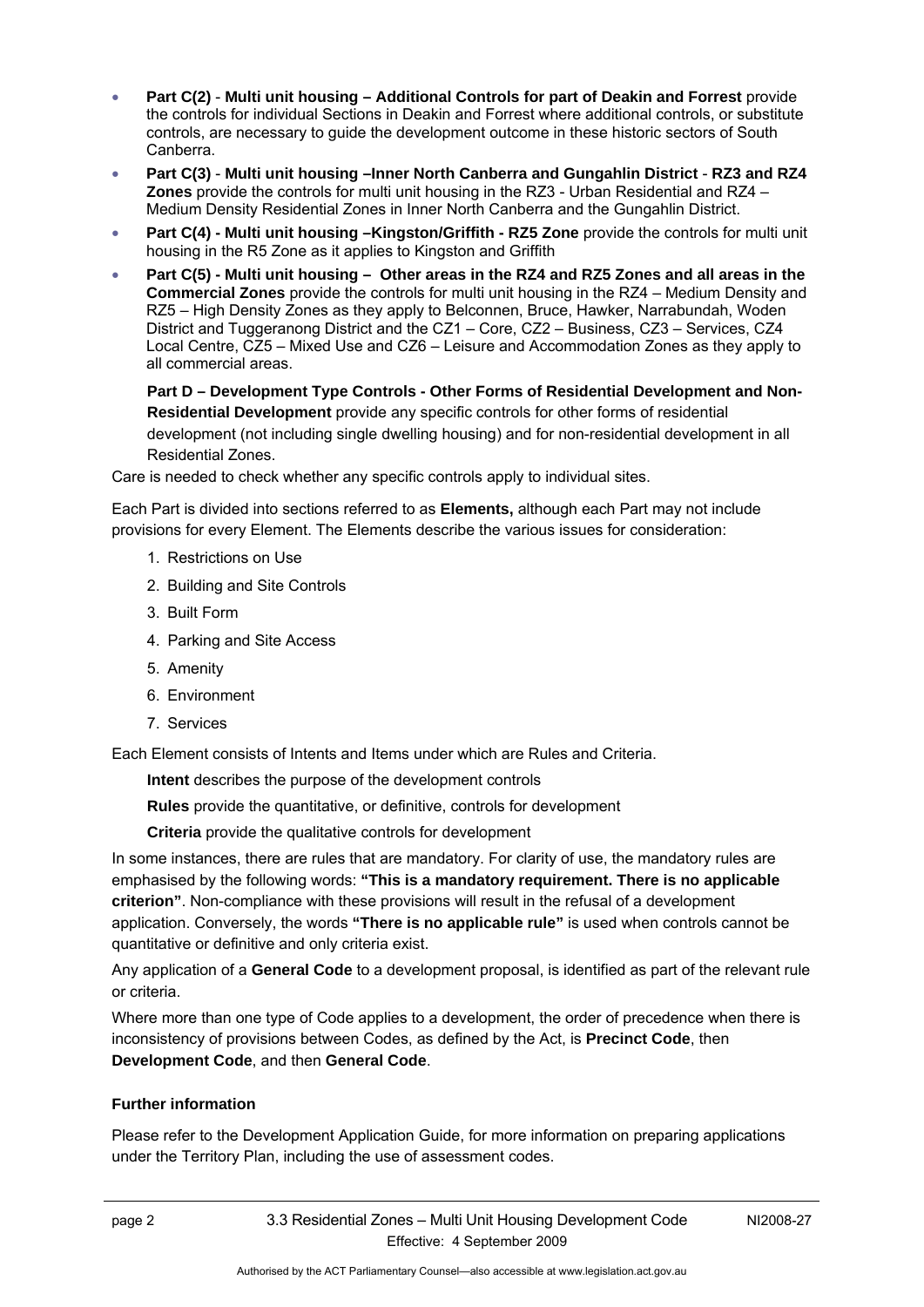# <span id="page-8-0"></span>**Part A - Zone Specific Controls**

This Part provides the specific controls that apply to each individual Residential Zone. It is to be read in conjunction with Parts B and C.

# **Part A(1) - RZ1 - Suburban Zone**

#### **Element 1: Restrictions on Use**

#### **Intent:**

a) To allow a limited level of additional housing to meet changing community needs and preferences whilst ensuring development is of a density compatible with adjoining development

| <b>Rules</b>                                                                                                                                                                                                                                                                                                                                                                                                                                | <b>Criteria</b>                                                       |
|---------------------------------------------------------------------------------------------------------------------------------------------------------------------------------------------------------------------------------------------------------------------------------------------------------------------------------------------------------------------------------------------------------------------------------------------|-----------------------------------------------------------------------|
| 1.1<br>Subdivision or Consolidation of Blocks (Including Unit Title Subdivision)                                                                                                                                                                                                                                                                                                                                                            |                                                                       |
| R <sub>1</sub>                                                                                                                                                                                                                                                                                                                                                                                                                              |                                                                       |
| Consolidation of a lease of a standard block with<br>another block (including another standard block)<br>may only be permitted where the land is not<br>registered on the Heritage Register and where<br>the development is for supportive housing (see<br>also Part D - Element 1.6).                                                                                                                                                      | This is a mandatory requirement. There is no<br>applicable criterion. |
| Subdivision of a lease of a standard block (or a<br>block resulting from the consolidation of these<br>blocks) to provide for more than one dwelling<br>may only be permitted where:                                                                                                                                                                                                                                                        |                                                                       |
| a) For land registered on the Heritage<br>Register - all dwellings were lawfully<br>constructed, approved or had been the<br>subject of a development application for the<br>construction of the dwellings that had been<br>lodged by 1 September 2002 and<br>subsequently approved; or                                                                                                                                                     |                                                                       |
| For land not registered on the Heritage<br>b)<br>Register - all dwellings were lawfully<br>constructed, approved or had been the<br>subject of a formally commenced High<br>Quality Sustainable Design process (ACT<br>Planning and Land Management; June<br>2001) by 17 June 2003 and for which a<br>development application for the construction<br>of the dwellings had been lodged by<br>1 September 2003 and subsequently<br>approved. |                                                                       |
| Note 1: Notwithstanding the provisions of this rule,<br>subdivision (including unit title subdivision) of a standard block<br>may be permitted where the development is located on land<br>that was subject to the A10 Residential Core Area Specific                                                                                                                                                                                       |                                                                       |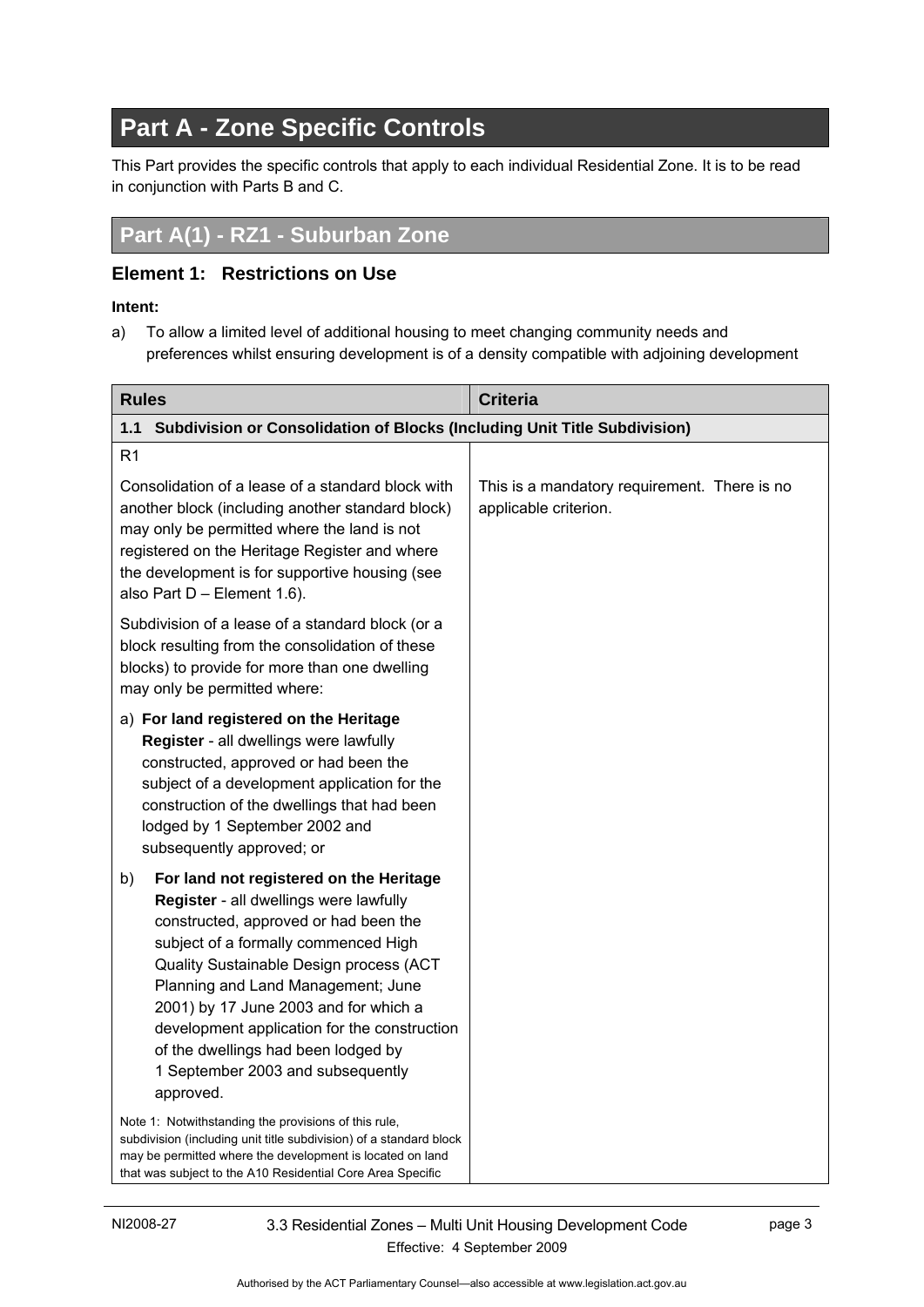<span id="page-9-0"></span>

| <b>Rules</b>                                                                                                                                                                                                                        | <b>Criteria</b>                                                                                                                                                                                                              |  |
|-------------------------------------------------------------------------------------------------------------------------------------------------------------------------------------------------------------------------------------|------------------------------------------------------------------------------------------------------------------------------------------------------------------------------------------------------------------------------|--|
| Policy under the Territory Plan at the time the development<br>was approved.                                                                                                                                                        |                                                                                                                                                                                                                              |  |
| Note 2: Subdivision or consolidation of land subject to the<br>Heritage Act 2004 may only be permitted where not<br>specifically prohibited by a guideline, order or agreement<br>made under that Act                               |                                                                                                                                                                                                                              |  |
| Note 3: Nothing in this rule prevents the subdivision or<br>consolidation of blocks that are not standard blocks.                                                                                                                   |                                                                                                                                                                                                                              |  |
| Note 4: See also Rule R28.                                                                                                                                                                                                          |                                                                                                                                                                                                                              |  |
| Note 5: This rule does not apply where Special Requirements<br>under the National Capital Plan (including any relevant<br>Development Control Plan) permit buildings that would<br>otherwise exceed height provisions of this code. |                                                                                                                                                                                                                              |  |
| 1.2 Additional Dwellings on a Standard Block                                                                                                                                                                                        |                                                                                                                                                                                                                              |  |
| R <sub>2</sub>                                                                                                                                                                                                                      |                                                                                                                                                                                                                              |  |
| On a standard block (or a block resulting from the<br>consolidation of these blocks):                                                                                                                                               | This is a mandatory requirement. There is no<br>applicable criterion.                                                                                                                                                        |  |
| the maximum number of dwellings permitted<br>a)<br>is two, unless the development is for the<br>purpose of supportive housing.                                                                                                      |                                                                                                                                                                                                                              |  |
| no new apartments are permitted.<br>b)                                                                                                                                                                                              |                                                                                                                                                                                                                              |  |
| Note: This rule does not apply where Special Requirements<br>under the National Capital Plan (including any relevant<br>Development Control Plan) permit buildings that would<br>otherwise exceed height provisions of this code.   |                                                                                                                                                                                                                              |  |
| <b>Site Area Requirements for Dual Occupancy Housing</b><br>1.3                                                                                                                                                                     |                                                                                                                                                                                                                              |  |
| R3                                                                                                                                                                                                                                  |                                                                                                                                                                                                                              |  |
| The minimum site area for dual occupancy<br>housing is 800 $m^2$ .                                                                                                                                                                  | This is a mandatory requirement. There is no<br>applicable criterion.                                                                                                                                                        |  |
| 1.4 Residential Redevelopment                                                                                                                                                                                                       |                                                                                                                                                                                                                              |  |
|                                                                                                                                                                                                                                     | C <sub>4</sub>                                                                                                                                                                                                               |  |
| There is no applicable rule.                                                                                                                                                                                                        | Notwithstanding R2 and R3, residential<br>redevelopment on blocks originally used for multi-<br>unit housing may be approved subject to<br>consideration of adverse impacts resulting from<br>any increase in building bulk. |  |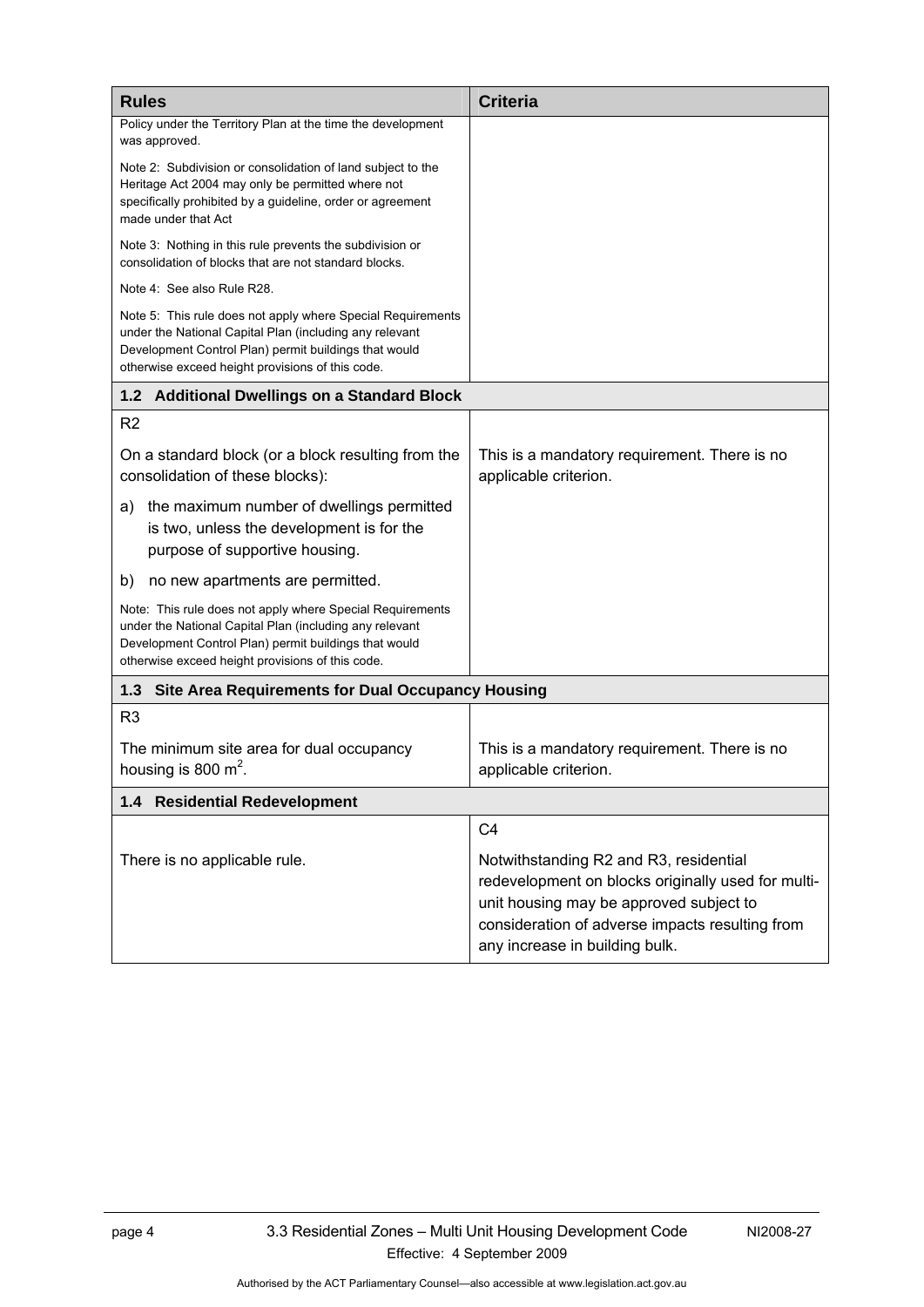#### <span id="page-10-0"></span>**Element 2: Building and Site Controls**

- a) To ensure buildings are compatible with, and complement, the built form, siting and scale of surrounding properties and are of an appropriate residential character
- b) To ensure buildings are designed and sited to:
	- i) provide privacy between neighbours and between occupants and the public
	- ii) provide adequate light and natural ventilation between dwellings
	- iii) provide opportunities for additional landscaping and to deliver quality open space
	- iv) maintain or enhance the streetscape character in existing areas
	- v) establish appropriate and attractive streetscapes in new residential areas
- c) To ensure the amenity of surrounding properties is maintained, particularly in relation to privacy, overshadowing and solar access

| <b>Rules</b>                                                                                                                                                                                                                                                | <b>Criteria</b>                                                                                                                                 |  |
|-------------------------------------------------------------------------------------------------------------------------------------------------------------------------------------------------------------------------------------------------------------|-------------------------------------------------------------------------------------------------------------------------------------------------|--|
| <b>Height (number of storeys)</b><br>2.1                                                                                                                                                                                                                    |                                                                                                                                                 |  |
| R <sub>5</sub>                                                                                                                                                                                                                                              |                                                                                                                                                 |  |
| Buildings do not exceed 2 storeys.                                                                                                                                                                                                                          | This is a mandatory requirement. There is no<br>applicable criterion.                                                                           |  |
| On a standard block attics or basement car<br>parking are not permitted where they are located<br>directly above or below any 2 storey element of<br>the dwelling.                                                                                          |                                                                                                                                                 |  |
| Height of Dwelling/s at the Rear of Block<br>2.2                                                                                                                                                                                                            |                                                                                                                                                 |  |
| R <sub>6</sub>                                                                                                                                                                                                                                              |                                                                                                                                                 |  |
| On a standard block (or a block resulting from the<br>consolidation of these blocks), multi unit housing<br>that does not directly front a public road from<br>which vehicular access is permitted is single<br>storey with no basement car parking.        | This is a mandatory requirement. There is no<br>applicable criterion.                                                                           |  |
| <b>Building Envelope</b><br>2.3                                                                                                                                                                                                                             |                                                                                                                                                 |  |
| R <sub>7</sub>                                                                                                                                                                                                                                              | C7                                                                                                                                              |  |
| Buildings are sited wholly within the building<br>envelope (refer Figure A1) defined by:                                                                                                                                                                    | The built form does not adversely impact on the<br>amenity of neighbouring properties by ensuring:                                              |  |
| Boundaries that are the north facing<br>a)<br>boundary of an adjoining residential block:                                                                                                                                                                   | sufficient spatial separation between<br>a)<br>adjoining developments                                                                           |  |
| within the primary building zone (PBZ),<br>i)<br>planes projected at 45 degrees above<br>horizontal from a height of 2 m above<br>natural ground level at the side<br>boundaries, up to a maximum building<br>height of 8.5 m above natural ground<br>level | the protection of a reasonable amount of<br>b)<br>privacy and solar access to adjacent<br>dwellings and their associated private open<br>space. |  |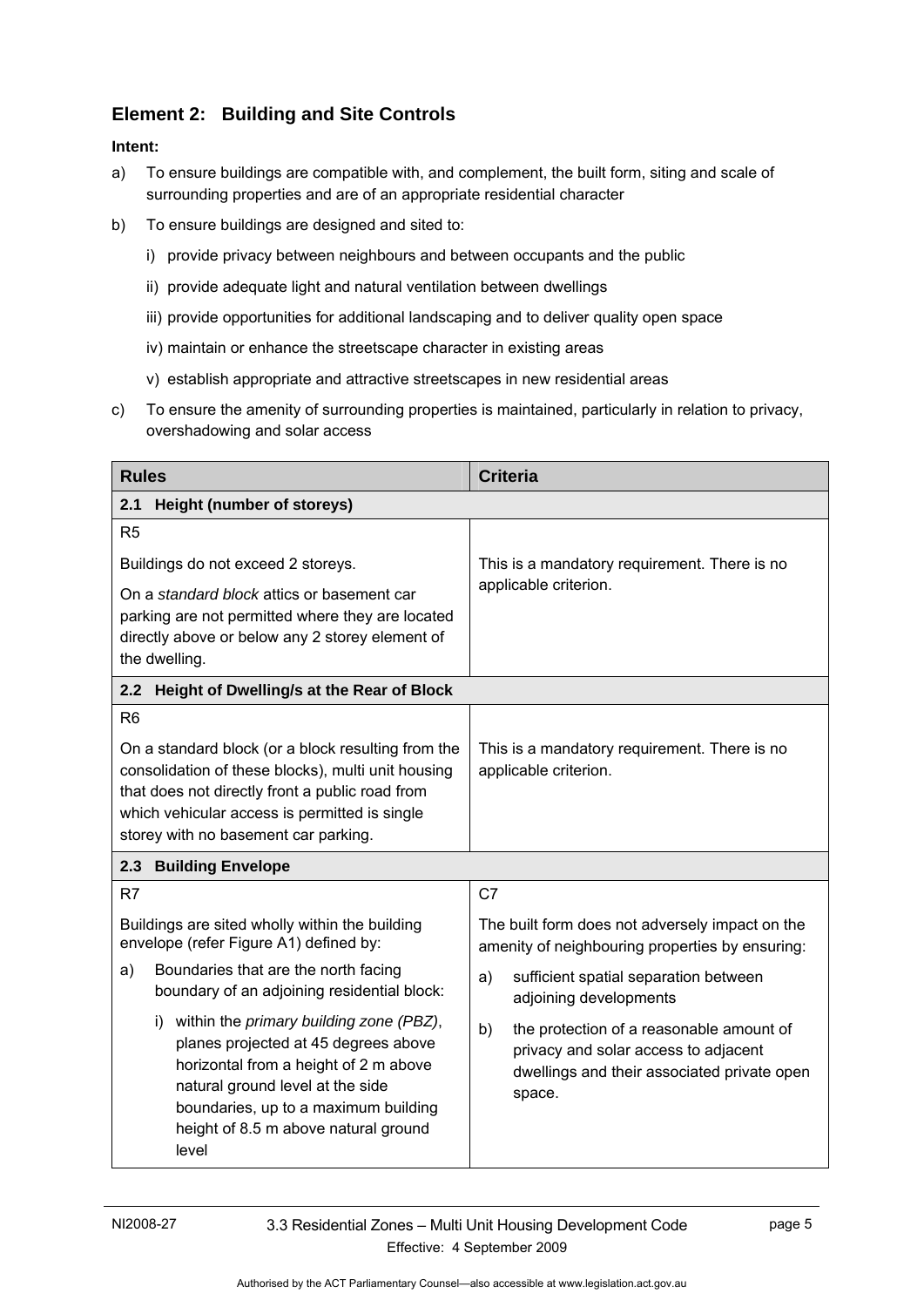<span id="page-11-0"></span>

| <b>Rules</b>                                                                                                                                                                                                                                               | <b>Criteria</b>                                                       |  |
|------------------------------------------------------------------------------------------------------------------------------------------------------------------------------------------------------------------------------------------------------------|-----------------------------------------------------------------------|--|
| ii) within the rear zone (RZ), planes<br>projected at 30 degrees above horizontal<br>from a height of 2 m above natural<br>ground level at the side and rear<br>boundaries, up to a maximum of 8.5 m<br>above natural ground level.                        |                                                                       |  |
| All other side and rear boundaries:<br>b)                                                                                                                                                                                                                  |                                                                       |  |
| i) within the primary building zone (PBZ),<br>planes projected at 45 degrees above<br>horizontal from a height of 3.5 m above<br>natural ground level at the side<br>boundaries, up to a maximum building<br>height of 8.5 m above natural ground<br>level |                                                                       |  |
| ii) within the rear zone (RZ), planes<br>projected at 30 degrees above horizontal<br>from a height of 3.5 m above natural<br>ground level at the side and rear<br>boundaries, up to a maximum of 8.5 m<br>above natural ground level.                      |                                                                       |  |
| 2.4 Plot Ratio                                                                                                                                                                                                                                             |                                                                       |  |
| R <sub>8</sub>                                                                                                                                                                                                                                             |                                                                       |  |
| For dual occupancy housing, on a standard<br>block, the maximum plot ratio does not exceed<br>the calculation determined by the following<br>formula:                                                                                                      | This is a mandatory requirement. There is no<br>applicable criterion. |  |
| $P = (140/B + 0.15) \times 100$                                                                                                                                                                                                                            |                                                                       |  |
| Where:<br>P is the maximum permissible plot ratio<br>expressed as a percentage<br>B is the block area in square metres.                                                                                                                                    |                                                                       |  |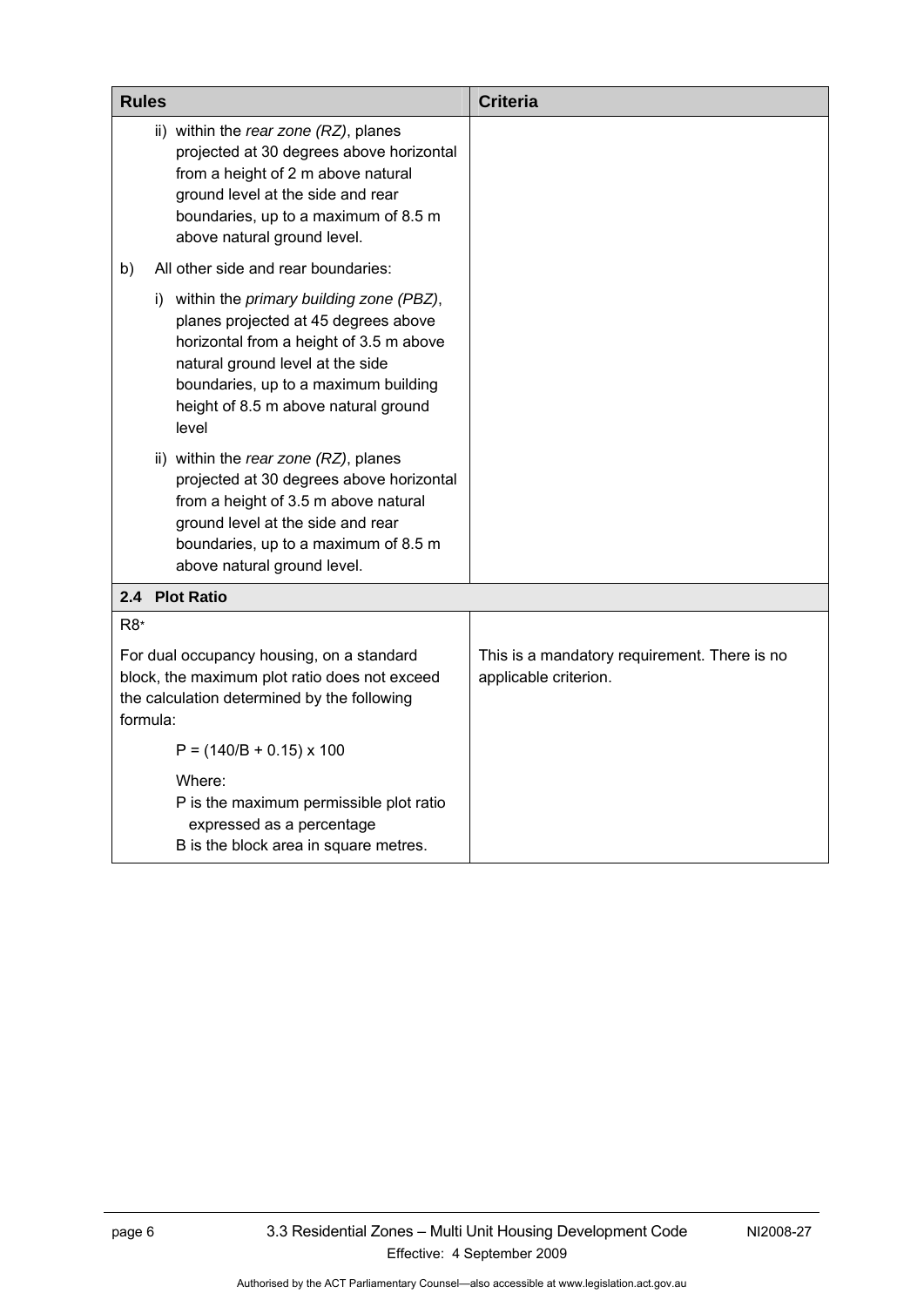| <b>Rules</b>                                                                                                                                                                                                                                                                                                                      | <b>Criteria</b>                                                       |
|-----------------------------------------------------------------------------------------------------------------------------------------------------------------------------------------------------------------------------------------------------------------------------------------------------------------------------------|-----------------------------------------------------------------------|
| $R9*$                                                                                                                                                                                                                                                                                                                             |                                                                       |
| In addition to R8, for dual occupancy housing, the<br>maximum plot ratio for any additional new<br>dwelling that does not directly front a public road<br>from which vehicular access is permitted does<br>not exceed half of the permissible plot ratio of all<br>development on the block or 17.5%, whichever is<br>the lesser. | This is a mandatory requirement. There is no<br>applicable criterion. |



#### **Figures A1 Building Envelope**

 \*2 metres where the boundary is a north facing boundary of an adjoining residential block, or 3.5 metres for other side or rear boundaries

\* Note. Where a maximum plot ratio is specified the gross floor area of the development used in the calculation of the plot ratio shall be taken to be the gross floor area of the buildings plus 18m<sup>2</sup> for each roofed open car space or car port provided to meet Territory requirements for resident car parking (not including basement car parking) and the area of any balcony that is roofed and substantially enclosed by solid walls.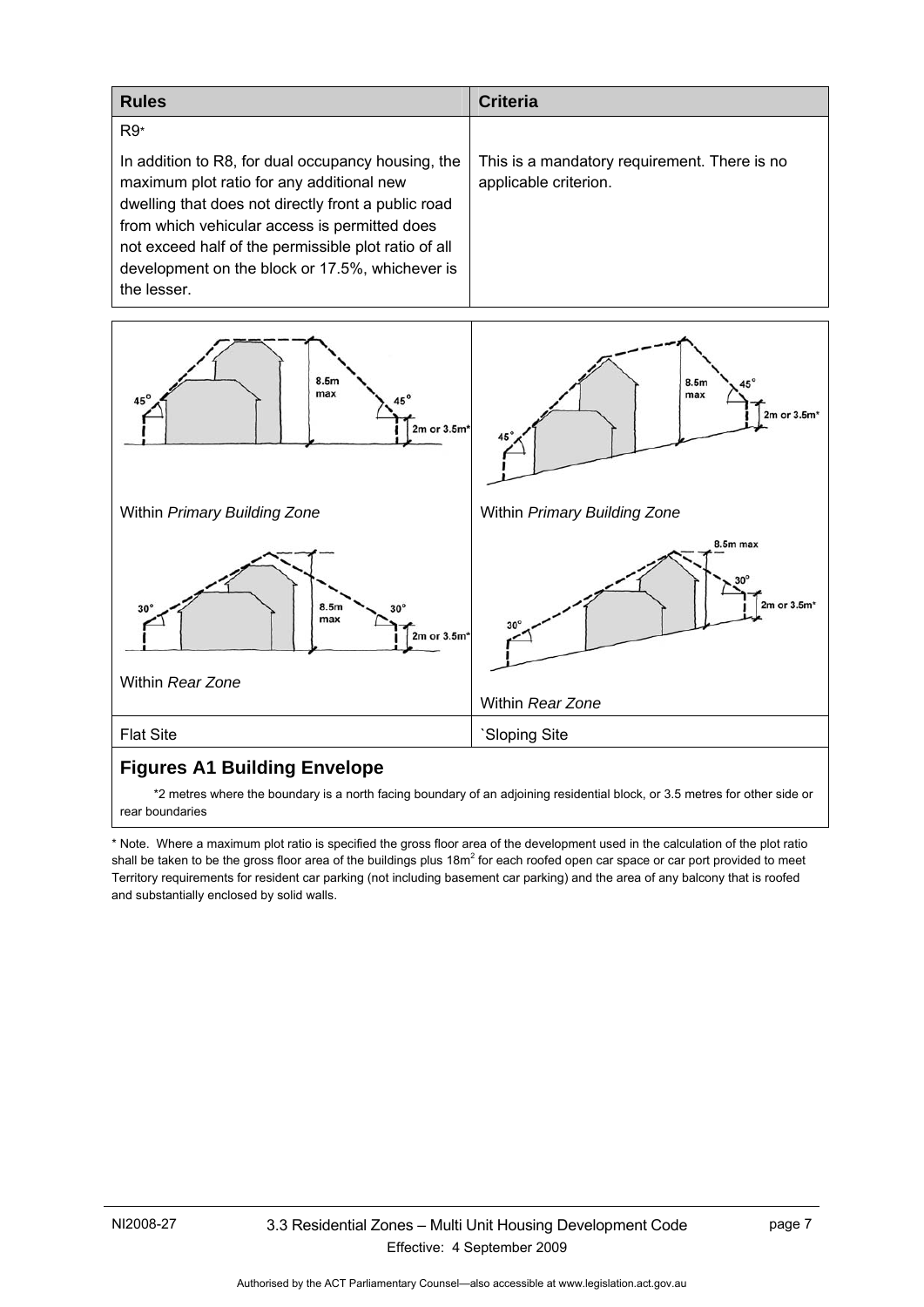# <span id="page-13-0"></span>**Part A(2) - RZ2 - Suburban Core Zone**

#### **Element 1: Restrictions on Use**

#### **Intent:**

To allow a moderate level of flexibility to accommodate a variety of additional housing to meet changing community needs and preferences whilst ensuring development is of a density that respects adjoining development

| <b>Rules</b>                                                                                                                                                                                                                             | <b>Criteria</b>                                                       |  |  |  |
|------------------------------------------------------------------------------------------------------------------------------------------------------------------------------------------------------------------------------------------|-----------------------------------------------------------------------|--|--|--|
| <b>Additional Dwellings on a Standard Block</b><br>1.1                                                                                                                                                                                   |                                                                       |  |  |  |
| R <sub>10</sub>                                                                                                                                                                                                                          |                                                                       |  |  |  |
| On a standard block (or a block resulting from the<br>consolidation of these blocks):                                                                                                                                                    | This is a mandatory requirement. There is no<br>applicable criterion. |  |  |  |
| the maximum number of dwellings permitted<br>a)<br>is three, unless the block boundary fronting a<br>street from which vehicular access is<br>permitted is greater than 20m wide.                                                        |                                                                       |  |  |  |
| no new apartments are permitted.<br>b)                                                                                                                                                                                                   |                                                                       |  |  |  |
| Note: This rule does not apply where Special Requirements<br>under the National Capital Plan (including any relevant<br>Development Control Plan) permit buildings that would<br>otherwise exceed height provisions of this code.        |                                                                       |  |  |  |
| 1.2 Site Area Requirements for Dual Occupancy Housing                                                                                                                                                                                    |                                                                       |  |  |  |
| R <sub>11</sub>                                                                                                                                                                                                                          |                                                                       |  |  |  |
| The minimum site area for dual occupancy<br>housing is 800 $m^2$ .                                                                                                                                                                       | This is a mandatory requirement. There is no<br>applicable criterion. |  |  |  |
| Note: This rule does not prevent the variation of a lease to<br>expressly provide for two dwellings on a block with a site area<br>less than 800m2 where both dwellings are existing and have<br>been lawfully approved and constructed. |                                                                       |  |  |  |
| Site Area Requirements for Multi-unit Housing (other than dual occupancy housing)<br>1.3                                                                                                                                                 |                                                                       |  |  |  |
| R <sub>12</sub>                                                                                                                                                                                                                          |                                                                       |  |  |  |
| On a standard block (or a block resulting<br>a)<br>from the consolidation of these blocks), the<br>minimum site area for triple occupancy and<br>other multi-unit housing is 1400m <sup>2</sup> .                                        | This is a mandatory requirement. There is no<br>applicable criterion. |  |  |  |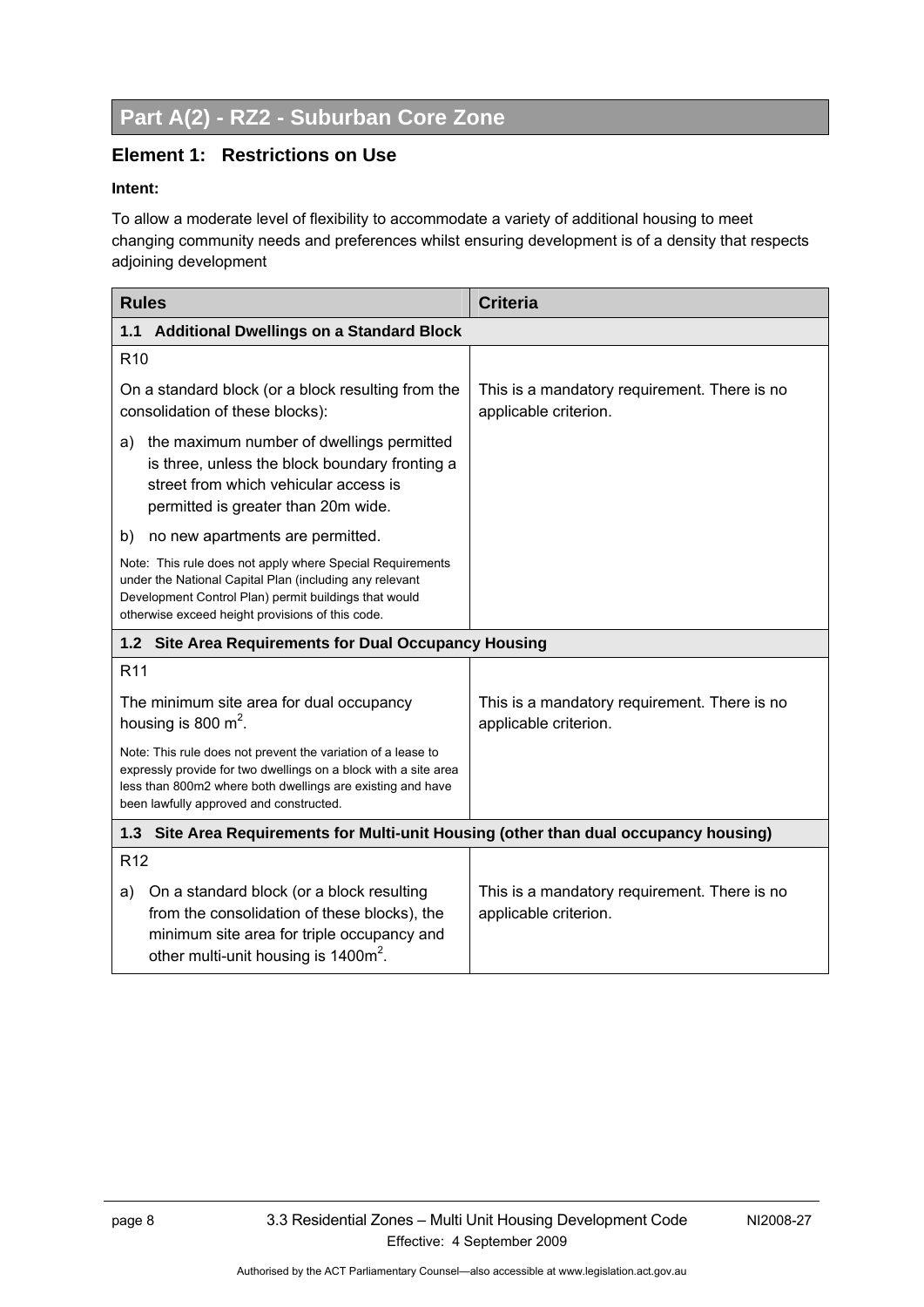### <span id="page-14-0"></span>**Element 2: Building and Site Controls**

- a) To ensure buildings are compatible with, and complement, the built form, siting and scale of surrounding properties and are of an appropriate residential character
- b) To ensure buildings are designed and sited to:
	- i) provide privacy between neighbours and between occupants and the public
	- ii) provide adequate light and natural ventilation between dwellings
	- iii) provide opportunities for additional landscaping and to deliver quality open space
	- iv) enhance the streetscape character in existing areas
	- v) establish appropriate and attractive streetscapes in new residential areas
- c) To ensure the amenity of surrounding properties is maintained, particularly in relation to privacy, overshadowing and solar access

| <b>Rules</b>    |                                                                                                                                                                                                                                                          | <b>Criteria</b>                                                                                                                                 |
|-----------------|----------------------------------------------------------------------------------------------------------------------------------------------------------------------------------------------------------------------------------------------------------|-------------------------------------------------------------------------------------------------------------------------------------------------|
| 2.1             | Height (number of storeys)                                                                                                                                                                                                                               |                                                                                                                                                 |
| R <sub>13</sub> |                                                                                                                                                                                                                                                          |                                                                                                                                                 |
| storeys.        | Buildings do not exceed 2 storeys. An attic and/or<br>basement may be permitted in addition to 2                                                                                                                                                         | This is a mandatory requirement. There is no<br>applicable criterion.                                                                           |
|                 | 2.2 Building Envelope                                                                                                                                                                                                                                    |                                                                                                                                                 |
| R <sub>14</sub> |                                                                                                                                                                                                                                                          | C <sub>14</sub>                                                                                                                                 |
|                 | Buildings are sited wholly within the building<br>envelope (refer Figure A2) defined by:                                                                                                                                                                 | The built form does not adversely impact on the<br>amenity of neighbouring properties by ensuring:                                              |
| a)              | Boundaries that are the north facing<br>boundary of an adjoining residential block:                                                                                                                                                                      | sufficient spatial separation between<br>a)<br>adjoining developments                                                                           |
|                 | i) within the primary building zone (PBZ),<br>planes projected at 45 degrees above<br>horizontal from a height of 2 m above<br>natural ground level at the side<br>boundaries, up to a maximum building<br>height of 8.5 m above natural ground<br>level | b)<br>the protection of a reasonable amount of<br>privacy and solar access to adjacent<br>dwellings and their associated private open<br>space. |
|                 | ii) within the rear zone (RZ), planes<br>projected at 30 degrees above horizontal<br>from a height of 2 m above natural<br>ground level at the side and rear<br>boundaries, up to a maximum of 8.5 m<br>above natural ground level.                      |                                                                                                                                                 |
| b)              | All other side and rear boundaries:                                                                                                                                                                                                                      |                                                                                                                                                 |
|                 | i) within the primary building zone (PBZ),<br>planes projected at 45 degrees above<br>horizontal from a height of 3.5 m above                                                                                                                            |                                                                                                                                                 |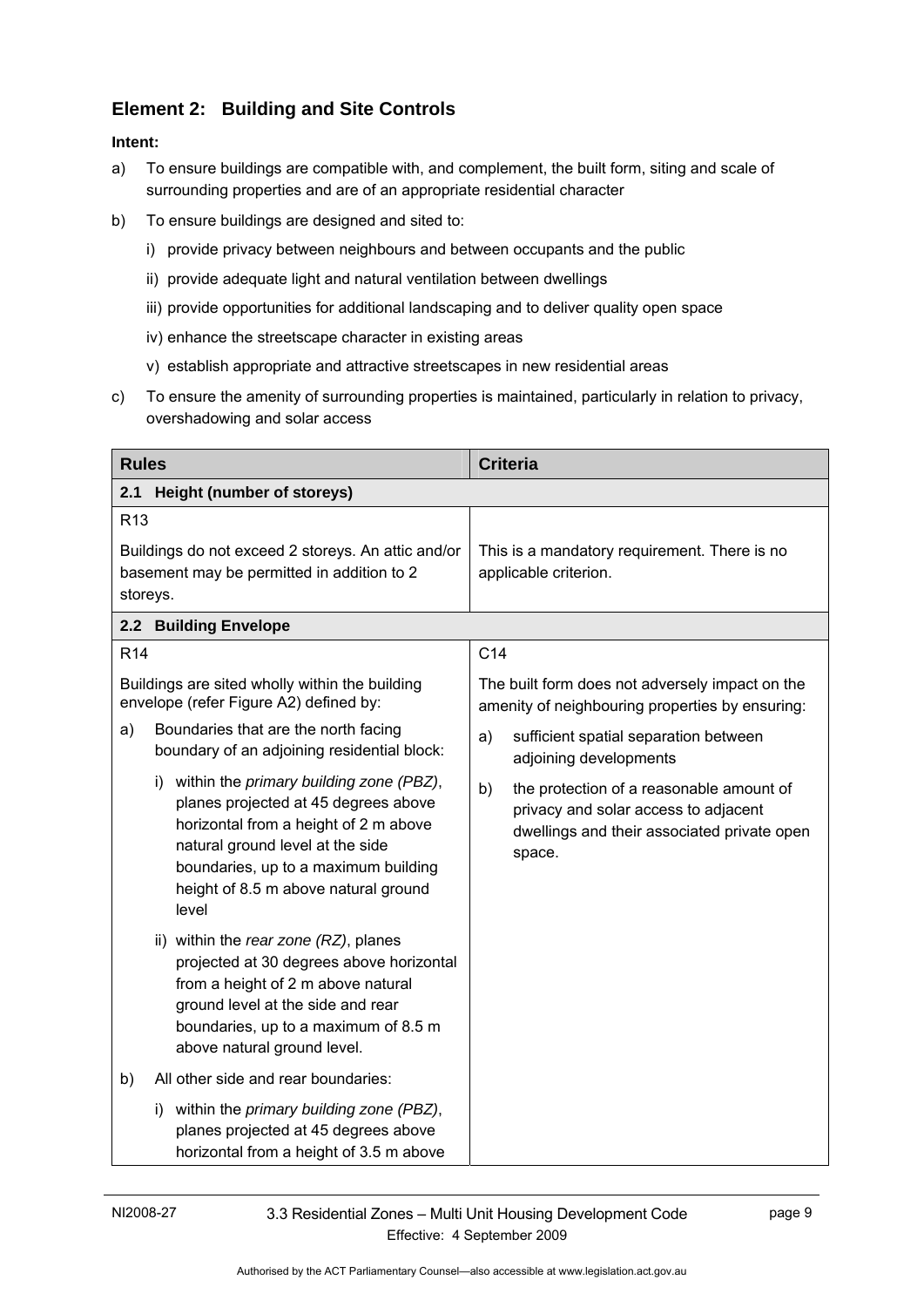<span id="page-15-0"></span>

| <b>Rules</b>                                                                                                                                                                                                                                                                                                                                  | <b>Criteria</b>                                                       |
|-----------------------------------------------------------------------------------------------------------------------------------------------------------------------------------------------------------------------------------------------------------------------------------------------------------------------------------------------|-----------------------------------------------------------------------|
| natural ground level at the side<br>boundaries, up to a maximum building<br>height of 8.5 m above natural ground<br>level                                                                                                                                                                                                                     |                                                                       |
| ii) within the rear zone (RZ), planes<br>projected at 30 degrees above horizontal<br>from a height of 3.5 m above natural<br>ground level at the side and rear<br>boundaries, up to a maximum of 8.5 m<br>above natural ground level.                                                                                                         |                                                                       |
| 2.3 Plot Ratio                                                                                                                                                                                                                                                                                                                                |                                                                       |
| R <sub>15</sub> *                                                                                                                                                                                                                                                                                                                             |                                                                       |
| On a standard block (or a block resulting from the<br>consolidation of these blocks), the maximum plot<br>ratio does not exceed 50%, except for dual or<br>triple occupancy housing, where at least one<br>dwelling does not directly front a public road from<br>which vehicular access is permitted, the plot ratio<br>does not exceed 35%. | This is a mandatory requirement. There is no<br>applicable criterion. |
| R <sub>16</sub> *                                                                                                                                                                                                                                                                                                                             |                                                                       |
| In addition to R15, for dual occupancy housing,<br>the maximum plot ratio for any additional new<br>dwelling that does not directly front a public road<br>from which vehicular access is permitted does<br>not exceed half of the permissible plot ratio of all<br>development on the block or 17.5%, whichever is<br>the lesser.            | This is a mandatory requirement. There is no<br>applicable criterion. |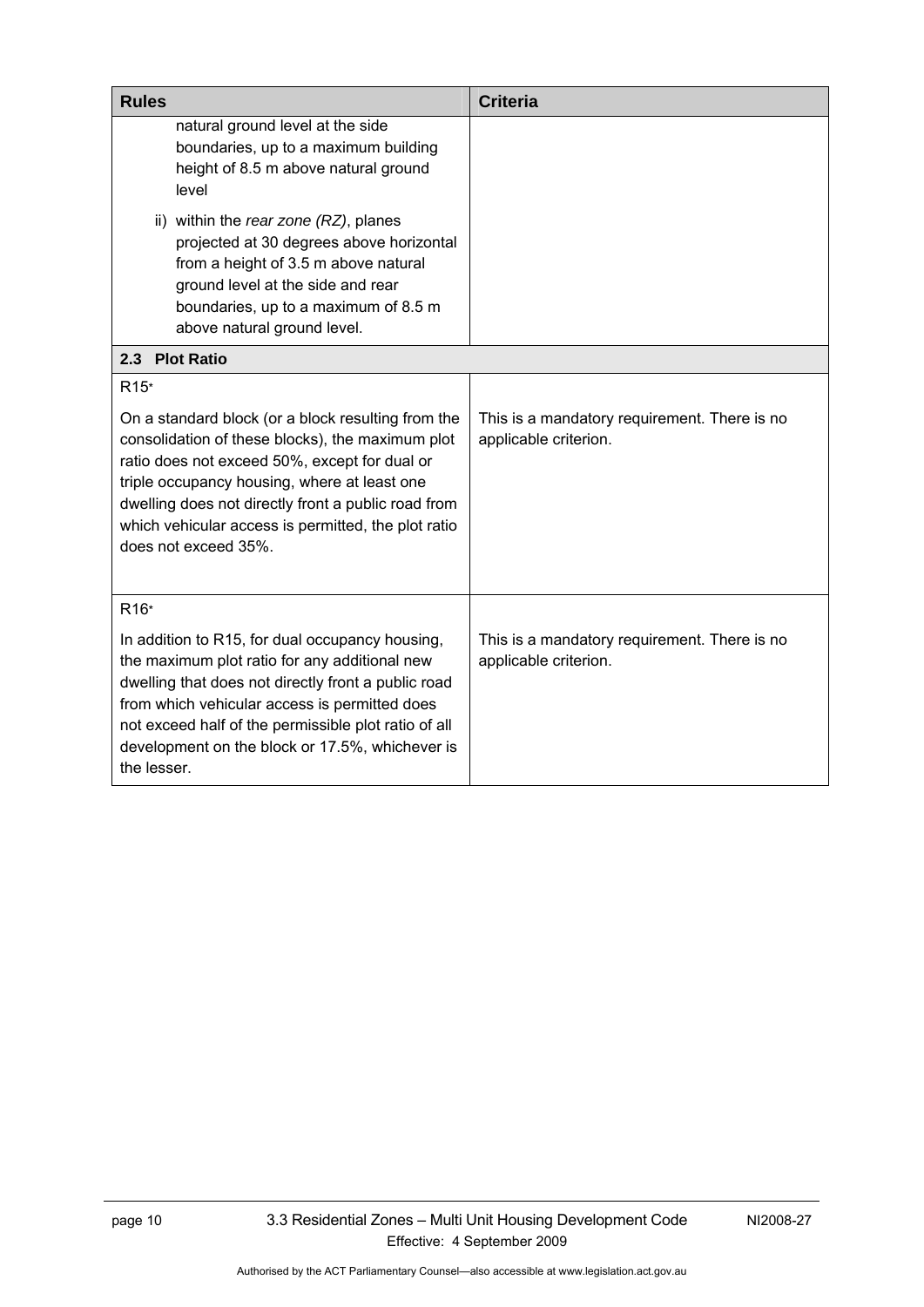

 \*2 metres where the boundary is a north facing boundary of an adjoining residential block, or 3.5 metres for other side or rear boundaries

\* Note. Where a maximum plot ratio is specified the gross floor area of the development used in the calculation of the plot ratio<br>shall be taken to be the gross floor area of the buildings plus 18m<sup>2</sup> for each roofed open Territory requirements for resident car parking (not including basement car parking) and the area of any balcony that is roofed and substantially enclosed by solid walls.).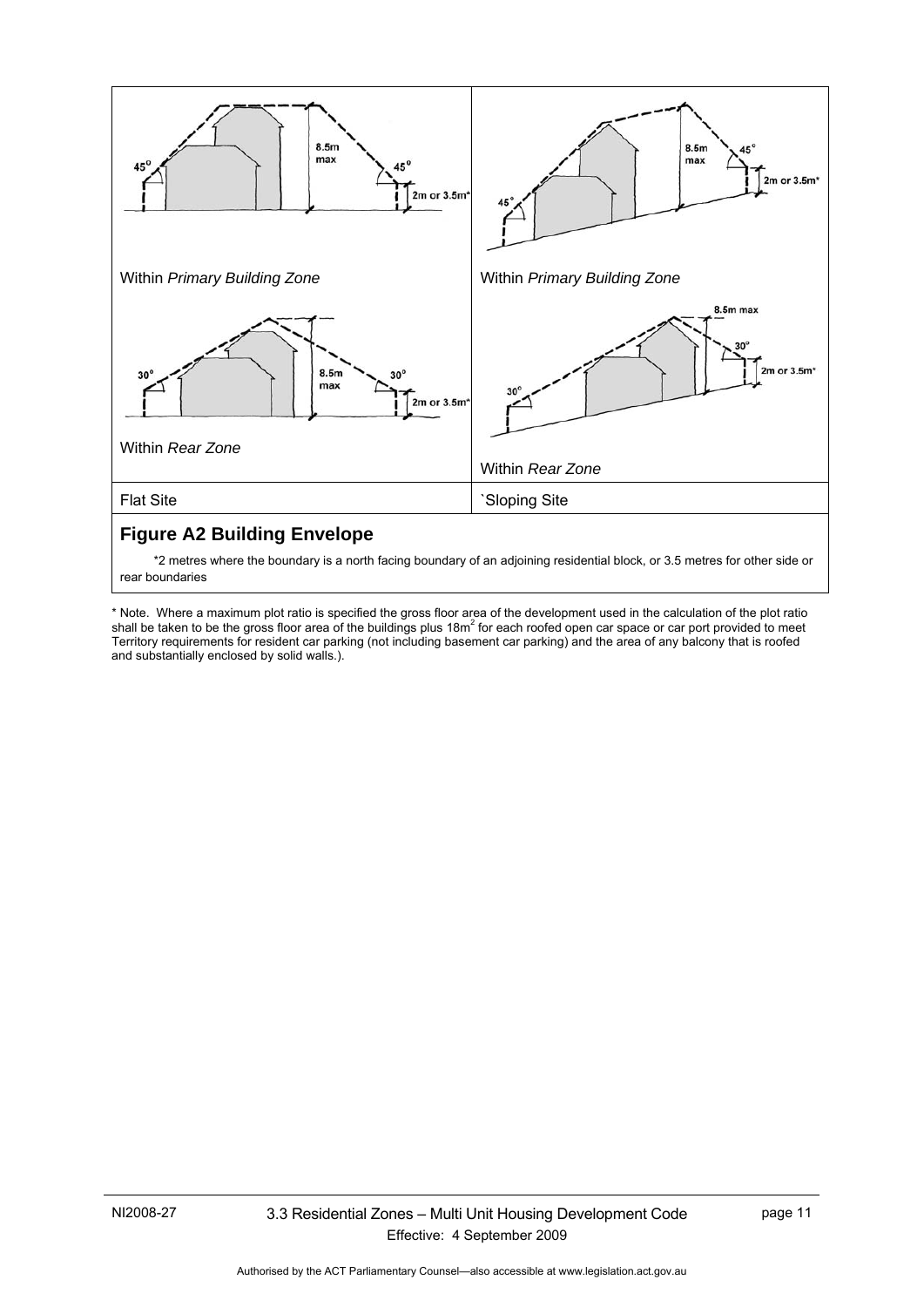#### <span id="page-17-0"></span>**Element 4: Parking and Site Access**

- a) To encourage design of access and parking as part of the overall design of the development
- b) To provide sufficient, convenient, accessible and safe parking to meet the needs of the residents and visitors
- c) To ensure that parking facilities do not detract from streetscape amenity and surveillance of the street

| <b>Rules</b>                                                                                                                                                                                                                                                                                                            | Criteria                                                                                                                                |
|-------------------------------------------------------------------------------------------------------------------------------------------------------------------------------------------------------------------------------------------------------------------------------------------------------------------------|-----------------------------------------------------------------------------------------------------------------------------------------|
| <b>Vehicle Access</b><br>4.1                                                                                                                                                                                                                                                                                            |                                                                                                                                         |
| R <sub>17</sub>                                                                                                                                                                                                                                                                                                         | C <sub>17</sub>                                                                                                                         |
| On a standard block (or blocks resulting from the<br>consolidation of these blocks), ramps accessing<br>basement car parking are not permitted forward<br>of the building line, where the block is less than<br>30 m wide as measured at the street frontage.<br>Ramps comply with the relevant Australian<br>Standard. | Ramps to be limited in their extent to maintain<br>streetscape amenity and allow safe and efficient<br>vehicle and pedestrian movement. |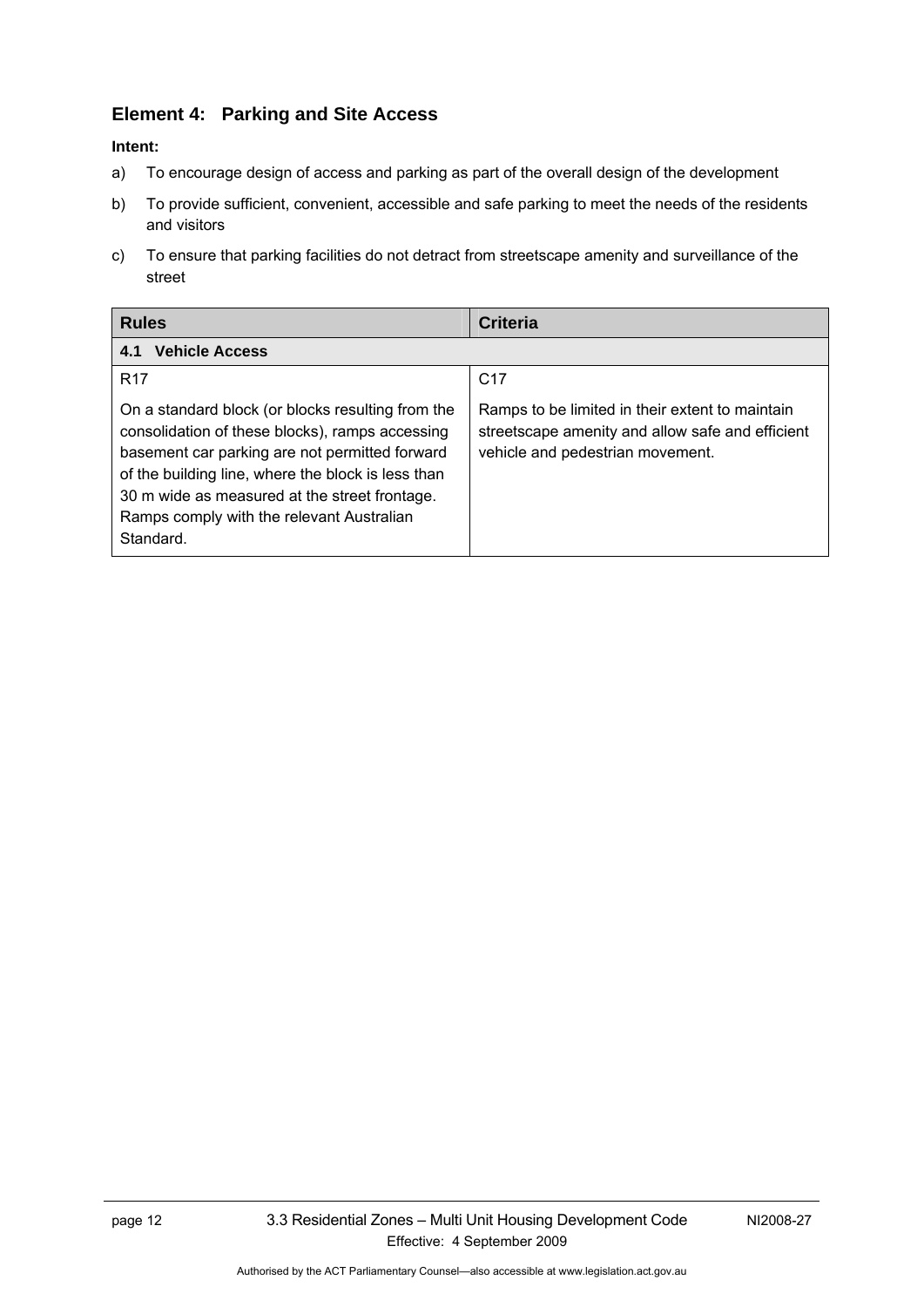#### <span id="page-18-0"></span>**Element 2: Building and Site Controls**

- a) To ensure buildings are compatible with, and complement, the built form, siting and scale of surrounding properties and are of an appropriate residential character
- b) To ensure buildings are designed and sited to:
	- i) provide privacy between neighbours and between occupants and the public
	- ii) provide adequate light and natural ventilation between dwellings
	- iii) provide opportunities for additional landscaping and to deliver quality open space
	- iv) enhance the streetscape character in existing areas
	- v) establish appropriate and attractive streetscapes in new residential areas
- c) To ensure the amenity of surrounding properties is maintained, particularly in relation to privacy, overshadowing and solar access

| <b>Rules</b>                                                                                                                                                                                                                                                                                                                                                                                                                                                                                                                                                                                                                                                                                                                                                                                                                   | <b>Criteria</b>                                                                                                                                                                                                                                                                                                                |
|--------------------------------------------------------------------------------------------------------------------------------------------------------------------------------------------------------------------------------------------------------------------------------------------------------------------------------------------------------------------------------------------------------------------------------------------------------------------------------------------------------------------------------------------------------------------------------------------------------------------------------------------------------------------------------------------------------------------------------------------------------------------------------------------------------------------------------|--------------------------------------------------------------------------------------------------------------------------------------------------------------------------------------------------------------------------------------------------------------------------------------------------------------------------------|
| 2.1<br>Height (number of storeys)                                                                                                                                                                                                                                                                                                                                                                                                                                                                                                                                                                                                                                                                                                                                                                                              |                                                                                                                                                                                                                                                                                                                                |
| R <sub>18</sub><br>Buildings do not exceed 2 storeys. An attic and/or<br>basement may be permitted in addition to 2<br>storeys.                                                                                                                                                                                                                                                                                                                                                                                                                                                                                                                                                                                                                                                                                                | This is a mandatory requirement. There is no<br>applicable criterion.                                                                                                                                                                                                                                                          |
| 2.2 Building Envelope                                                                                                                                                                                                                                                                                                                                                                                                                                                                                                                                                                                                                                                                                                                                                                                                          |                                                                                                                                                                                                                                                                                                                                |
| R <sub>19</sub>                                                                                                                                                                                                                                                                                                                                                                                                                                                                                                                                                                                                                                                                                                                                                                                                                | C <sub>19</sub>                                                                                                                                                                                                                                                                                                                |
| Buildings are sited wholly within the building<br>envelope (refer Figure A3) defined by:<br>Boundaries that are the north facing<br>a)<br>boundary of an adjoining residential block:<br>i) within the primary building zone (PBZ),<br>planes projected at 45 degrees above<br>horizontal from a height of 2 m above<br>natural ground level at the side<br>boundaries, up to a maximum building<br>height of 8.5 m above natural ground<br>level<br>ii) within the rear zone (RZ), planes<br>projected at 30 degrees above horizontal<br>from a height of 2 m above natural<br>ground level at the side and rear<br>boundaries, up to a maximum of 8.5 m<br>above natural ground level.<br>All other side and rear boundaries:<br>b)<br>within the primary building zone (PBZ),<br>I)<br>planes projected at 45 degrees above | The built form does not adversely impact on the<br>amenity of neighbouring properties by ensuring:<br>sufficient spatial separation between<br>a)<br>adjoining developments<br>the protection of a reasonable amount of<br>b)<br>privacy and solar access to adjacent<br>dwellings and their associated private open<br>space. |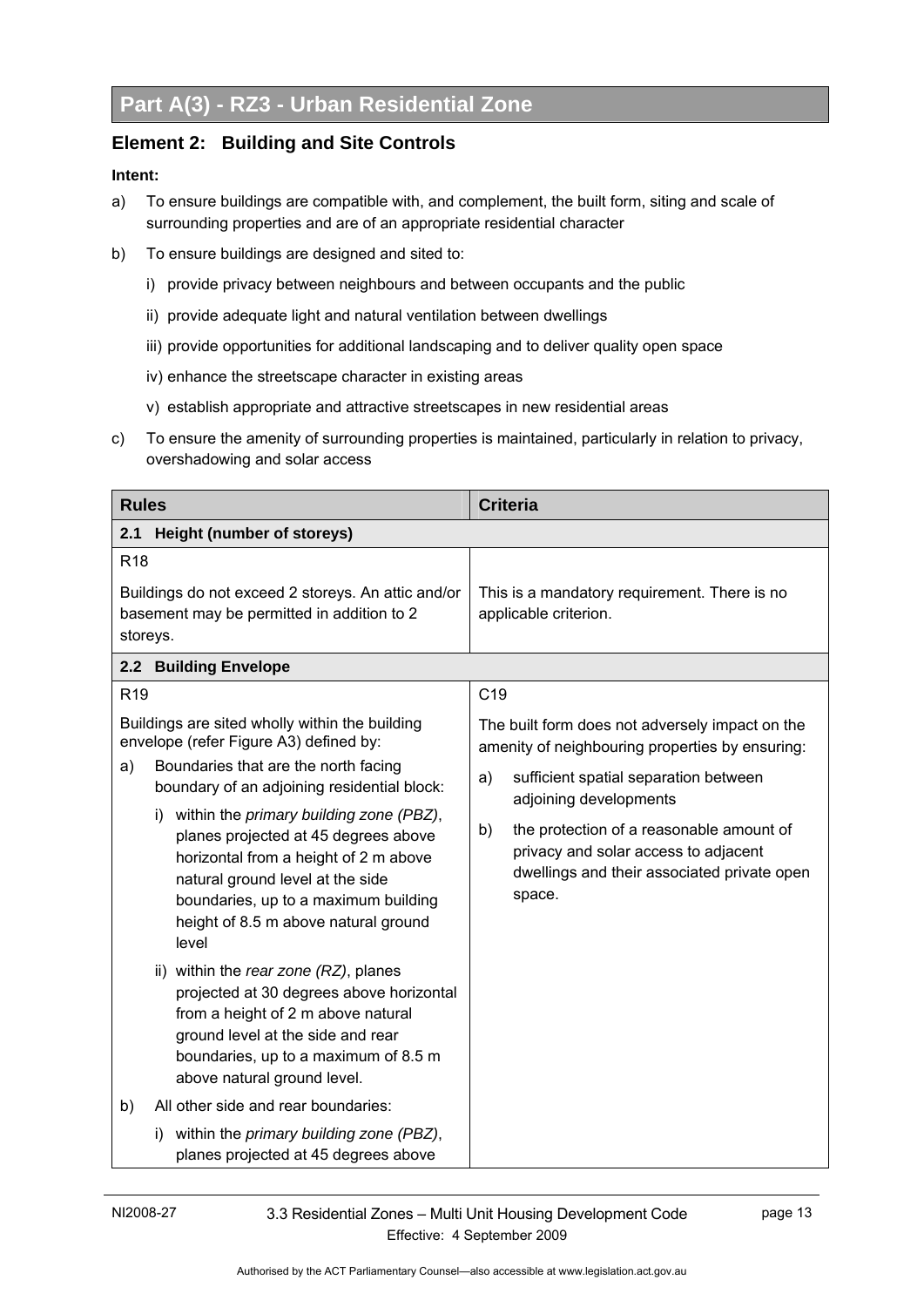<span id="page-19-0"></span>

| <b>Rules</b>                                                                                                                                                                                                                          | <b>Criteria</b>                                                       |
|---------------------------------------------------------------------------------------------------------------------------------------------------------------------------------------------------------------------------------------|-----------------------------------------------------------------------|
| horizontal from a height of 3.5 m above<br>natural ground level at the side<br>boundaries, up to a maximum building<br>height of 8.5 m above natural ground<br>level                                                                  |                                                                       |
| ii) within the rear zone (RZ), planes<br>projected at 30 degrees above horizontal<br>from a height of 3.5 m above natural<br>ground level at the side and rear<br>boundaries, up to a maximum of 8.5 m<br>above natural ground level. |                                                                       |
| <b>Plot Ratio</b><br>2.3                                                                                                                                                                                                              |                                                                       |
| R20*<br>Maximum plot ratio does not exceed 65%.                                                                                                                                                                                       | This is a mandatory requirement. There is no<br>applicable criterion. |
| 8.5 <sub>m</sub><br>max<br>45 <sup>o</sup><br>$2m$ or $3.5m*$                                                                                                                                                                         | 8.5m<br>max<br>2m or 3.5m*                                            |
| Within Primary Building Zone                                                                                                                                                                                                          | Within Primary Building Zone                                          |
| 8.5M<br>30<br>max<br>2m or $3.5m*$<br>Within Rear Zone                                                                                                                                                                                | 8.5m max<br>2m or 3.5m<br>$30^\circ$<br>Within Rear Zone              |
| <b>Flat Site</b>                                                                                                                                                                                                                      | <b>Sloping Site</b>                                                   |

### **Figure A3 Building Envelope**

 \*2 metres where the boundary is a north facing boundary of an adjoining residential block, or 3.5 metres for other side or rear boundaries

\* Note. Where a maximum plot ratio is specified the gross floor area of the development used in the calculation of the plot ratio shall be taken to be the gross floor area of the buildings plus 18m<sup>2</sup> for each roofed open car space or car port provided to meet Territory requirements for resident car parking (not including basement car parking) and the area of any balcony that is roofed and substantially enclosed by solid walls.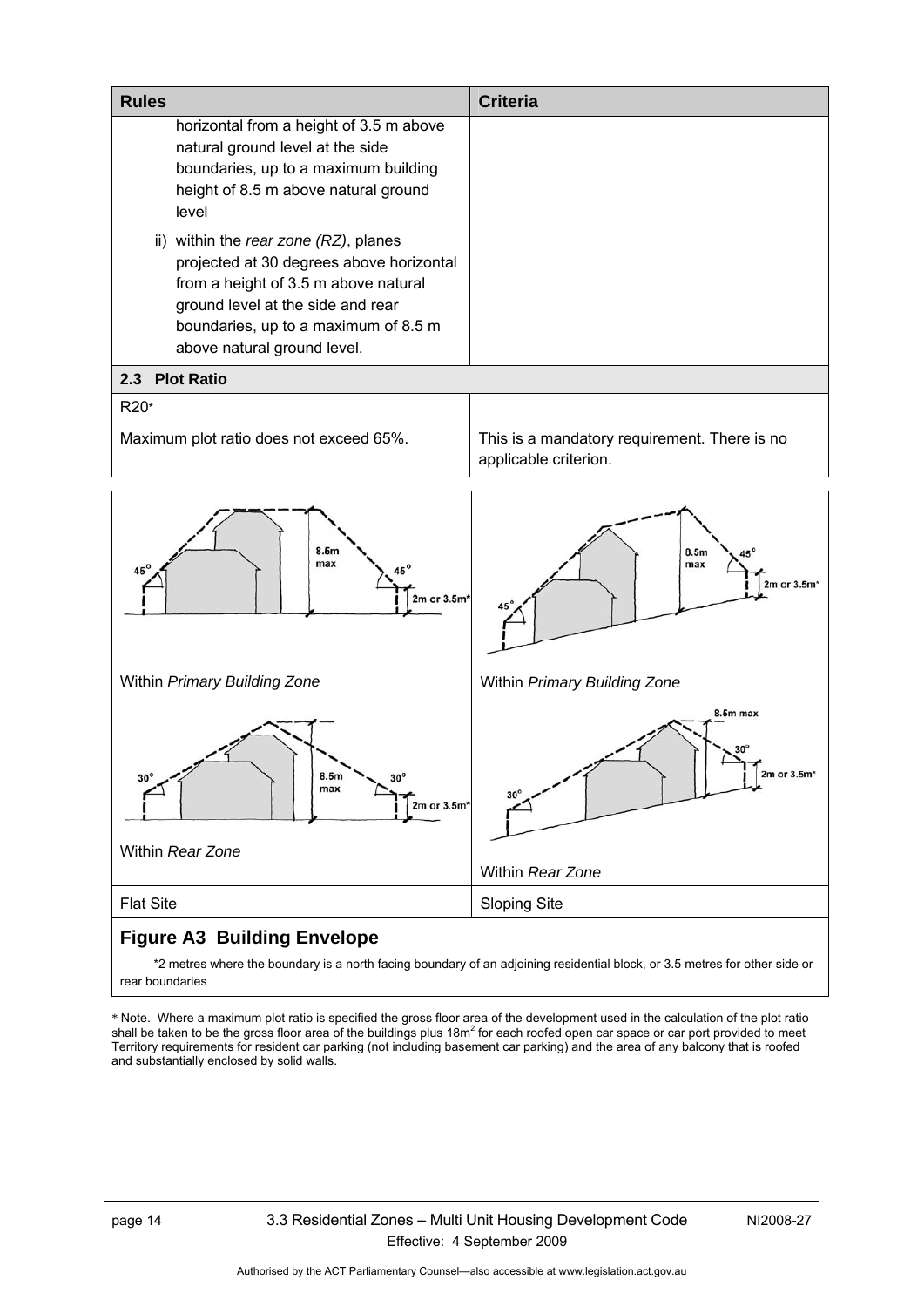### <span id="page-20-0"></span>**Part A(4) - RZ4 - Medium Density Residential Zone**

#### **Element 2: Building and Site Controls**

- a) To provide for a range of residential forms that respect the residential character of the locality
- b) To ensure buildings are designed and sited to:
	- i) provide privacy between neighbours and between occupants and the public
	- ii) provide adequate light and natural ventilation between dwellings
	- iii) provide opportunities for additional landscaping and to deliver quality open space
	- iv) enhance the streetscape character in existing areas
	- v) establish appropriate and attractive streetscapes in new residential areas
- c) To ensure the amenity of surrounding properties is optimised, particularly in relation to privacy, overshadowing and solar access
- d) To provide a staging plan for Inner North Canberra to enable efficient and effective redevelopment to occur

| <b>Rules</b>                                                                                                                                                                                                                                                                                                                                                                                             | <b>Criteria</b>                                                       |
|----------------------------------------------------------------------------------------------------------------------------------------------------------------------------------------------------------------------------------------------------------------------------------------------------------------------------------------------------------------------------------------------------------|-----------------------------------------------------------------------|
| Restrictions on Use - Staging of Development - Inner North Canberra<br>2.1                                                                                                                                                                                                                                                                                                                               |                                                                       |
| R <sub>21</sub>                                                                                                                                                                                                                                                                                                                                                                                          |                                                                       |
| Development of land in the RZ4 zones of<br>O'Connor, Dickson and Lyneham, north of<br>Macarthur Avenue and Wakefield Avenue, is<br>restricted in height to 2 storeys and a maximum<br>plot ratio of 65%, until 23.5 hectares of residential<br>blocks in the RZ4 zones of O'Connor, Turner and<br>Braddon north of Cooyong Street and Donaldson<br>Streets has been developed for multi-unit<br>housing. | This is a mandatory requirement. There is no<br>applicable criterion. |
| 2.2 Height (number of storeys)                                                                                                                                                                                                                                                                                                                                                                           |                                                                       |
| R <sub>22</sub>                                                                                                                                                                                                                                                                                                                                                                                          |                                                                       |
| Buildings do not exceed 3 storeys. An attic and/or<br>basement may be permitted in addition to 3<br>storeys.                                                                                                                                                                                                                                                                                             | This is a mandatory requirement. There is no<br>applicable criterion. |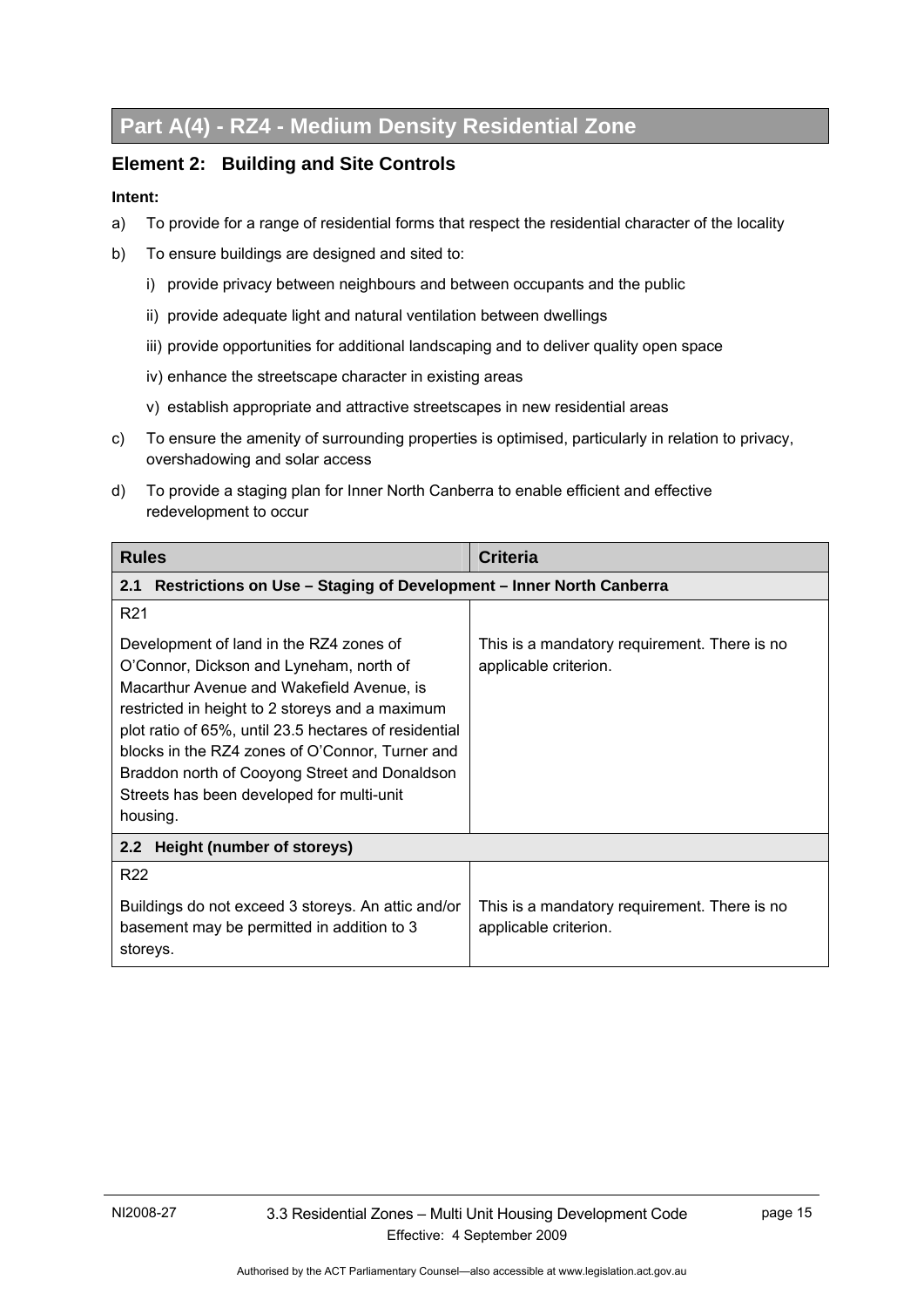<span id="page-21-0"></span>

| <b>Rules</b>                                                                                                                                                                                                                                         | <b>Criteria</b>                                                                                                                                 |
|------------------------------------------------------------------------------------------------------------------------------------------------------------------------------------------------------------------------------------------------------|-------------------------------------------------------------------------------------------------------------------------------------------------|
| <b>Building Envelope</b><br>2.3                                                                                                                                                                                                                      |                                                                                                                                                 |
| R <sub>23</sub>                                                                                                                                                                                                                                      | C <sub>23</sub>                                                                                                                                 |
| Buildings are sited wholly within the building<br>envelope defined by:                                                                                                                                                                               | The built form does not adversely impact on the<br>amenity of neighbouring properties by ensuring:                                              |
| Boundaries that are the north facing<br>a)<br>boundary of an adjoining residential block:                                                                                                                                                            | sufficient spatial separation between<br>a)<br>adjoining developments                                                                           |
| i) within the primary building zone (PBZ),<br>planes projected at 45 degrees above<br>horizontal from a height of 2 m above<br>natural ground level at the side<br>boundaries, up to a maximum building<br>height of 12 m above natural ground level | b)<br>the protection of a reasonable amount of<br>privacy and solar access to adjacent<br>dwellings and their associated private open<br>space. |
| ii) within the rear zone (RZ), planes<br>projected at 30 degrees above horizontal<br>from a height of 2 m above natural<br>ground level at the side and rear<br>boundaries, up to a maximum height of<br>12 m above natural ground level.            |                                                                                                                                                 |
| for all other side and rear boundaries:<br>b)                                                                                                                                                                                                        |                                                                                                                                                 |
| within the primary building zone (PBZ),<br>i).<br>planes projected at 45 degrees above<br>horizontal from a height of 3.5 m above<br>natural ground level at the side<br>boundaries, up to a maximum building<br>height of 12 m                      |                                                                                                                                                 |
| ii) within the rear zone (RZ), planes<br>projected at 30 degrees above horizontal<br>from a height of 3.5 m above natural<br>ground level at the side and rear<br>boundaries, up to a maximum of 12 m<br>above natural ground level.                 |                                                                                                                                                 |
| 2.4 Plot Ratio                                                                                                                                                                                                                                       |                                                                                                                                                 |
| R24*                                                                                                                                                                                                                                                 |                                                                                                                                                 |
| Maximum plot ratio does not exceed 80%.                                                                                                                                                                                                              | This is a mandatory requirement. There is no<br>applicable criterion.                                                                           |

\* Note. Where a maximum plot ratio is specified the gross floor area of the development used in the calculation of the plot ratio<br>shall be taken to be the gross floor area of the buildings plus 18m<sup>2</sup> for each roofed open Territory requirements for resident car parking (not including basement car parking) and the area of any balcony that is roofed and substantially enclosed by solid walls.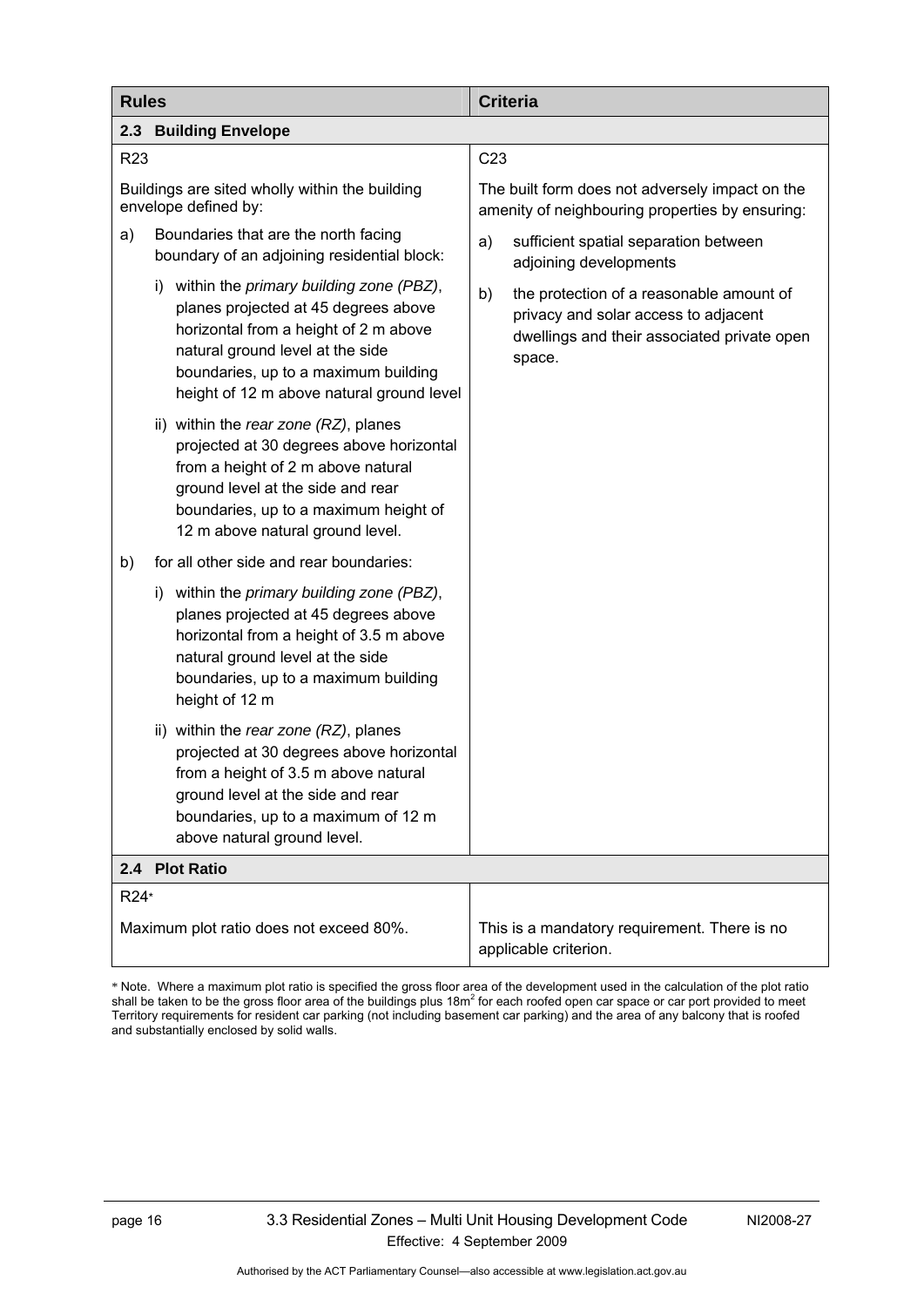# <span id="page-22-0"></span>**Part A(5) - RZ5 – High Density Residential Zone**

#### **Element 2: Building and Site Controls**

- a) To ensure buildings are designed and sited to:
	- i) provide privacy between neighbours and between occupants and the public
	- ii) provide adequate light and natural ventilation between dwellings
	- iii) provide opportunities for additional landscaping and to deliver quality open space
	- iv) enhance the streetscape character in existing areas
	- v) establish appropriate and attractive streetscapes in new residential areas
- b) To ensure the amenity of surrounding properties is optimised, particularly in relation to privacy, overshadowing and solar access

| <b>Rules</b> |                                                                                                                         |                 | <b>Criteria</b>                                                                                                                    |
|--------------|-------------------------------------------------------------------------------------------------------------------------|-----------------|------------------------------------------------------------------------------------------------------------------------------------|
| 2.1          | <b>Height</b>                                                                                                           |                 |                                                                                                                                    |
| <b>R25</b>   |                                                                                                                         | C <sub>25</sub> |                                                                                                                                    |
| a)           | The height of any building within 50 m of<br>the boundaries of blocks in the RZ1, RZ2                                   | a)              | Building heights comply with all of the following:<br>are compatible with existing or future                                       |
|              | and RZ3 zones and within 40 m of the<br>CFZ, PRZ1 or PRZ2 zones does not                                                |                 | desired character of adjacent development;                                                                                         |
| b)           | exceed 3 storeys.<br>The height of any building elsewhere on                                                            | b)              | are appropriate to the scale and function of<br>the use;                                                                           |
|              | the block does not exceed 6 storeys or 4<br>storeys where a building is adjacent to<br>development in an RZ4 zone.      | $\mathsf{c}$    | minimise detrimental impacts on the<br>character of adjacent residential zones by<br>limiting overshadowing, maximising access     |
| Note:        |                                                                                                                         |                 | to sunlight and ensuring that the height,<br>scale, setbacks and built form establish an                                           |
|              | 1. Roof top plant that is set back and screened from the<br>street is not included in the maximum number of storeys.    |                 | appropriate visual streetscape character;                                                                                          |
| above.       | 2. Buildings may also include a basement and/ or an attic in<br>addition to the specified number of storeys referred to | d)              | do not prevent the solar access<br>requirements of existing or future<br>development on adjoining residential land                 |
| to:          | <b>Exception:</b> Area specific height restrictions apply                                                               |                 | being achieved (Solar access<br>requirements are set out in the Single                                                             |
| $\bullet$    | Kingston/ Griffith (see Rule R26 and<br>Criterion C26A).                                                                |                 | <b>Dwelling Housing Development Code</b><br>and/or the Multi Unit Housing Development<br>Code whichever is applicable (see Element |
| $\bullet$    | Belconnen Section 66; Section 67 Block 3                                                                                |                 | 5 of Part C(1) of those codes);                                                                                                    |
|              | and part Block 2; Section 88 part Block 1;<br>and Section 55 Block 37 (see Criteria<br>$C27$ ).                         | e)              | do not prevent the solar access<br>requirements of any existing development<br>on the same parcel of land being achieved           |
|              | Block 4 Section 69 Lyons (see Rule 27A)                                                                                 |                 | (see Element 5 Part C5 of the Multi Unit<br>Housing Development Code).                                                             |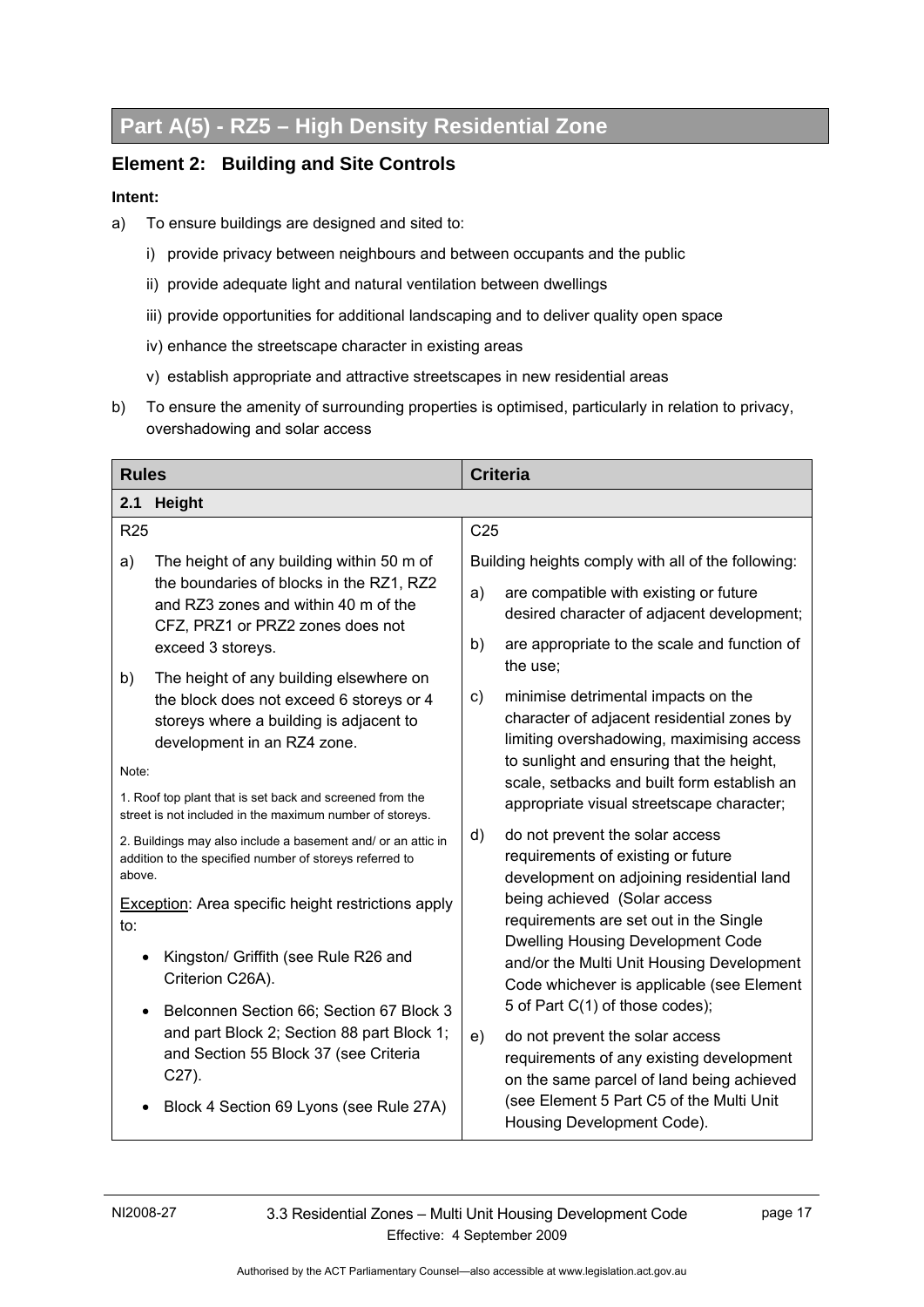<span id="page-23-0"></span>

| <b>Rules</b>                                                                                                                                                                                                                          | <b>Criteria</b>                                                                                                                                                                                                                                                  |
|---------------------------------------------------------------------------------------------------------------------------------------------------------------------------------------------------------------------------------------|------------------------------------------------------------------------------------------------------------------------------------------------------------------------------------------------------------------------------------------------------------------|
| <b>R26</b>                                                                                                                                                                                                                            |                                                                                                                                                                                                                                                                  |
| Buildings do not exceed RL 609.3 AHD in<br>Kingston Section 25 Block 12 and Section 26<br>Block 47                                                                                                                                    | This is a mandatory requirement. There is no<br>applicable criterion.                                                                                                                                                                                            |
| <b>R26A</b>                                                                                                                                                                                                                           | <b>C26A</b>                                                                                                                                                                                                                                                      |
| Kingston/Griffith:                                                                                                                                                                                                                    | Kingston/Griffith:                                                                                                                                                                                                                                               |
| Buildings do not exceed 3 storeys.                                                                                                                                                                                                    | Buildings are predominantly three storeys, with<br>a maximum height of four storeys only where it<br>is not the dominant feature of a street frontage.                                                                                                           |
|                                                                                                                                                                                                                                       | C <sub>27</sub>                                                                                                                                                                                                                                                  |
| There is no applicable rule.                                                                                                                                                                                                          | Buildings are, on:                                                                                                                                                                                                                                               |
|                                                                                                                                                                                                                                       | Belconnen Section 66, Section 67, Block 3,<br>a)<br>part Block 2, and Section 88, part Block 1,<br>predominantly three storeys, with a<br>maximum of five storeys on parts of the<br>Sections.                                                                   |
|                                                                                                                                                                                                                                       | Belconnen Section 55 Blocks 39-49,<br>b)<br>predominantly three storeys; however,<br>taller buildings may be allowed where it is<br>demonstrated that they will not create<br>undesirable environmental conditions and<br>will be of high architectural quality. |
| <b>R27A</b>                                                                                                                                                                                                                           |                                                                                                                                                                                                                                                                  |
| On Block 4 Section 69 Lyons within a 60m<br>radius of the midpoint of the curve of the<br>property boundary at the intersection of Melrose<br>Drive and Launceston Street, the maximum<br>building height does not exceed 10 storeys. | This is a mandatory requirement. There is no<br>applicable criterion.                                                                                                                                                                                            |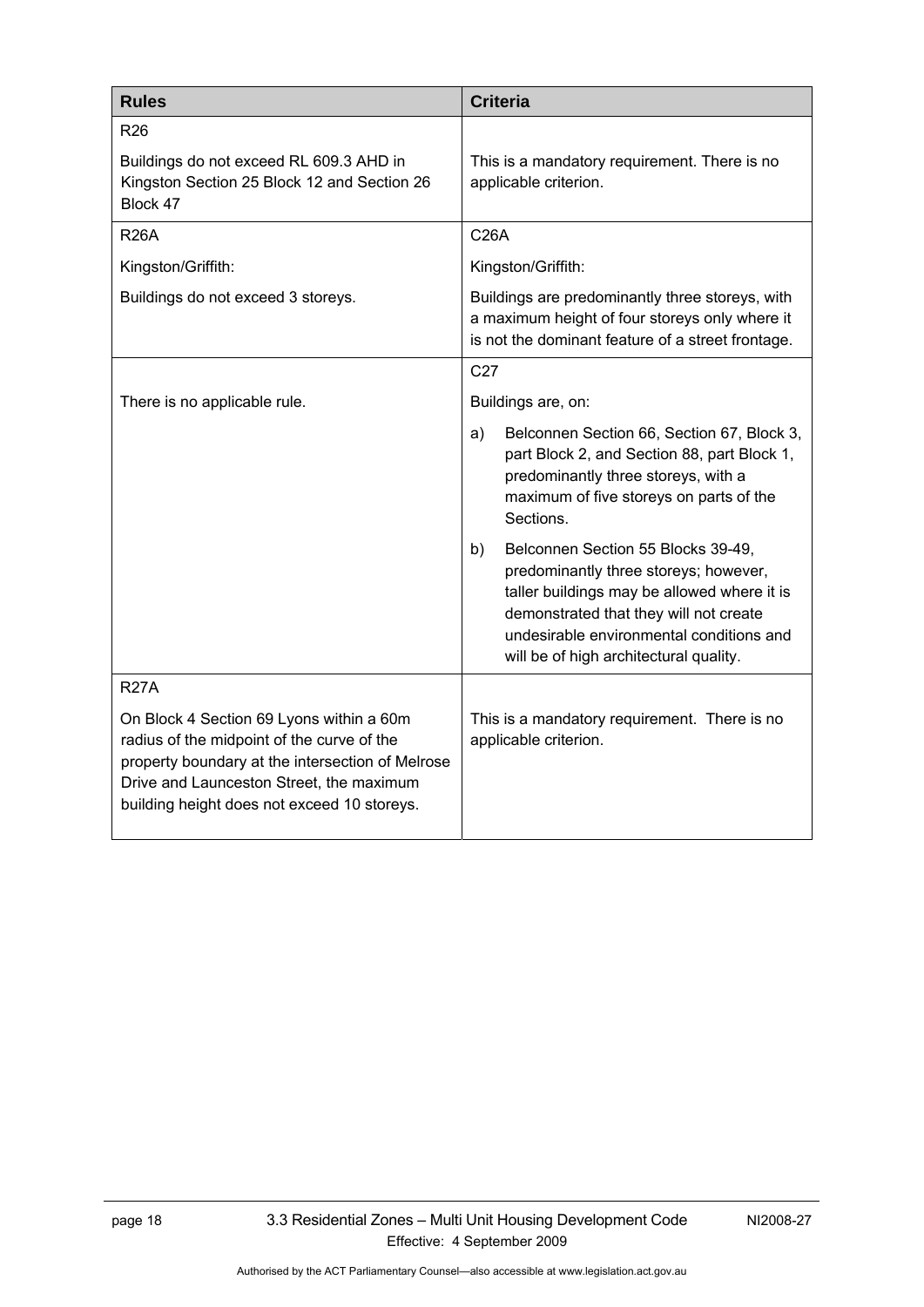# <span id="page-24-0"></span>**Part B - General Development Controls**

This Part of the Code provides the general controls that are applicable to all development subject to this Code. Parts A and C of the Code also apply.

#### **Element 1: Restrictions on Use**

#### **Intent:**

a) To ensure future development can be accommodated on subdivided blocks

| <b>Rules</b>                                                                                                                                                                                                                                                                                                                          | <b>Criteria</b>                                                       |
|---------------------------------------------------------------------------------------------------------------------------------------------------------------------------------------------------------------------------------------------------------------------------------------------------------------------------------------|-----------------------------------------------------------------------|
| <b>Subdivision or Consolidation of Existing Residential Leases</b><br>1.1                                                                                                                                                                                                                                                             |                                                                       |
| R <sub>28</sub>                                                                                                                                                                                                                                                                                                                       |                                                                       |
| a) Subdivision or consolidation of existing<br>residential leases is only permitted where the<br>subdivision or consolidation is part of an<br>integrated housing development and it is<br>demonstrated that any building on a<br>consequent lease is or can be designed in<br>accordance with the relevant sections of this<br>code. | This is a mandatory requirement. There is no<br>applicable criterion. |
| Subdivision of a lease under the Unit Titles<br>b)<br>Act 2001 may only be permitted where the<br>lease expressly provides for the number of<br>units or dwellings provided for in the<br>proposed subdivision.                                                                                                                       |                                                                       |
| Note 1: In this rule subdivision does not include a minor<br>boundary adjustment that does not provide for the creation of<br>an additional residential lease.                                                                                                                                                                        |                                                                       |
| Note 2: See also Rule R1 in relation to subdivision of a<br>standard block in the RZ1 Zone.                                                                                                                                                                                                                                           |                                                                       |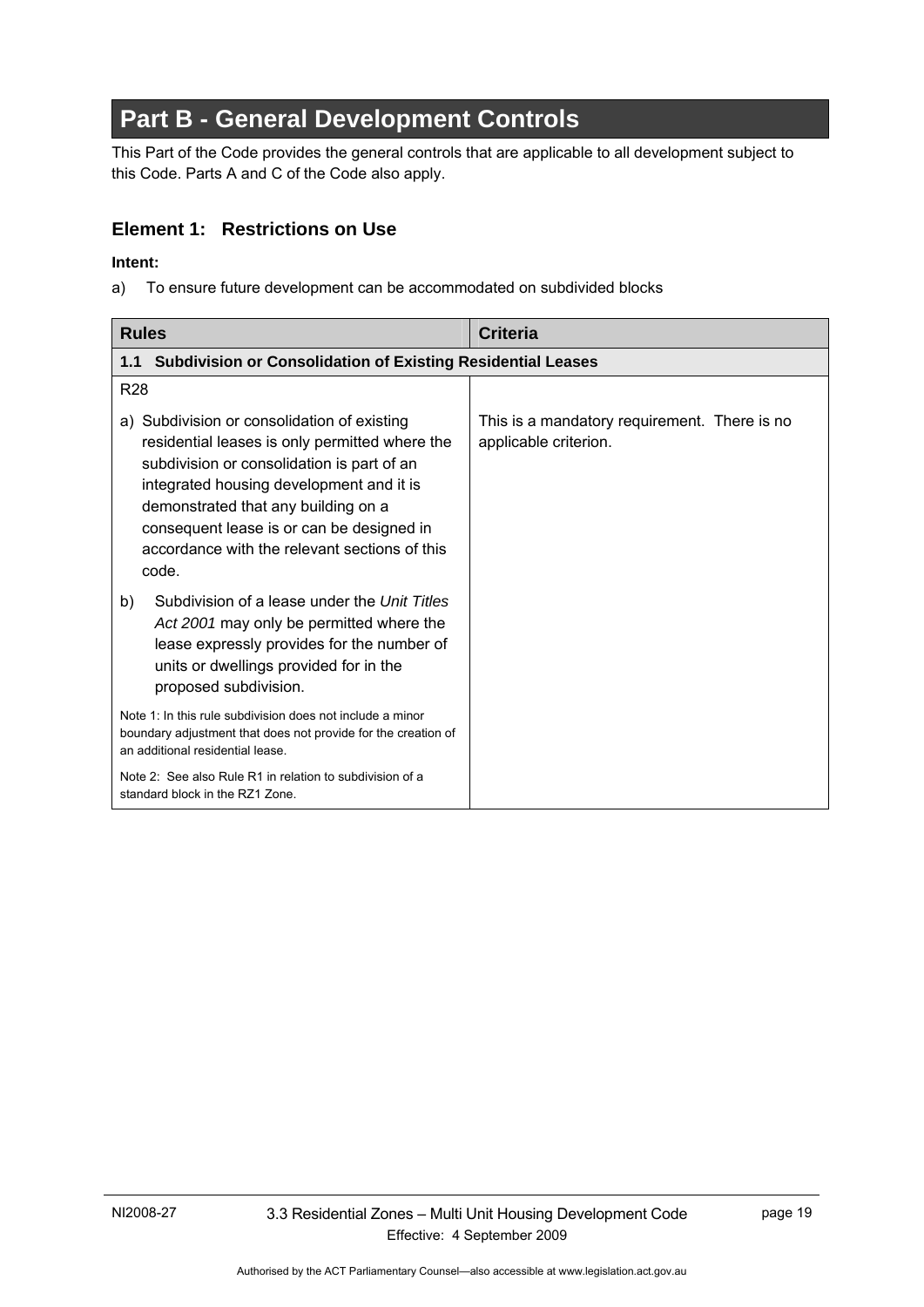#### <span id="page-25-0"></span>**Element 2: Building and Site Controls**

- a) To ensure buildings are compatible with, and complement, the built form, siting and scale of surrounding properties and are of an appropriate residential character
- b) To ensure buildings are designed and sited to:
	- i) provide privacy between neighbours and between occupants and the public
	- ii) provide adequate light and natural ventilation between dwellings
	- iii) provide opportunities for additional landscaping and to deliver quality open space
	- iv) maintain or enhance the streetscape character in existing areas
	- v) establish appropriate and attractive streetscapes in new residential areas
- c) To ensure the amenity of surrounding properties is maintained, particularly in relation to privacy, overshadowing and solar access

| <b>Rules</b>                                                                                                                                                                                                                               | <b>Criteria</b>                                                                                                                                                                                                                                                                                    |
|--------------------------------------------------------------------------------------------------------------------------------------------------------------------------------------------------------------------------------------------|----------------------------------------------------------------------------------------------------------------------------------------------------------------------------------------------------------------------------------------------------------------------------------------------------|
| 2.1<br><b>Demolition</b>                                                                                                                                                                                                                   |                                                                                                                                                                                                                                                                                                    |
| <b>R29</b>                                                                                                                                                                                                                                 | C29                                                                                                                                                                                                                                                                                                |
| In accordance with section 148 of the Planning<br>and Development Act 2007, the application is<br>accompanied by a Statement of Endorsement for<br>utilities (including Water, Sewerage, Stormwater,<br>Electricity and Gas) stating that: | If a Statement of Endorsement is not provided,<br>the application will be referred to relevant utilities<br>in accordance with the requirements of the<br>Planning and Development Act 2007.                                                                                                       |
| all network infrastructure on or immediately<br>a)<br>adjacent the site has been identified on the<br>plan                                                                                                                                 |                                                                                                                                                                                                                                                                                                    |
| all potentially hazardous substances and<br>b)<br>conditions (associated with or resulting from<br>the demolition process) that may constitute<br>a risk to utility services have been identified                                          |                                                                                                                                                                                                                                                                                                    |
| all required network disconnections have<br>c)<br>been identified and the disconnection works<br>comply with utility requirements                                                                                                          |                                                                                                                                                                                                                                                                                                    |
| all works associated with the demolition<br>d)<br>comply with and are in accordance with<br>utility asset access and protection<br>requirements.                                                                                           |                                                                                                                                                                                                                                                                                                    |
| <b>National Capital Plan Requirements</b><br>2.2                                                                                                                                                                                           |                                                                                                                                                                                                                                                                                                    |
|                                                                                                                                                                                                                                            | C <sub>30</sub>                                                                                                                                                                                                                                                                                    |
| There is no applicable rule.                                                                                                                                                                                                               | Where a development is subject to Special<br>Requirements under the National Capital Plan, or<br>any relevant Development Control Plan prepared<br>under the National Capital Plan, the development<br>is not inconsistent with the Special Requirements<br>or Development Control Plan. Where any |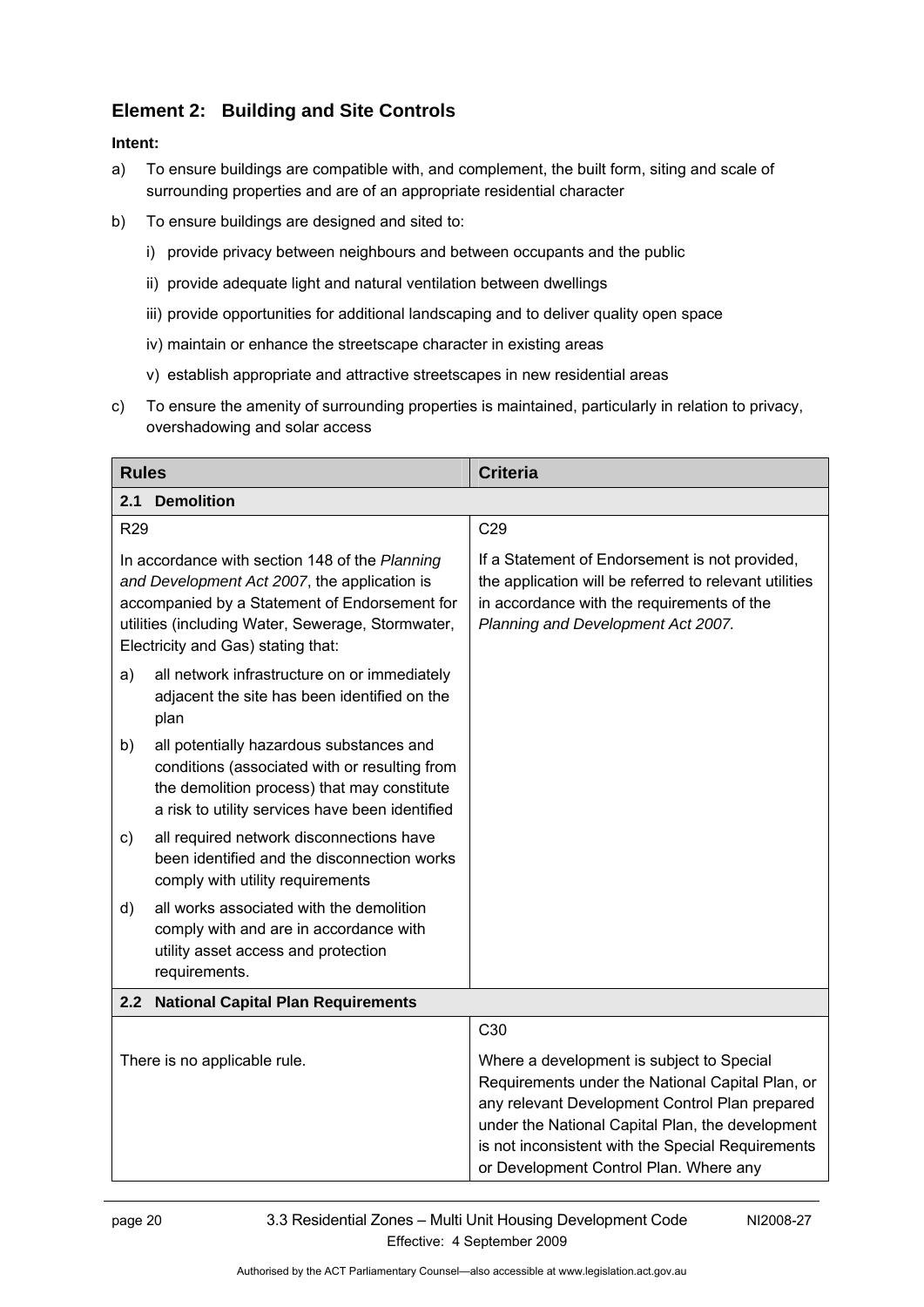<span id="page-26-0"></span>

| <b>Rules</b>                                                                                                                                                                                                                                                                                                                                                                         | <b>Criteria</b>                                                                                                                                                                                                                |
|--------------------------------------------------------------------------------------------------------------------------------------------------------------------------------------------------------------------------------------------------------------------------------------------------------------------------------------------------------------------------------------|--------------------------------------------------------------------------------------------------------------------------------------------------------------------------------------------------------------------------------|
|                                                                                                                                                                                                                                                                                                                                                                                      | provision of this code is inconsistent with Special<br>Requirements under the National Capital Plan, or<br>any relevant Development Control Plan prepared<br>under the National Capital Plan, that provision<br>has no effect. |
| 2.3<br><b>Conditions</b>                                                                                                                                                                                                                                                                                                                                                             | Development proposals where there are pre-existing approved Lease and Development                                                                                                                                              |
| R31                                                                                                                                                                                                                                                                                                                                                                                  | C <sub>31</sub>                                                                                                                                                                                                                |
| The development proposal complies with any<br>relevant pre-existing approved Lease and<br>Development Conditions and any required<br>developer's consent has been provided. To the<br>extent of any inconsistency, the requirements of<br>the Lease and Development Conditions will take<br>precedence over any Rules in the Multi Unit<br>Housing Development Code as listed below. | The development meets the intent of the Lease<br>and Development Conditions.                                                                                                                                                   |
| <b>Plot Ratio</b>                                                                                                                                                                                                                                                                                                                                                                    |                                                                                                                                                                                                                                |
| <b>Building Envelope</b>                                                                                                                                                                                                                                                                                                                                                             |                                                                                                                                                                                                                                |
| <b>Building Height</b>                                                                                                                                                                                                                                                                                                                                                               |                                                                                                                                                                                                                                |
| Site Area Requirements                                                                                                                                                                                                                                                                                                                                                               |                                                                                                                                                                                                                                |
| Parking                                                                                                                                                                                                                                                                                                                                                                              |                                                                                                                                                                                                                                |
| Water Sensitive Urban Design                                                                                                                                                                                                                                                                                                                                                         |                                                                                                                                                                                                                                |
| <b>Front Street Setback</b>                                                                                                                                                                                                                                                                                                                                                          |                                                                                                                                                                                                                                |
| Side Setback                                                                                                                                                                                                                                                                                                                                                                         |                                                                                                                                                                                                                                |
| <b>Rear Setback</b>                                                                                                                                                                                                                                                                                                                                                                  |                                                                                                                                                                                                                                |
| <b>Building Design</b>                                                                                                                                                                                                                                                                                                                                                               |                                                                                                                                                                                                                                |
| <b>Materials and Finish</b>                                                                                                                                                                                                                                                                                                                                                          |                                                                                                                                                                                                                                |
| Interface                                                                                                                                                                                                                                                                                                                                                                            |                                                                                                                                                                                                                                |
| <b>Vehicle Access</b>                                                                                                                                                                                                                                                                                                                                                                |                                                                                                                                                                                                                                |
| Solar Access                                                                                                                                                                                                                                                                                                                                                                         |                                                                                                                                                                                                                                |
| Private Open Space                                                                                                                                                                                                                                                                                                                                                                   |                                                                                                                                                                                                                                |
| Landscaping                                                                                                                                                                                                                                                                                                                                                                          |                                                                                                                                                                                                                                |
| 2.4                                                                                                                                                                                                                                                                                                                                                                                  | Development proposals where the Estate Development Plan is subject to a Precinct Code                                                                                                                                          |
| R32                                                                                                                                                                                                                                                                                                                                                                                  | C32                                                                                                                                                                                                                            |
| The development proposal complies with all<br>relevant rules in the relevant Precinct Code (if<br>any).                                                                                                                                                                                                                                                                              | The development meets all relevant criteria in the<br>relevant Precinct Code (if any).                                                                                                                                         |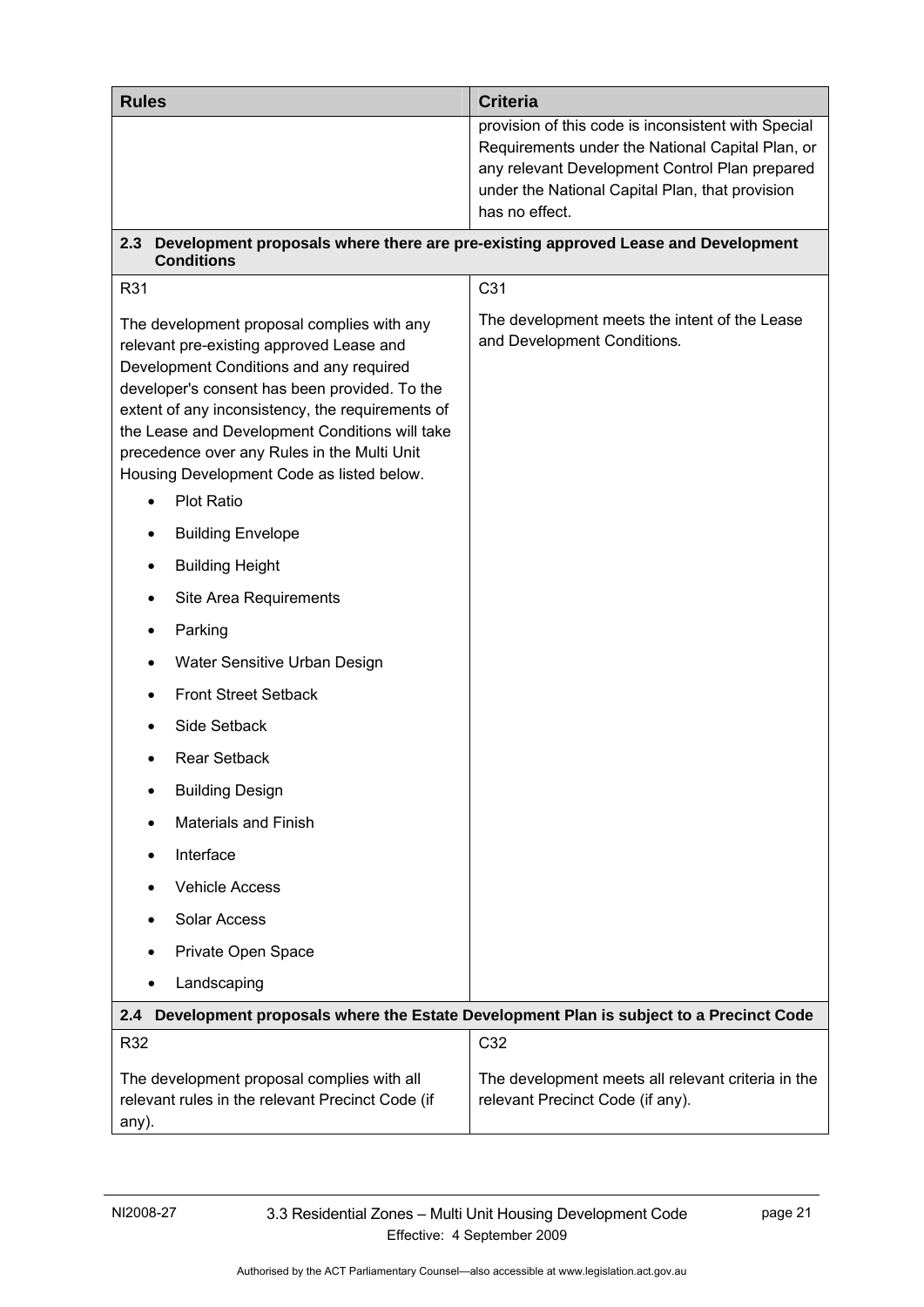<span id="page-27-0"></span>

| <b>Rules</b>                      | <b>Criteria</b>                                                                                                                                                                                                                                                                                                                            |
|-----------------------------------|--------------------------------------------------------------------------------------------------------------------------------------------------------------------------------------------------------------------------------------------------------------------------------------------------------------------------------------------|
| Height (number of storeys)<br>2.5 |                                                                                                                                                                                                                                                                                                                                            |
|                                   | C <sub>33</sub>                                                                                                                                                                                                                                                                                                                            |
| There is no applicable rule.      | Notwithstanding any other provision relating to<br>height, on land where a lawfully constructed<br>building exceeds two storeys in height, a new<br>building or buildings up to the height of the<br>existing building may be permitted subject to<br>consideration of any adverse impact resulting<br>from any increase in building bulk. |
| 2.6 Plot Ratio                    |                                                                                                                                                                                                                                                                                                                                            |
|                                   | C34**                                                                                                                                                                                                                                                                                                                                      |
| There is no applicable rule.      | Notwithstanding any other provision relating to<br>plot ratio, on land where a lawfully constructed<br>building exceeds the stipulated maximum plot<br>ratio, a new building or buildings up to the same<br>plot ratio may be permitted:                                                                                                   |
|                                   | subject to consideration of any adverse<br>a)<br>impact resulting from increase in building<br>bulk                                                                                                                                                                                                                                        |
|                                   | if, and only if, the development does not<br>b)<br>involve an increase in the number of<br>dwellings on the land.                                                                                                                                                                                                                          |

\*\* Note: The gross floor area of the development used in the calculation of the plot ratio shall be taken to be the gross floor area of the buildings plus 18m² for each roofed open car space or car port provided to meet Territory requirements for resident car parking (not including basement car parking) and the area of any balcony that is roofed and substantially enclosed by solid walls.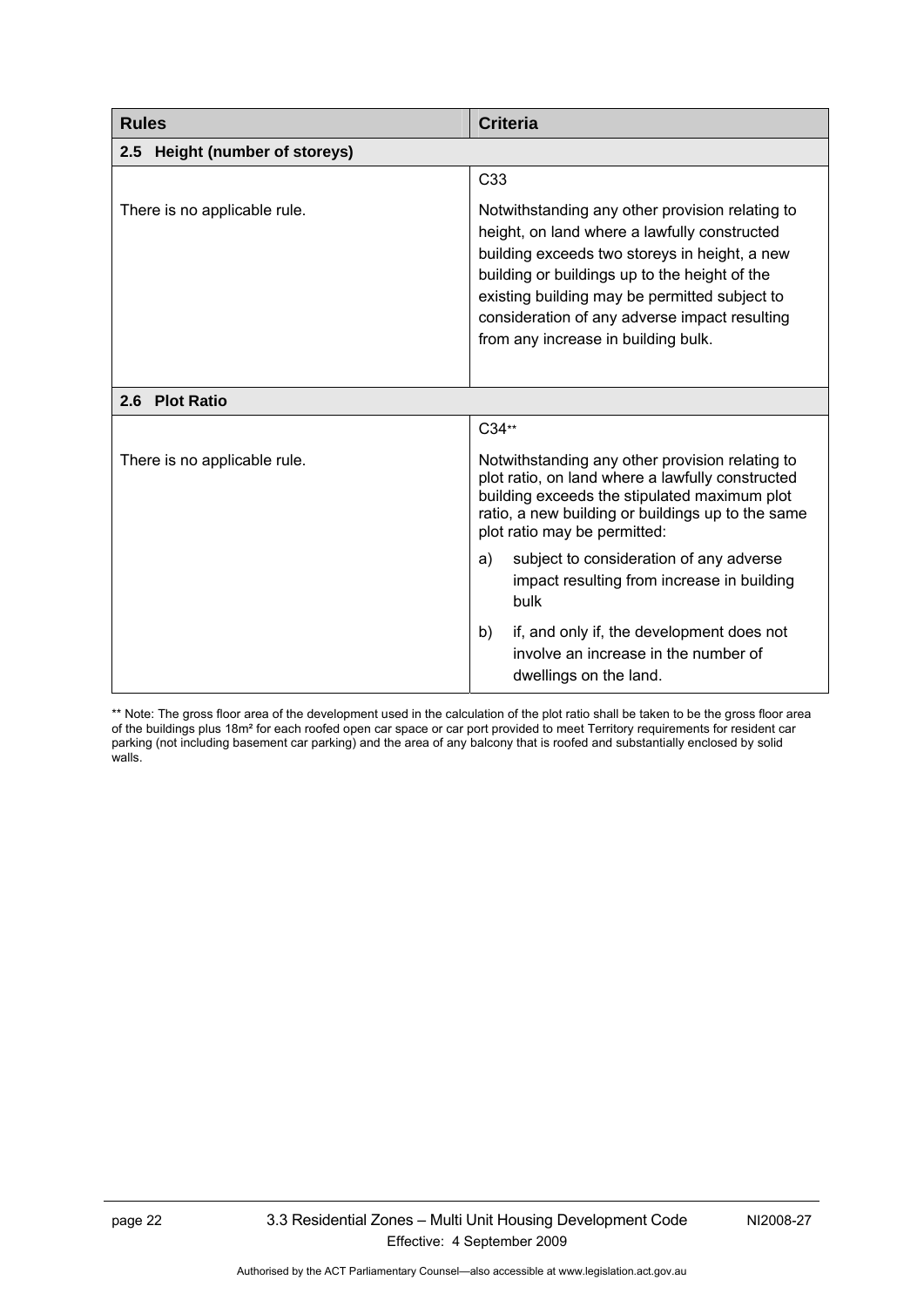#### <span id="page-28-0"></span>**Element 3: Built Form**

#### **Intent:**

a) To provide safe and accessible neighbourhoods

| <b>Rules</b>                                                | <b>Criteria</b>                                                                                                                    |  |
|-------------------------------------------------------------|------------------------------------------------------------------------------------------------------------------------------------|--|
| <b>Crime Prevention Through Environmental Design</b><br>3.1 |                                                                                                                                    |  |
| There is no applicable rule.                                | C <sub>35</sub><br>The development meets the requirements of the<br>Crime Prevention Through Environmental Design<br>General Code. |  |
| 3.2 Access and Mobility                                     |                                                                                                                                    |  |
| There is no applicable rule.                                | C <sub>36</sub><br>The development meets the requirements of the<br>Access and Mobility General Code.                              |  |

### **Element 4: Parking and Site Access**

#### **Intent:**

a) To ensure traffic generation and parking are considered as part of the overall design of the development

| <b>Rules</b>                     | <b>Criteria</b>                                                                                                                                                                                                          |  |
|----------------------------------|--------------------------------------------------------------------------------------------------------------------------------------------------------------------------------------------------------------------------|--|
| <b>Traffic Generation</b><br>4.1 |                                                                                                                                                                                                                          |  |
|                                  | C <sub>37</sub>                                                                                                                                                                                                          |  |
| There is no applicable rule.     | The existing road network can accommodate the<br>amount of traffic that is likely to be generated by<br>the development.                                                                                                 |  |
| 4.2 Parking                      |                                                                                                                                                                                                                          |  |
|                                  | C <sub>38</sub>                                                                                                                                                                                                          |  |
| There is no applicable rule.     | Car and bicycle parking complies with the<br>requirements of the Parking and Vehicular<br>Access General Code and AS 2890.1 - The<br>Australian Standard for Off-Street Parking and<br>the Bicycle Parking General Code. |  |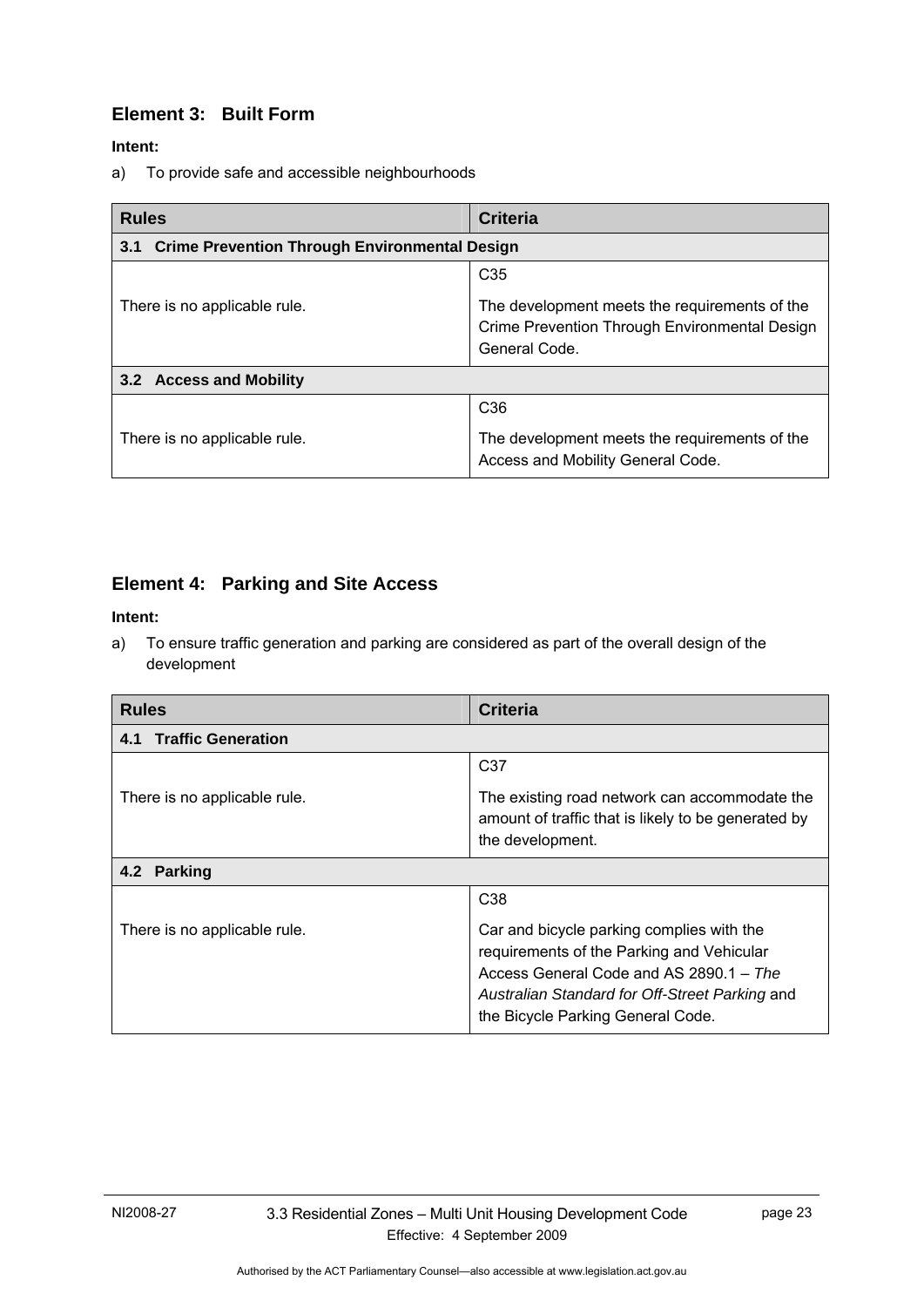#### <span id="page-29-0"></span>**Element 6: Environment**

- a) To identify and mitigate potential on-site and off-site environmental impacts of development and incorporate alternative design options where necessary
- b) Buildings are designed to provide for the retention of existing significant vegetation and minimise impact on landform
- c) To ensure preservation of areas, or items, of heritage significance that are valued by the community
- d) To encourage harvesting of rainwater and the efficient use of water resources
- e) Note: Refer to the Water Ways: Water Sensitive Urban Design General Code for more information on Water Sensitive Urban Design

| <b>Rules</b>                                                                                                                                                                                                                                                                                                                                                                                                                                                | <b>Criteria</b>                                                                                                                                                                                                                                                                                              |
|-------------------------------------------------------------------------------------------------------------------------------------------------------------------------------------------------------------------------------------------------------------------------------------------------------------------------------------------------------------------------------------------------------------------------------------------------------------|--------------------------------------------------------------------------------------------------------------------------------------------------------------------------------------------------------------------------------------------------------------------------------------------------------------|
| 6.1<br><b>Heritage</b>                                                                                                                                                                                                                                                                                                                                                                                                                                      |                                                                                                                                                                                                                                                                                                              |
| R39                                                                                                                                                                                                                                                                                                                                                                                                                                                         | C <sub>39</sub>                                                                                                                                                                                                                                                                                              |
| In accordance with section 148 of the Planning<br>and Development Act 2007, applications for<br>developments on land or buildings subject to<br>provisional registration or registration under s.41<br>of the Heritage Act 2004 are accompanied by<br>advice from the Heritage Council stating that the<br>development meets the requirements of the<br>Heritage Act 2004.                                                                                  | If advice from the Heritage Council is required,<br>but not provided, then the application will be<br>referred to the Heritage Council in accordance<br>with the requirements of the Planning and<br>Development Act 2007.                                                                                   |
| 6.2 Trees                                                                                                                                                                                                                                                                                                                                                                                                                                                   |                                                                                                                                                                                                                                                                                                              |
| <b>R40</b>                                                                                                                                                                                                                                                                                                                                                                                                                                                  | C40                                                                                                                                                                                                                                                                                                          |
| In accordance with section 148 of the Planning<br>and Development Act 2007, where the<br>development proposal requires groundwork<br>within the tree protection zone of a protected tree,<br>or is likely to cause damage to or removal of, any<br>protected trees, the application is accompanied<br>by a Tree Management Plan approved under the<br>Tree Protection Act 2005.<br>Note: 'Protected tree' is defined under the Tree<br>Protection Act 2005. | If an approved Tree Management Plan is<br>required, but not provided, then a draft Tree<br>Management Plan is to accompany the<br>application. The draft Tree Management Plan will<br>be referred to the relevant agency in accordance<br>with the requirements of the Planning and<br>Development Act 2007. |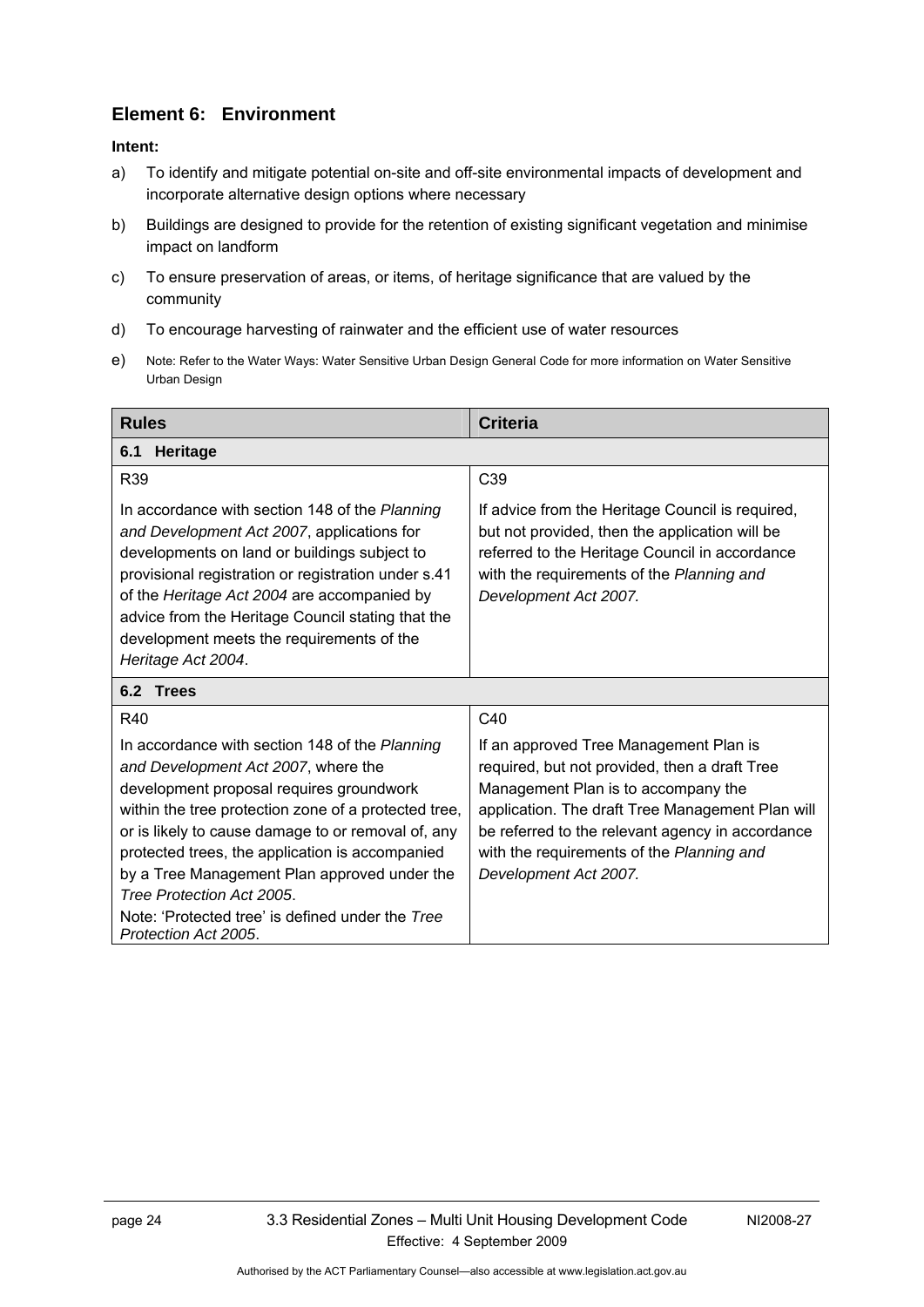<span id="page-30-0"></span>

| <b>Rules</b>                                                                                                                                                                                                                                                                                                                                                                                                                                                                                          | <b>Criteria</b>                                                                                                                                                                                                                                                                                                                                                                                                                              |  |
|-------------------------------------------------------------------------------------------------------------------------------------------------------------------------------------------------------------------------------------------------------------------------------------------------------------------------------------------------------------------------------------------------------------------------------------------------------------------------------------------------------|----------------------------------------------------------------------------------------------------------------------------------------------------------------------------------------------------------------------------------------------------------------------------------------------------------------------------------------------------------------------------------------------------------------------------------------------|--|
| <b>6.3 Hazardous Materials</b>                                                                                                                                                                                                                                                                                                                                                                                                                                                                        |                                                                                                                                                                                                                                                                                                                                                                                                                                              |  |
| R41                                                                                                                                                                                                                                                                                                                                                                                                                                                                                                   | C <sub>41</sub>                                                                                                                                                                                                                                                                                                                                                                                                                              |  |
| For the demolition of multi-unit housing (including<br>garages and carports) constructed* prior to 1985,<br>and Commercial / Industrial premises constructed<br>prior to 2005, a Hazardous Materials Survey<br>(including an asbestos survey) is carried out and<br>signed by an appropriately licensed person and is<br>endorsed by Environment Protection.                                                                                                                                          | If an endorsed Hazardous Materials Survey is not<br>provided the application will be referred to the<br>relevant agency in accordance with the<br>requirements of the Planning and Development<br>Act 2007.                                                                                                                                                                                                                                  |  |
| The Survey is provided and covers the disposal<br>of hazardous materials, showing that:                                                                                                                                                                                                                                                                                                                                                                                                               |                                                                                                                                                                                                                                                                                                                                                                                                                                              |  |
| a) Hazardous material disposal (including<br>asbestos) is to be at a licensed disposal facility in<br>the ACT                                                                                                                                                                                                                                                                                                                                                                                         |                                                                                                                                                                                                                                                                                                                                                                                                                                              |  |
| b) If hazardous materials are to be transported for<br>disposal interstate, approval from the<br>Environment Protection Authority is obtained prior<br>to removal of material from the site                                                                                                                                                                                                                                                                                                           |                                                                                                                                                                                                                                                                                                                                                                                                                                              |  |
| c) An appropriately licensed contractor is<br>engaged for the removal and transport of all<br>hazardous materials (including asbestos) present<br>at the site.                                                                                                                                                                                                                                                                                                                                        |                                                                                                                                                                                                                                                                                                                                                                                                                                              |  |
| * construction date means the date when the<br>Certificate of Occupancy was issued                                                                                                                                                                                                                                                                                                                                                                                                                    |                                                                                                                                                                                                                                                                                                                                                                                                                                              |  |
| <b>6.4 Contamination</b>                                                                                                                                                                                                                                                                                                                                                                                                                                                                              |                                                                                                                                                                                                                                                                                                                                                                                                                                              |  |
| R42                                                                                                                                                                                                                                                                                                                                                                                                                                                                                                   | C42                                                                                                                                                                                                                                                                                                                                                                                                                                          |  |
| For all residential developments with 3 or more<br>dwellings, or sites that are located adjacent to a<br>potentially polluting source (including a service<br>station), a statement is provided that the potential<br>for land contamination has been assessed in<br>accordance with the ACT Government Strategic<br>Plan - Contaminated Sites Management 1995<br>and the ACT Environment Protection Policy 2000,<br>and it is demonstrated that the land is suitable<br>for the proposed development | For all residential developments with 3 or more<br>dwellings, or sites that are likely to have<br>contaminated groundwater due to location<br>adjacent to a potentially polluting source<br>(including a service station), if a statement that<br>the site has been assessed is not provided, the<br>application will be referred to the relevant agency<br>in accordance with the requirements of the<br>Planning and Development Act 2007. |  |
| <b>Erosion and Sediment Control</b><br>6.5                                                                                                                                                                                                                                                                                                                                                                                                                                                            |                                                                                                                                                                                                                                                                                                                                                                                                                                              |  |
| R43                                                                                                                                                                                                                                                                                                                                                                                                                                                                                                   | C43                                                                                                                                                                                                                                                                                                                                                                                                                                          |  |
| For sites less than 0.3 of a hectare, a plan is<br>provided to demonstrate that the development<br>complies with the ACT Environment Protection<br>Authority, Environment Protection Guidelines for<br>Construction and Land Development in the ACT,<br>August 2007.                                                                                                                                                                                                                                  | If a plan is not provided, the application will be<br>referred to the relevant agency in accordance<br>with the requirements of the Planning and<br>Development Act 2007.                                                                                                                                                                                                                                                                    |  |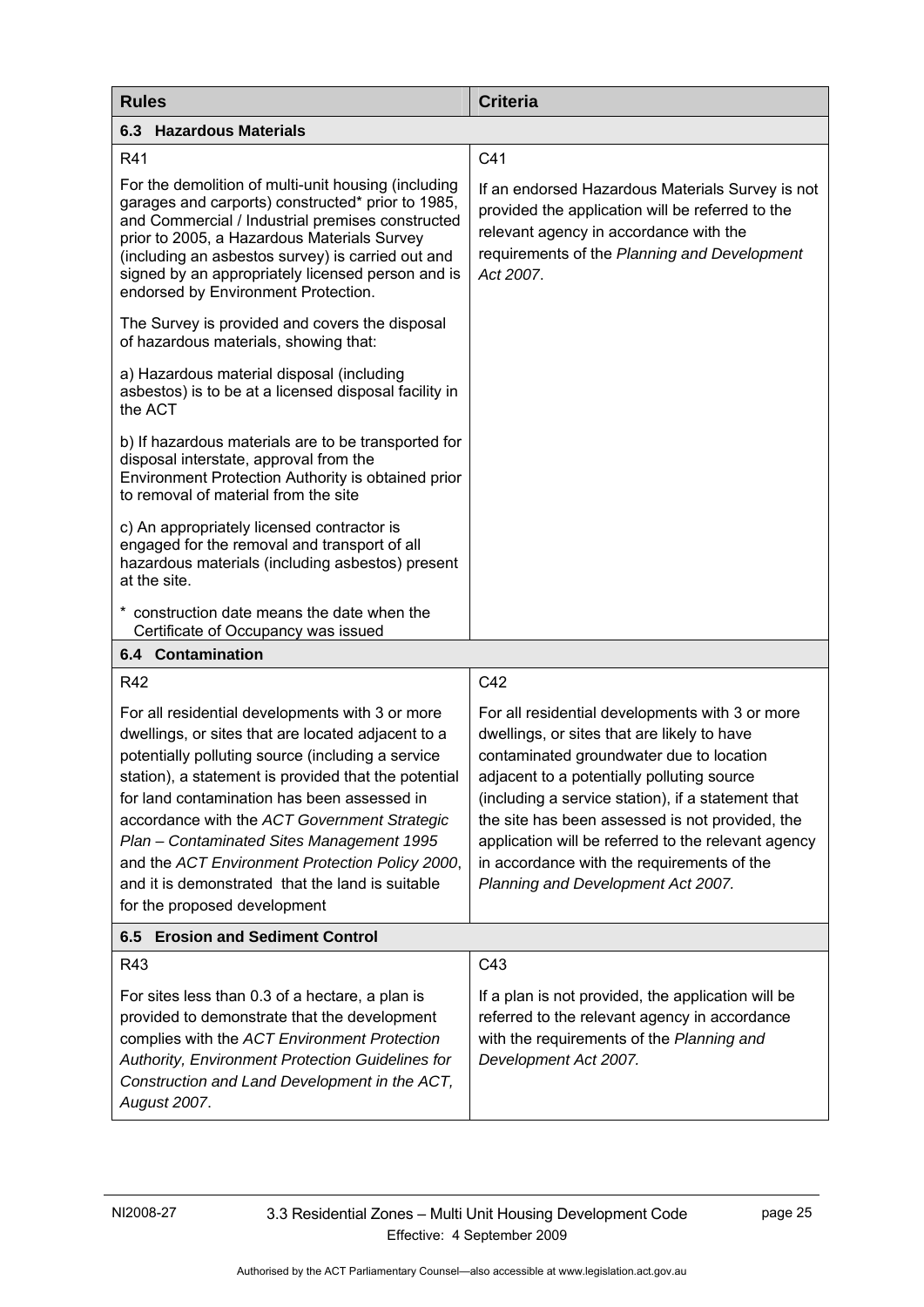<span id="page-31-0"></span>

| <b>Rules</b>                                                                                                                                                                                                                                                                                                                                                                                                               | <b>Criteria</b>                                                                                                                                                                                                       |  |
|----------------------------------------------------------------------------------------------------------------------------------------------------------------------------------------------------------------------------------------------------------------------------------------------------------------------------------------------------------------------------------------------------------------------------|-----------------------------------------------------------------------------------------------------------------------------------------------------------------------------------------------------------------------|--|
| <b>R44</b>                                                                                                                                                                                                                                                                                                                                                                                                                 | C44                                                                                                                                                                                                                   |  |
| For development on a site greater than 0.3 of a<br>hectare, the application is accompanied by an<br>Erosion and Sediment Control Plan endorsed by<br>the ACT Environment Protection Authority.                                                                                                                                                                                                                             | If an endorsed Sediment and Erosion Control<br>Plan is not provided the application will be<br>referred to the relevant agency in accordance<br>with the requirements of the Planning and<br>Development Act 2007.    |  |
| 6.6 Signs                                                                                                                                                                                                                                                                                                                                                                                                                  |                                                                                                                                                                                                                       |  |
|                                                                                                                                                                                                                                                                                                                                                                                                                            | C45                                                                                                                                                                                                                   |  |
| There is no applicable rule.                                                                                                                                                                                                                                                                                                                                                                                               | Signs comply with the Signs General Code.                                                                                                                                                                             |  |
| 6.7 Water Sensitive Urban Design - Mains Water Consumption                                                                                                                                                                                                                                                                                                                                                                 |                                                                                                                                                                                                                       |  |
| <b>R46</b>                                                                                                                                                                                                                                                                                                                                                                                                                 |                                                                                                                                                                                                                       |  |
| Evidence is provided that shows the development<br>achieves a minimum 40% reduction in mains<br>water consumption compared to an equivalent<br>development constructed in 2003 using the<br>ACTPLA on-line assessment tool or another tool<br>as included in the Water Ways: Water Sensitive<br>Urban Design General Code. The 40% target is<br>met without any reliance on landscaping<br>measures to reduce consumption. | This is a mandatory requirement. There is no<br>applicable criterion.                                                                                                                                                 |  |
| Water Sensitive Urban Design - Stormwater Quality and Quantity<br>6.8                                                                                                                                                                                                                                                                                                                                                      |                                                                                                                                                                                                                       |  |
| <b>R47</b><br>Evidence is provided that demonstrates that for<br>all developments with 3 or more dwellings, a<br>reduction of 1-in-3 month stormwater peak run off<br>flow to pre-development levels with release of<br>captured flow over a period of 1 to 3 days can be<br>achieved.                                                                                                                                     | This is a mandatory requirement. There is no<br>applicable criterion.                                                                                                                                                 |  |
| <b>R48</b>                                                                                                                                                                                                                                                                                                                                                                                                                 | C48                                                                                                                                                                                                                   |  |
| Evidence is provided that demonstrates that for<br>all developments with 3 or more dwellings, a<br>reduction in average annual stormwater pollutant<br>export load of:                                                                                                                                                                                                                                                     | For all developments with 3 or more dwellings the<br>development is demonstrated to achieve a<br>reduction in average annual stormwater pollutant<br>export load of:                                                  |  |
| suspended solids by 60%<br>a)                                                                                                                                                                                                                                                                                                                                                                                              | suspended solids by 60%<br>a)                                                                                                                                                                                         |  |
| total phosphorous by 45%<br>b)                                                                                                                                                                                                                                                                                                                                                                                             | total phosphorous by 45%<br>b)                                                                                                                                                                                        |  |
| total nitrogen by 40%<br>C)                                                                                                                                                                                                                                                                                                                                                                                                | total nitrogen by 40%<br>C)                                                                                                                                                                                           |  |
| using the MUSIC model to demonstrate<br>compliance.                                                                                                                                                                                                                                                                                                                                                                        | compared to an urban catchment with no water<br>quality management controls, using any other<br>method, eg XP-AQUALM, PURRS, Aquacycle,<br>that can demonstrate, to the satisfaction of the<br>Authority, compliance. |  |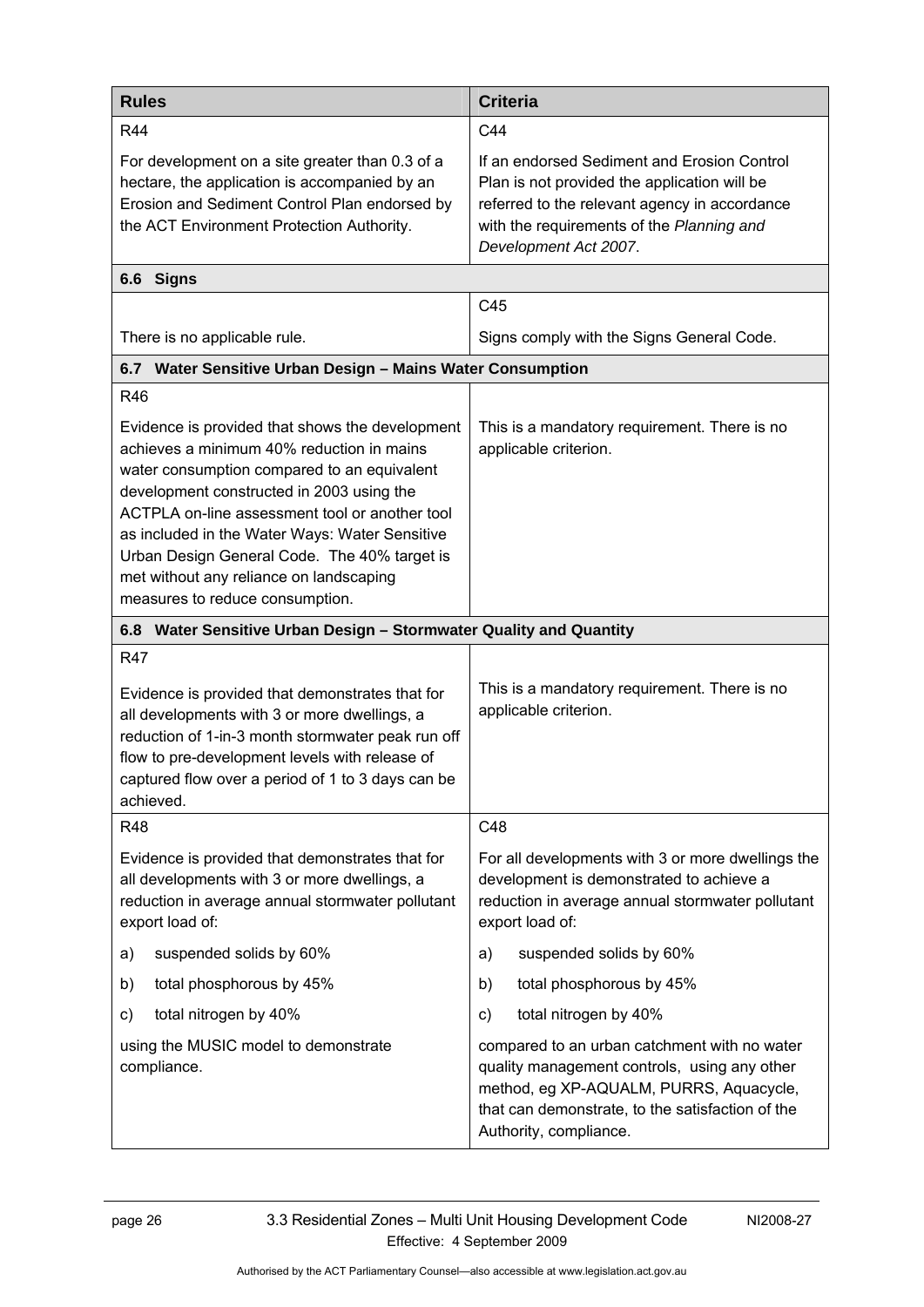<span id="page-32-0"></span>

| <b>Rules</b>                                                                                                                                                                                                                                                                       | <b>Criteria</b>                                                       |
|------------------------------------------------------------------------------------------------------------------------------------------------------------------------------------------------------------------------------------------------------------------------------------|-----------------------------------------------------------------------|
| R49<br>Evidence is provided that shows that all<br>developments with 3 or more dwellings achieves<br>a reduction of 1-in-5 year and 1-in-100 year<br>stormwater peak run off flow to pre-development<br>levels using XP-RAFTS, DRAINS (ILSAX),<br>RORB, or WBNM models or TAMS OSD | This is a mandatory requirement. There is no<br>applicable criterion. |
| spreadsheet, to demonstrate compliance.                                                                                                                                                                                                                                            |                                                                       |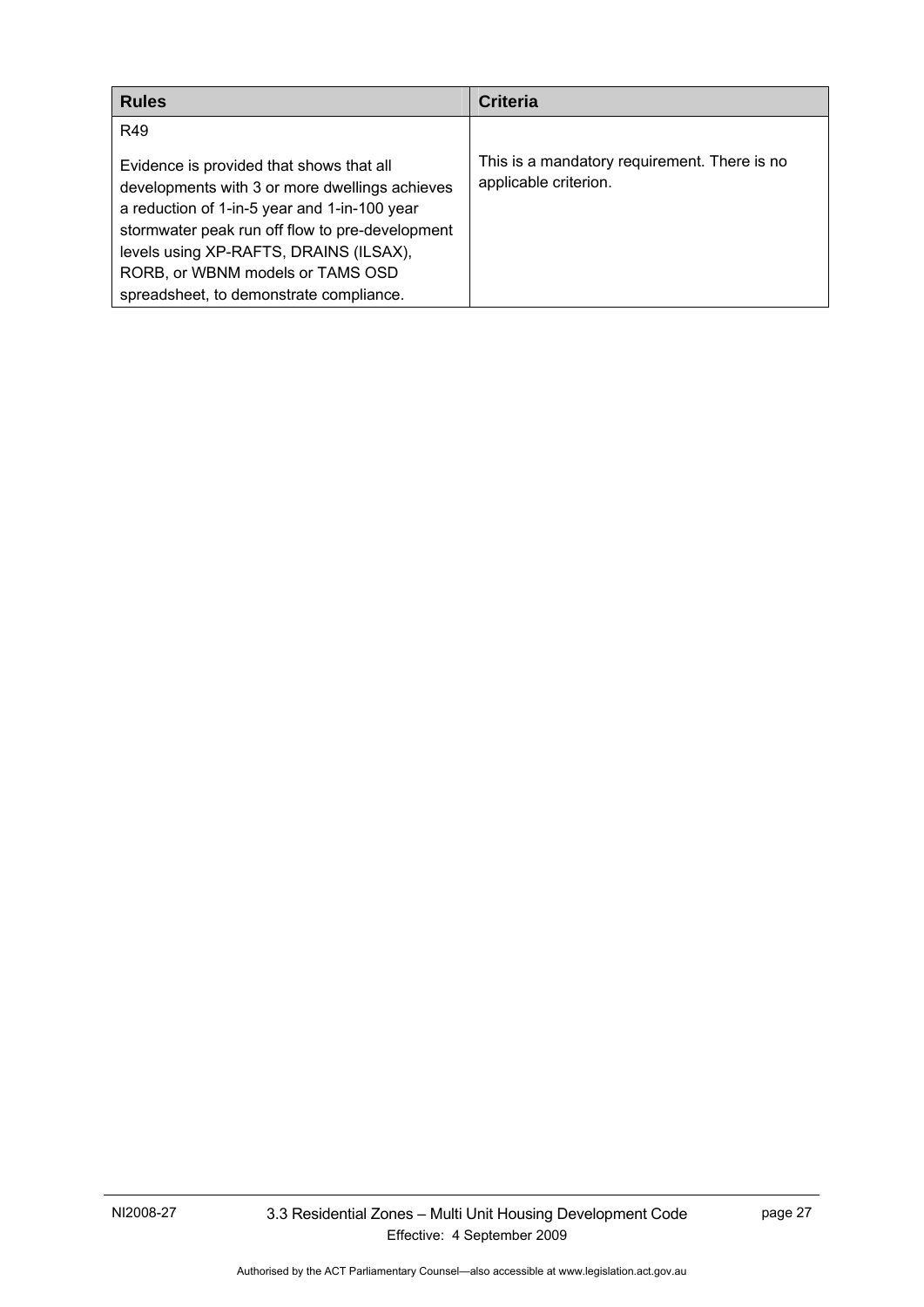### <span id="page-33-0"></span>**Element 7: Services**

- a) To ensure adequate provision of services to cater for demand from residents
- b) To protect easements and service reservations

| <b>Rules</b>                                                                                                                                                                                                                                                                                                                                                                                                                                                                                                                                                                                                 | <b>Criteria</b>                                                                                                                                                                                                                                                                                                                                                                                                                                                                                                                                                           |  |
|--------------------------------------------------------------------------------------------------------------------------------------------------------------------------------------------------------------------------------------------------------------------------------------------------------------------------------------------------------------------------------------------------------------------------------------------------------------------------------------------------------------------------------------------------------------------------------------------------------------|---------------------------------------------------------------------------------------------------------------------------------------------------------------------------------------------------------------------------------------------------------------------------------------------------------------------------------------------------------------------------------------------------------------------------------------------------------------------------------------------------------------------------------------------------------------------------|--|
| 7.1 Waste Management                                                                                                                                                                                                                                                                                                                                                                                                                                                                                                                                                                                         |                                                                                                                                                                                                                                                                                                                                                                                                                                                                                                                                                                           |  |
| <b>R50</b>                                                                                                                                                                                                                                                                                                                                                                                                                                                                                                                                                                                                   | C <sub>50</sub>                                                                                                                                                                                                                                                                                                                                                                                                                                                                                                                                                           |  |
| Where the development will generate a total of 20<br>cubic metres or greater of demolition and/or<br>construction waste and/or excavation material,<br>the application is accompanied by a Statement of<br>Compliance from the Department of Territory and<br>Municipal Services stating that the waste facilities<br>and management associated with the<br>development are in accordance with the current<br>version of the Development Control Code for<br>Best Practice Waste Management in the ACT.                                                                                                      | Development is in accordance with the current<br>version of the Development Control Code for<br>Best Practice Waste Management in the ACT.<br>If the development will generate a total of 20<br>cubic metres or greater of demolition and/or<br>construction waste and/or excavation material<br>and a Statement of Compliance is not provided,<br>the application will be referred to the Department<br>of Territory and Municipal Services in<br>accordance with the requirements of the<br>Planning and Development Act 2007 for<br>assessment against the above code. |  |
| <b>Servicing and Site Management</b><br>7.2                                                                                                                                                                                                                                                                                                                                                                                                                                                                                                                                                                  |                                                                                                                                                                                                                                                                                                                                                                                                                                                                                                                                                                           |  |
| R <sub>51</sub>                                                                                                                                                                                                                                                                                                                                                                                                                                                                                                                                                                                              | C <sub>51</sub>                                                                                                                                                                                                                                                                                                                                                                                                                                                                                                                                                           |  |
| In accordance with section 148 of the Planning<br>and Development Act 2007, the application is<br>accompanied by a Statement of Endorsement<br>from the relevant agency stating that the waste<br>facilities and management associated with the<br>development are in accordance with the Design<br>Standards for Urban Infrastructure.                                                                                                                                                                                                                                                                      | If a Statement of Endorsement is not provided the<br>application will be referred to the relevant agency<br>in accordance with the requirements of the<br>Planning and Development Act 2007.                                                                                                                                                                                                                                                                                                                                                                              |  |
| 7.3 Utilities                                                                                                                                                                                                                                                                                                                                                                                                                                                                                                                                                                                                |                                                                                                                                                                                                                                                                                                                                                                                                                                                                                                                                                                           |  |
| <b>R52</b>                                                                                                                                                                                                                                                                                                                                                                                                                                                                                                                                                                                                   | C <sub>52</sub>                                                                                                                                                                                                                                                                                                                                                                                                                                                                                                                                                           |  |
| A Statement of Compliance from each relevant<br>utility provider (for water, sewerage, electricity,<br>stormwater and gas) is provided, which confirms<br>that the location and nature of earthworks, utility<br>connections, proposed buildings, pavements and<br>landscape features comply with utility standards,<br>access provisions and asset clearance zones.<br>Note 1: If there is no stormwater easement or Territory owned<br>stormwater pipes located within the property boundary, a<br>"Statement of Compliance" for stormwater from TAMS (Asset<br>Acceptance) is not required to be obtained | If a Statement of Compliance is not provided the<br>application will be referred to the relevant agency<br>in accordance with the requirements of the<br>Planning and Development Act 2007.                                                                                                                                                                                                                                                                                                                                                                               |  |
| Note 2: Where there is conflict between planning and utility<br>requirements, the utility requirements take precedence over<br>other codified or merit provisions                                                                                                                                                                                                                                                                                                                                                                                                                                            |                                                                                                                                                                                                                                                                                                                                                                                                                                                                                                                                                                           |  |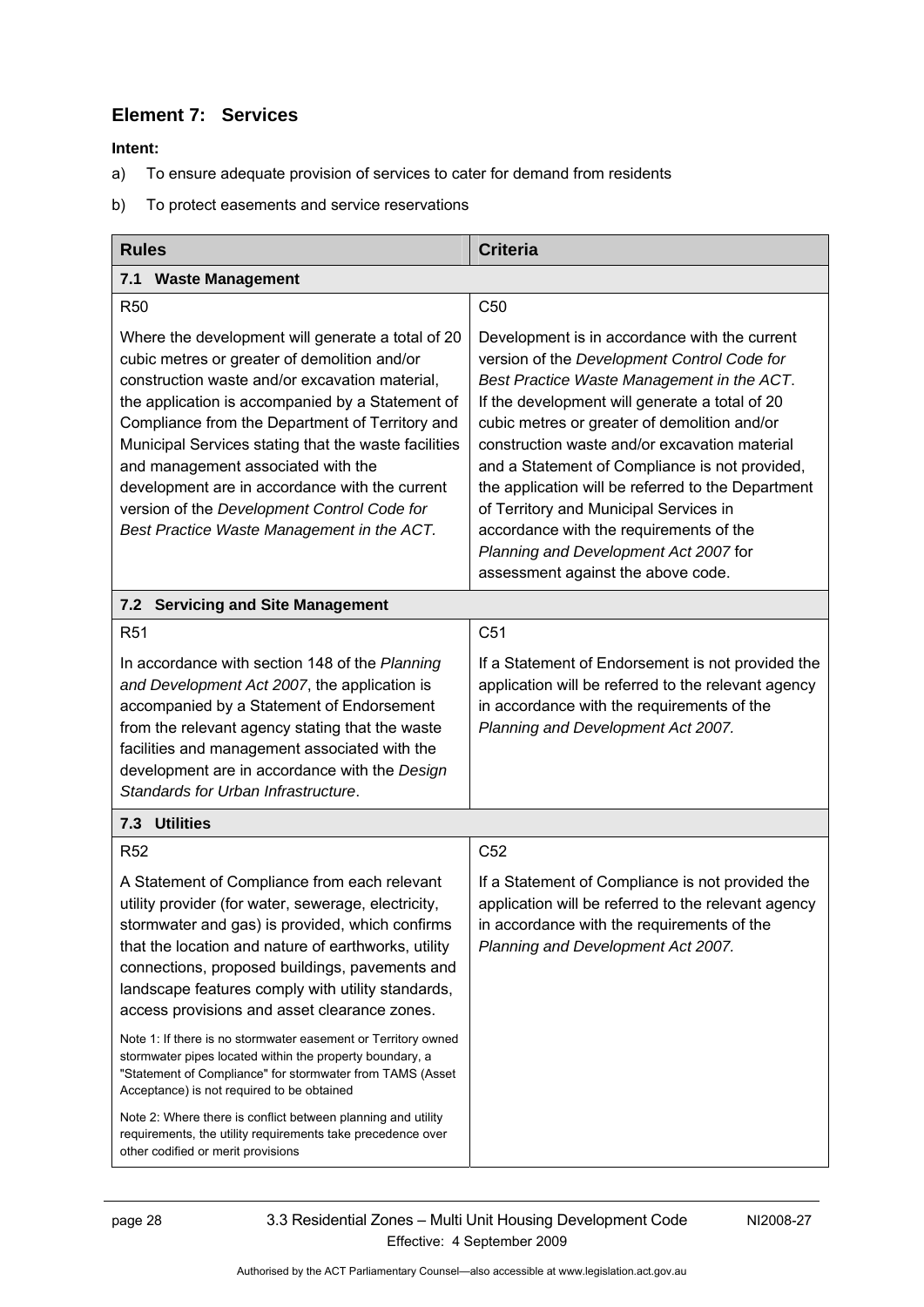<span id="page-34-0"></span>

| <b>Rules</b>    |                                                                                                                             | <b>Criteria</b>                                                       |
|-----------------|-----------------------------------------------------------------------------------------------------------------------------|-----------------------------------------------------------------------|
| R <sub>53</sub> |                                                                                                                             |                                                                       |
| a)              | Electricity supply lines within existing<br>residential areas are underground or along<br>the rear spine or side of blocks. | This is a mandatory requirement. There is no<br>applicable criterion. |
| b)              | No continuous rows of electricity supply<br>poles are erected on residential streets or<br>streets with residential access. |                                                                       |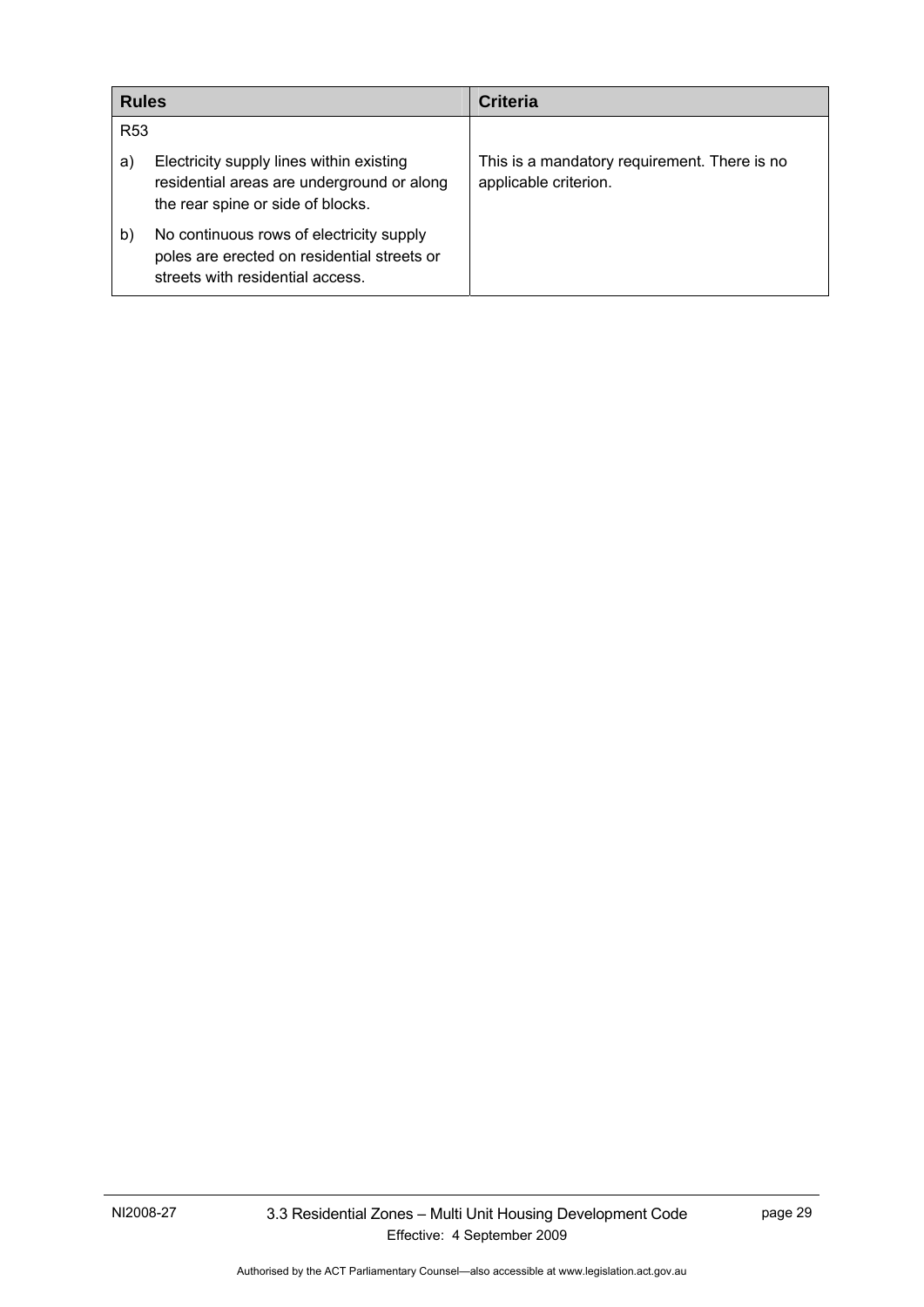# <span id="page-35-0"></span>**Part C - Development Type Controls**

This part of the Code provides the controls for multi unit housing. It is divided into five sub-parts.

Part C(1) provide the controls for multi unit housing in all residential zones, except where provided for by Parts C(2) - C(5). Part C(1) is therefore the default position for multi unit housing. Part C(2) provides additional controls in some areas, however Parts C(3) to C(5) provide controls that apply instead of Part C(1) in some areas. Parts A and B of the Code also apply.

Part C(2) provide additional controls to, or controls that are to be applied in lieu of, those in Part C(1) for multi unit housing in parts of Deakin and Forrest due to the distinctive environmental quality of these historic Sections of South Canberra. This Part applies to Deakin, Sections 5-8 and Forrest, Sections 20-22 and 26-27.

Part C(3) provide the controls for multi unit housing in the RZ3 - Urban Residential and RZ4 – Medium Density Residential Zones in Inner North Canberra and the Gungahlin District. These controls apply instead of Part C(1).

Part C(4) provide the controls for multi unit housing in excess of 2 storeys in the RZ5 – High Density Residential Zone as it applies to Kingston and Griffith. These controls apply instead of Part C(1).

Part C(5) – provide the controls for multi unit housing in the other RZ4 – Medium Density Residential and RZ5 – High Density Residential Zones as they apply in Belconnen, Bruce, Hawker, Narrabundah, Woden District and Tuggeranong District. It also applies to multi unit housing in the Commercial Zones. These controls apply instead of Part C(1).

# **Part C(1) - Multi Unit Housing**

This section of the code applies to development applications for multi unit housing in all residential zones, except where provided for by Parts C(2) - C(5). As such, it is the default position for multi unit housing. It is to be read in conjunction with Parts A and B.

#### **Element 2: Building and Site Controls**

#### **Intent:**

- a) To ensure buildings are compatible with, and complement, the built form, siting and scale of surrounding properties and are of an appropriate residential character
- b) To ensure buildings are designed and sited to:
	- i) provide privacy between neighbours and between occupants and the public
	- ii) provide adequate light and natural ventilation between dwellings
	- iii) provide opportunities for additional landscaping and to deliver quality open space
	- iv) maintain or enhance the streetscape character in existing areas
	- v) establish appropriate and attractive streetscapes in new residential areas
- c) To ensure the amenity of surrounding properties is maintained, particularly in relation to privacy, overshadowing and solar access

Authorised by the ACT Parliamentary Counsel—also accessible at www.legislation.act.gov.au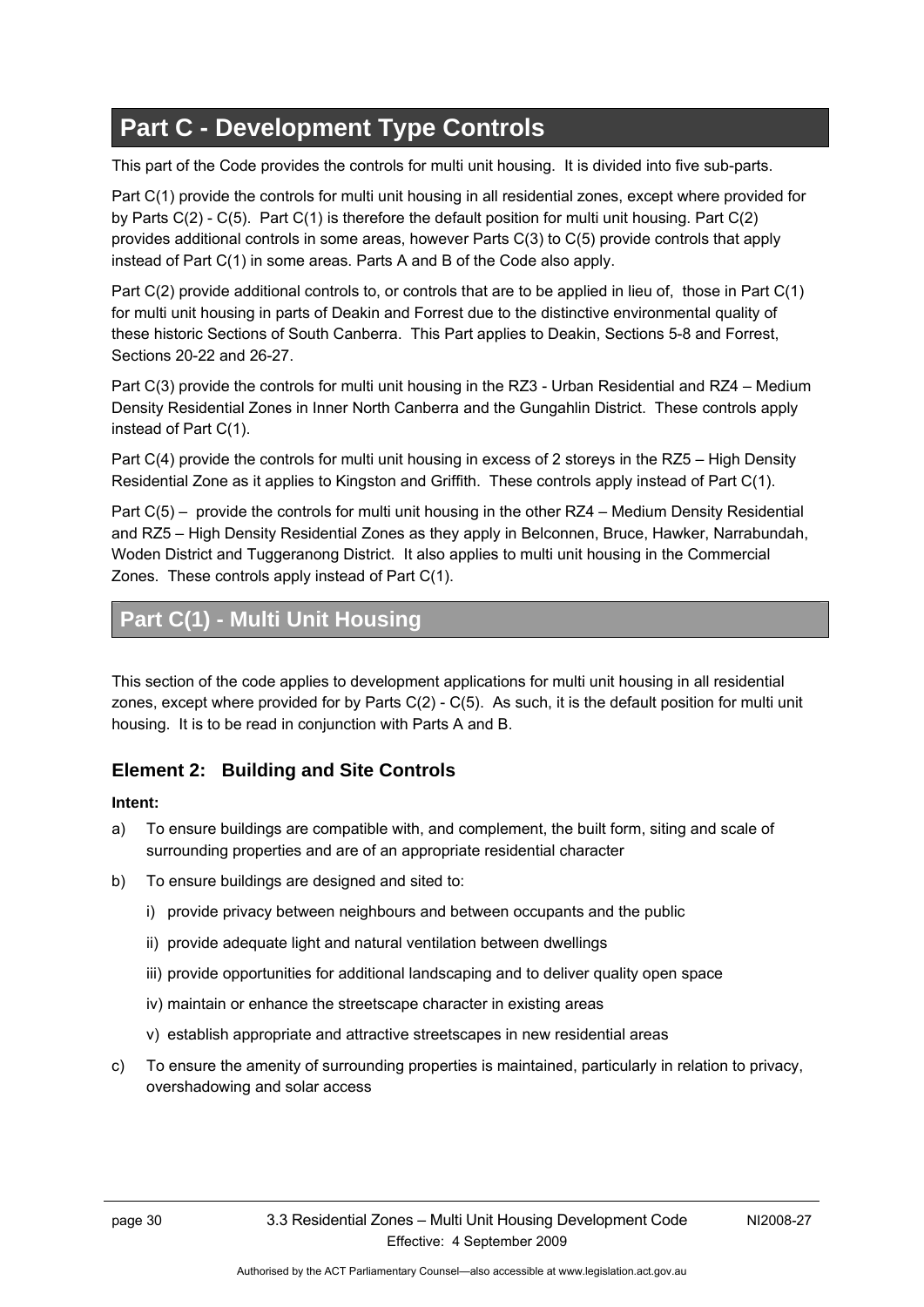| <b>Rules</b>                             | <b>Criteria</b>                                                                                                                                      |
|------------------------------------------|------------------------------------------------------------------------------------------------------------------------------------------------------|
| <b>Front Street Setback</b><br>2.1       |                                                                                                                                                      |
| <b>R54</b>                               | C <sub>54</sub>                                                                                                                                      |
| Front setbacks are as specified in       | The front setback:                                                                                                                                   |
| Tables 1 and 2. Refer also to Figure C1. | reflects the existing or proposed streetscape<br>a)<br>character                                                                                     |
|                                          | provides for the most efficient use of the site<br>b)                                                                                                |
|                                          | will not significantly compromise the amenity<br>C)<br>of residents of the proposed building and<br>residents of adjoining and adjacent<br>dwellings |
|                                          | is related to the height of the building and to<br>d)<br>the width of the street to ensure pedestrian<br>scale at street level                       |
|                                          | space is provided for street trees to grow to<br>e)<br>maturity                                                                                      |
|                                          | f)<br>parking and garages do not dominate the<br>frontage of the development.                                                                        |

#### **Table 1: Front Street Setback (refer Figure C1)**

| Floor level                 | Blocks in                | Blocks in<br>subdivisions<br>approved | Exceptions                 |                           |                                   |
|-----------------------------|--------------------------|---------------------------------------|----------------------------|---------------------------|-----------------------------------|
|                             | subdivisions<br>approved |                                       | Corner blocks              |                           | Open space or                     |
|                             | after                    | before                                | ≤500 m <sup>2</sup> , long | $>500 \text{ m}^2$ , long | pedestrian paths<br>wider than 6m |
|                             | 18 October<br>1993       | 18 October<br>1993                    | street frontage            | street frontage           |                                   |
| Lower floor<br>level        | 4 m                      | 6 m                                   | 3 <sub>m</sub>             | 4 m                       | 4 m                               |
| <b>Upper floor</b><br>level | 6 m                      | 7.5 <sub>m</sub>                      | 3 <sub>m</sub>             | 6 m                       | 4 m                               |

Notes: The minimum setbacks for corner blocks apply only to the street frontage nominated. Setbacks to any other street frontage are to comply with the minimum requirements stated in the respective columns for blocks is subdivision approved post or pre 18 October 1993. If street frontages on corner blocks are of equal length, the minimum setbacks only apply to one street frontage.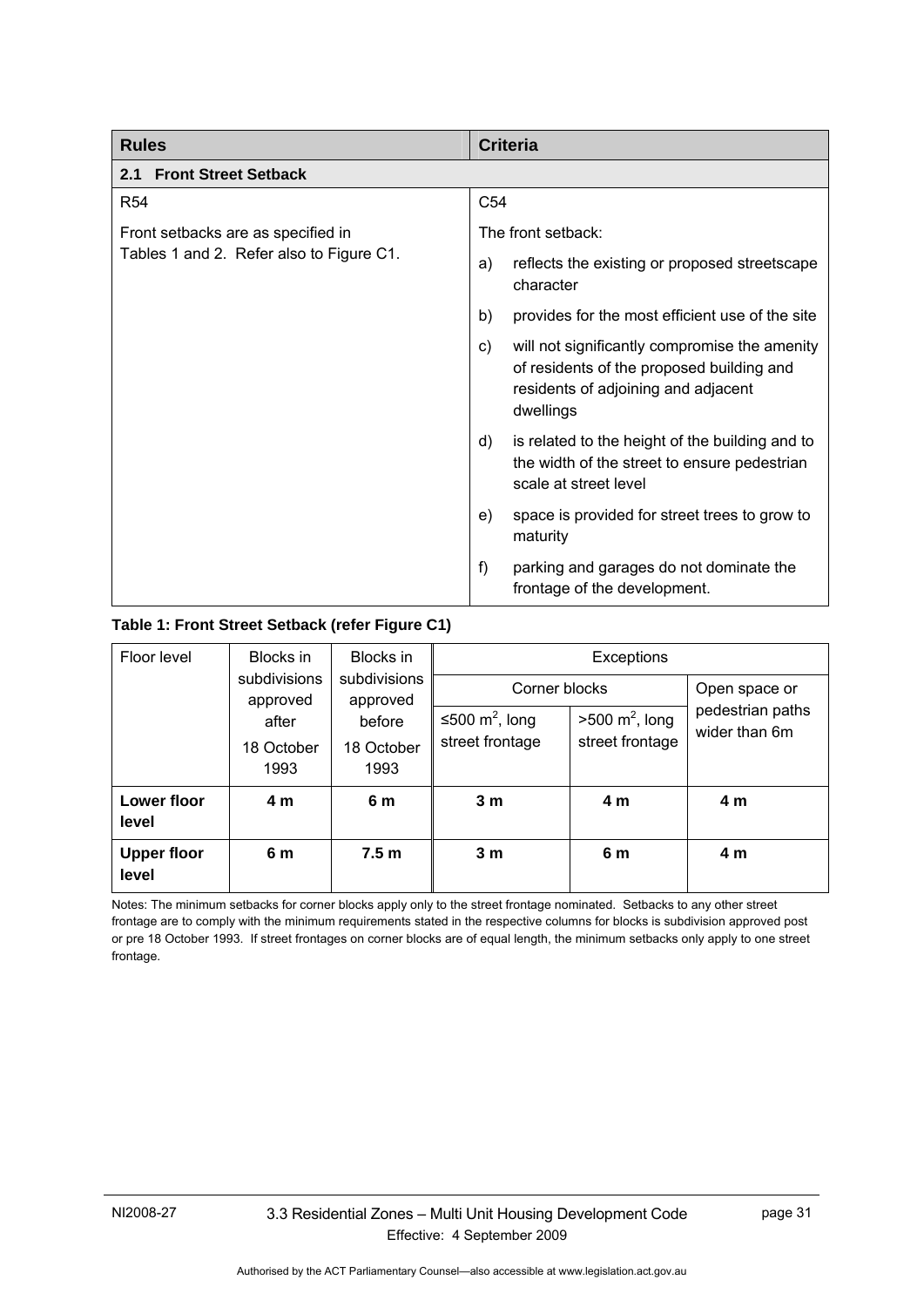#### **Table 2: Front Street Setback to Garages (refer Figure C1)**

| Item   | Blocks in subdivisions approved<br>after 18 October 1993        | Blocks in subdivisions approved<br>before 18 October 1993 |
|--------|-----------------------------------------------------------------|-----------------------------------------------------------|
| Garage | 5.5 m with a minimum of 1.5 m<br>behind the front building line | 6 m                                                       |

| <b>Rules</b>                                                                                                                                 | <b>Criteria</b>                                                                                                                                                         |
|----------------------------------------------------------------------------------------------------------------------------------------------|-------------------------------------------------------------------------------------------------------------------------------------------------------------------------|
| 2.2 Side Setback                                                                                                                             |                                                                                                                                                                         |
| <b>R55</b>                                                                                                                                   | C <sub>55</sub>                                                                                                                                                         |
| Side setbacks are as specified in Tables 3 to 4.<br>Refer also to Figure C1 and Definitions for a<br>dictionary of terms used in the Tables. | Buildings and other structures are sited and<br>a)<br>reflect residential (suburban) scale, height<br>and length to ensure:                                             |
|                                                                                                                                              | sufficient spatial separation between<br>adjoining developments                                                                                                         |
|                                                                                                                                              | ii) the protection of a reasonable amount of<br>privacy and solar access to the dwelling<br>(or adjacent dwellings) and outdoor<br>spaces (or adjacent outdoor spaces). |
|                                                                                                                                              | Setbacks are progressively increased as<br>b)<br>wall heights increase to reduce bulk and<br>scale of the building.                                                     |

#### **Table 3: Side Setback for Lower Floor Level** (refer Figure C1)

|                   | Side boundary 1 | Side boundary 2 |
|-------------------|-----------------|-----------------|
| Lower floor level | 3 m             | 3 m             |

Note: Minimum side setback requirements apply to buildings and Class 10 structures, except for Boundary 2, where the minimum side setback for Class 10 structures is 1.5 m.

#### **Table 4: Side Setback for Upper Floors** (refer Figure C1)

| <b>Floor Level</b>  | Side boundary 1<br>within the<br><b>Primary Building</b><br>Zone (PBZ) | Side boundary 2<br>within the<br><b>Primary Building</b><br>Zone (PBZ) | <b>Side boundaries</b><br>within<br>the Rear Zone (RZ) |
|---------------------|------------------------------------------------------------------------|------------------------------------------------------------------------|--------------------------------------------------------|
| Upper floor level*  | 3 <sub>m</sub>                                                         | 3m                                                                     | 6 m                                                    |
| Upper floor level** | 6 m                                                                    | 6m                                                                     | 9 m                                                    |

\* Where design incorporates blank walls, windows with sill heights ≥ 1.7m from the floor, windows with permanently fixed panes of obscure glass or screened decks.

\*\* Where design incorporates other walls, outer faces or unscreened decks, balconies and external stairs.

Authorised by the ACT Parliamentary Counsel—also accessible at www.legislation.act.gov.au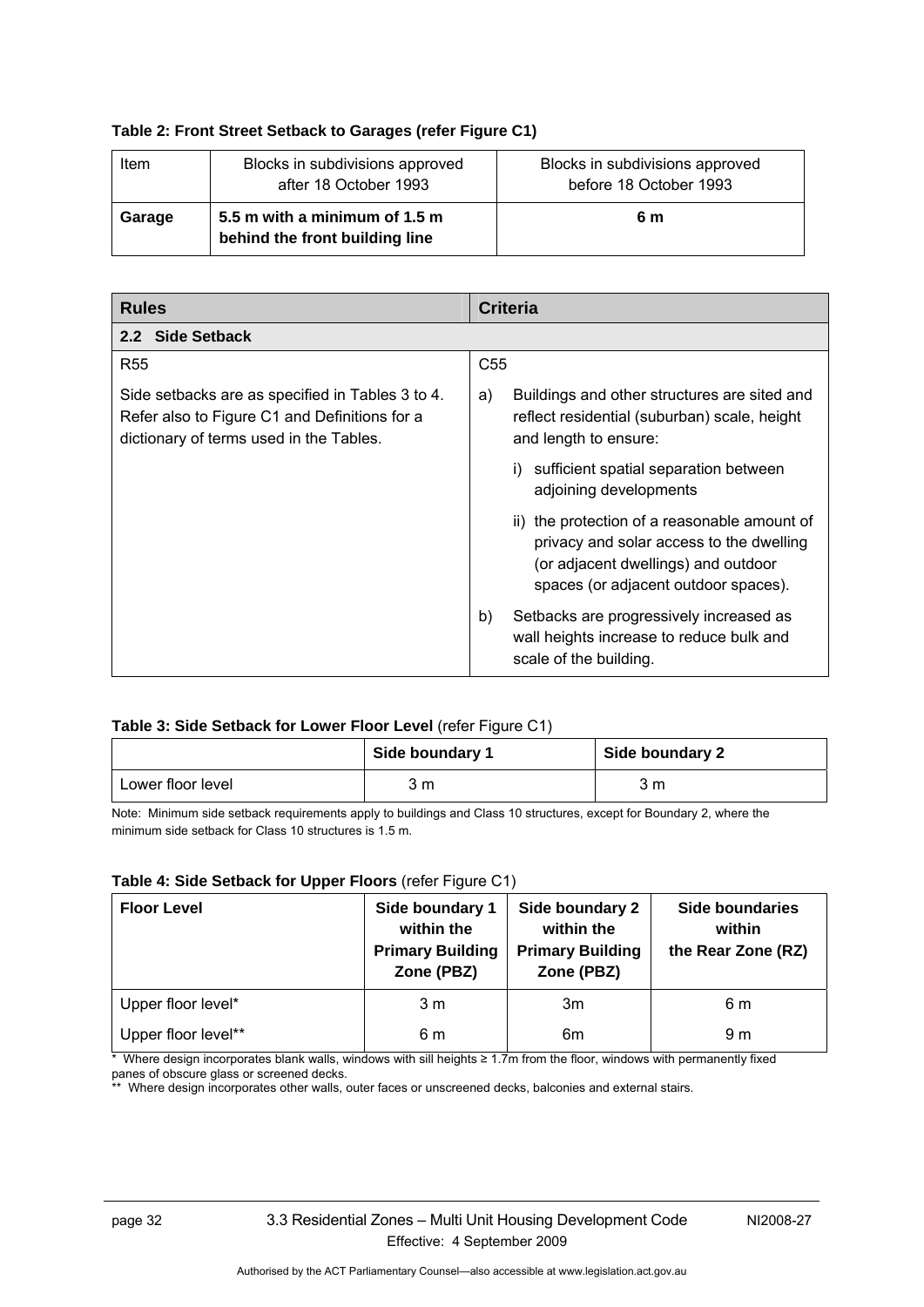| <b>Rules</b>                                                                                                                                                                                                                                                                                  | <b>Criteria</b>                                                                                                                                                           |
|-----------------------------------------------------------------------------------------------------------------------------------------------------------------------------------------------------------------------------------------------------------------------------------------------|---------------------------------------------------------------------------------------------------------------------------------------------------------------------------|
| 2.3 Rear Setback                                                                                                                                                                                                                                                                              |                                                                                                                                                                           |
| <b>R56</b>                                                                                                                                                                                                                                                                                    | C <sub>56</sub>                                                                                                                                                           |
| Rear setbacks are a minimum of:<br>a) 3 m to the lower floor level                                                                                                                                                                                                                            | Buildings and other structures are sited and<br>reflect residential (suburban) scale, height and<br>length to ensure:                                                     |
| 6m <sup>*</sup> or 9m <sup>**</sup> to the upper floor level.<br>b)<br>Refer Figures C1-3<br>C)                                                                                                                                                                                               | sufficient spatial separation between<br>a)<br>adjoining developments                                                                                                     |
| * Where design incorporates blank walls, windows with sill<br>heights $\geq 1.7$ m from the floor, windows with permanently fixed<br>panes of obscure glass or screened decks<br>** Where design incorporates other walls, outer faces or<br>unscreened decks, balconies and external stairs. | b)<br>the protection of a reasonable amount of<br>privacy and solar access to the dwelling (or<br>adjacent dwellings) and outdoor spaces (or<br>adjacent outdoor spaces). |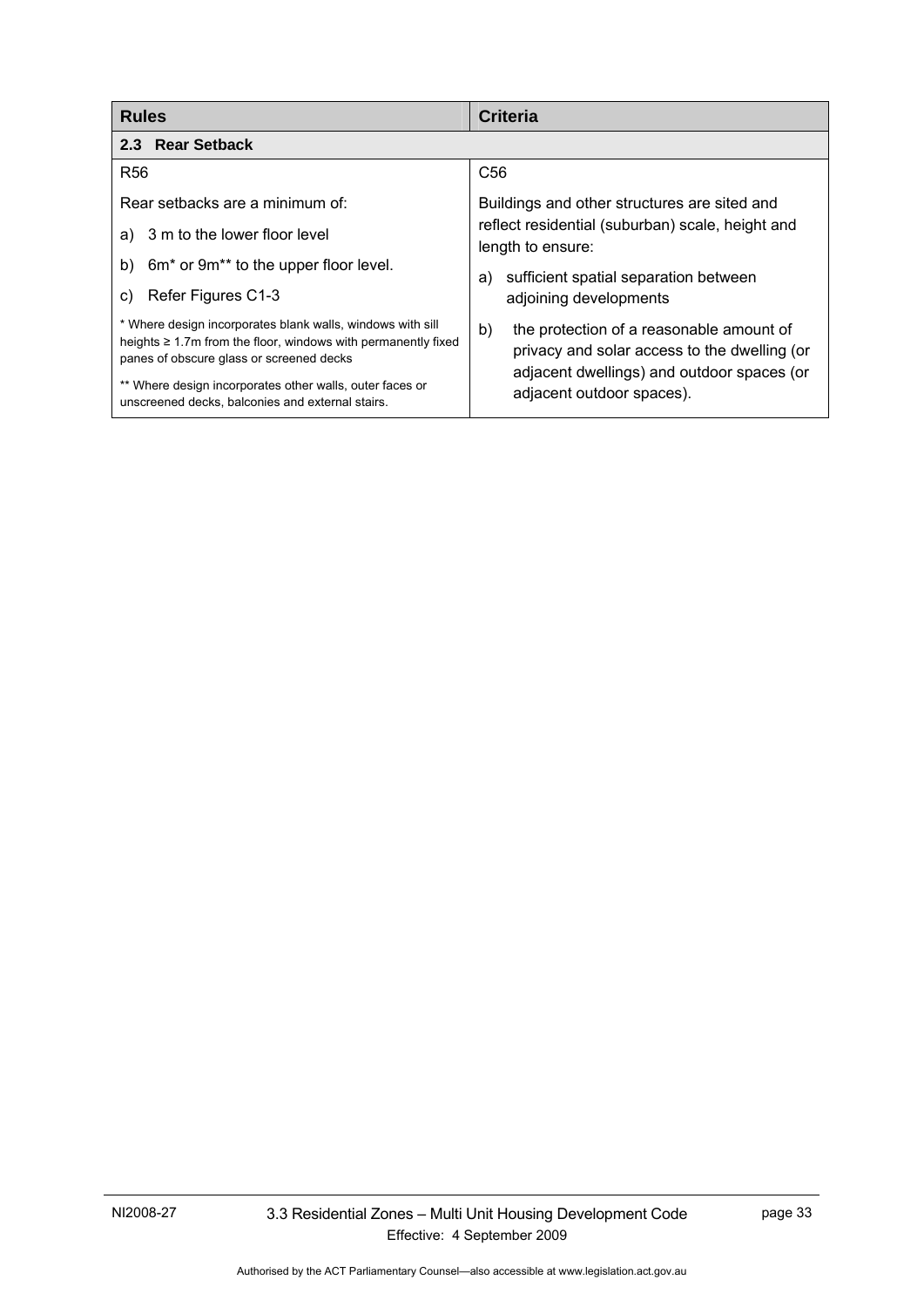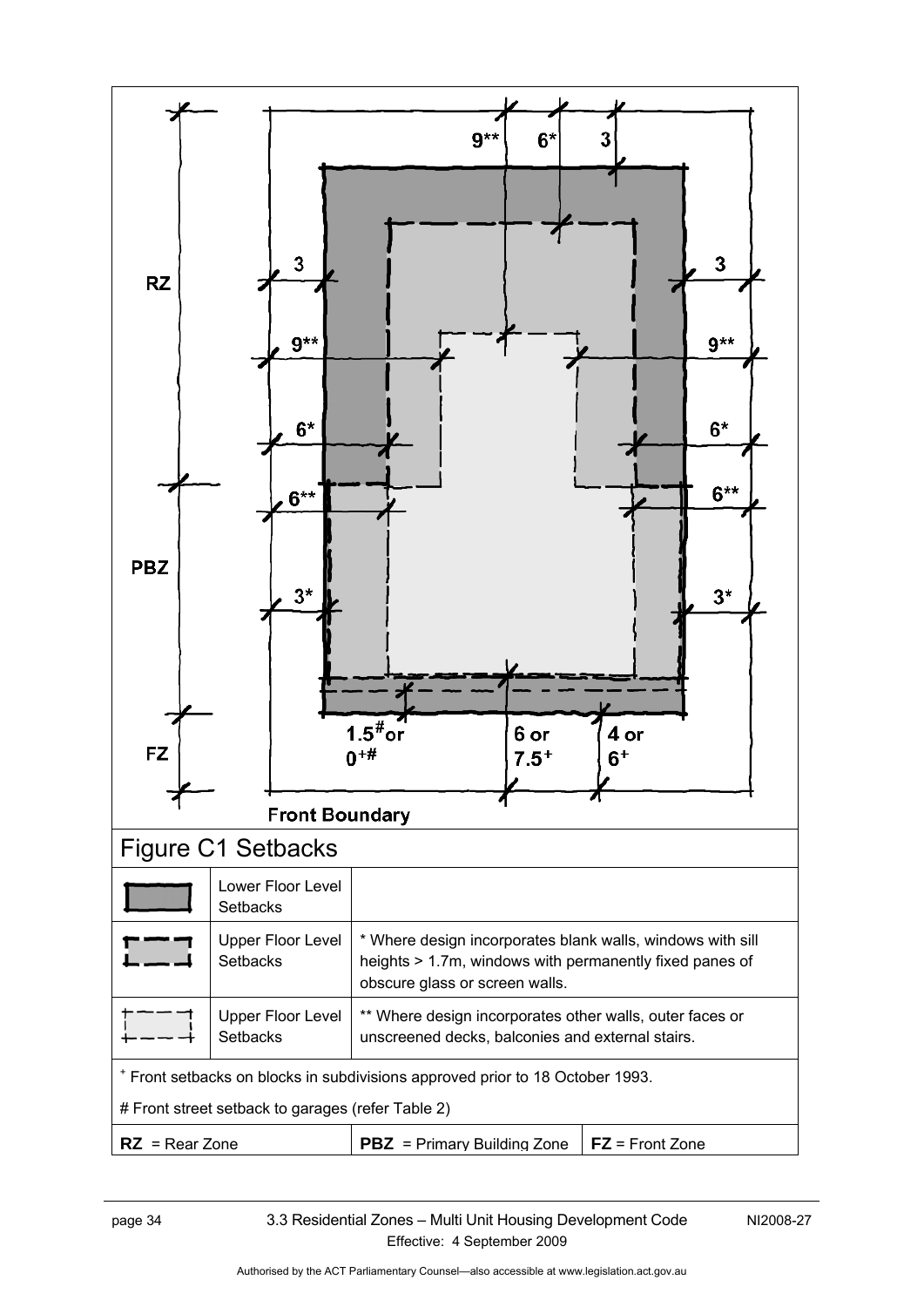# **Element 3: Built Form**

**Intent:** 

- a) To ensure that the design of buildings complement the built form of surrounding properties
- b) To allow flexibility in design and use of materials and colours and encourage high quality architectural standards that contribute to visually harmonious and attractive streetscapes
- c) To ensure that rear and side fencing will assist in providing privacy to open space areas
- d) To ensure that the design of buildings provides visual variety and interest within overall harmony with surrounding development

Note: Under the *Building Act 2004* most buildings need to meet the requirements of the Building Code of Australia. For certain classes of buildings, this will include prescribed energy requirements.

| <b>Rules</b>                                                                                                                                 |                                                                                                                                                                                                                                                                                                                                                                                         | <b>Criteria</b>                                                                                                                                       |
|----------------------------------------------------------------------------------------------------------------------------------------------|-----------------------------------------------------------------------------------------------------------------------------------------------------------------------------------------------------------------------------------------------------------------------------------------------------------------------------------------------------------------------------------------|-------------------------------------------------------------------------------------------------------------------------------------------------------|
| 3.1                                                                                                                                          | <b>Building Design</b>                                                                                                                                                                                                                                                                                                                                                                  |                                                                                                                                                       |
| <b>R57</b>                                                                                                                                   |                                                                                                                                                                                                                                                                                                                                                                                         | C <sub>57</sub>                                                                                                                                       |
| There is a maximum of 15 m of unarticulated<br>walls in buildings that contain more than two<br>dwellings. Wall articulation is provided by: |                                                                                                                                                                                                                                                                                                                                                                                         | Building design, articulation, detailing and finish<br>provide an appropriate scale, add visual interest<br>and enable visual differentiation between |
| a)                                                                                                                                           | changes in wall planes of a minimum 1.0 m<br>in depth and 4.0 m in length<br><b>OR</b>                                                                                                                                                                                                                                                                                                  | dwellings when viewed from public streets.                                                                                                            |
| b)                                                                                                                                           | inclusion of balconies, fin walls, etc.,<br><b>OR</b>                                                                                                                                                                                                                                                                                                                                   |                                                                                                                                                       |
| C)                                                                                                                                           | horizontally stepping facades by at least 1.0<br>m                                                                                                                                                                                                                                                                                                                                      |                                                                                                                                                       |
| 3.2                                                                                                                                          | <b>Materials and Finish</b>                                                                                                                                                                                                                                                                                                                                                             |                                                                                                                                                       |
| <b>R58</b>                                                                                                                                   |                                                                                                                                                                                                                                                                                                                                                                                         | C <sub>58</sub>                                                                                                                                       |
|                                                                                                                                              | Metal roofing and/or metal walling is painted or<br>pre-coloured other than in white or off-white. A<br>finish is white or off-white when, compared to<br>Australian Standard AS 2700 - Colour Standards<br>for General Purposes, the colour which under<br>that standard that most closely matches the finish<br>is any of the following colour codes or names<br>under that standard: | Roofing and/or wall finish to avoid glare.                                                                                                            |
| a)                                                                                                                                           | Y31 (Lily Green), Y33 (Pale Primrose), or<br>Y35 (Off White);                                                                                                                                                                                                                                                                                                                           |                                                                                                                                                       |
| b)                                                                                                                                           | X33 (Warm White);                                                                                                                                                                                                                                                                                                                                                                       |                                                                                                                                                       |
| C)                                                                                                                                           | R32 (Apple Blossom), R33 (Ghost Gum);                                                                                                                                                                                                                                                                                                                                                   |                                                                                                                                                       |
| d)                                                                                                                                           | B33 (Mist Blue), or B35 (Pale Blue)                                                                                                                                                                                                                                                                                                                                                     |                                                                                                                                                       |
| e)                                                                                                                                           | G42 (Glacier);                                                                                                                                                                                                                                                                                                                                                                          |                                                                                                                                                       |
| f)                                                                                                                                           | N14 (White).                                                                                                                                                                                                                                                                                                                                                                            |                                                                                                                                                       |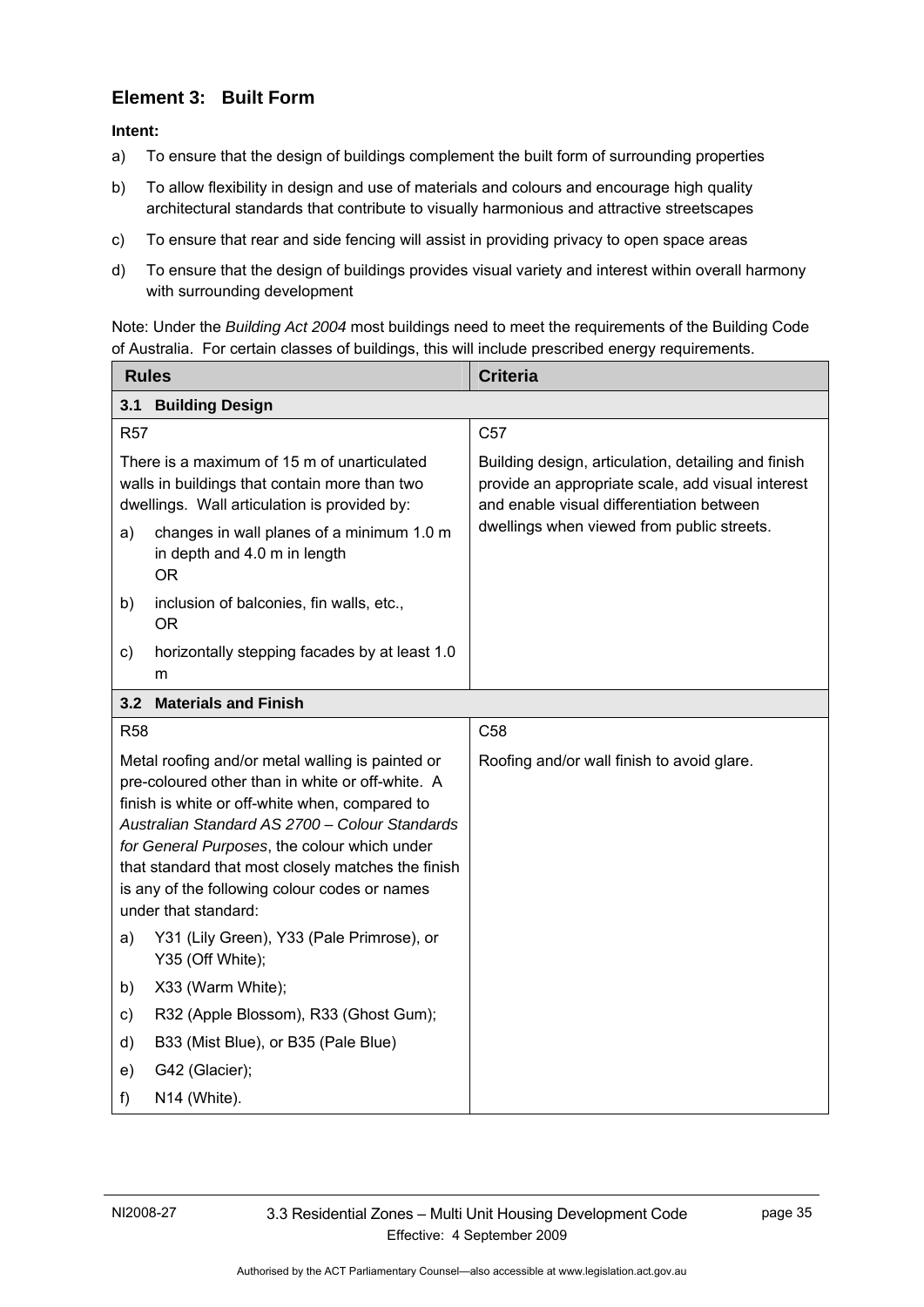| <b>Rules</b>                                                                                                                                                                                                                                                                                                                                       | <b>Criteria</b>                                                                                                                                                                                                |  |
|----------------------------------------------------------------------------------------------------------------------------------------------------------------------------------------------------------------------------------------------------------------------------------------------------------------------------------------------------|----------------------------------------------------------------------------------------------------------------------------------------------------------------------------------------------------------------|--|
|                                                                                                                                                                                                                                                                                                                                                    | C <sub>59</sub>                                                                                                                                                                                                |  |
| There is no applicable rule.                                                                                                                                                                                                                                                                                                                       | In established residential areas, external<br>materials and colours are respectful of the<br>surrounding built form.                                                                                           |  |
| R60                                                                                                                                                                                                                                                                                                                                                | C60                                                                                                                                                                                                            |  |
| Structures and plant and equipment situated on<br>the roof is not visible from the street frontage or<br>unleased territory land unless exempt under<br>Planning and Development Act 2007. This<br>includes water tanks, solar energy devices,<br>evaporative cooling or air conditioning devices, a<br>radio mast or aerial, or a satellite dish. | Any structures and plant and equipment situated<br>on or visible above the roofline is as<br>inconspicuous as possible or does not<br>significantly impact on the amenity of the<br>streetscape or neighbours. |  |
| R61                                                                                                                                                                                                                                                                                                                                                | C61                                                                                                                                                                                                            |  |
| Garages and carports within 15 m of the front<br>boundary are constructed with the same material<br>as the corresponding elements of the dwelling.                                                                                                                                                                                                 | The construction of garages and carports are<br>compatible with the dwelling design in terms of<br>materials and colours.                                                                                      |  |
| R62                                                                                                                                                                                                                                                                                                                                                |                                                                                                                                                                                                                |  |
| No externally exposed plumbing attached to<br>building walls.                                                                                                                                                                                                                                                                                      | This is a mandatory requirement. There is no<br>applicable criterion.                                                                                                                                          |  |
| 3.3 Interface                                                                                                                                                                                                                                                                                                                                      |                                                                                                                                                                                                                |  |
| R <sub>63</sub>                                                                                                                                                                                                                                                                                                                                    | C63                                                                                                                                                                                                            |  |
| Free standing walls or fencing are not permitted<br>forward of the building line except where one or<br>more of the following apply:                                                                                                                                                                                                               | Fences may be permitted where the proposal<br>meets the requirements contained in the<br>Residential Boundaries Fences General Code.                                                                           |  |
| previously approved in an estate<br>a)<br>development plan                                                                                                                                                                                                                                                                                         |                                                                                                                                                                                                                |  |
| b) consistent with an relevant precinct code                                                                                                                                                                                                                                                                                                       |                                                                                                                                                                                                                |  |
| it is a gate to a maximum height of 1.8m in<br>C)<br>an established, vigorous hedge                                                                                                                                                                                                                                                                |                                                                                                                                                                                                                |  |
| it is a courtyard that meets the requirements<br>d)<br>of R64/C64, C65 and R66/C66.                                                                                                                                                                                                                                                                |                                                                                                                                                                                                                |  |
| R64                                                                                                                                                                                                                                                                                                                                                | C64                                                                                                                                                                                                            |  |
| Courtyard walls forward of the building line have:                                                                                                                                                                                                                                                                                                 | Courtyard walls forward of the building line<br>a)                                                                                                                                                             |  |
| a total length not exceeding 50% of the<br>a)<br>width of the block, or 70% in the case of<br>blocks less than 12m wide, at the line of the                                                                                                                                                                                                        | may be considered where the existing front<br>building facade is maintained as the<br>dominant built element in the streetscape.                                                                               |  |
| wall                                                                                                                                                                                                                                                                                                                                               | The courtyard wall reads as a secondary<br>b)                                                                                                                                                                  |  |
| a minimum setback from the front boundary<br>b)<br>of not less than 50% of the minimum front                                                                                                                                                                                                                                                       | built element of appropriate proportions and<br>character with respect to:                                                                                                                                     |  |
| street setback                                                                                                                                                                                                                                                                                                                                     | height<br>i)                                                                                                                                                                                                   |  |
| a maximum height not exceeding 1.8m<br>c)                                                                                                                                                                                                                                                                                                          | ii) relationship to verge footpath                                                                                                                                                                             |  |
| brick, block or stonework construction, any<br>d)                                                                                                                                                                                                                                                                                                  | iii) total proportion relative to the building                                                                                                                                                                 |  |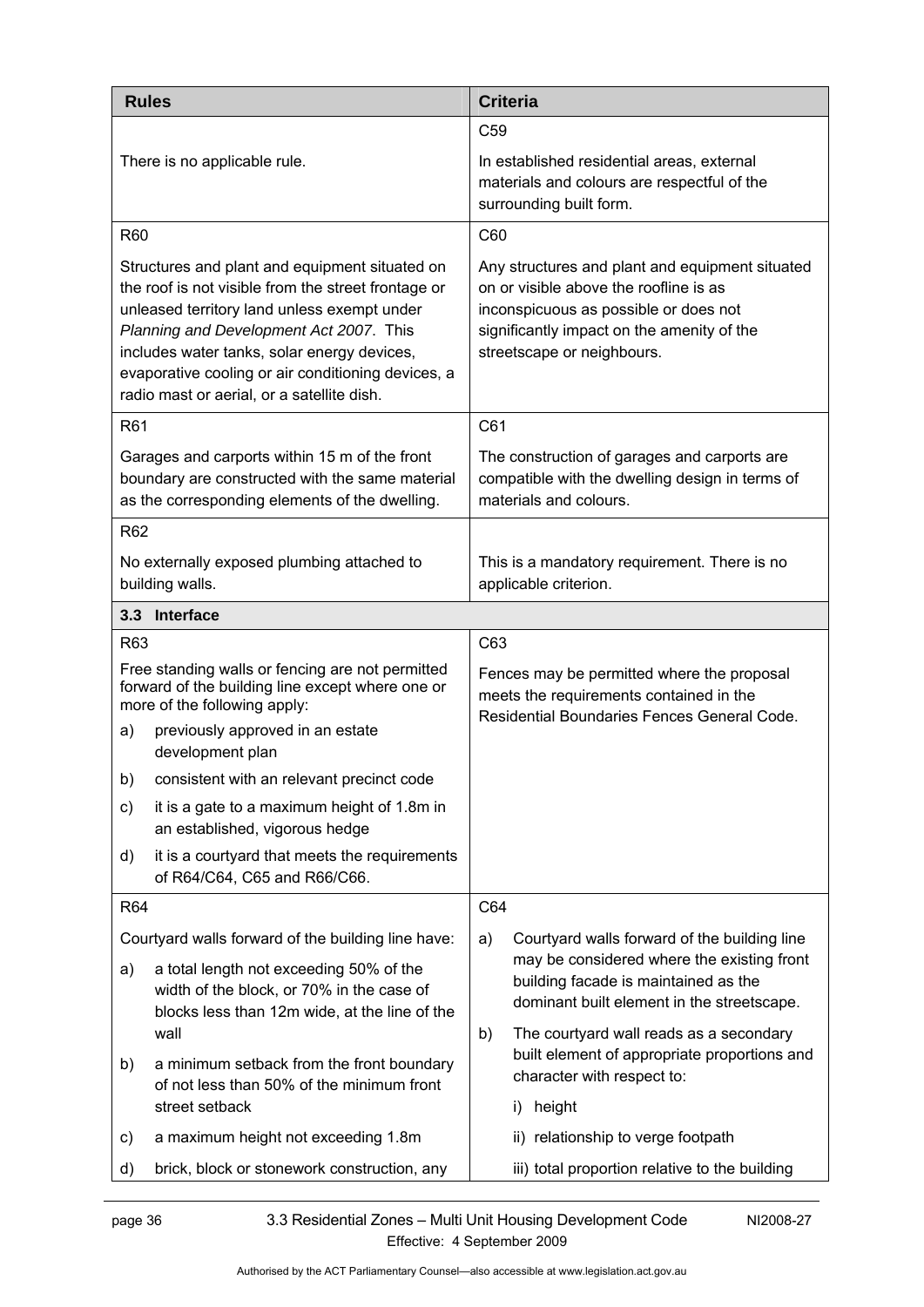|            | <b>Rules</b>                                                                                                                                                                                                                                                                                                                                                    | <b>Criteria</b>                                                                                                                                                                                       |  |
|------------|-----------------------------------------------------------------------------------------------------------------------------------------------------------------------------------------------------------------------------------------------------------------------------------------------------------------------------------------------------------------|-------------------------------------------------------------------------------------------------------------------------------------------------------------------------------------------------------|--|
|            | of which may be combined with feature                                                                                                                                                                                                                                                                                                                           | width                                                                                                                                                                                                 |  |
|            | panels                                                                                                                                                                                                                                                                                                                                                          | iv) colour and design features                                                                                                                                                                        |  |
| e)         | the area between the wall and the front<br>boundary planted with shrubs                                                                                                                                                                                                                                                                                         | v) transparency and articulation                                                                                                                                                                      |  |
| f)         | courtyard walls do not obstruct site lines for<br>vehicles and pedestrians on public paths on                                                                                                                                                                                                                                                                   | vi) protection of existing desirable landscape<br>features                                                                                                                                            |  |
|            | driveways in accordance with A2890.1- The<br>Australian Standard for Off-Street Parking.                                                                                                                                                                                                                                                                        | vii) tree and shrub planting forward of the<br>wall                                                                                                                                                   |  |
|            |                                                                                                                                                                                                                                                                                                                                                                 | courtyard walls do not obstruct sight lines for<br>C)<br>vehicles and pedestrians on public paths or<br>driveways in accordance with AS2890.1-<br>The Australian Standard for Off-Street<br>Parking.  |  |
|            |                                                                                                                                                                                                                                                                                                                                                                 | C65                                                                                                                                                                                                   |  |
|            | There is no applicable rule.                                                                                                                                                                                                                                                                                                                                    | Courtyard walls do not detract from the<br>established character of the street.                                                                                                                       |  |
| <b>R66</b> |                                                                                                                                                                                                                                                                                                                                                                 | C66                                                                                                                                                                                                   |  |
| a)         | The design and siting of courtyard walls<br>include breaks or indents every 15 m, the<br>indents are not less than 1 m in depth and 4<br>m in length, the indented area is directly<br>accessible from within the block and,<br>together with any area between the wall and<br>the front boundary, is planted in accordance<br>with an approved landscape plan. | Courtyard walls are designed and detailed to<br>provide visual interest to the streetscape and<br>provide for landscaping to reduce their scale and<br>soften the visual impact of the wall surfaces. |  |
| b)         | Courtyard walls are constructed of brick,<br>block or stonework.                                                                                                                                                                                                                                                                                                |                                                                                                                                                                                                       |  |
| R67        |                                                                                                                                                                                                                                                                                                                                                                 |                                                                                                                                                                                                       |  |
|            | Fences are permitted in accordance with the<br>Common Boundaries Act 1981.                                                                                                                                                                                                                                                                                      | This is a mandatory requirement. There is no<br>applicable criterion.                                                                                                                                 |  |
| R68        |                                                                                                                                                                                                                                                                                                                                                                 | C68                                                                                                                                                                                                   |  |
| $C1A)$ :   | The minimum interfacing distance (refer figure                                                                                                                                                                                                                                                                                                                  | The dwellings are to be designed and located to:                                                                                                                                                      |  |
| a)         | of balconies, unscreened decks or windows                                                                                                                                                                                                                                                                                                                       | receive adequate daylight and sunlight<br>a)                                                                                                                                                          |  |
|            | (other than fixed obscure glazing) or glazed<br>doors to a habitable room in a dwelling from<br>the external wall of any other dwelling on the<br>subject site is:                                                                                                                                                                                              | b)<br>protect the living rooms of adjacent<br>dwellings on the subject site from direct<br>overlooking.                                                                                               |  |
|            | 6 m if both dwellings at lower floor level<br>(i)<br>and a screen wall provided                                                                                                                                                                                                                                                                                 |                                                                                                                                                                                                       |  |
|            | 12 m otherwise<br>(ii)                                                                                                                                                                                                                                                                                                                                          |                                                                                                                                                                                                       |  |
|            | or where the external wall of the other<br>(iii)                                                                                                                                                                                                                                                                                                                |                                                                                                                                                                                                       |  |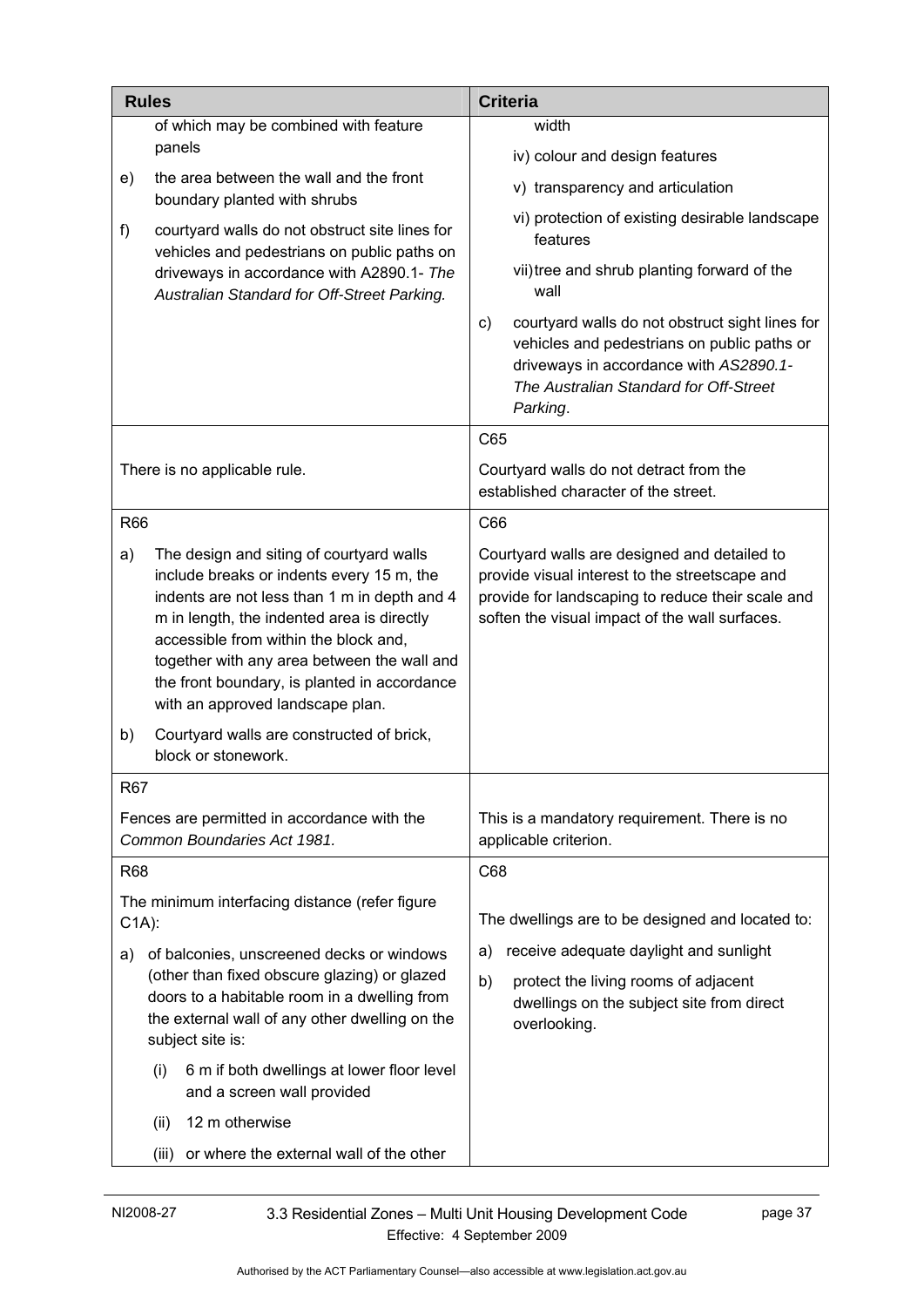| <b>Rules</b>                                                                                                                                                                                                                                                                                                            | <b>Criteria</b>                                                                                                                                                                                    |
|-------------------------------------------------------------------------------------------------------------------------------------------------------------------------------------------------------------------------------------------------------------------------------------------------------------------------|----------------------------------------------------------------------------------------------------------------------------------------------------------------------------------------------------|
| dwelling is a blank wall and is not<br>located to the north, north-east or north-<br>west of the first dwelling, the minimum<br>distance is:                                                                                                                                                                            |                                                                                                                                                                                                    |
| 3 m if external wall at lower floor<br>i.<br>level                                                                                                                                                                                                                                                                      |                                                                                                                                                                                                    |
| ii. 6 m if external wall at upper floor<br>level                                                                                                                                                                                                                                                                        |                                                                                                                                                                                                    |
| of windows to other than habitable rooms and<br>b)<br>fixed obscure glazing from the external wall<br>of any dwelling on the subject site is:                                                                                                                                                                           |                                                                                                                                                                                                    |
| 1.5 m if both dwellings at lower floor<br>(i)<br>level                                                                                                                                                                                                                                                                  |                                                                                                                                                                                                    |
| 3 m otherwise<br>(ii)                                                                                                                                                                                                                                                                                                   |                                                                                                                                                                                                    |
| between blank walls of dwellings on the<br>C)<br>subject site where a party wall is not provided<br>is 1 m.                                                                                                                                                                                                             |                                                                                                                                                                                                    |
| R69                                                                                                                                                                                                                                                                                                                     | C69                                                                                                                                                                                                |
| Outlook from windows, balconies, stairs, landings<br>and decks or other private, communal or public<br>areas within a development are designed,<br>screened or obscured to prevent overlooking of<br>more than 50% of the private open space of<br>another dwelling on the same block (refer figure<br>C <sub>1</sub> A | Direct overlooking of private open spaces of other<br>dwellings is limited by building layout, location<br>and design of windows and balconies, screening<br>devices and landscape, or remoteness. |

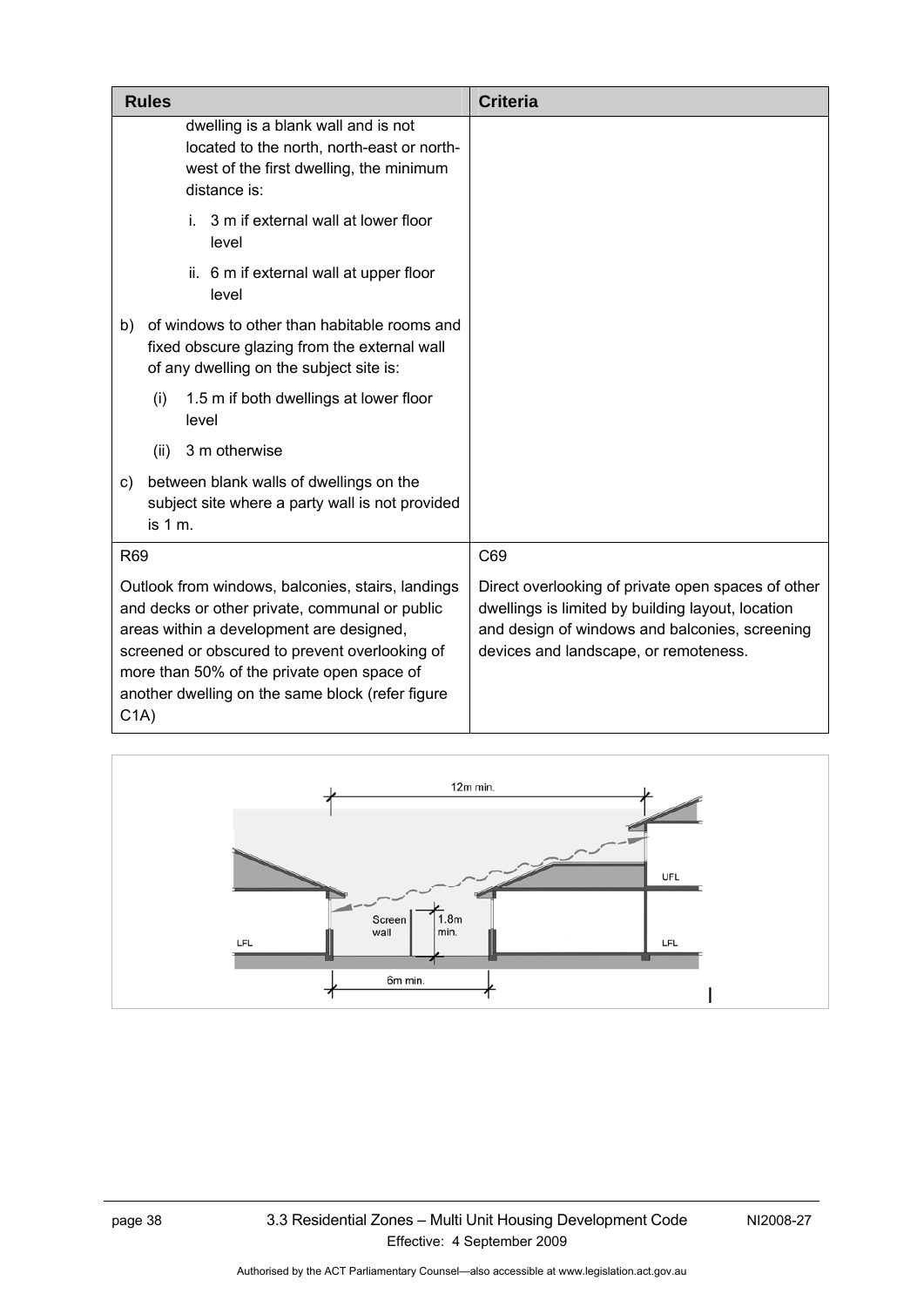

| <b>Rules</b>                                                                                                                                            | <b>Criteria</b>                                                       |
|---------------------------------------------------------------------------------------------------------------------------------------------------------|-----------------------------------------------------------------------|
| <b>Accessibility (mobility)</b><br>3.4                                                                                                                  |                                                                       |
| R70<br>10% of the dwellings of any multi-unit housing<br>development consisting of 10 or more dwellings<br>are designed to meet the relevant Australian | This is a mandatory requirement. There is no<br>applicable criterion. |
| Standard and any relevant considerations in the<br>Access and Mobility General Code.                                                                    |                                                                       |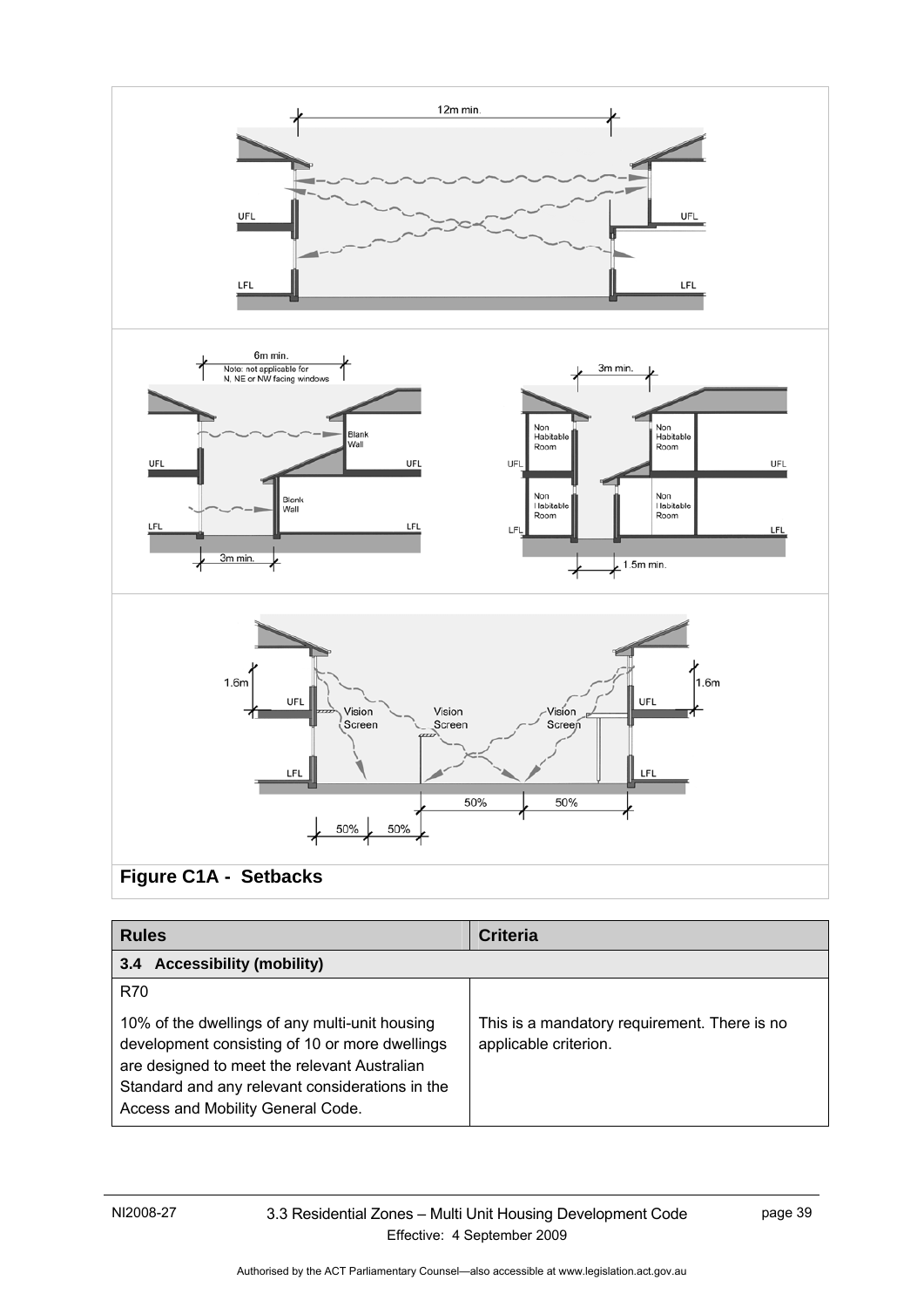# **Element 4: Parking and Site Access**

- a) To encourage design of access and parking as part of the overall design of the development
- b) To provide sufficient, convenient, accessible and safe parking to meet the needs of the residents and visitors
- c) To ensure that parking facilities do not detract from streetscape amenity and surveillance of the street
- d) To ensure that parked vehicles do not obstruct the passage of vehicles on the carriageway or create traffic hazards

| <b>Rules</b>                                                                                                                                                                                                                                                  | <b>Criteria</b>                                                                                                                                                                         |
|---------------------------------------------------------------------------------------------------------------------------------------------------------------------------------------------------------------------------------------------------------------|-----------------------------------------------------------------------------------------------------------------------------------------------------------------------------------------|
| 4.1<br><b>Vehicle Access</b>                                                                                                                                                                                                                                  |                                                                                                                                                                                         |
| R71                                                                                                                                                                                                                                                           | C71                                                                                                                                                                                     |
| There is one driveway and kerb crossing for each<br>block.                                                                                                                                                                                                    | Provided all other rules in this element are met,<br>more than one driveway and kerb crossing over<br>the verge may be permitted for:                                                   |
|                                                                                                                                                                                                                                                               | forward entry to roads carrying greater than<br>a)<br>3000 vpd; or                                                                                                                      |
|                                                                                                                                                                                                                                                               | large blocks where the visual impact to the<br>b)<br>streetscape is not adversely affected,<br>provided the site access is of appropriate<br>proportions and character with respect to: |
|                                                                                                                                                                                                                                                               | i) relationship to verge footpath                                                                                                                                                       |
|                                                                                                                                                                                                                                                               | ii) total proportion of the width of the access<br>relative to the building width                                                                                                       |
|                                                                                                                                                                                                                                                               | iii) design features                                                                                                                                                                    |
|                                                                                                                                                                                                                                                               | iv) protection of existing landscape features.                                                                                                                                          |
| R72                                                                                                                                                                                                                                                           | C72                                                                                                                                                                                     |
| The location and design of residential driveway<br>verge crossings are:                                                                                                                                                                                       | If the development proposal does not comply with<br>R72 the application will be referred to the                                                                                         |
| 1.2 m horizontally clear of stormwater<br>a)<br>sumps and other services                                                                                                                                                                                      | Department of Territory and Municipal Services in<br>accordance with the requirements of the Planning                                                                                   |
| 1.5 m horizontally clear of transformers, bus<br>b)<br>stops, public light poles                                                                                                                                                                              | and Development Act 2007.                                                                                                                                                               |
| 6.0 m horizontally clear of the tangent point<br>C)<br>of the radius of the curve on a corner block<br>(excluding locations with roundabouts and<br>signalised intersections, which require<br>separate formal approval and support from<br>Asset Acceptance) |                                                                                                                                                                                         |
| uphill grade of less than 17% as measured<br>d)<br>from the kerb; downhill grade of less than<br>12% as measured from the kerb                                                                                                                                |                                                                                                                                                                                         |
| at a right angle to the kerb line with a<br>e)                                                                                                                                                                                                                |                                                                                                                                                                                         |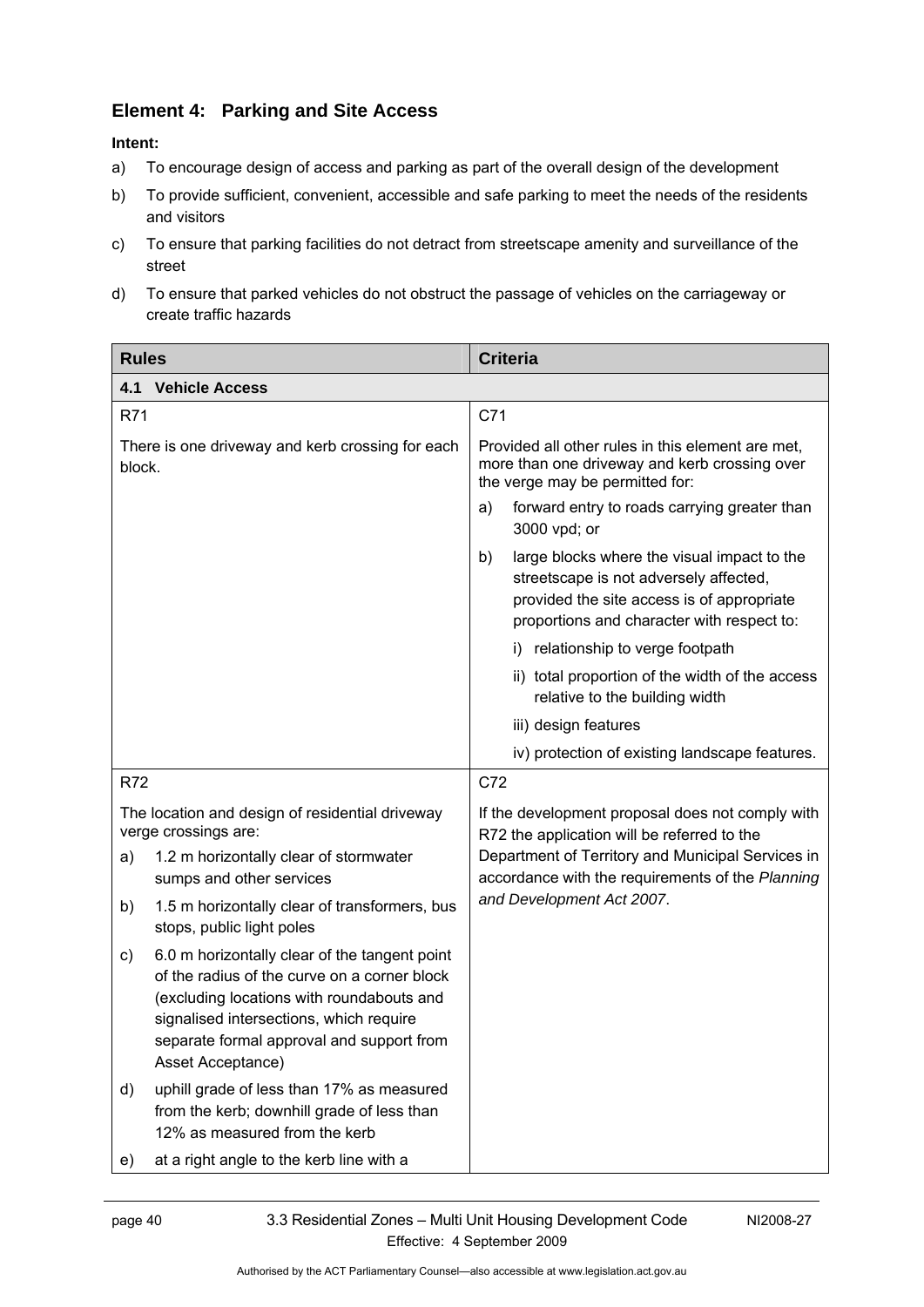| <b>Rules</b> |                                                                                                                                                                                                                                                                                               | <b>Criteria</b>                                                                                                                                                                          |
|--------------|-----------------------------------------------------------------------------------------------------------------------------------------------------------------------------------------------------------------------------------------------------------------------------------------------|------------------------------------------------------------------------------------------------------------------------------------------------------------------------------------------|
|              | maximum 10% deviation                                                                                                                                                                                                                                                                         |                                                                                                                                                                                          |
| f)           | a maximum of 5.5 m width, and a minimum<br>of 5 m width at the kerb, a minimum 3 m<br>width at the front boundary, and a maximum<br>width no greater than the width at the kerb                                                                                                               |                                                                                                                                                                                          |
| g)           | outside of the drip line of mature trees, and<br>a minimum of 3 m clear of small and new<br>street trees                                                                                                                                                                                      |                                                                                                                                                                                          |
| h)           | compliant with AS 2890.1 - The Australian<br>Standard for Off Street Parking, having<br>particular regard for sightlines and cross fall<br>of the site.                                                                                                                                       |                                                                                                                                                                                          |
| i)           | where there is a public footpath across the<br>driveway verge crossing, the footpath is<br>continuous (i.e. the footpath is to have<br>precedence). If the existing footpath is<br>replaced, it is to be constructed at the same<br>level in the same material and colour as the<br>original. |                                                                                                                                                                                          |
|              |                                                                                                                                                                                                                                                                                               | C74                                                                                                                                                                                      |
|              | There is no applicable rule.                                                                                                                                                                                                                                                                  | Service areas and setdown arrangements<br>provide for the efficient operations of the<br>development whilst protecting residential amenity<br>and avoiding impacts on adjoining streets. |
| <b>R75</b>   |                                                                                                                                                                                                                                                                                               | C75                                                                                                                                                                                      |
|              | Individual parking spaces are accessed from a<br>common driveway or access/internal road in a<br>development of more than two dwellings.                                                                                                                                                      | Vehicular access and car parking to be located<br>and designed to maintain streetscape amenity<br>and allow safe and efficient vehicle movement.                                         |
| R76          |                                                                                                                                                                                                                                                                                               | C76                                                                                                                                                                                      |
| roads:       | In relation to driveways and access/internal                                                                                                                                                                                                                                                  | Driveways and access/internal roads allow safe<br>and efficient vehicle movement and good                                                                                                |
| a)           | shared driveways and access/internal roads<br>are separated from the side boundary and<br>building frontages by an area of planting that<br>is a minimum width of 1.5 m                                                                                                                       | connections to the existing street network as well<br>as providing a high quality pedestrian priority<br>environment.                                                                    |
| b)           | the minimum width of driveways and<br>access/internal roads is 3 m                                                                                                                                                                                                                            |                                                                                                                                                                                          |
| C)           | where there are changes in direction or<br>intersections, the internal radius of the<br>driveway and access/internal road is at least<br>4 m                                                                                                                                                  |                                                                                                                                                                                          |
| d)           | where four or more car spaces are served or<br>a driveway or access road connects to a<br>public road, manoeuvring space is provided<br>to ensure vehicles can enter and exit the                                                                                                             |                                                                                                                                                                                          |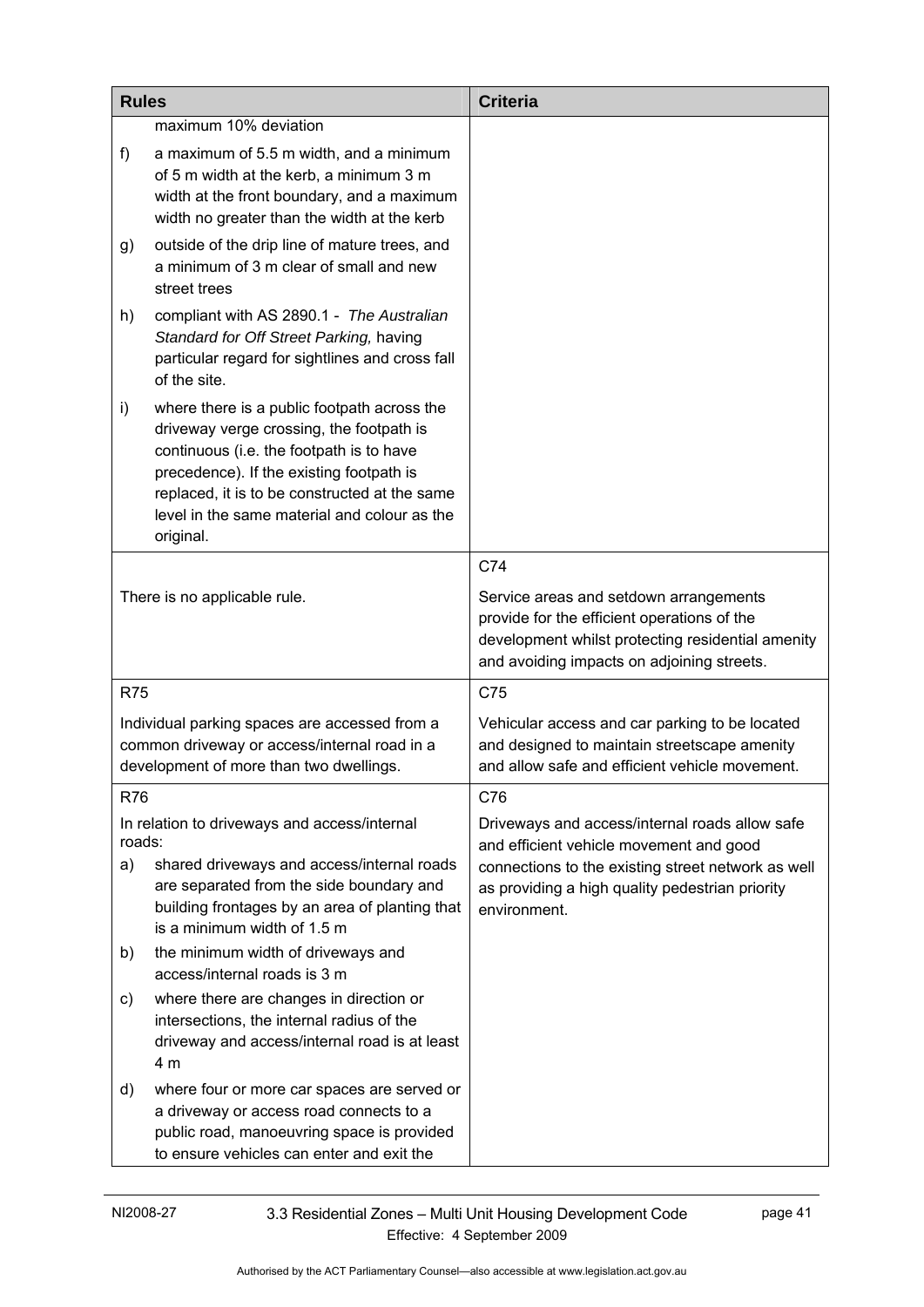| <b>Rules</b> |                                                                                                                                                                                                                                                                                         | <b>Criteria</b>                                                                                                                                                |
|--------------|-----------------------------------------------------------------------------------------------------------------------------------------------------------------------------------------------------------------------------------------------------------------------------------------|----------------------------------------------------------------------------------------------------------------------------------------------------------------|
| e)           | site in a forward direction<br>where more than 10 car spaces are served<br>and the driveway or access/internal road<br>connects to a public road, the entrance is at<br>least 5 m wide for a distance of 7 m from the<br>street front boundary to allow vehicles to<br>pass each other. |                                                                                                                                                                |
| <b>R77</b>   |                                                                                                                                                                                                                                                                                         | C77                                                                                                                                                            |
| a)           | Driveways and access/internal roads are to<br>have minimum widths as detailed below for<br>the corresponding angle parking:                                                                                                                                                             | Access/internal roads to meet the requirements<br>of TaMS, if waste management vehicles are<br>required to enter the site.                                     |
|              | i) 45 degree parking:<br>3.5 <sub>m</sub>                                                                                                                                                                                                                                               |                                                                                                                                                                |
|              | ii) 60 degree parking:<br>4.9 <sub>m</sub>                                                                                                                                                                                                                                              |                                                                                                                                                                |
|              | iii) 90 degree parking:<br>6.4 <sub>m</sub>                                                                                                                                                                                                                                             |                                                                                                                                                                |
|              | iv) parallel parking: 3.6 m                                                                                                                                                                                                                                                             |                                                                                                                                                                |
| b)           | In the case of 90 degree angle parking, the<br>width of the driveway or access road can be<br>reduced, provided that the width of car<br>parking spaces is increased, as follows:                                                                                                       |                                                                                                                                                                |
|              | for a driveway width of 5.8 m, the<br>i)<br>car-parking space width is at least 2.8 m                                                                                                                                                                                                   |                                                                                                                                                                |
|              | ii) for a driveway width of 5.2 m, the<br>car-parking space width is at least 3 m.                                                                                                                                                                                                      |                                                                                                                                                                |
| <b>R78</b>   |                                                                                                                                                                                                                                                                                         |                                                                                                                                                                |
|              | The surface treatment of driveways and<br>access/internal roads is distinct from car parking<br>spaces/ and areas.                                                                                                                                                                      | This is a mandatory requirement. There is no<br>applicable criterion.                                                                                          |
|              |                                                                                                                                                                                                                                                                                         | C79                                                                                                                                                            |
|              | There is no applicable rule.                                                                                                                                                                                                                                                            | Driveways, access/internal roads and car parking<br>areas are designed, surfaced and sloped to<br>encourage and facilitate stormwater infiltration on<br>site. |
| 4.2          | <b>Parking</b>                                                                                                                                                                                                                                                                          |                                                                                                                                                                |
| R81          |                                                                                                                                                                                                                                                                                         | C81                                                                                                                                                            |
| a)           | Car-parking spaces and areas are set back a<br>minimum distance of:<br>(i) 1.5 m from any external block boundary                                                                                                                                                                       | Car parking complies with the requirements of the<br>Parking and Vehicular Access General Code and<br>ensures:                                                 |
|              | (ii) 1.5 m from a window to a habitable room<br>of a dwelling with which it is not<br>associated.                                                                                                                                                                                       | the amenity of neighbouring residential areas<br>a)<br>and streetscapes is not unacceptably<br>affected by the provision of parking and<br>access              |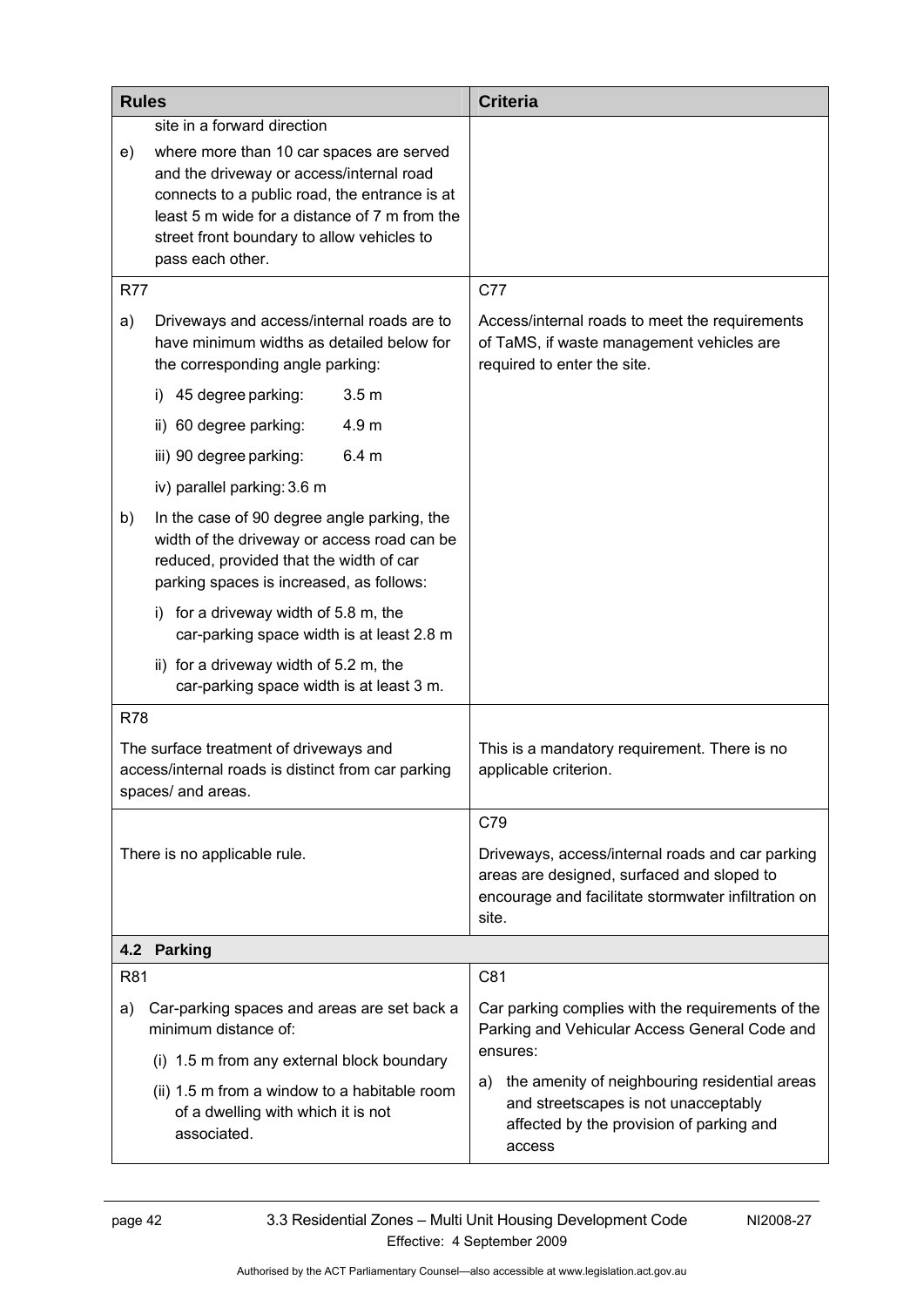|                                                                 | <b>Rules</b>                                                                                                                                                                   | <b>Criteria</b>                                                                |                                                                                                                                             |
|-----------------------------------------------------------------|--------------------------------------------------------------------------------------------------------------------------------------------------------------------------------|--------------------------------------------------------------------------------|---------------------------------------------------------------------------------------------------------------------------------------------|
| b)                                                              | Car-parking spaces:<br>can be in tandem where they belong to<br>i)                                                                                                             | b)                                                                             | no traffic hazards are created by the<br>provision of access and parking facilities for a<br>development                                    |
| the same dwelling, except for visitor<br>parking where required | C)                                                                                                                                                                             | the safety of all users, especially pedestrians<br>and cyclists, is considered |                                                                                                                                             |
|                                                                 | ii) do not encroach any property<br>boundaries.                                                                                                                                | d)                                                                             | the creation of community surveillance of car<br>parking areas by people using neighbouring                                                 |
| C)                                                              | One space per dwelling is roofed and is<br>behind the Front Zone.                                                                                                              |                                                                                | areas                                                                                                                                       |
| d)                                                              | Minimum dimensions of on-site car parking<br>spaces are:                                                                                                                       | e)                                                                             | parking generated by a development does<br>not unacceptably affect the safe and efficient<br>functioning of traffic and access to           |
|                                                                 | 6.0 x 3.0 m single roofed space<br>i)                                                                                                                                          |                                                                                | neighbouring areas                                                                                                                          |
|                                                                 | ii) 6.0 x 5.5 m double roofed space                                                                                                                                            | f)                                                                             | adequate supply of parking for the level of<br>demand generated by the development                                                          |
|                                                                 | iii) 5.5 x 3.0 m unroofed space (unless for<br>multiple spaces side by side, in which<br>case, minimum 5.5 x 2.6 m per unroofed<br>space is required)                          | g)                                                                             | safe and efficient access for all users, with<br>the needs of residents and visitors being<br>catered for by the on-site provision of       |
|                                                                 | iv) 6.7 x 2.3 m parallel parking spaces                                                                                                                                        |                                                                                | adequate parking.                                                                                                                           |
|                                                                 | v) 2.1 m minimum height to any overhead<br>structure                                                                                                                           |                                                                                |                                                                                                                                             |
| e)                                                              | Sightlines for off-street car-parking facilities<br>are designed in accordance with the<br>relevant requirements in AS2890.1 The<br>Australian Standard for Off Street Parking |                                                                                |                                                                                                                                             |
| R82                                                             |                                                                                                                                                                                | C82                                                                            |                                                                                                                                             |
|                                                                 | Shared car parking spaces are not located more<br>than 50 m from any dwelling they serve.                                                                                      |                                                                                | Car parking facilities to be designed and located<br>to be reasonably close and convenient to<br>dwellings.                                 |
| R83                                                             |                                                                                                                                                                                | C83                                                                            |                                                                                                                                             |
|                                                                 | Car parking spaces are not located between the<br>front boundary and the building line                                                                                         |                                                                                | Parking spaces are configured to minimise their<br>visual impact from the street and maintain<br>streetscape amenity.                       |
| R84                                                             |                                                                                                                                                                                | C84                                                                            |                                                                                                                                             |
|                                                                 | The maximum total width of garage door<br>openings and external width of carports is 6m, or<br>50% of the frontage of the dwelling, whichever is                               | ensures:                                                                       | Parking complies with the requirements of the<br>Parking and Vehicular Access General Code and                                              |
| less.                                                           |                                                                                                                                                                                | a)                                                                             | the amenity of neighbouring residential areas<br>and streetscapes is not unacceptably<br>affected by the provision of parking and<br>access |
|                                                                 |                                                                                                                                                                                | b)                                                                             | no traffic hazards are created by the<br>provision of access and parking facilities for a                                                   |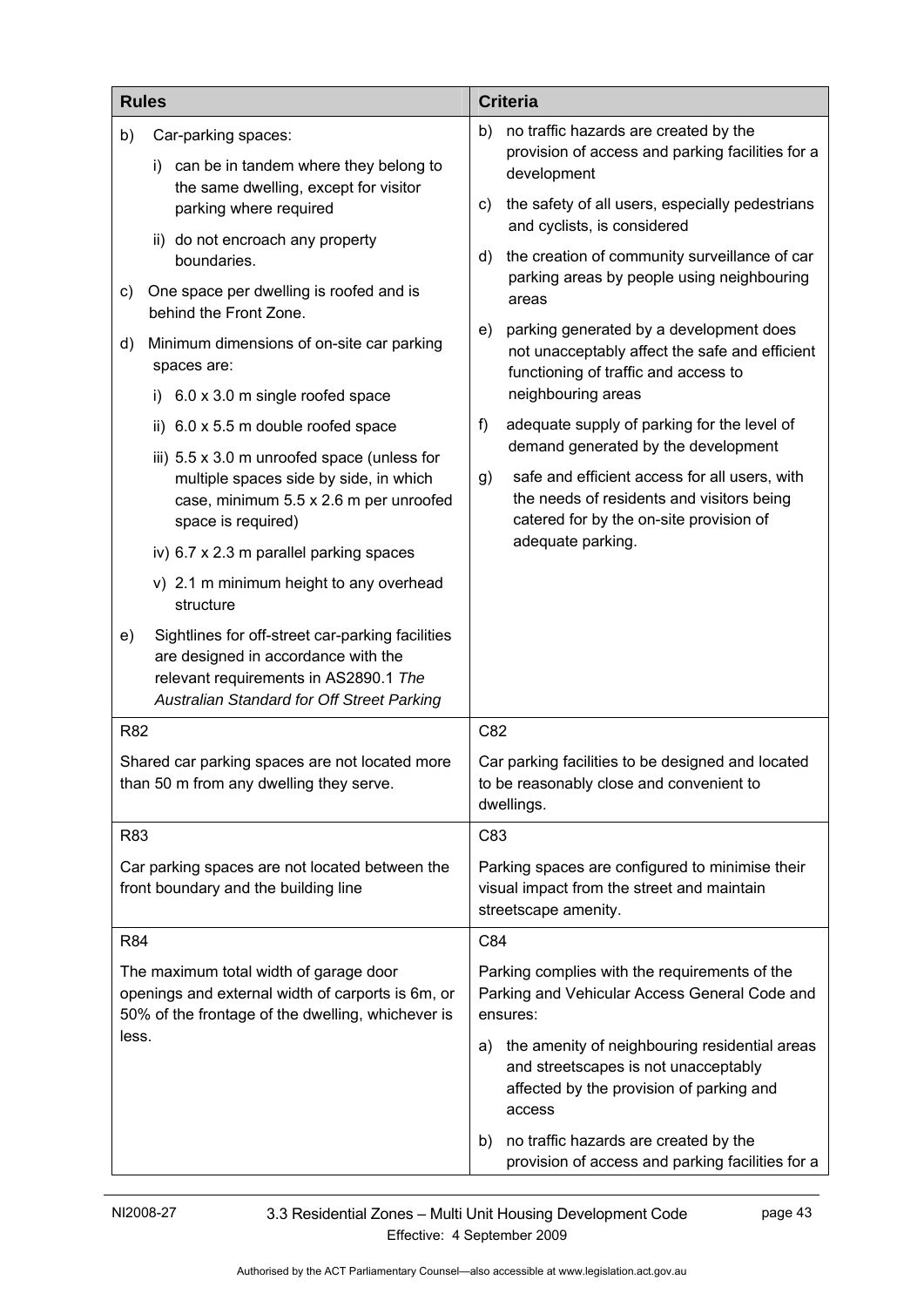| <b>Rules</b>                                                 | <b>Criteria</b>                                                                                                                                                  |
|--------------------------------------------------------------|------------------------------------------------------------------------------------------------------------------------------------------------------------------|
|                                                              | development                                                                                                                                                      |
|                                                              | the safety of all users, especially pedestrians<br>C)<br>and cyclists, is considered                                                                             |
|                                                              | the creation of community surveillance of car<br>d)<br>parking areas by people using neighbouring<br>areas                                                       |
|                                                              | parking generated by a development does<br>e)<br>not unacceptably affect the safe and efficient<br>functioning of traffic and access to<br>neighbouring areas    |
|                                                              | f)<br>adequate supply of parking for the level of<br>demand generated by the development                                                                         |
|                                                              | safe and efficient access for all users, with<br>g)<br>the needs of residents and visitors being<br>catered for by the on-site provision of<br>adequate parking. |
| R85                                                          |                                                                                                                                                                  |
| Provision for vehicle parking is not permitted on<br>verges. | This is a mandatory requirement. There is no<br>applicable criterion.                                                                                            |

### **Element 5: Amenity**

- a) Development is sited and designed to maximise solar access to private open space and living areas of dwellings
- b) Dwellings are provided with private and useable private open space that is integrated with, and directly accessible from, the living areas of the dwelling
- c) To ensure landscaping creates a pleasant, safe and attractive living environment and assists to blend new development into the streetscape and neighbourhood

| <b>Rules</b>                                                                                                                                                                                                                                           | <b>Criteria</b>                                                       |
|--------------------------------------------------------------------------------------------------------------------------------------------------------------------------------------------------------------------------------------------------------|-----------------------------------------------------------------------|
| <b>Solar Access</b><br>5.1                                                                                                                                                                                                                             |                                                                       |
| <b>R86</b><br>Development is sited to allow a minimum of 3<br>hours of direct sunlight onto the floor or internal<br>wall of the main daytime living area of the<br>dwelling between the hours of 9.00 am and 3.00<br>pm on 21 June (winter solstice). | This is a mandatory requirement. There is no<br>applicable criterion. |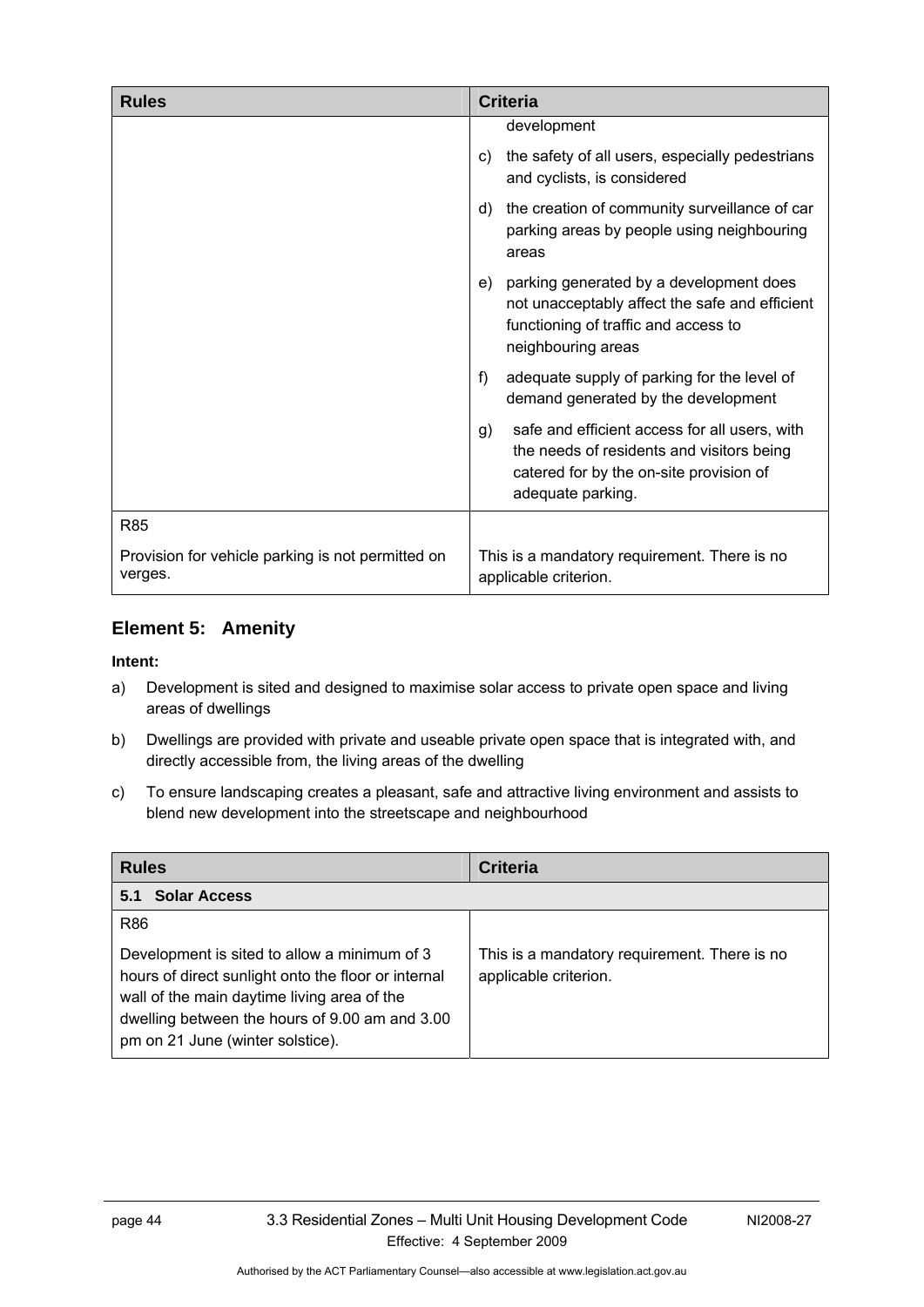| <b>Rules</b>                                                                                                                                                                                                                                                                                                   | <b>Criteria</b>                                                                                                                                                                                                                                                  |
|----------------------------------------------------------------------------------------------------------------------------------------------------------------------------------------------------------------------------------------------------------------------------------------------------------------|------------------------------------------------------------------------------------------------------------------------------------------------------------------------------------------------------------------------------------------------------------------|
| <b>Neighbourhood Plans</b><br>5.2                                                                                                                                                                                                                                                                              |                                                                                                                                                                                                                                                                  |
|                                                                                                                                                                                                                                                                                                                | C87                                                                                                                                                                                                                                                              |
| There is no applicable rule.                                                                                                                                                                                                                                                                                   | Where a Neighbourhood Plan exists,<br>development demonstrates response to the key<br>strategies and actions of the relevant<br>Neighbourhood Plan.                                                                                                              |
|                                                                                                                                                                                                                                                                                                                |                                                                                                                                                                                                                                                                  |
| <b>Private Open Space</b><br>5.3                                                                                                                                                                                                                                                                               |                                                                                                                                                                                                                                                                  |
| <b>R88</b>                                                                                                                                                                                                                                                                                                     | C88                                                                                                                                                                                                                                                              |
| The average area of private open space per dwelling is<br>not less than 60% of the average area of the block per<br>dwelling less $50m^2$ , as demonstrated in the equation<br>below<br>Average POS = $\left(\left(\frac{\text{Block Size}}{n^{\circ} \text{ of Dwellings}}\right) \times 0.6\right) - 50 m^2$ | Private open space is of dimensions to suit the<br>projected requirements of the dwelling's<br>occupants and to accommodate both outdoor<br>recreation needs as well as providing space for<br>service functions such as clothes drying and<br>domestic storage. |
| The total required area of private open space is<br>the average area of private open space per<br>dwelling multiplied by the proposed number of<br>dwellings on the block.                                                                                                                                     |                                                                                                                                                                                                                                                                  |
| R89                                                                                                                                                                                                                                                                                                            | C89                                                                                                                                                                                                                                                              |
| Except as provided for in Rule 92, at least one<br>area of private open space is provided per<br>dwelling to meet the following minimum area and<br>dimension requirements:                                                                                                                                    | Private open space is of dimensions to suit the<br>projected requirements of the dwelling's<br>occupants and to accommodate both outdoor<br>recreation needs as well as providing space for                                                                      |
| 10% of the average block area per dwelling<br>a)                                                                                                                                                                                                                                                               | service functions such as clothes drying and<br>domestic storage.                                                                                                                                                                                                |
| $6m \times 6m$<br>b)                                                                                                                                                                                                                                                                                           |                                                                                                                                                                                                                                                                  |
| R90                                                                                                                                                                                                                                                                                                            | C90                                                                                                                                                                                                                                                              |
| Except as provided for in Rule 92, an area of<br>private open space with a minimum dimension of<br>at least 6 metres is:                                                                                                                                                                                       | Private open space is capable of enabling an<br>a)<br>extension of the function of the dwelling for<br>relaxation, dining, entertainment and<br>recreation                                                                                                       |
| screened from public view<br>a)                                                                                                                                                                                                                                                                                |                                                                                                                                                                                                                                                                  |
| not forward of the building line except where<br>b)<br>permitted by, and illustrated in, an approved<br>estate development plan                                                                                                                                                                                | Private open space forward of the front<br>b)<br>building line ensures the amenity of the<br>private open space and the dwelling is<br>protected whilst maintaining opportunities for                                                                            |
| located<br>c)                                                                                                                                                                                                                                                                                                  | passive surveillance.                                                                                                                                                                                                                                            |
| not to the south, south-east or south-<br>(i)<br>west of the dwelling, or                                                                                                                                                                                                                                      | Private open space is to take account of<br>C)<br>outlook, natural features of the site and                                                                                                                                                                      |
| to maintain a minimum three hours<br>(ii)<br>sunlight onto 50% of the ground<br>between the hours of 9:00am and                                                                                                                                                                                                | neighbouring buildings or open space and to<br>provide for maximum year round use.                                                                                                                                                                               |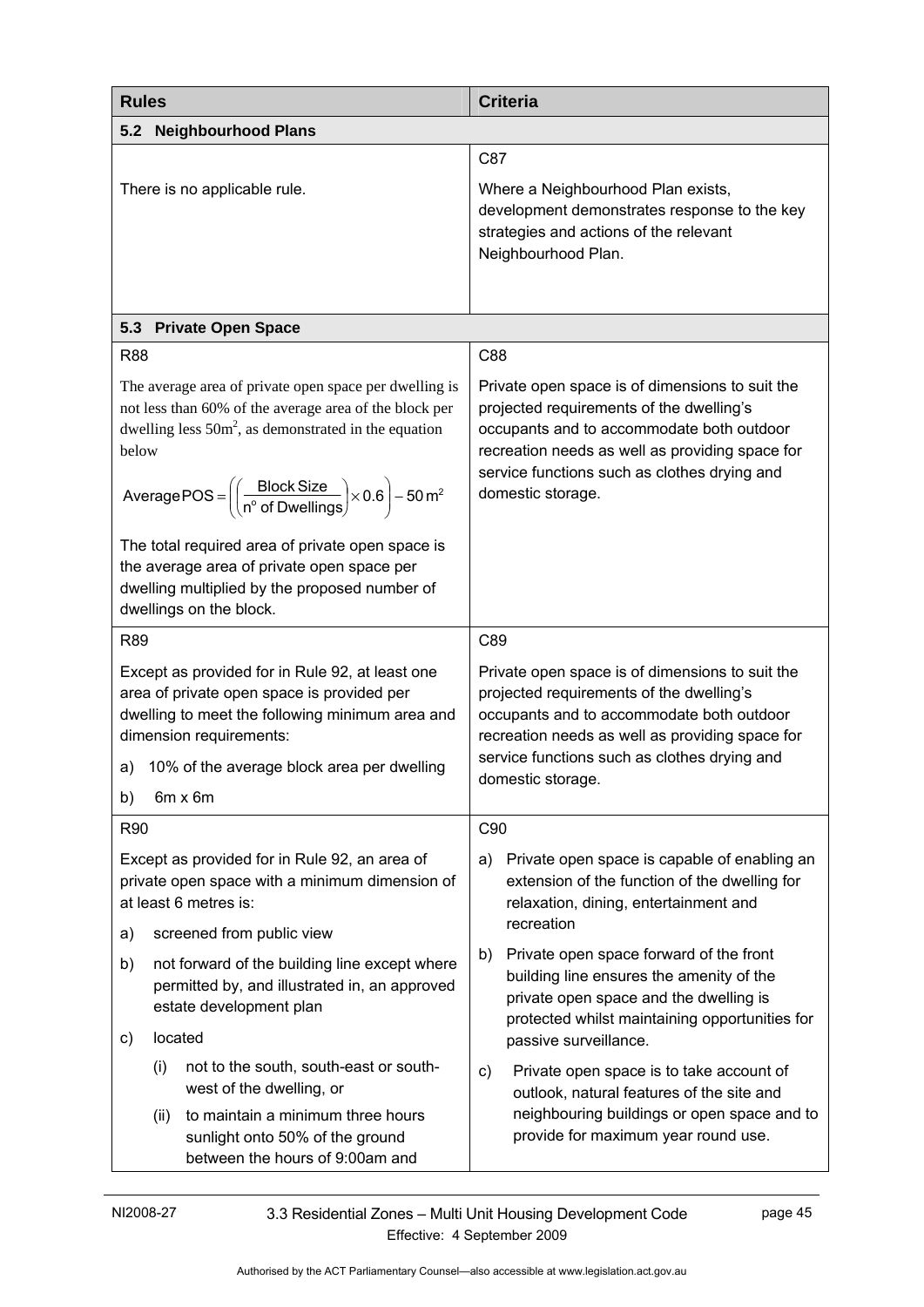| <b>Rules</b> |                                                                                                                                          | <b>Criteria</b>                                                                                                                                                                                     |
|--------------|------------------------------------------------------------------------------------------------------------------------------------------|-----------------------------------------------------------------------------------------------------------------------------------------------------------------------------------------------------|
|              | 3:00pm on 21 June (winter solstice)                                                                                                      |                                                                                                                                                                                                     |
| d)           | at ground level with direct ground level<br>access from a main daytime living area of<br>the dwelling.                                   |                                                                                                                                                                                                     |
| R91          |                                                                                                                                          | C91                                                                                                                                                                                                 |
|              | A minimum of 50% of the private open space is to<br>be retained as planting area.                                                        | Unpaved or unsealed areas are provided to<br>facilitate on-site infiltration of stormwater run-off<br>and provision of landscaping.                                                                 |
| R92          |                                                                                                                                          | C92                                                                                                                                                                                                 |
|              | Where a dwelling is located entirely on an upper<br>floor, private open space is provided in the form<br>of a balcony or courtyard that: | The location of private open space is to take<br>account of outlook, natural features of the site<br>and neighbouring buildings or open space and to                                                |
| a)           | is located directly off a main daytime living<br>area of the dwelling                                                                    | provide for maximum year round comfort.                                                                                                                                                             |
| b)           | does not face a rear or side boundary within<br>9 <sub>m</sub>                                                                           |                                                                                                                                                                                                     |
| C)           | does not face another dwelling within 12m                                                                                                |                                                                                                                                                                                                     |
| d)           | has a minimum area of 6 $m2$ and dimension<br>of 1.8 m.                                                                                  |                                                                                                                                                                                                     |
| 5.4          | Landscaping                                                                                                                              |                                                                                                                                                                                                     |
|              |                                                                                                                                          | C93                                                                                                                                                                                                 |
|              | There is no applicable rule.                                                                                                             | A survey and evaluation of existing trees is<br>undertaken and a comprehensive landscape<br>design, indicating the size and type of species<br>proposed, is submitted for consideration.            |
| 5.5          | <b>Common Areas</b>                                                                                                                      |                                                                                                                                                                                                     |
|              |                                                                                                                                          | C94                                                                                                                                                                                                 |
|              | There is no applicable rule.                                                                                                             | Common areas, including driveways and<br>access/internal roads, are designed to have clear<br>function, provide equity of access and ensure<br>high levels of residential amenity of all dwellings. |

Authorised by the ACT Parliamentary Counsel—also accessible at www.legislation.act.gov.au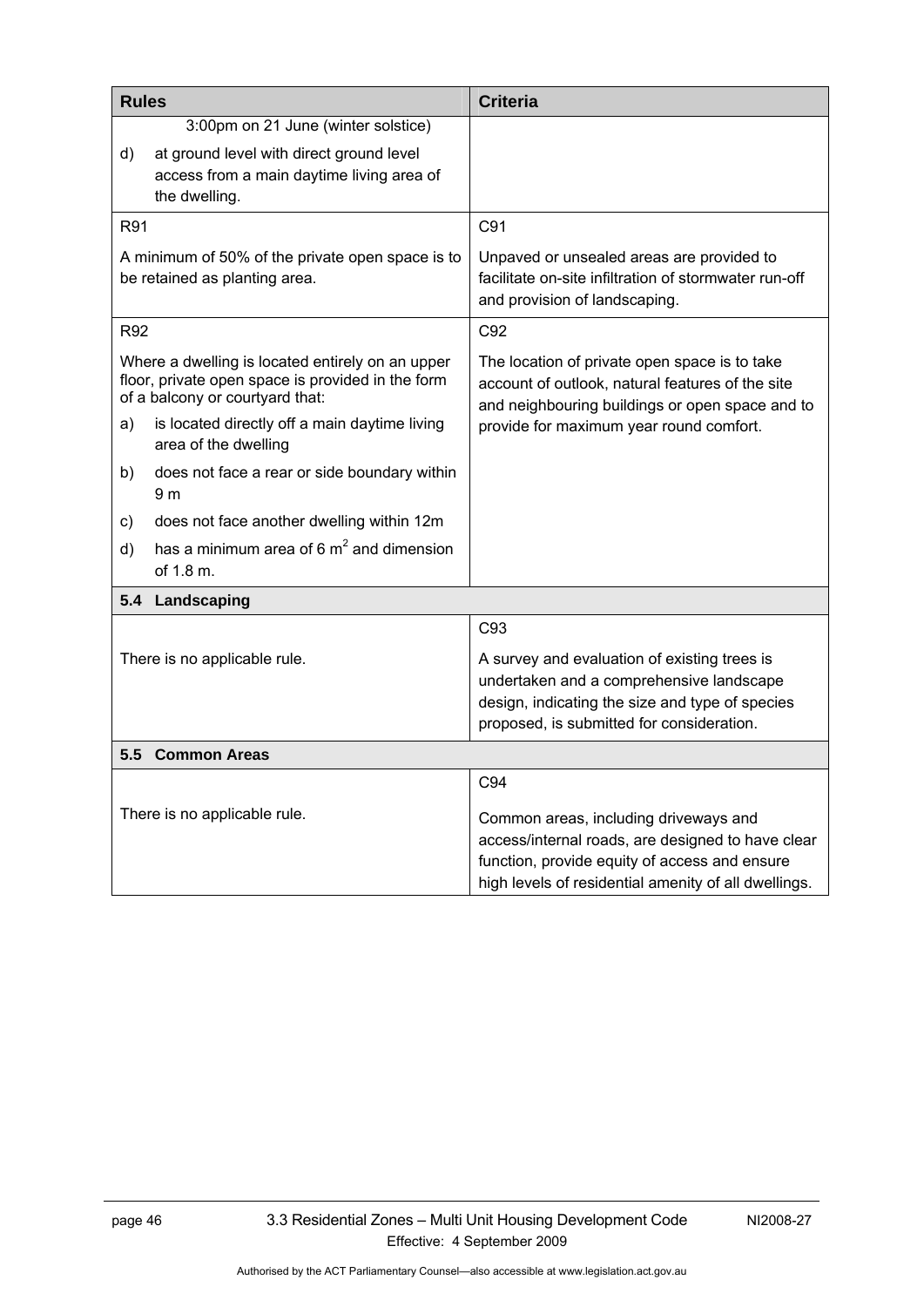# **Element 7: Services**

### **Intent:**

To provide site facilities and service areas and design them to be convenient and visually attractive, blend with the development and street character and require minimal maintenance

| <b>Rules</b>                                                                                                                                  | <b>Criteria</b>                                                                                                                                                                                                   |
|-----------------------------------------------------------------------------------------------------------------------------------------------|-------------------------------------------------------------------------------------------------------------------------------------------------------------------------------------------------------------------|
| <b>Site Facilities</b><br>7.1                                                                                                                 |                                                                                                                                                                                                                   |
|                                                                                                                                               | C95                                                                                                                                                                                                               |
| There is no applicable rule.                                                                                                                  | The location and design of site facilities (including<br>garbage bin enclosures, external storage, clothes<br>drying areas, car wash bays) to be coordinated<br>and complimentary to the overall building design. |
| <b>R96</b>                                                                                                                                    | C96                                                                                                                                                                                                               |
| An externally accessible, enclosed space for<br>storage is provided for each dwelling without a<br>garage. The storage area is/has a minimum: | Dwellings are provided with adequate secure<br>storage areas.                                                                                                                                                     |
| area of 1.5 $m2$<br>a)                                                                                                                        |                                                                                                                                                                                                                   |
| 2 m high<br>b)                                                                                                                                |                                                                                                                                                                                                                   |
| internal dimension of 0.6m.<br>C)                                                                                                             |                                                                                                                                                                                                                   |
| <b>R97</b>                                                                                                                                    | C97                                                                                                                                                                                                               |
| External clothes drying facilities are<br>a)<br>provided as follows:                                                                          | Dwellings are provided with adequate external<br>clothes drying facilities.                                                                                                                                       |
| dwellings at ground floor level:<br>i)<br>minimum area of 6 $m2$                                                                              |                                                                                                                                                                                                                   |
| ii) dwelling wholly located at upper floor<br>level:<br>minimum area of 2 $m^2$ .                                                             |                                                                                                                                                                                                                   |
| The clothes drying facilities are screened<br>b)<br>from public view and are exclusive of private<br>open space requirements.                 |                                                                                                                                                                                                                   |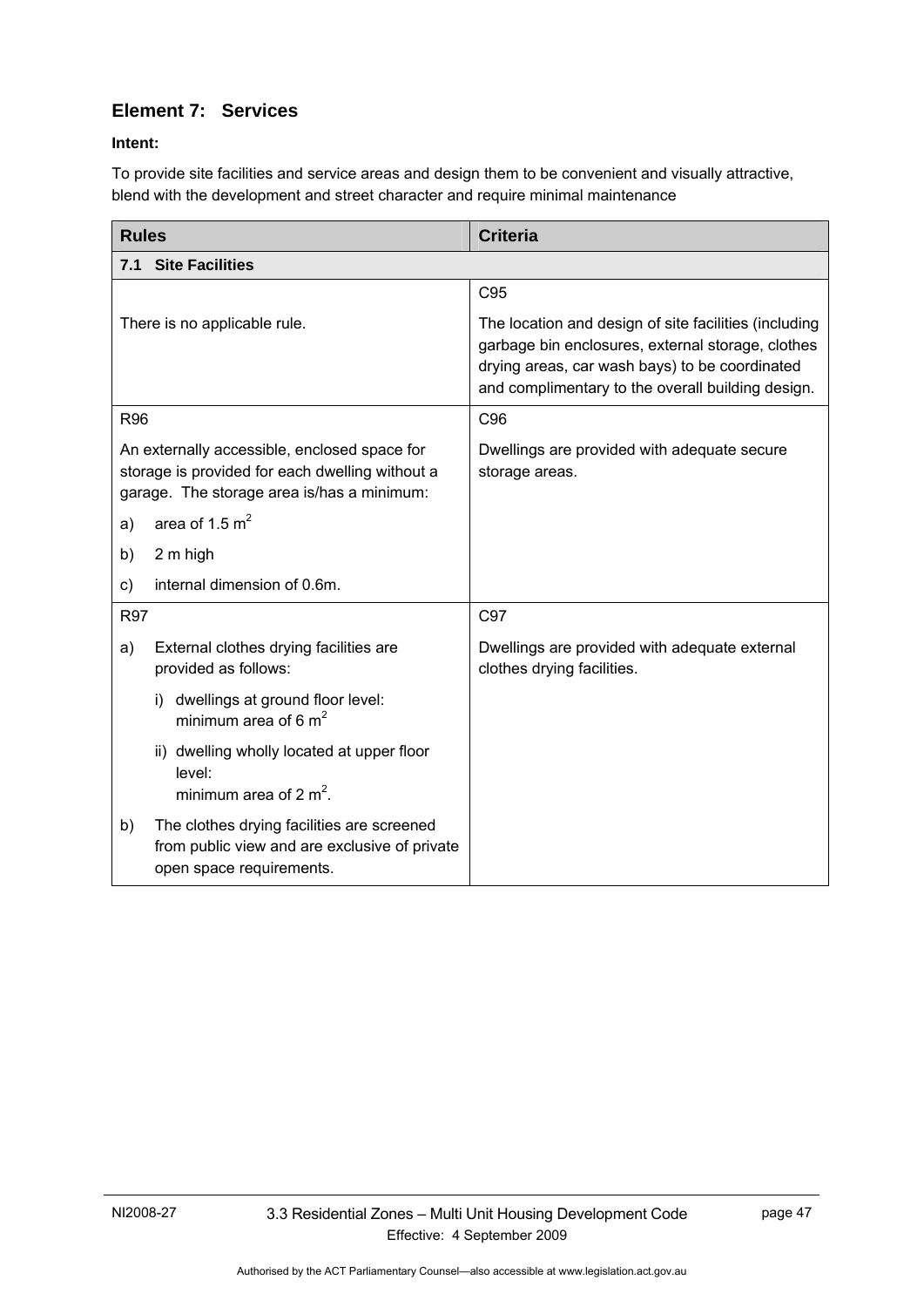# **Part C(2) – Multi Unit Housing - Additional Controls for Deakin and Forrest**

This part of the Code applies to development applications for multi unit housing in Deakin, Sections 5- 8 and Forrest, Sections 20-22 and 26-27. It provides additional controls to, or controls that are to be applied in lieu of, those in Part C(1) for multi unit housing. The controls have been applied due to the distinctive environmental quality of these historic Sections of South Canberra, particularly in relation to streetscape, block size, on site landscape and built form.

These controls are either in addition to, or in lieu of, those in Part C(1). Where a control is in addition to one contained in Part C(1) it will be identified with the words **'Additional Control'** in the Item title bar. Where a control is in lieu of one contained in Part C(1) it will identify which control it replaces.

Parts A, B and C(1) of this Code also apply.

### **Element 2: Building and Site Controls**

#### **Intent:**

- a) To ensure that buildings are compatible, and complement, the built form, siting and scale of surrounding properties and are of an appropriate residential character.
- b) To ensure buildings are designed and sited to provide privacy between neighbours

| <b>Rules</b>                                                               | <b>Criteria</b>                                                                                                                                                               |  |
|----------------------------------------------------------------------------|-------------------------------------------------------------------------------------------------------------------------------------------------------------------------------|--|
| <b>Height (Additional Control)</b><br>2.1                                  |                                                                                                                                                                               |  |
| <b>R98</b>                                                                 |                                                                                                                                                                               |  |
| Buildings do not exceed 11.5 m in height above<br>natural ground level.    | This is a mandatory requirement. There is no<br>applicable criterion.                                                                                                         |  |
| 2.2 Front Street Setback (Replaces R54/C54)                                |                                                                                                                                                                               |  |
| <b>R99</b>                                                                 | C99                                                                                                                                                                           |  |
| Buildings are setback a minimum of 10 m from<br>the front street boundary. | Front street setbacks respect the established<br>building lines of surrounding properties.                                                                                    |  |
| 2.3 Side and Rear Setbacks (Replaces R55/C55 and R56/C56)                  |                                                                                                                                                                               |  |
|                                                                            | C <sub>100</sub>                                                                                                                                                              |  |
| There is no applicable rule.                                               | Buildings and other structures are sited and<br>designed to protect a reasonable amount of<br>privacy and solar access to adjacent dwellings<br>and their private open space. |  |

Authorised by the ACT Parliamentary Counsel—also accessible at www.legislation.act.gov.au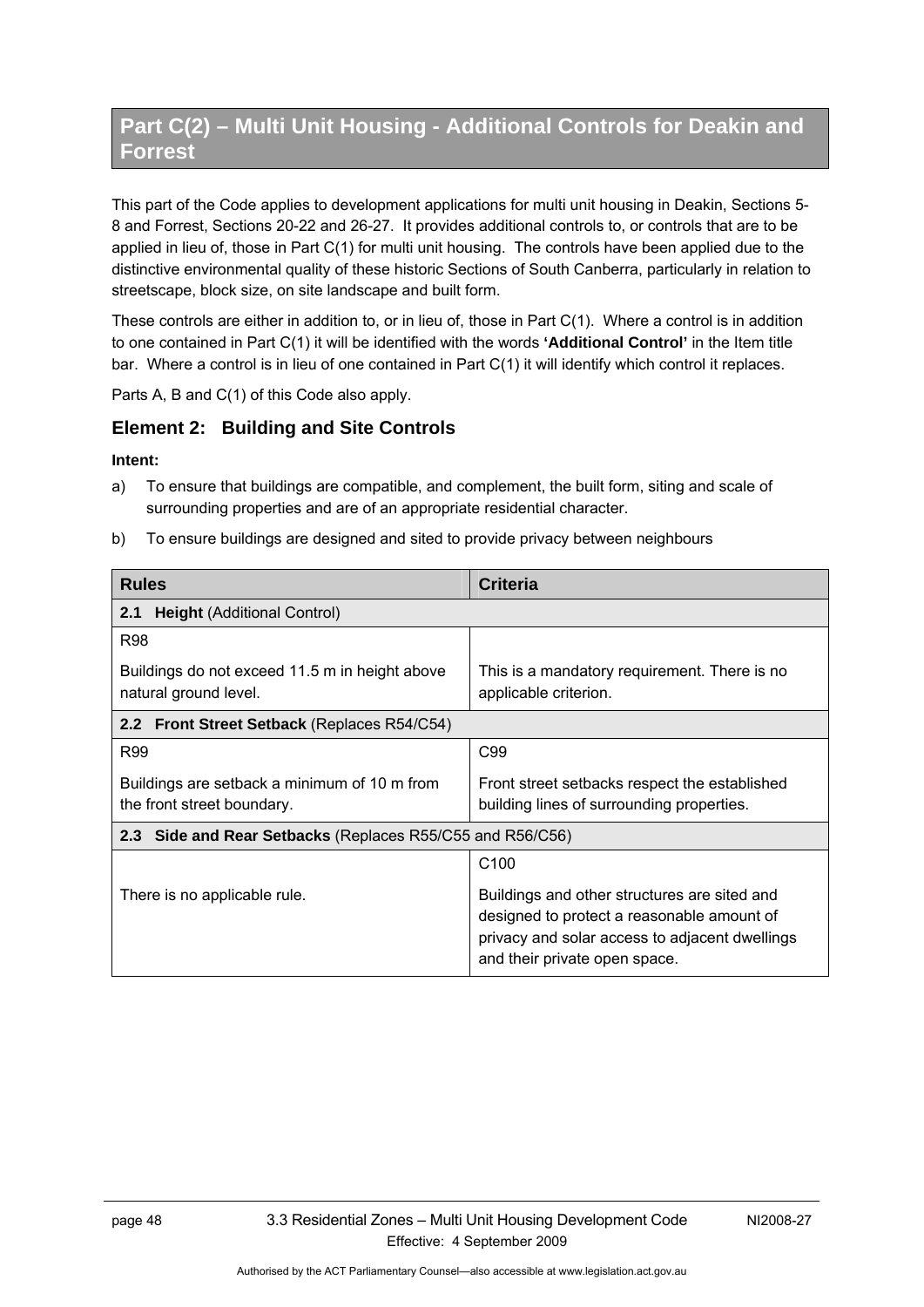# **Element 3: Built Form**

### **Intent:**

a) To ensure that buildings are compatible, and complement, the built form, siting and scale of surrounding properties and are of an appropriate residential character.

| <b>Rules</b>                                            | <b>Criteria</b>                                                                                                        |
|---------------------------------------------------------|------------------------------------------------------------------------------------------------------------------------|
| <b>Materials and Finish (Additional Control)</b><br>3.1 |                                                                                                                        |
|                                                         | C <sub>101</sub>                                                                                                       |
| There is no applicable rule.                            | Buildings are constructed:                                                                                             |
|                                                         | predominantly of masonry materials<br>a)                                                                               |
|                                                         | with pitched roofs, except where alterations<br>b)<br>and/or additions are proposed to existing flat<br>roofed houses. |

## **Element 5: Amenity**

### **Intent:**

a) New development blends into the landscape setting and character of the locality

| <b>Rules</b>                                   | <b>Criteria</b>                                                                                                                                                                                   |
|------------------------------------------------|---------------------------------------------------------------------------------------------------------------------------------------------------------------------------------------------------|
| <b>Landscaping (Additional Control)</b><br>5.1 |                                                                                                                                                                                                   |
| There is no applicable rule.                   | C <sub>102</sub><br>An evaluation of exiting trees is undertaken and a<br>comprehensive landscape design, indicating the<br>size and type of species proposed, is submitted<br>for consideration. |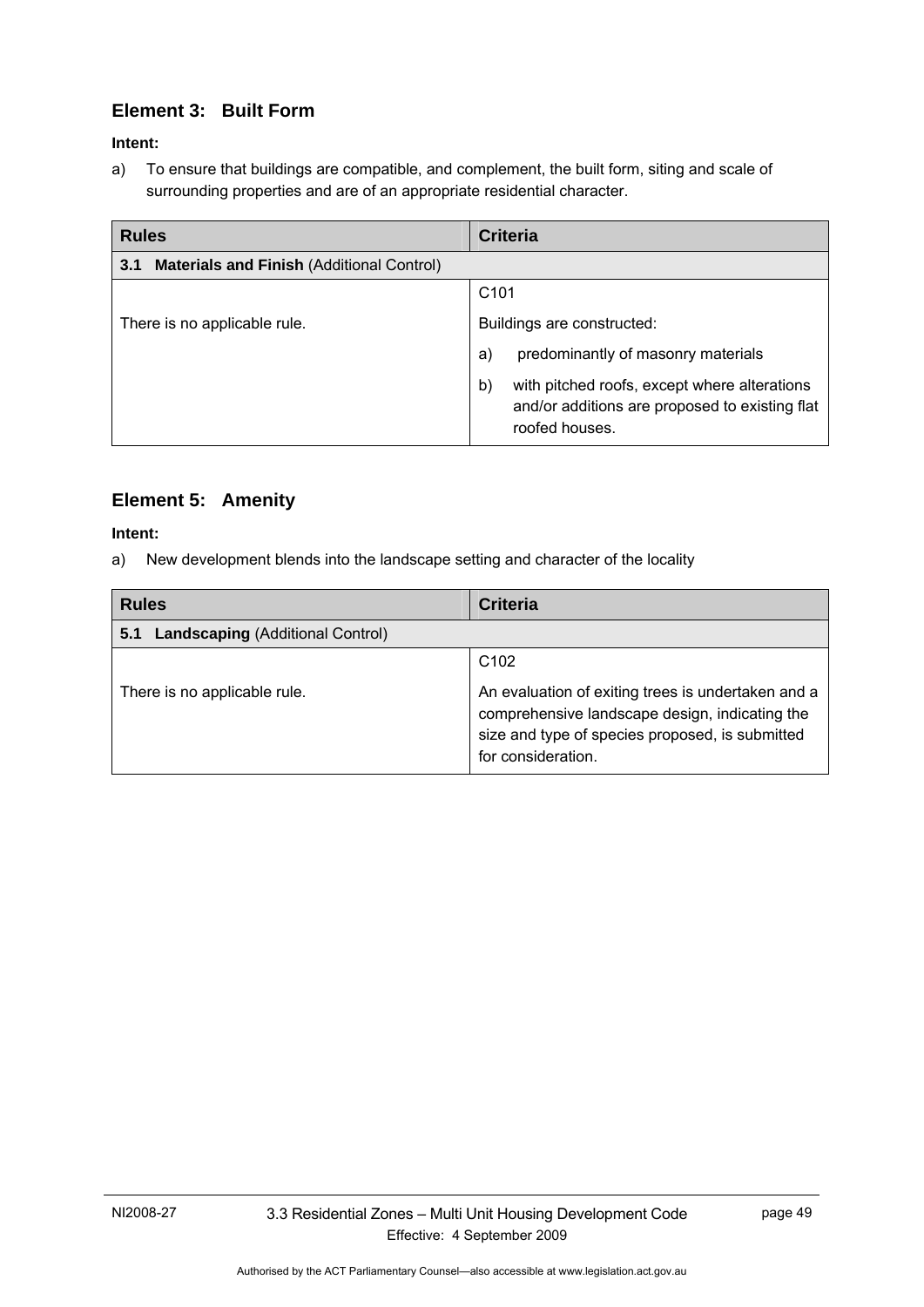# **Part C(3) - Multi Unit Housing – Inner North Canberra and Gungahlin District - RZ3 and RZ4 Zones**

This Part of the Code applies to development applications for multi unit housing in the RZ3 - Urban and RZ4 – Medium Density Zones in Inner North Canberra and the Gungahlin District. These controls apply instead of those contained in Part C(1) of the Code. Parts A and B of the Code also apply.

## **Element 2: Building and Site Controls**

- a) To ensure buildings are compatible with, and complement, the built form, siting and scale of surrounding properties
- b) To ensure buildings are designed and sited to:
	- i) provide privacy between neighbours and between occupants and the public
	- ii) provide adequate light and natural ventilation between dwellings
	- iii) provide opportunities for additional landscaping and to deliver quality open space
	- iv) maintain or enhance the streetscape character in existing areas
	- v) establish appropriate and attractive streetscapes in new residential areas
- c) To ensure the amenity of surrounding properties is maintained, particularly in relation to privacy, overshadowing and solar access

| <b>Rules</b>                                                                                                                                                                                                                                                        | <b>Criteria</b>                                                                                                                                                                                                                                                                  |  |  |
|---------------------------------------------------------------------------------------------------------------------------------------------------------------------------------------------------------------------------------------------------------------------|----------------------------------------------------------------------------------------------------------------------------------------------------------------------------------------------------------------------------------------------------------------------------------|--|--|
| <b>Height</b><br>2.1                                                                                                                                                                                                                                                |                                                                                                                                                                                                                                                                                  |  |  |
| R <sub>103</sub>                                                                                                                                                                                                                                                    | C <sub>103</sub>                                                                                                                                                                                                                                                                 |  |  |
| Finished floor levels immediately above<br>basement car parking that faces the street is no<br>higher than an average of 600 mm, and a<br>maximum of 750 mm above natural ground level.                                                                             | Development is designed and sited to ensure that<br>basement car-parking structures do not dominate<br>the development frontage and impact adversely<br>on the streetscape of the locality by screening or<br>limiting the size of structures and openings facing<br>the street. |  |  |
| R <sub>104</sub>                                                                                                                                                                                                                                                    | C104                                                                                                                                                                                                                                                                             |  |  |
| Differences in building height between existing<br>buildings on adjacent blocks and new<br>developments are not more than one storey when<br>viewed from the street. This requirement applies<br>to building elements within 3.0 m of the front<br>building facade. | Building height at the street frontage maintains a<br>compatible scale with adjacent developments.                                                                                                                                                                               |  |  |
| 2.2 Front Street Setback                                                                                                                                                                                                                                            |                                                                                                                                                                                                                                                                                  |  |  |
| R <sub>105</sub>                                                                                                                                                                                                                                                    | C <sub>105</sub>                                                                                                                                                                                                                                                                 |  |  |
| Front setbacks are as specified in Table 5.                                                                                                                                                                                                                         | Front street setbacks contribute to the existing or<br>proposed streetscape character, assist in the<br>integration of new development into the public<br>streetscape, make efficient use of the site, and<br>provide amenity for residents.                                     |  |  |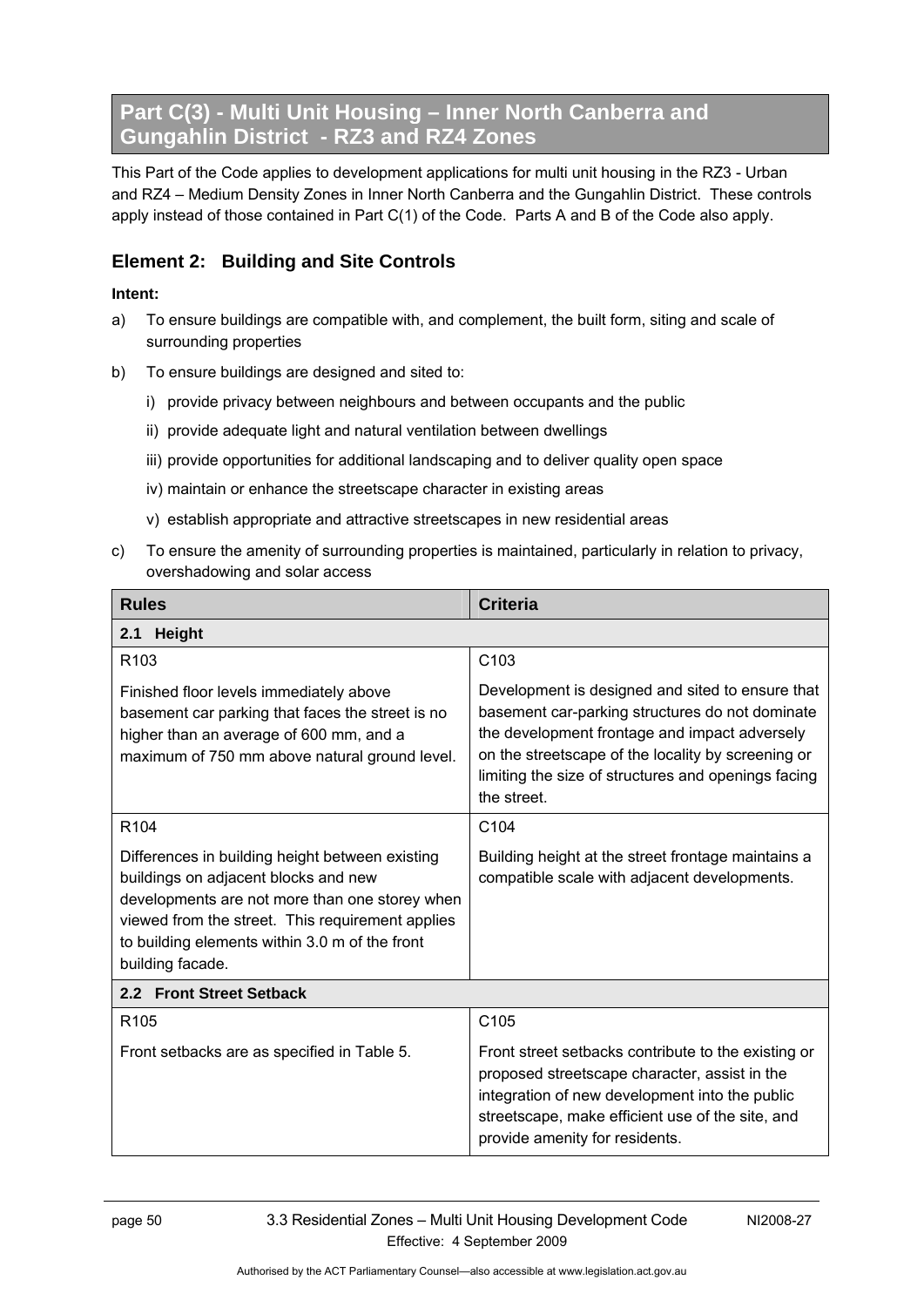### **Table 5 : Front Street Setback**

| <b>RZ3 - Urban Residential Zone</b>                                                 | <b>Lower Floor Level</b>     | <b>Upper Floor Level</b>     |
|-------------------------------------------------------------------------------------|------------------------------|------------------------------|
| Adjacent to undeveloped blocks or non-residential<br>development setback $\geq$ 3 m | 6.0 <sub>m</sub>             | 8.5 m                        |
| Adjoins development setback < 3 m                                                   | = To adjacent<br>development | $+2.5 m$                     |
| Adjoins residential development setback 3-4 m                                       | 4.0 <sub>m</sub>             | 6.5 <sub>m</sub>             |
| Adjoins residential development setback 4.5–7 m                                     | 6.0 <sub>m</sub>             | 7.5 <sub>m</sub>             |
| Adjoins residential development setback 7-9 m                                       | 6.0 <sub>m</sub>             | 7.5 m                        |
| Adjoins residential development setback $\geq$ 9 m                                  | 6.0 <sub>m</sub>             | 7.5 <sub>m</sub>             |
| Heritage Conservation Area                                                          | = Adjoining<br>development   | $=$ Adjoining<br>development |
| Adjoining open space or laneway                                                     | 4.0 <sub>m</sub>             | 4.0 <sub>m</sub>             |
| Garages and carports                                                                | Behind the building<br>line  |                              |

Note: The front street setbacks apply to both frontages on corner blocks.

| RZ4 - Medium Density Residential Zone                                              | <b>Lower Floor Level</b>     | <b>Upper Floor Level</b>     |
|------------------------------------------------------------------------------------|------------------------------|------------------------------|
| Adjacent to undeveloped blocks or non-residential<br>development setback $\geq 3m$ | 3.0 <sub>m</sub>             | 5.5 <sub>m</sub>             |
| Adjoins development setback < 3 m                                                  | $=$ Adjoining<br>development | $+2m$                        |
| Adjoins residential development setback 3-4 m                                      | 4.0 <sub>m</sub>             | 6.0 <sub>m</sub>             |
| Adjoins residential development setback 4.5–7 m                                    | 4.0 m                        | 6.0 m                        |
| Adjoins residential development setback 7-9 m                                      | 5.0 <sub>m</sub>             | 6.0 <sub>m</sub>             |
| Adjoins residential development setback ≥9 m                                       | 6.0 <sub>m</sub>             | 6.0 <sub>m</sub>             |
| Heritage Conservation Area                                                         | $=$ Adjoining<br>development | $=$ Adjoining<br>development |
| Adjoining open space or laneway                                                    | 4.0 m                        | 4.0 <sub>m</sub>             |
| Garages and carports                                                               | Behind the building line     |                              |

Note: The front street setbacks apply to both frontages on corner blocks.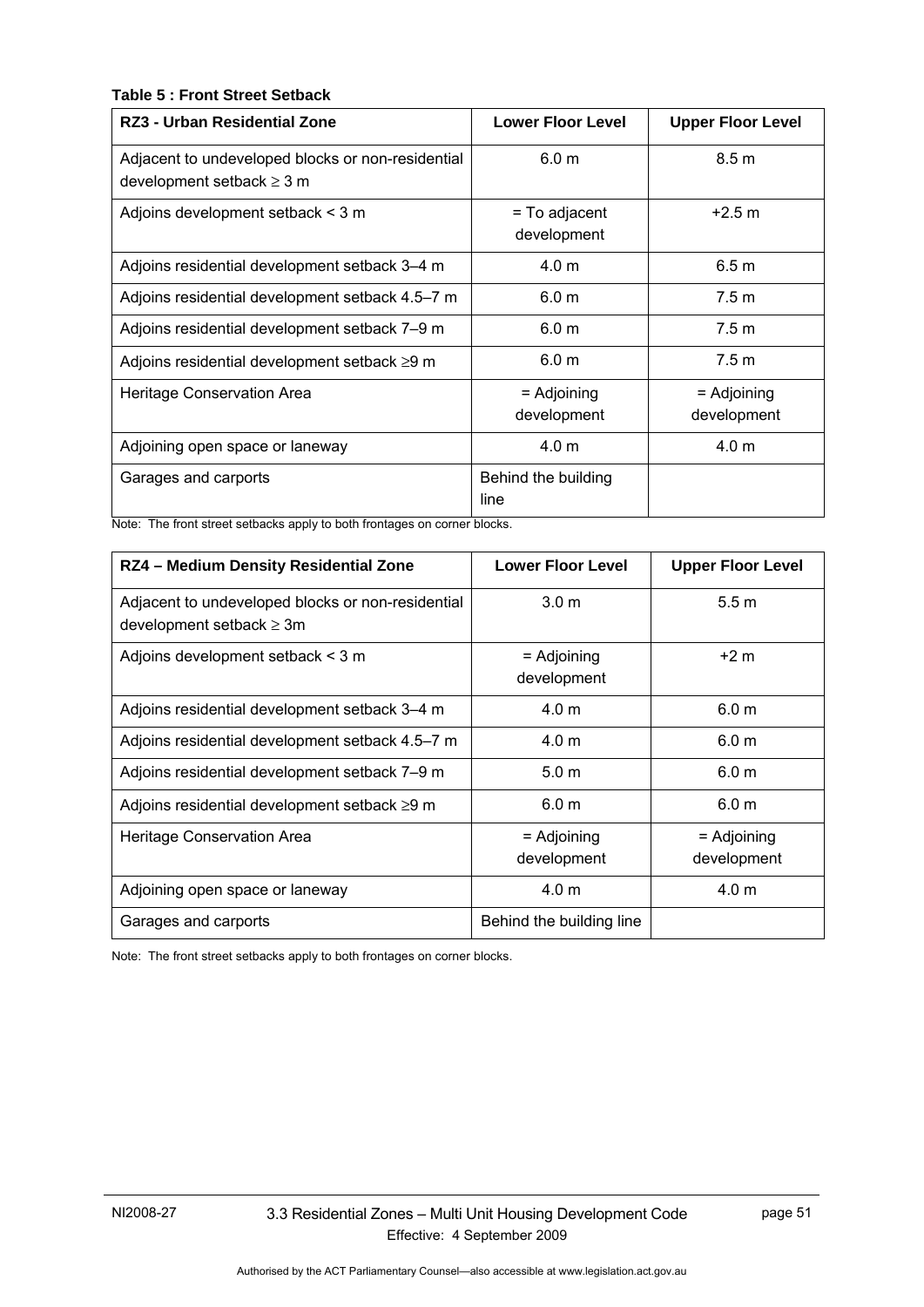| <b>Rules</b>                                                                                                                                                                                                                                                | <b>Criteria</b>                                                                                                                                                                                                                |
|-------------------------------------------------------------------------------------------------------------------------------------------------------------------------------------------------------------------------------------------------------------|--------------------------------------------------------------------------------------------------------------------------------------------------------------------------------------------------------------------------------|
| 2.3 Side and Rear Setback                                                                                                                                                                                                                                   |                                                                                                                                                                                                                                |
| R <sub>106</sub>                                                                                                                                                                                                                                            |                                                                                                                                                                                                                                |
| A minimum side boundary setback of 1 m where<br>the wall is not built to the boundary.                                                                                                                                                                      | This is a mandatory requirement. There is no<br>applicable criterion.                                                                                                                                                          |
| R <sub>107</sub>                                                                                                                                                                                                                                            | C107                                                                                                                                                                                                                           |
| Where upper floor levels contain windows with a<br>sill height of less than 1.7 m, or have unscreened<br>decks, balconies or external stairs, the minimum<br>rear and side setbacks are 9 m at the second<br>storey and 12 m at any level at or above three | Setbacks are progressively increased as the<br>height of the wall/building increases so that the<br>built form does not adversely impact on the<br>amenity of neighbouring properties and the<br>streetscape by means such as: |
| storeys.                                                                                                                                                                                                                                                    | a) reducing building bulk;                                                                                                                                                                                                     |
|                                                                                                                                                                                                                                                             | b) minimising the length and height of boundary<br>walls;                                                                                                                                                                      |
|                                                                                                                                                                                                                                                             | c) providing sufficient spatial separation<br>between upper floor levels of adjoining<br>development                                                                                                                           |
|                                                                                                                                                                                                                                                             | d) protecting a reasonable amount of privacy<br>and solar access to adjacent dwelling and<br>their associated private open space                                                                                               |
| 2.4 Building Envelope (in relation to side and rear boundaries)                                                                                                                                                                                             |                                                                                                                                                                                                                                |
| R <sub>108</sub>                                                                                                                                                                                                                                            | C108                                                                                                                                                                                                                           |
| The following building elements may extend<br>a)<br>within the minimum side or rear setback or<br>extend beyond the building envelope<br>(provided the distance of the building element<br>to the boundary is not less than 1 m):                           | Structures are sited and reflect residential<br>(suburban) scale, height and length to ensure:<br>sufficient spatial separation between<br>a)<br>adjoining developments                                                        |
| Fascias, gutters, downpipes<br>i)<br>Eaves up to 0.75 m wide<br>ii)<br>iii) Masonry chimneys, flues, pipes<br>iv) Domestic fuel tanks<br>v) Cooling or heating appliances or other<br>services                                                              | b) the protection of a reasonable amount of<br>privacy and solar access to the dwelling (or<br>adjacent dwellings) and outdoor spaces (or<br>adjacent outdoor spaces)                                                          |
| Development that may extend within the<br>b)<br>minimum side or rear setback, without<br>restriction, are:                                                                                                                                                  |                                                                                                                                                                                                                                |
| Pergolas, screens or sunblinds<br>D.                                                                                                                                                                                                                        |                                                                                                                                                                                                                                |
| Light fittings, electricity connections<br>ii)                                                                                                                                                                                                              |                                                                                                                                                                                                                                |
| iii) Unroofed terraces, landings, steps or<br>ramps not more than 1m in height                                                                                                                                                                              |                                                                                                                                                                                                                                |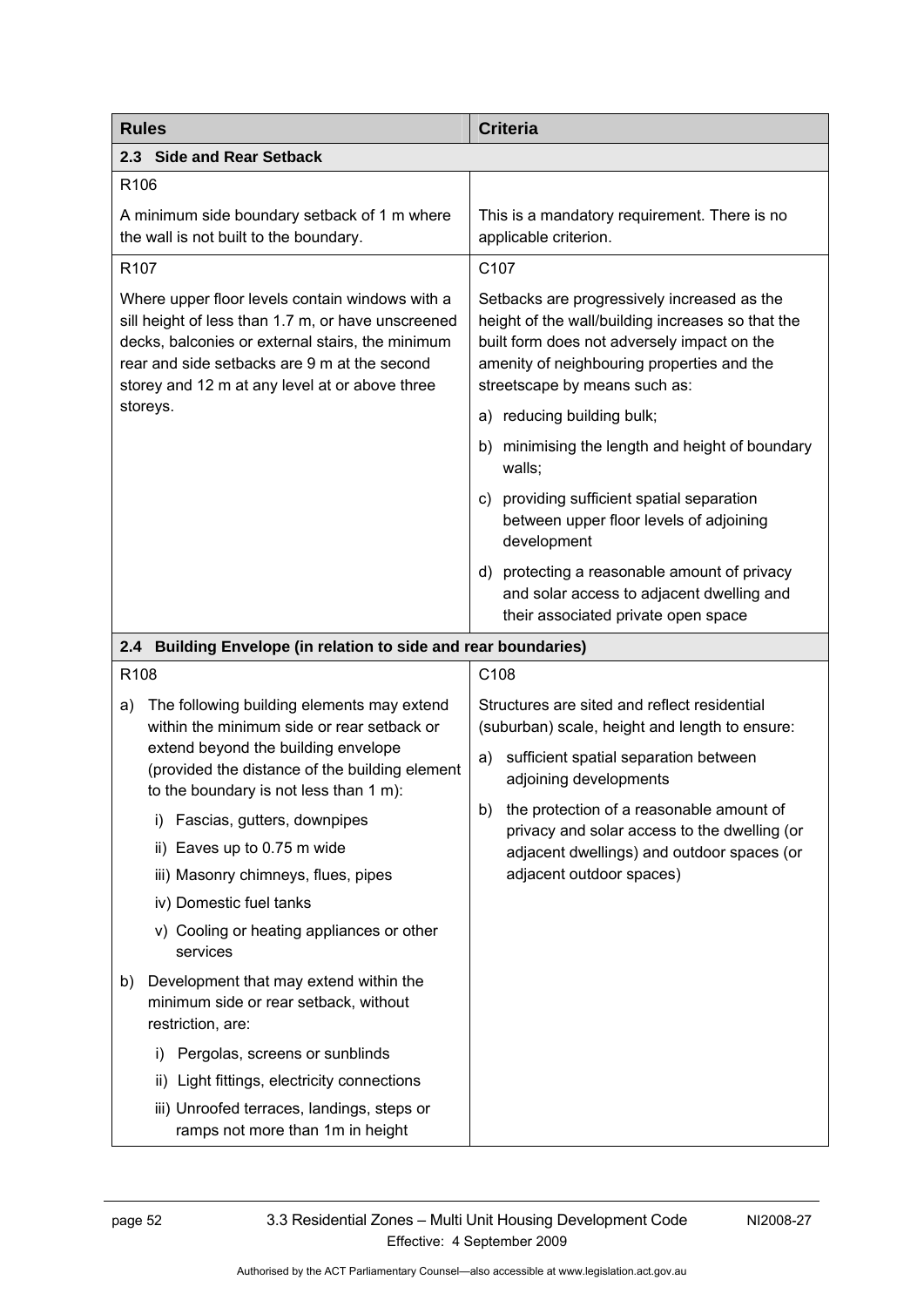| <b>Rules</b>                 | <b>Criteria</b>                                                                                                                                                                                                                                                           |
|------------------------------|---------------------------------------------------------------------------------------------------------------------------------------------------------------------------------------------------------------------------------------------------------------------------|
|                              | C <sub>109</sub>                                                                                                                                                                                                                                                          |
| There is no applicable rule. | Building to the boundary may be considered<br>where the walls are limited in length and height<br>and where it is demonstrated that building to the<br>boundary is necessary to maximise privacy for<br>neighbouring dwellings and their associated<br>private open space |

## **Element 3: Built Form**

### **Intent:**

- a) To achieve a coherent site layout that provides a pleasant, attractive, manageable, resource efficient and sustainable living environment
- b) To ensure buildings are compatible with, and complement, the positive elements of the built form of surrounding development; enhance existing or planned future patterns of development; and provide attractive streetscapes
- c) To ensure there is diversity in building type and size
- d) To allow flexibility in design and use of materials and colours while encouraging high quality architectural standards that contribute to harmonious and attractive streetscapes
- e) Development is designed to facilitate pedestrian access from the street frontage, car parking areas and public open space and provide an individual identity in respect of each dwelling
- f) To provide adequate separation between dwellings and windows for privacy
- g) To ensure that fencing (including courtyard walls) provides privacy, security and noise attenuation without having a detrimental impact upon the streetscape and adjoining buildings
- h) To ensure buildings and landscaping provides for resident and visitor safety and mobility

Note: Under the *Building Act 2004* most buildings need to meet the requirements of the Building Code of Australia. For certain classes of buildings, this will include prescribed energy requirements.

| <b>Rules</b>                  | <b>Criteria</b>                                                                                        |  |
|-------------------------------|--------------------------------------------------------------------------------------------------------|--|
| <b>Building Design</b><br>3.1 |                                                                                                        |  |
|                               | C <sub>110</sub>                                                                                       |  |
| There is no applicable rule.  | A site analysis plan is submitted demonstrating<br>that site layout and building design:               |  |
|                               | Compliments:<br>a)                                                                                     |  |
|                               | Existing or future planned built form, in<br>terms of scale, character and massing, in<br>the locality |  |
|                               | ii) landscape character, achieved through<br>attention to silhouette, pattern, texture<br>and colour   |  |
|                               | iii) residential identity                                                                              |  |
|                               | iv) streetscape character and functions                                                                |  |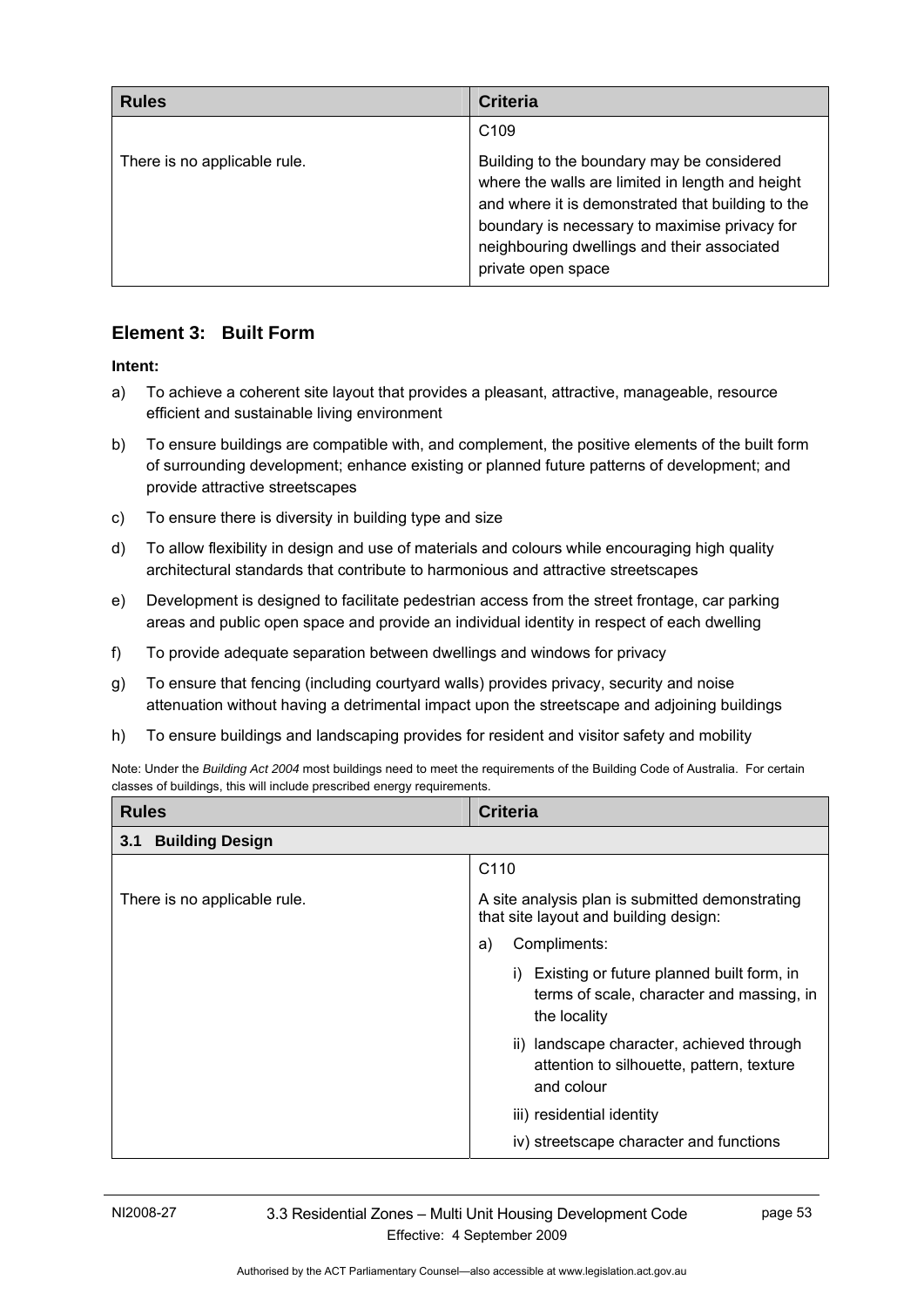| <b>Rules</b>     |                                                                                                                                                                                     |          | <b>Criteria</b>                                                                                                                                                                                      |
|------------------|-------------------------------------------------------------------------------------------------------------------------------------------------------------------------------------|----------|------------------------------------------------------------------------------------------------------------------------------------------------------------------------------------------------------|
|                  |                                                                                                                                                                                     |          | v) existing important site features                                                                                                                                                                  |
|                  |                                                                                                                                                                                     |          | vi) heritage places, and                                                                                                                                                                             |
|                  |                                                                                                                                                                                     | b)       | integrates with the surrounding environment<br>through:                                                                                                                                              |
|                  |                                                                                                                                                                                     |          | i) adequate pedestrian, cycle and vehicle<br>links to street and open space networks                                                                                                                 |
|                  |                                                                                                                                                                                     |          | ii) dwellings face the street and public open<br>spaces                                                                                                                                              |
|                  |                                                                                                                                                                                     |          | iii) clear definition of the public and private<br>realm.                                                                                                                                            |
| R111             |                                                                                                                                                                                     | C111     |                                                                                                                                                                                                      |
| a)               | Maximum length of unarticulated walls in<br>buildings containing more than two dwellings is<br>15 m. Wall articulation is provided by:<br>changes in wall planes of a minimum 1.0 m |          | Building design, articulation, detailing and finish<br>provide an appropriate scale, add visual interest,<br>and enable visual differentiation between<br>dwellings when viewed from public streets. |
|                  | in depth and 4.0 m in length                                                                                                                                                        |          |                                                                                                                                                                                                      |
| b)               | inclusion of balconies, fin walls, etc<br><b>OR</b>                                                                                                                                 |          |                                                                                                                                                                                                      |
| C)               | horizontally stepping facades by at least<br>1.0 <sub>m</sub>                                                                                                                       |          |                                                                                                                                                                                                      |
| R112             |                                                                                                                                                                                     | C112     |                                                                                                                                                                                                      |
|                  | Buildings address the street and communal areas<br>by providing front door, porch, verandah or living<br>room or kitchen window facing the street or<br>communal areas.             |          | Buildings adjacent to the street or communal<br>areas address these areas by providing visual<br>interest in building design and passive<br>surveillance of these areas.                             |
| R <sub>113</sub> |                                                                                                                                                                                     | C113     |                                                                                                                                                                                                      |
|                  | Dwellings with two bedrooms:                                                                                                                                                        |          | Dwellings designed for more than one person are                                                                                                                                                      |
| a)               | provide a minimum of two bedrooms that<br>can accommodate a double bed                                                                                                              |          | adaptable to suit a range of household types, by<br>maximising potential for personal space and                                                                                                      |
| b)               | separate bedrooms from each other with<br>bathrooms or other rooms, or by locating<br>them next to walls with minimum noise<br>transmission                                         | privacy. |                                                                                                                                                                                                      |
| C)               | provide more than one living space or a<br>living-dining space that can be functionally<br>divided                                                                                  |          |                                                                                                                                                                                                      |
| d)               | arrange rooms off a central circulation space<br>connected to the entry.                                                                                                            |          |                                                                                                                                                                                                      |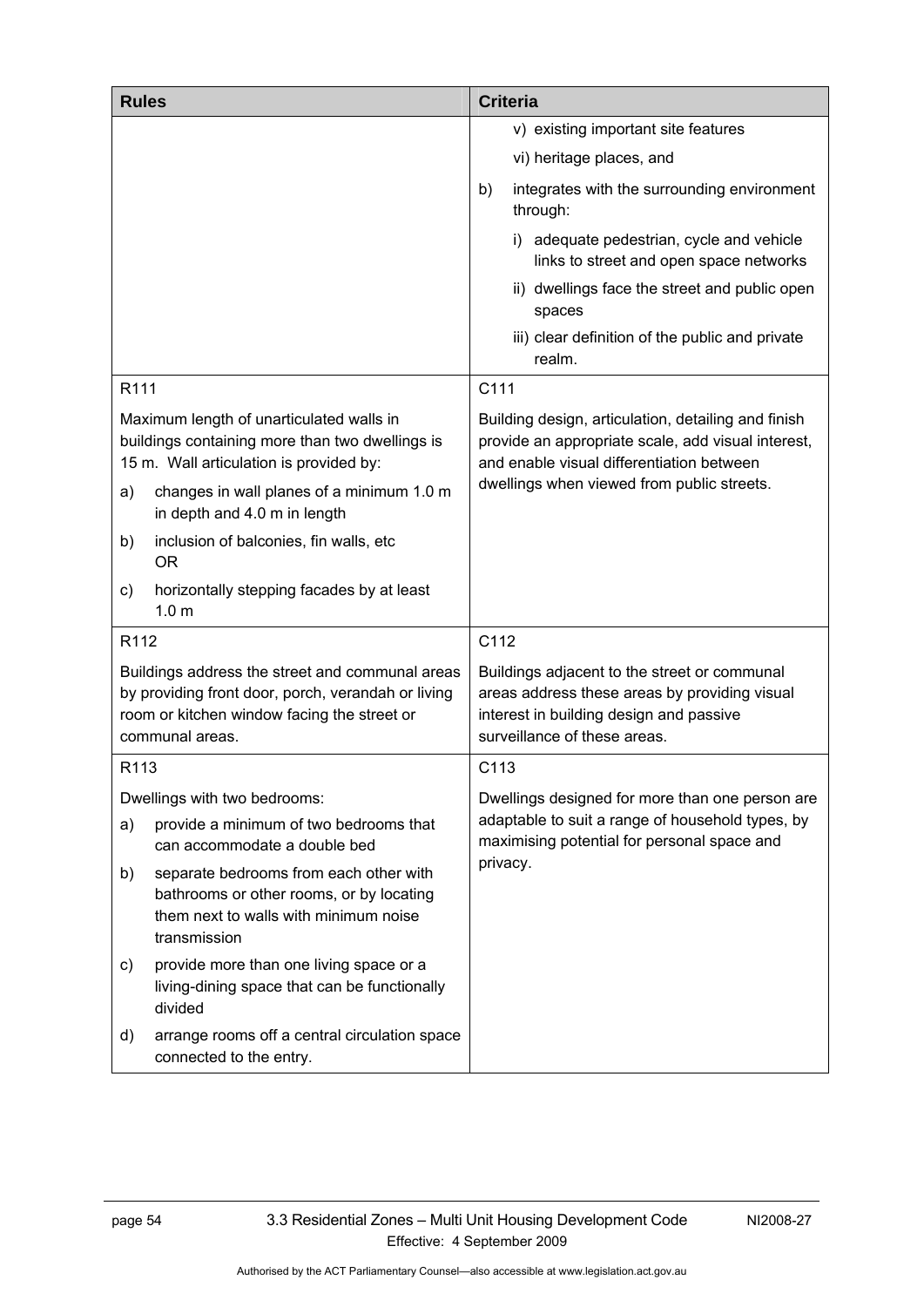| <b>Rules</b>                                                                                                                                                                                                                                                                                                                             | <b>Criteria</b>                                                                                                                                                                                               |  |
|------------------------------------------------------------------------------------------------------------------------------------------------------------------------------------------------------------------------------------------------------------------------------------------------------------------------------------------|---------------------------------------------------------------------------------------------------------------------------------------------------------------------------------------------------------------|--|
|                                                                                                                                                                                                                                                                                                                                          | C114                                                                                                                                                                                                          |  |
| There is no applicable rule.                                                                                                                                                                                                                                                                                                             | Entries to dwellings:<br>are clearly visible from streets or internal<br>a)<br>driveways so that visitors can easily identify<br>a particular dwelling eg. articulated with a<br>verandah or porch;           |  |
|                                                                                                                                                                                                                                                                                                                                          | give the resident a sense of personal<br>b)<br>address, shelter and transitional space<br>around the entry; and                                                                                               |  |
|                                                                                                                                                                                                                                                                                                                                          | help provide a level of security for the<br>C)<br>occupants.                                                                                                                                                  |  |
| 3.2 Materials and Finish                                                                                                                                                                                                                                                                                                                 |                                                                                                                                                                                                               |  |
|                                                                                                                                                                                                                                                                                                                                          | C115                                                                                                                                                                                                          |  |
| There is no applicable rule.                                                                                                                                                                                                                                                                                                             | Development uses appropriate building materials<br>and colours to add visual interest and reduce<br>visual bulk.                                                                                              |  |
| R116                                                                                                                                                                                                                                                                                                                                     | C116                                                                                                                                                                                                          |  |
| Courtyard walls are constructed with the same<br>material and finish as used in the main building.                                                                                                                                                                                                                                       | Materials used in the construction of courtyard<br>walls are compatible and complements the<br>design of the main building/s, and where relevant,<br>the streetscape character of the locality.               |  |
| R117                                                                                                                                                                                                                                                                                                                                     | C117                                                                                                                                                                                                          |  |
| Walls to exposed basement parking structures:<br>are enclosed in masonry construction, as a<br>a)<br>continuation of the external wall of the main<br>building<br>have ventilation openings treated as part of<br>b)<br>the facade with grilles and screens.                                                                             | Garages and parking structures are sited and<br>designed so as not to dominate the dwelling<br>frontage by ensuring that roof form, materials and<br>detailing complement that of the associated<br>dwelling. |  |
|                                                                                                                                                                                                                                                                                                                                          | C118                                                                                                                                                                                                          |  |
| There is no applicable rule.                                                                                                                                                                                                                                                                                                             | Building materials visible from public areas and<br>adjoining properties are compatible and<br>complementary with the character of<br>neighbouring buildings.                                                 |  |
| R119                                                                                                                                                                                                                                                                                                                                     | C119                                                                                                                                                                                                          |  |
| Structures and plant and equipment situated on<br>the roof are not visible from the street or<br>unleased Territory Land unless exempt under<br>Planning & Development Act 2007. This includes<br>water tanks, solar energy devices, evaporative<br>cooling or air conditioning devices, a radio mast<br>or aerial, or a satellite dish. | Any structures and plant and equipment situated<br>on or visible above the roofline are not<br>excessively obtrusive or significantly impact on<br>the amenity of the streetscape or neighbours.              |  |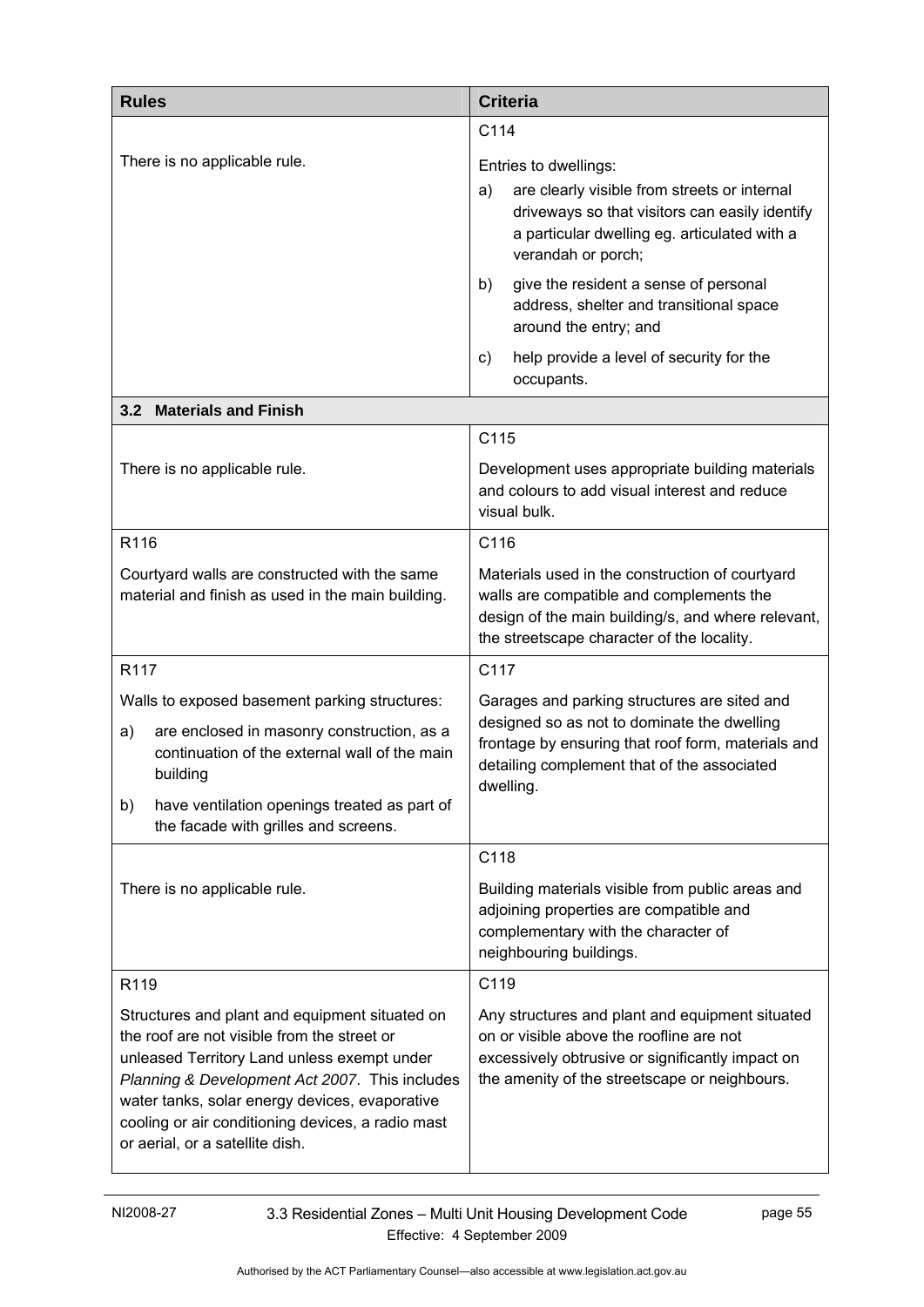| <b>Rules</b>                                                                                                                                                                                                                                                                                   | <b>Criteria</b>                                                                                                                                                                                                                                                                    |  |
|------------------------------------------------------------------------------------------------------------------------------------------------------------------------------------------------------------------------------------------------------------------------------------------------|------------------------------------------------------------------------------------------------------------------------------------------------------------------------------------------------------------------------------------------------------------------------------------|--|
| 3.3 Interface                                                                                                                                                                                                                                                                                  |                                                                                                                                                                                                                                                                                    |  |
| R <sub>120</sub>                                                                                                                                                                                                                                                                               |                                                                                                                                                                                                                                                                                    |  |
| Fences are permitted in accordance with the<br>Common Boundaries Act 1981.                                                                                                                                                                                                                     | This is a mandatory requirement. There is no<br>applicable criterion.                                                                                                                                                                                                              |  |
|                                                                                                                                                                                                                                                                                                | C121                                                                                                                                                                                                                                                                               |  |
| There is no applicable rule.                                                                                                                                                                                                                                                                   | Fences may be permitted where the proposal<br>meets the requirements contained in the<br>Residential Boundary Fences General Code.                                                                                                                                                 |  |
| R <sub>122</sub>                                                                                                                                                                                                                                                                               |                                                                                                                                                                                                                                                                                    |  |
| Free standing walls or fencing are not permitted<br>forward of the building line unless previously<br>approved in an estate development plan or<br>consistent with a relevant precinct code.                                                                                                   | This is a mandatory requirement. There is no<br>applicable criterion.                                                                                                                                                                                                              |  |
| R <sub>123</sub>                                                                                                                                                                                                                                                                               | C123                                                                                                                                                                                                                                                                               |  |
| Maximum height for courtyard walls and fences<br>forward of the building line are:<br>1 m, where of solid construction<br>a)<br>1.5 m, where incorporating openings with<br>b)<br>vertical or horizontal grilles, which result in<br>the wall or fence being not less than 50%<br>transparent. | Courtyard walls and fences forward of the<br>building line may be considered where they<br>enable use of private open space abutting the<br>street or provide an acoustic barrier to traffic<br>noise whilst maintaining opportunities for casual<br>surveillance of public places |  |
|                                                                                                                                                                                                                                                                                                | C124                                                                                                                                                                                                                                                                               |  |
| There is no applicable rule.                                                                                                                                                                                                                                                                   | Courtyard walls and fences forward of the<br>building line:                                                                                                                                                                                                                        |  |
|                                                                                                                                                                                                                                                                                                | incorporate architectural detail to assist in<br>a)<br>highlighting entrances and creating a sense<br>of communal identity within the streetscape                                                                                                                                  |  |
|                                                                                                                                                                                                                                                                                                | are designed and detailed to provide visual<br>b)<br>interest to the streetscape and provide for<br>landscaping to reduce their scale and soften<br>the visual impact of the wall surfaces                                                                                         |  |
|                                                                                                                                                                                                                                                                                                | use materials that are compatible with and<br>C)<br>complement the design of the main<br>building/s and, where relevant, the<br>streetscape character of the locality.                                                                                                             |  |
| R <sub>125</sub>                                                                                                                                                                                                                                                                               | C125                                                                                                                                                                                                                                                                               |  |
| Courtyard walls and fences do not replace<br>existing mature hedges.                                                                                                                                                                                                                           | Replacement of mature hedges with courtyard<br>walls and fences may be considered where the<br>hedge is a listed weed species or is similarly<br>inappropriate, or not an important element of the<br>streetscape.                                                                 |  |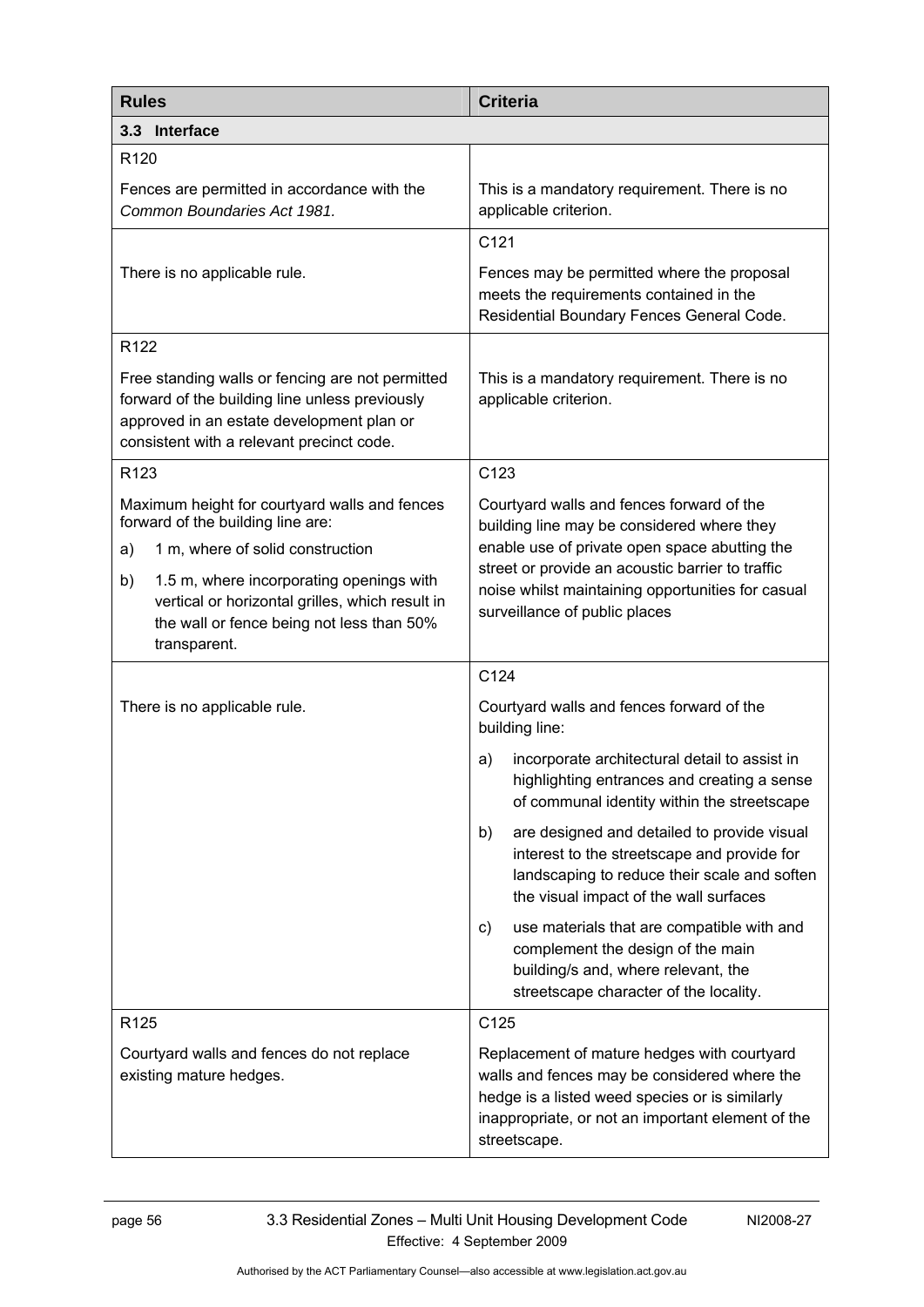| <b>Rules</b>                                                                                                                                                                                                                                                            | <b>Criteria</b>                                                                                                                                                                                                                       |
|-------------------------------------------------------------------------------------------------------------------------------------------------------------------------------------------------------------------------------------------------------------------------|---------------------------------------------------------------------------------------------------------------------------------------------------------------------------------------------------------------------------------------|
| R126                                                                                                                                                                                                                                                                    | C126                                                                                                                                                                                                                                  |
| A minimum separation of 9 m is provided<br>between the windows of habitable rooms of<br>facing dwellings. This distance is 12 m for<br>windows above the first floor level.                                                                                             | Direct overlooking of main internal living areas<br>and private open spaces of other dwellings are<br>limited by building layout, location and design of<br>windows and balconies, screening devices and<br>landscape, or remoteness. |
| R <sub>127</sub>                                                                                                                                                                                                                                                        | C127                                                                                                                                                                                                                                  |
| Where windows of habitable rooms of facing<br>dwellings are within 9 m, they:                                                                                                                                                                                           | Direct views between the windows of habitable<br>rooms of adjacent dwellings are screened or                                                                                                                                          |
| are offset from the edge of one window to<br>a)<br>the edge of the other by a distance of 2 m<br><b>OR</b>                                                                                                                                                              | obscured by use of architectural devices or<br>landscape screening where it is demonstrated<br>that building design and siting can not achieve                                                                                        |
| have sill heights of 1.7 m above the finished<br>b)<br>floor level<br><b>OR</b>                                                                                                                                                                                         | the desired level of visual privacy and where<br>screening devices are integrated into the building<br>design.                                                                                                                        |
| have fixed obscure glazing in any part of the<br>c)<br>window below 1.7 m above the finished floor<br>level.                                                                                                                                                            |                                                                                                                                                                                                                                       |
| R128                                                                                                                                                                                                                                                                    | C128                                                                                                                                                                                                                                  |
| Outlook from windows and balconies of an upper<br>floor level dwelling are designed, screened or<br>obscured to prevent overlooking of more than<br>50% of the private open space of a lower floor<br>level dwelling directly below and within the same<br>development. | Direct overlooking of private open spaces of other<br>dwellings is limited by building layout, location<br>and design of windows and balconies, screening<br>devices and landscape, or remoteness.                                    |
| Where screening devices are to be utilised to limit<br>overlooking they are to be solid translucent<br>screens or perforated panels or trellises which<br>have a maximum of 25% opening and which are:<br>permanent or fixed<br>a)                                      |                                                                                                                                                                                                                                       |
| the same colour as the associated building.<br>b)                                                                                                                                                                                                                       |                                                                                                                                                                                                                                       |
| 3.4 Accessibility (Mobility)                                                                                                                                                                                                                                            |                                                                                                                                                                                                                                       |
| R <sub>129</sub>                                                                                                                                                                                                                                                        |                                                                                                                                                                                                                                       |
| 10% of the dwellings of any multi-unit housing<br>development consisting of 10 or more dwellings<br>are designed to meet the relevant Australian<br>Standard for Adaptable Housing.                                                                                     | This is a mandatory requirement. There is no<br>applicable criterion.                                                                                                                                                                 |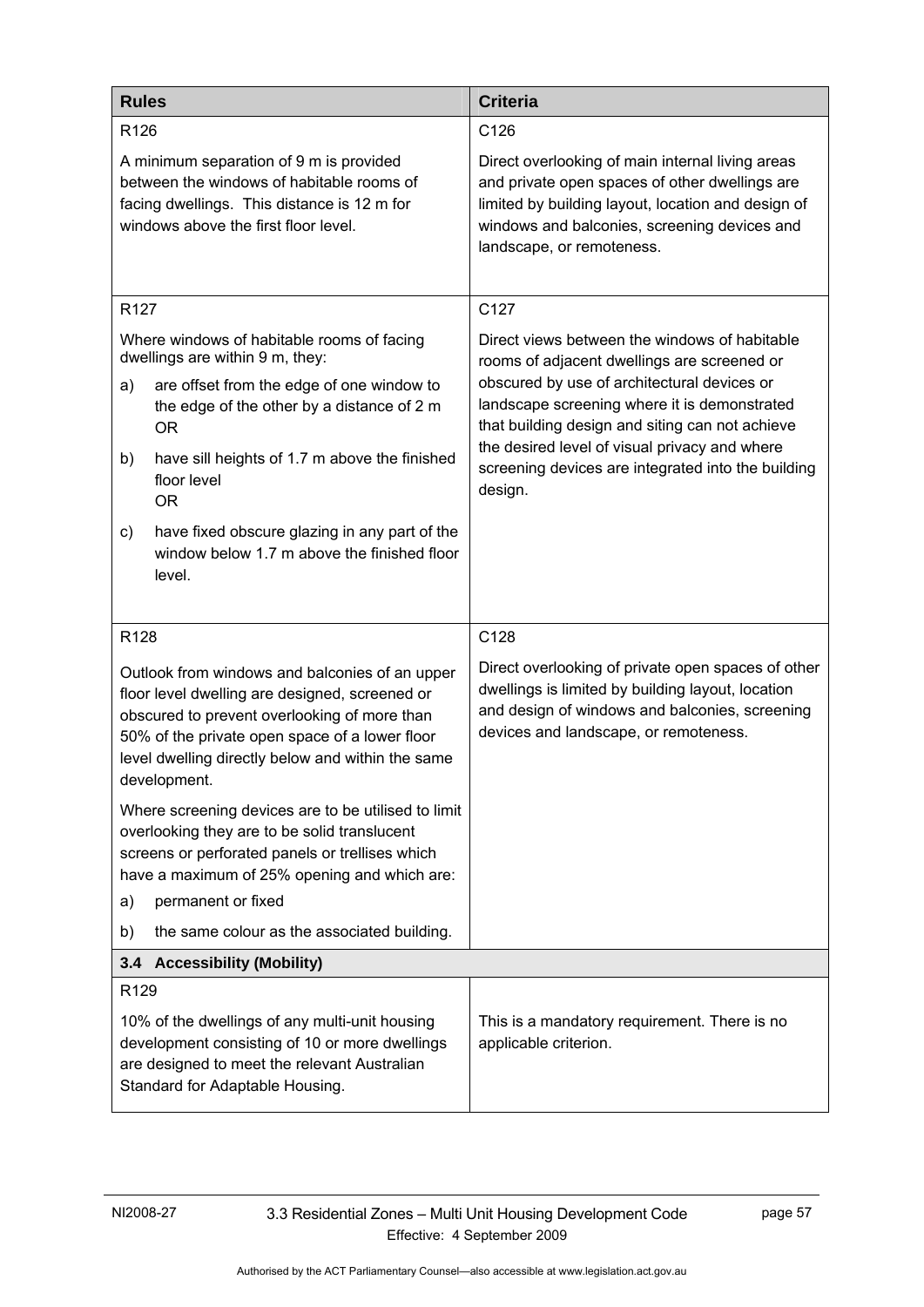| <b>Rules</b>                 |                                                                                                                                                                                                        | <b>Criteria</b>                                                                                                   |  |
|------------------------------|--------------------------------------------------------------------------------------------------------------------------------------------------------------------------------------------------------|-------------------------------------------------------------------------------------------------------------------|--|
| R <sub>130</sub>             |                                                                                                                                                                                                        | C130                                                                                                              |  |
| Work.                        | A minimum of 20% of ground floor level dwellings<br>comply with the access requirements of<br>AS1428.1 Design for Access and Mobility Part 1:<br><b>General Requirements for Access - New Building</b> | The development meets the requirements of the<br>Access and Mobility General Code.                                |  |
|                              | 3.5 Crime Prevention                                                                                                                                                                                   |                                                                                                                   |  |
|                              |                                                                                                                                                                                                        | C131                                                                                                              |  |
| There is no applicable rule. |                                                                                                                                                                                                        | Clear lines of sight and well-lit areas and routes<br>are provided throughout development, particularly<br>for:   |  |
|                              |                                                                                                                                                                                                        | driveways and car parks<br>a)                                                                                     |  |
|                              |                                                                                                                                                                                                        | b)<br>routes from car-parking areas                                                                               |  |
|                              |                                                                                                                                                                                                        | public areas<br>C)                                                                                                |  |
|                              |                                                                                                                                                                                                        | dwelling entries<br>d)                                                                                            |  |
|                              |                                                                                                                                                                                                        | lift and stair lobbies to apartments.<br>e)                                                                       |  |
| R <sub>132</sub>             |                                                                                                                                                                                                        | C132                                                                                                              |  |
|                              | External lighting is provided to building frontages,<br>to all pathways, roads, laneways and car-parking<br>areas in accordance with Australian Standard<br>AS1158.3.1 Pedestrian Lighting.            | External lighting is provided in accordance with<br>the ACT Crime Prevention and Urban Design<br>Resource Manual. |  |
| R133                         |                                                                                                                                                                                                        | C133                                                                                                              |  |
| a)                           | Building design allows visitors who<br>approach the front door to be seen without<br>the need to open the door.                                                                                        | Building entries provide a sense of security for<br>both residents and visitors.                                  |  |
| <b>AND</b>                   |                                                                                                                                                                                                        |                                                                                                                   |  |
| b)                           | Entrance doors, stairwells and balconies are<br>to be configured so that access and<br>entrance to each dwelling is simple, safe,<br>secure, direct and easily used by both<br>residents and visitors  |                                                                                                                   |  |

## **Element 4: Parking and Site Access**

- a) To encourage design of access and parking as part of the overall landscape design of the development
- b) To provide convenient, accessible and safe access and parking to meet the needs of the residents and visitors and service vehicles
- c) Car parking and garages do not dominate the frontage of development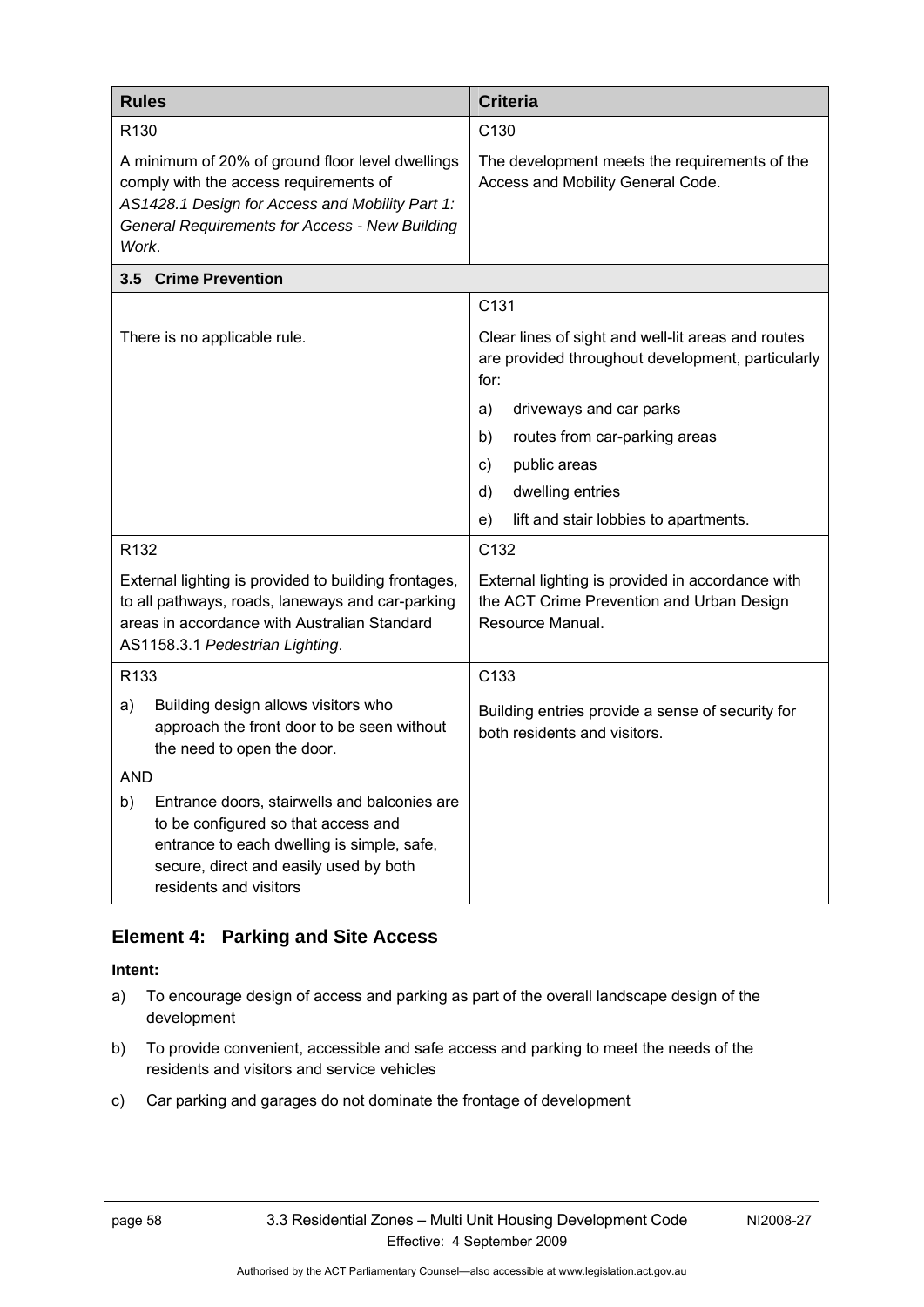| <b>Rules</b>                                                                                                    | <b>Criteria</b>                                                                                                                                                  |  |
|-----------------------------------------------------------------------------------------------------------------|------------------------------------------------------------------------------------------------------------------------------------------------------------------|--|
| <b>4.1 Vehicle Access</b>                                                                                       |                                                                                                                                                                  |  |
| R <sub>134</sub>                                                                                                | C134                                                                                                                                                             |  |
| Individual parking spaces are accessed from a<br>common driveway in developments of more than<br>two dwellings. | Where development is on a corner block access<br>may be provided from both street frontages<br>where:                                                            |  |
|                                                                                                                 | the amenity of neighbouring residential<br>a)<br>areas and streetscapes is not unacceptably<br>affected by the provision of parking and<br>access                |  |
|                                                                                                                 | no traffic hazards are created by the<br>b)<br>provision of access and parking facilities for<br>a development                                                   |  |
|                                                                                                                 | the safety of all users, especially<br>C)<br>pedestrians and cyclists, is considered                                                                             |  |
|                                                                                                                 | the creation of community surveillance of car<br>d)<br>parking areas by people using neighbouring<br>areas                                                       |  |
|                                                                                                                 | parking generated by a development does<br>e)<br>not unacceptably affect the safe and<br>efficient functioning of traffic and access to<br>neighbouring areas    |  |
|                                                                                                                 | $f$ )<br>adequate supply of parking for the level of<br>demand generated by the development                                                                      |  |
|                                                                                                                 | safe and efficient access for all users, with<br>g)<br>the needs of residents and visitors being<br>catered for by the on-site provision of<br>adequate parking. |  |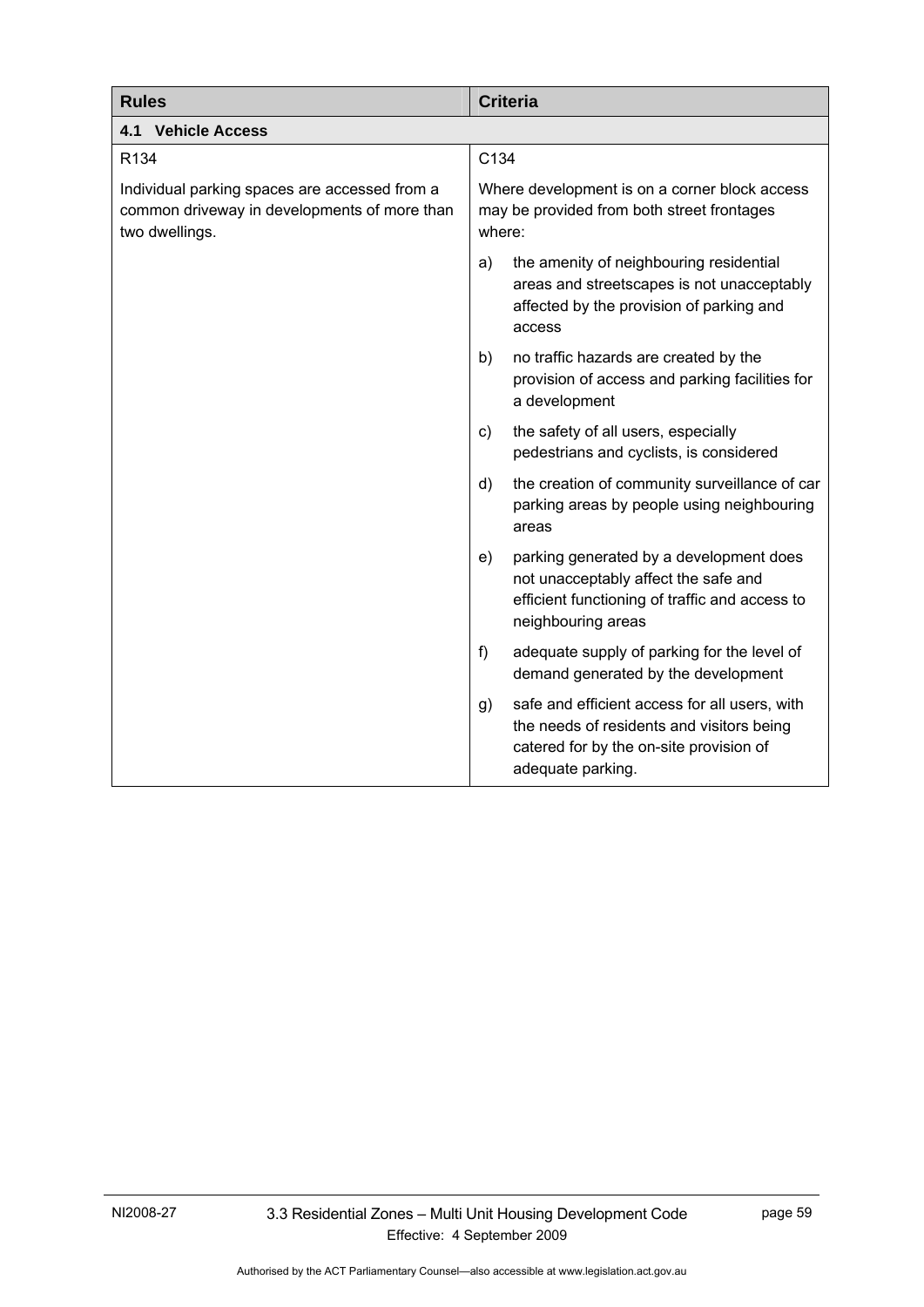| <b>Rules</b>                                                                                                                                                                                                                                                                                                                                                                      | <b>Criteria</b>                                                                                                                                                                                                                |  |
|-----------------------------------------------------------------------------------------------------------------------------------------------------------------------------------------------------------------------------------------------------------------------------------------------------------------------------------------------------------------------------------|--------------------------------------------------------------------------------------------------------------------------------------------------------------------------------------------------------------------------------|--|
| R <sub>135</sub>                                                                                                                                                                                                                                                                                                                                                                  | C135                                                                                                                                                                                                                           |  |
| In relation to driveways, access/internal roads<br>and car parks:                                                                                                                                                                                                                                                                                                                 | Driveways allow safe and efficient vehicle<br>movement and good connections to the existing                                                                                                                                    |  |
| Walls of dwelling incorporating an opening<br>a)<br>to a habitable room are to be setback are to<br>be setback a minimum of 1.5 m. This<br>setback may be reduced to 1 m where there<br>is an intervening fencing 1.5 m high or<br>greater, or where the window sill is a<br>minimum of 1.5 m above the driveway,<br>access/internal road and car park.                           | street network as well as providing a high quality<br>pedestrian priority environment.                                                                                                                                         |  |
| the minimum width of driveways and access<br>b)<br>roads is 3 m                                                                                                                                                                                                                                                                                                                   |                                                                                                                                                                                                                                |  |
| where there are changes in direction or<br>C)<br>intersections, the internal radius of the<br>driveways and access road are at least 4 m                                                                                                                                                                                                                                          |                                                                                                                                                                                                                                |  |
| where more than 10 car spaces are served<br>d)<br>and the driveways and access road<br>connects to a public road, the entrance is at<br>least 5 m wide for a distance of 7 m from the<br>street front boundary to allow vehicles to<br>pass each other                                                                                                                            |                                                                                                                                                                                                                                |  |
| a turning space is provided so cars can<br>e)<br>enter and leave in a forward direction where<br>a driveway:                                                                                                                                                                                                                                                                      |                                                                                                                                                                                                                                |  |
| serves 5 or more car spaces, or<br>i)                                                                                                                                                                                                                                                                                                                                             |                                                                                                                                                                                                                                |  |
| ii)<br>connects to a major road.                                                                                                                                                                                                                                                                                                                                                  |                                                                                                                                                                                                                                |  |
| R <sub>136</sub>                                                                                                                                                                                                                                                                                                                                                                  | C136                                                                                                                                                                                                                           |  |
| In accordance with section 148 of the Planning<br>and Development Act 2007, applications are<br>accompanied by a statement of compliance<br>from the Department of Territory and Municipal<br>Services stating that the verge crossovers are<br>designed and sited to comply with the<br>requirements of ACT Urban Services Design<br>Standards for Kerb Crossings and Driveways. | If a statement of compliance is not provided, the<br>application will be referred to the Department of<br>Territory and Municipal Services in accordance<br>with the requirements of the Planning and<br>Development Act 2007. |  |
| There is no applicable rule.                                                                                                                                                                                                                                                                                                                                                      | C <sub>137</sub><br>Service areas and set down arrangements<br>provide for the efficient operations of the<br>development whilst protecting resident amenity<br>and avoiding impacts on adjoining streets.                     |  |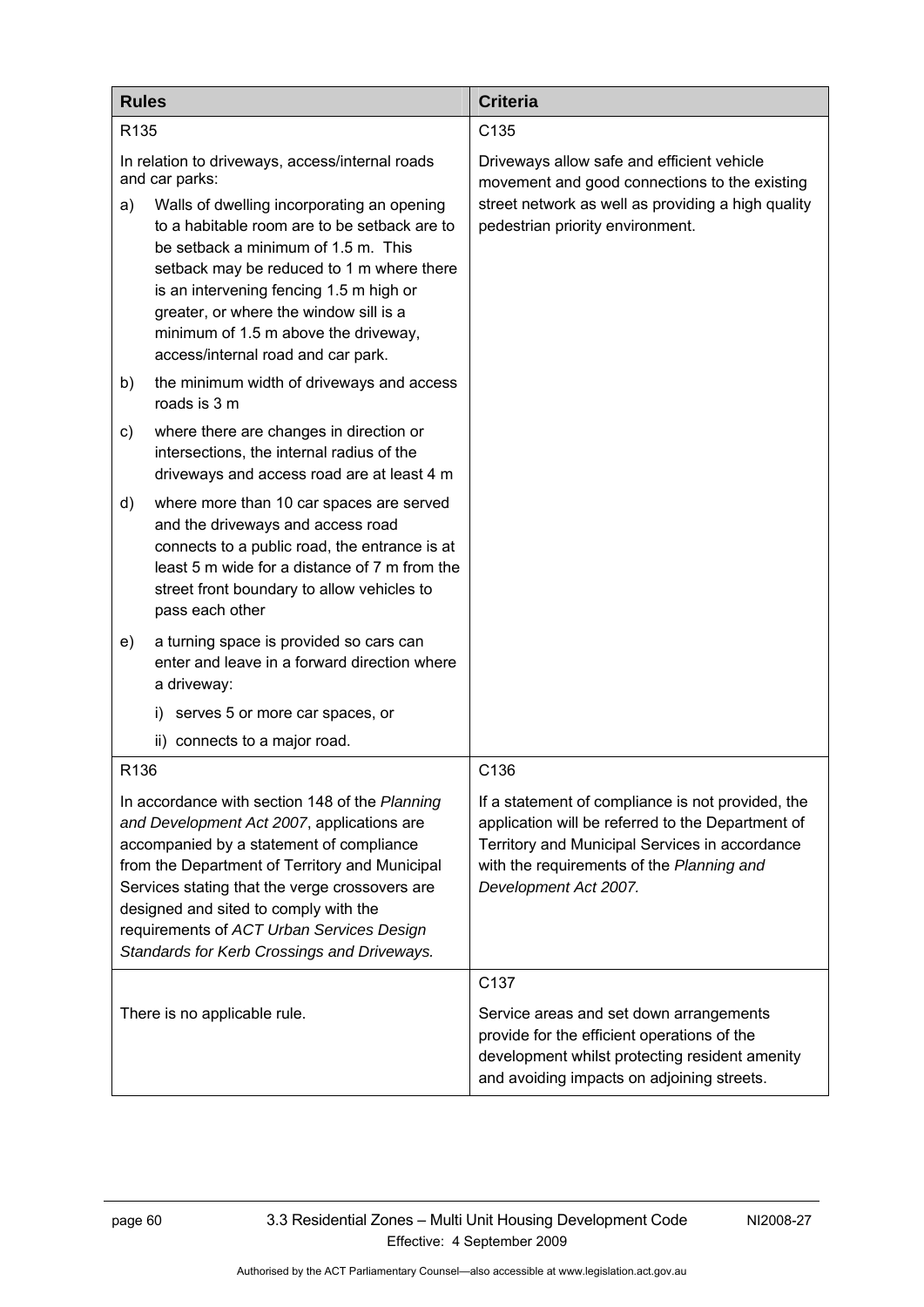| <b>Rules</b>                                                                                                                                                                                      | <b>Criteria</b>                                                                                                                                                                                     |  |  |
|---------------------------------------------------------------------------------------------------------------------------------------------------------------------------------------------------|-----------------------------------------------------------------------------------------------------------------------------------------------------------------------------------------------------|--|--|
| 4.2 Parking                                                                                                                                                                                       |                                                                                                                                                                                                     |  |  |
| R138                                                                                                                                                                                              | C138                                                                                                                                                                                                |  |  |
| Car-parking areas are located behind the building<br>or incorporated into the dwelling.                                                                                                           | Car parking areas are located to minimise visual<br>impact from the street and so as not to dominate<br>the development frontage.                                                                   |  |  |
| R139                                                                                                                                                                                              | C139                                                                                                                                                                                                |  |  |
| The maximum width of garages and carports is<br>6 m, or 50% of the frontage of the dwelling,<br>whichever is less, except or entries to basement<br>car parking which are a maximum width of 8 m. | Garages and car parking structures are designed<br>and sited so they do not dominate the dwelling or<br>development frontage.                                                                       |  |  |
|                                                                                                                                                                                                   | C140                                                                                                                                                                                                |  |  |
| There is no applicable rule.                                                                                                                                                                      | Car-parking areas and driveways are designed,<br>surfaced and sloped to encourage and facilitate<br>stormwater infiltration on site.                                                                |  |  |
|                                                                                                                                                                                                   | C141                                                                                                                                                                                                |  |  |
| There is no applicable rule.                                                                                                                                                                      | Car parking areas are suitably landscaped and<br>surfaced to enhance amenity while providing for<br>security needs of residents and visitors, and to<br>avoid large expanses of hardstand surfaces. |  |  |
| <b>4.3 Circulation</b>                                                                                                                                                                            |                                                                                                                                                                                                     |  |  |
| R <sub>142</sub>                                                                                                                                                                                  | C142                                                                                                                                                                                                |  |  |
| Shared entries (e.g. interior stairways, corridors<br>or balcony walkways) serve a maximum of nine<br>dwellings.                                                                                  | Building design provides residents with a<br>a)<br>sense of personal address, shelter and<br>transitional space at the entry to a dwelling.                                                         |  |  |
|                                                                                                                                                                                                   | Dwelling entry is easily identifiable and<br>b)<br>accessible for visitors.                                                                                                                         |  |  |
|                                                                                                                                                                                                   | C143                                                                                                                                                                                                |  |  |
| There is no applicable rule.                                                                                                                                                                      | Shared entries, doors and passageways are<br>direct and wide enough to allow for furniture<br>movement and wheelchair access.                                                                       |  |  |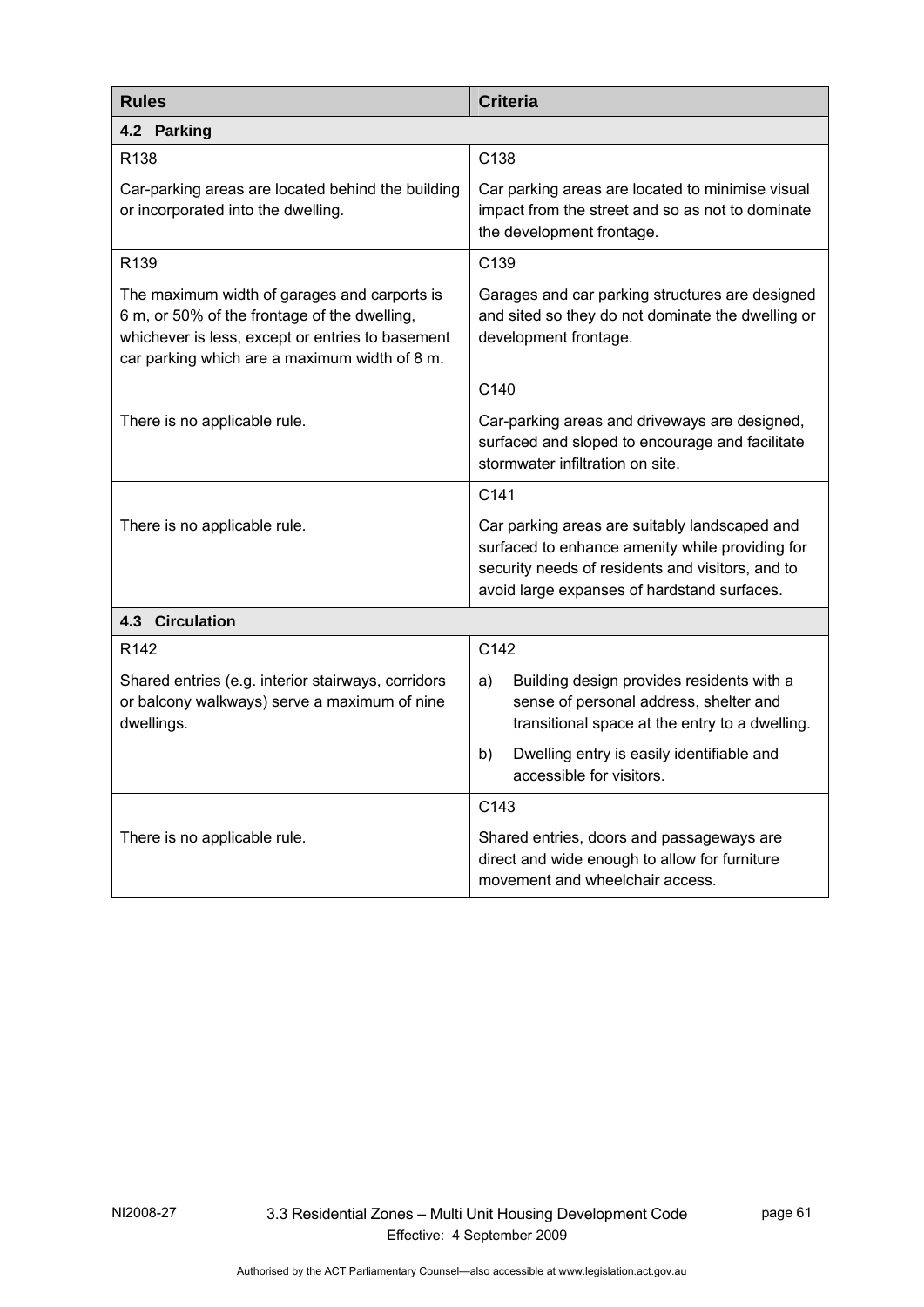# **Element 5: Amenity**

#### **Intent:**

To ensure:

- a) Dwellings provide their occupants with adequate levels of comfort, acoustic privacy, security and amenity
- b) Development is sited and designed to optimise solar access to private open space and living areas of dwellings
- c) Dwellings are provided with private and useable private open space that is integrated with, and directly accessible from, the living areas of the dwelling
- d) Any communal open space provided for dwellings is clearly defined and useable and helps create a pleasant, safe and attractive living environment
- e) Buildings are integrated with landscape elements
- f) New development blends into the landscape setting of an established streetscape and neighbourhood
- g) The appearance and amenity of new development is enhanced

| <b>Rules</b>                                                                                                                                                                                                                                                                                                                                                                 | <b>Criteria</b>                                                                                         |  |
|------------------------------------------------------------------------------------------------------------------------------------------------------------------------------------------------------------------------------------------------------------------------------------------------------------------------------------------------------------------------------|---------------------------------------------------------------------------------------------------------|--|
| 5.1 Solar Access                                                                                                                                                                                                                                                                                                                                                             |                                                                                                         |  |
| R144                                                                                                                                                                                                                                                                                                                                                                         | C144                                                                                                    |  |
| Buildings opposite a window to a habitable room<br>do not exceed the height created by a plane<br>projected at 60 degree above horizontal from<br>750 mm above the floor level at the window for a<br>lateral distance defined by a 60 degree arc from<br>the centre of the window.                                                                                          | Building envelopes and dwelling layouts optimise day<br>lighting of dwellings.                          |  |
| R <sub>145</sub>                                                                                                                                                                                                                                                                                                                                                             | C145                                                                                                    |  |
| North-facing windows to main living areas are<br>setback from any building on the same block so<br>that the building is sited within a plane projected<br>at 30 degrees above horizontal from 750 mm<br>above floor level at the window for a lateral<br>distance of up to 30 degrees east and west of<br>north, or set back at least 3 m from any<br>boundary to the north. | Building envelopes and dwelling layouts optimise<br>energy efficiency.                                  |  |
| R146                                                                                                                                                                                                                                                                                                                                                                         | C146                                                                                                    |  |
| Development is sited to allow a minimum of 3<br>hours of direct sunlight onto the floor or wall of<br>the internal primary living space and the private<br>open space of any dwelling within the<br>development and any dwelling/s adjacent the<br>subject site, between the hours of 9.00am and<br>3.00pm on 21 June (winter solstice).                                     | Optimum winter sunlight to north-facing windows of<br>living areas and private open spaces is achieved. |  |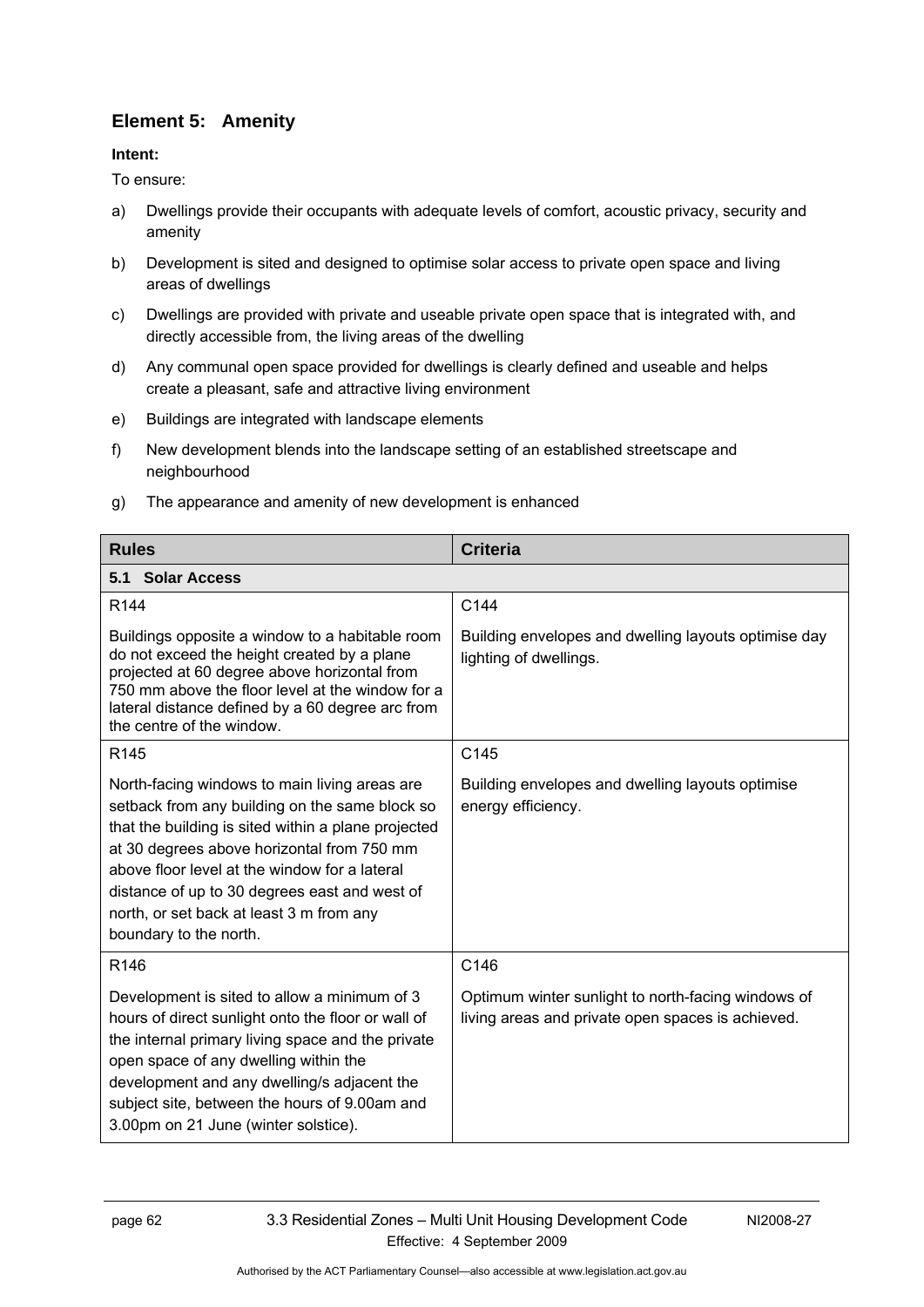| <b>Rules</b>                     |                                                                                                                                                                                                                                                                                                                                                                                                                                                       | <b>Criteria</b>                                                                                                                                             |                                                                                                                                                                                                                                                                                                                                                                                                                                                                                       |
|----------------------------------|-------------------------------------------------------------------------------------------------------------------------------------------------------------------------------------------------------------------------------------------------------------------------------------------------------------------------------------------------------------------------------------------------------------------------------------------------------|-------------------------------------------------------------------------------------------------------------------------------------------------------------|---------------------------------------------------------------------------------------------------------------------------------------------------------------------------------------------------------------------------------------------------------------------------------------------------------------------------------------------------------------------------------------------------------------------------------------------------------------------------------------|
| 5.2                              | <b>Neighbourhood Plans</b>                                                                                                                                                                                                                                                                                                                                                                                                                            |                                                                                                                                                             |                                                                                                                                                                                                                                                                                                                                                                                                                                                                                       |
|                                  | There is no applicable rule.                                                                                                                                                                                                                                                                                                                                                                                                                          | C147<br>Where a Neighbourhood Plan exists,<br>development demonstrates response to the key<br>strategies and actions of the relevant Neighbourhood<br>Plan. |                                                                                                                                                                                                                                                                                                                                                                                                                                                                                       |
|                                  | 5.3 Private Open Space                                                                                                                                                                                                                                                                                                                                                                                                                                |                                                                                                                                                             |                                                                                                                                                                                                                                                                                                                                                                                                                                                                                       |
| R148                             |                                                                                                                                                                                                                                                                                                                                                                                                                                                       | C148                                                                                                                                                        |                                                                                                                                                                                                                                                                                                                                                                                                                                                                                       |
| a)<br>b)<br>c)<br>d)<br>e)<br>f) | The area of private open space for ground level<br>dwellings are:<br>a minimum of 30 $m2$ in RZ3 zones<br>a minimum of 24 $m2$ in RZ4 zones<br>a minimum dimension of 4 m x 4 m<br>screened from public view<br>directly accessible from a main daytime<br>living area of the dwelling<br>able to achieve a minimum 3 hours of direct<br>sunlight onto 50% of the ground between<br>the hours of 9.00 am and 3.00 pm on 21<br>June (winter solstice). | a)<br>b)<br>C)                                                                                                                                              | The area of private open space is:<br>large enough to suit the projected requirements of<br>the dwelling's occupants and to accommodate<br>outdoor recreation needs and service functions<br>such as clothes drying<br>capable of serving as an extension of the function<br>of the dwelling and of being accessed from a<br>main living area of the dwelling<br>oriented to enable solar access and helping to<br>achieve comfortable year round use by the<br>dwelling's occupants. |
| There is no applicable rule.     |                                                                                                                                                                                                                                                                                                                                                                                                                                                       | C149                                                                                                                                                        |                                                                                                                                                                                                                                                                                                                                                                                                                                                                                       |
|                                  |                                                                                                                                                                                                                                                                                                                                                                                                                                                       |                                                                                                                                                             | The area of private open space is capable of<br>supporting small trees and shrubs in natural ground.                                                                                                                                                                                                                                                                                                                                                                                  |
| R <sub>150</sub>                 |                                                                                                                                                                                                                                                                                                                                                                                                                                                       | C150                                                                                                                                                        |                                                                                                                                                                                                                                                                                                                                                                                                                                                                                       |
|                                  | The area of private open space for upper floor<br>level dwellings is:                                                                                                                                                                                                                                                                                                                                                                                 |                                                                                                                                                             | The area of private open space for upper floor level<br>dwellings is:                                                                                                                                                                                                                                                                                                                                                                                                                 |
| a)<br>b)                         | be a minimum area of 6 $m2$ with a minimum<br>dimension of 1.8 m<br>be directly accessible from a main daytime<br>living area of the dwelling                                                                                                                                                                                                                                                                                                         | a)                                                                                                                                                          | large enough to suit the projected requirements of<br>the dwelling's occupants and to accommodate<br>outdoor recreation needs and service functions<br>such as clothes drying                                                                                                                                                                                                                                                                                                         |
| C)                               | incorporate a minimum area of 2 $m2$ for<br>service functions, such as air conditioners<br>and clothes drying, which is additional to<br>this minimum area.                                                                                                                                                                                                                                                                                           | b)<br>c)                                                                                                                                                    | capable of serving as an extension of the function<br>of the dwelling and of being accessed from a<br>main living area of the dwelling<br>oriented to enable solar access and helping to<br>achieve comfortable year round use by the<br>dwelling's occupants.                                                                                                                                                                                                                        |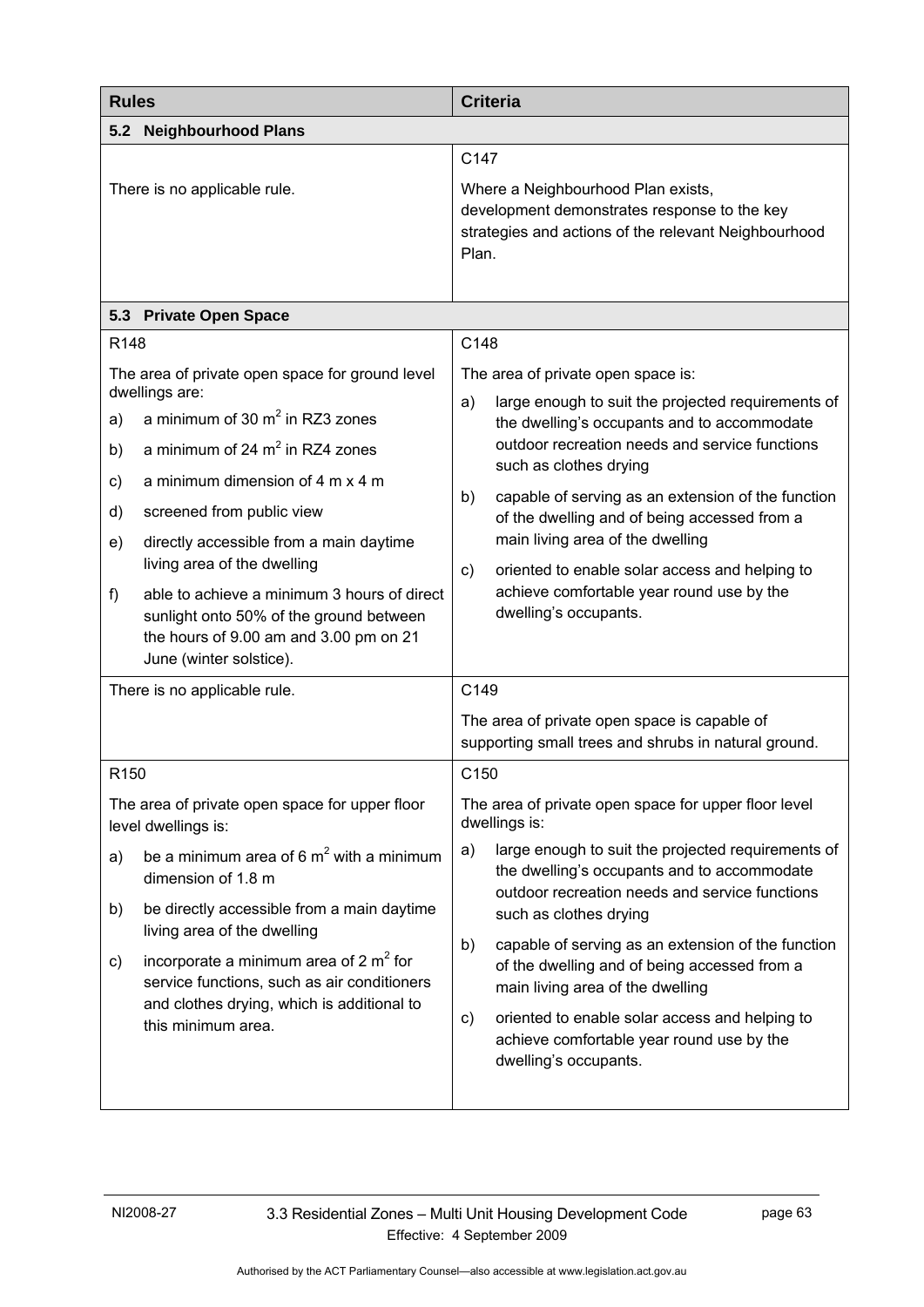| <b>Rules</b>                                                                                                                                                                                                                                                                                                                                                                                                                                  | <b>Criteria</b>                                                                                                                                                                                                                                                                                                                                                                      |
|-----------------------------------------------------------------------------------------------------------------------------------------------------------------------------------------------------------------------------------------------------------------------------------------------------------------------------------------------------------------------------------------------------------------------------------------------|--------------------------------------------------------------------------------------------------------------------------------------------------------------------------------------------------------------------------------------------------------------------------------------------------------------------------------------------------------------------------------------|
| There is no applicable rule.                                                                                                                                                                                                                                                                                                                                                                                                                  | C151<br>The location of private open space takes advantage of<br>outlook and natural features of the site and helps to<br>achieve comfortable year round use.                                                                                                                                                                                                                        |
| 5.4 Communal Open Space                                                                                                                                                                                                                                                                                                                                                                                                                       |                                                                                                                                                                                                                                                                                                                                                                                      |
| R <sub>152</sub><br>For apartment developments, 20% of the total<br>site area is to be provided as communal open<br>space that is centrally located with at least 50%<br>located on natural ground level.<br>Note: The calculation of the communal open space does not<br>include front setbacks or narrow strips of residual land not<br>visually or physically incorporated into the area, or areas not<br>readily accessible by residents. | C152<br>Communal open space:<br>contributes to the legibility and character of the<br>a)<br>development<br>b)<br>provides for a range of uses and activities<br>$\mathsf{c})$<br>contributes, wherever possible, to stormwater<br>management<br>provides landscaping to enhance and define the<br>d)<br>area, including provision for large scale trees and<br>deep rooted planting. |
| R <sub>153</sub><br>Total open space for town house developments<br>(including private open space) is not less than<br>50 $m2$ per townhouse and is located at ground<br>level.                                                                                                                                                                                                                                                               | C153<br>Both private and communal open space is provided for<br>town house developments. The communal open<br>space:<br>contributes to the legibility and character of the<br>a)<br>development<br>provides for a range of uses and activities<br>b)<br>contributes, wherever possible, to stormwater<br>C)<br>management<br>provides landscaping to enhance the area.<br>d)         |
| Landscaping<br>5.5                                                                                                                                                                                                                                                                                                                                                                                                                            |                                                                                                                                                                                                                                                                                                                                                                                      |
| There is no applicable rule.                                                                                                                                                                                                                                                                                                                                                                                                                  | C154<br>An evaluation of existing trees is undertaken and<br>a)<br>a comprehensive landscape design, indicating the<br>size and type of species proposed, is submitted<br>for consideration.                                                                                                                                                                                         |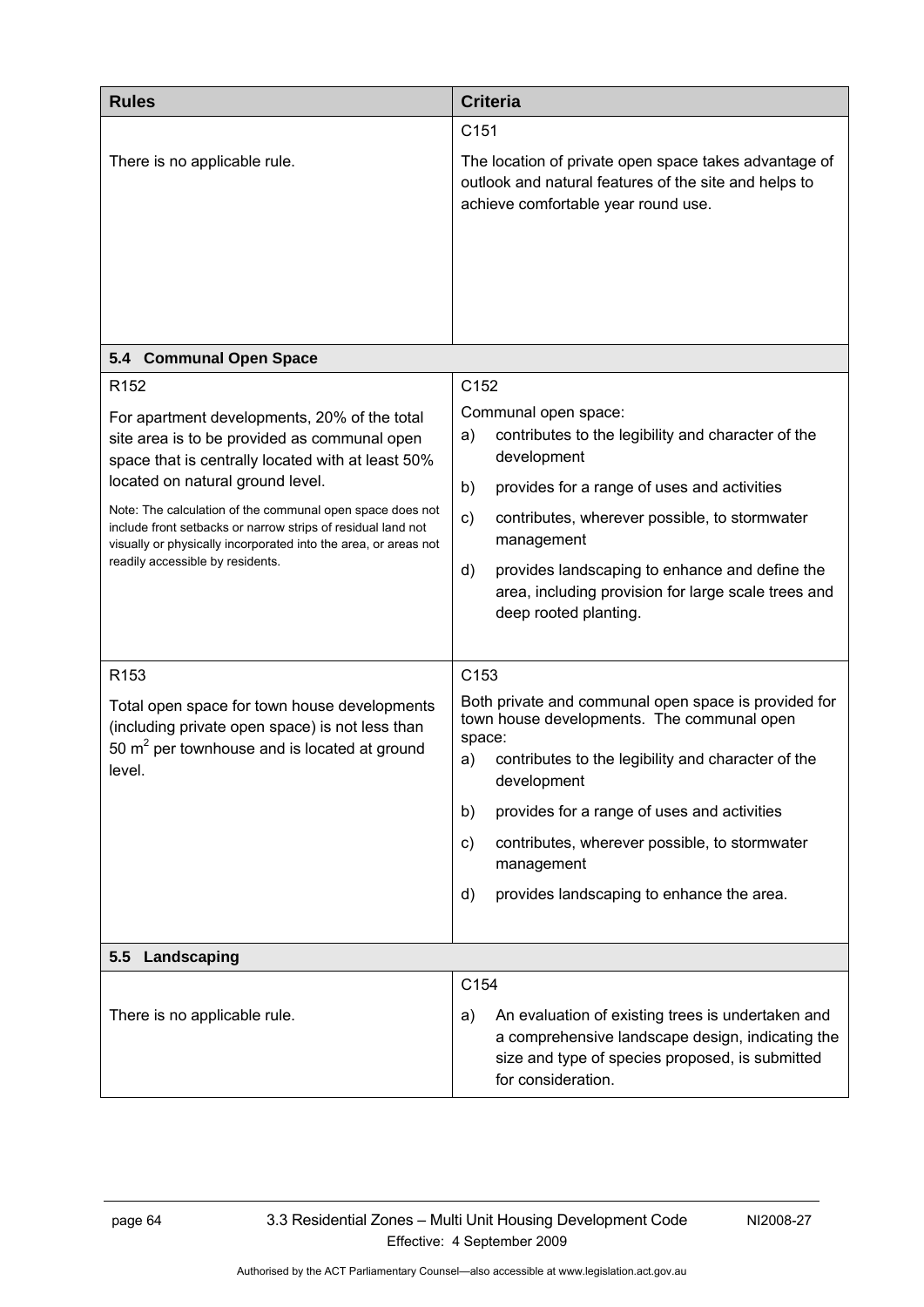| <b>Rules</b>                 |                                                                                                        | <b>Criteria</b>                                                                                                                                                                                                                                            |
|------------------------------|--------------------------------------------------------------------------------------------------------|------------------------------------------------------------------------------------------------------------------------------------------------------------------------------------------------------------------------------------------------------------|
|                              | C155                                                                                                   |                                                                                                                                                                                                                                                            |
| There is no applicable rule. | Landscape design establishes a character that blends<br>development into the existing streetscape and: |                                                                                                                                                                                                                                                            |
|                              | a)                                                                                                     | is sensitive to site and landscape attributes                                                                                                                                                                                                              |
|                              | b)                                                                                                     | maximises on-site infiltration of stormwater runoff<br>by minimising areas of paved or sealed<br>landscaping                                                                                                                                               |
|                              | c)                                                                                                     | respects and protects streetscapes and<br>landscapes of documented heritage significance                                                                                                                                                                   |
|                              | d)                                                                                                     | is of an appropriate scale relative to the road<br>reserve width and building bulk;                                                                                                                                                                        |
|                              | e)                                                                                                     | retains major existing trees wherever practicable                                                                                                                                                                                                          |
|                              | f)                                                                                                     | uses vegetation types and landscaping styles and<br>scale that complement the streetscape and the<br>landscape of adjoining development                                                                                                                    |
|                              | g)                                                                                                     | integrates with parks, reserves and public<br>transport corridors                                                                                                                                                                                          |
|                              | h)                                                                                                     | does not adversely affect the structure of the<br>proposed buildings                                                                                                                                                                                       |
|                              | i)                                                                                                     | ensures good visibility along paths and driveways<br>and avoids dense landscaping near thoroughfares                                                                                                                                                       |
|                              | j)                                                                                                     | contributes to energy efficiency and amenity by<br>providing substantial shade in summer, especially<br>to west-facing windows and open car-parking<br>areas, and admitting winter sunlight to outdoor<br>and indoor living areas, especially to the north |
|                              | k)                                                                                                     | improves privacy and minimises overlooking<br>between dwellings                                                                                                                                                                                            |
|                              | $\vert$                                                                                                | satisfies maintenance and utility requirements and<br>minimises the visual impact of aboveground<br>utilities                                                                                                                                              |
|                              | m)                                                                                                     | minimises risk of damage to overhead and<br>underground power lines and other services                                                                                                                                                                     |
|                              | n)                                                                                                     | provides safe and secure pathways and access to<br>all facilities on site                                                                                                                                                                                  |
|                              | O)                                                                                                     | provides adequate sight lines for vehicles and<br>pedestrians, especially near street corners and<br>intersections                                                                                                                                         |
|                              | p)                                                                                                     | does not obscure or obstruct dwelling entries,<br>paths and driveways to reduce the actual or<br>perceived personal safety and security.                                                                                                                   |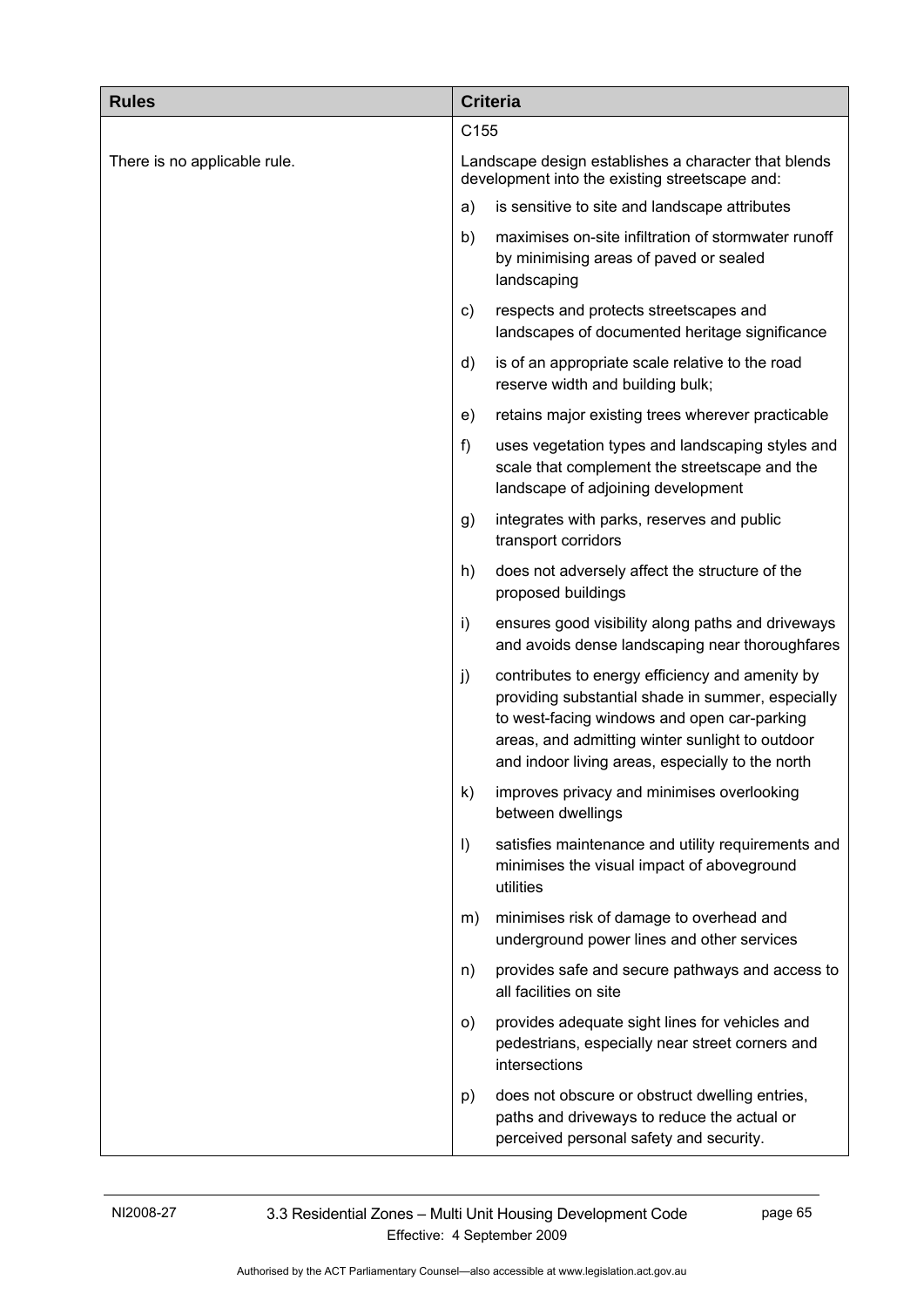| <b>Rules</b>                                                                                                                                                |                                                                                                                                                                                                                                                                               | <b>Criteria</b>                                                                                                                                                                                                             |  |
|-------------------------------------------------------------------------------------------------------------------------------------------------------------|-------------------------------------------------------------------------------------------------------------------------------------------------------------------------------------------------------------------------------------------------------------------------------|-----------------------------------------------------------------------------------------------------------------------------------------------------------------------------------------------------------------------------|--|
| 5.6 Acoustic Privacy                                                                                                                                        |                                                                                                                                                                                                                                                                               |                                                                                                                                                                                                                             |  |
| R <sub>156</sub>                                                                                                                                            |                                                                                                                                                                                                                                                                               | C156                                                                                                                                                                                                                        |  |
| Buildings are constructed in accordance with<br>Australian Standard 3671: Acoustics - Road<br>Traffic Noise Intrusion, Building Siting and<br>Construction. |                                                                                                                                                                                                                                                                               | The design and siting of buildings minimises<br>noise penetration into dwellings exposed to off-<br>site noise. Separation distances or acoustic<br>barriers are provided to achieve acoustic privacy<br>between dwellings. |  |
|                                                                                                                                                             |                                                                                                                                                                                                                                                                               | C <sub>157</sub>                                                                                                                                                                                                            |  |
| There is no applicable rule.                                                                                                                                |                                                                                                                                                                                                                                                                               | The siting and building design reduces the impact<br>of noise and provides acoustic privacy to<br>habitable rooms.                                                                                                          |  |
| R <sub>158</sub>                                                                                                                                            |                                                                                                                                                                                                                                                                               | C <sub>158</sub>                                                                                                                                                                                                            |  |
|                                                                                                                                                             | Bathrooms, hallways, stairways, storage rooms<br>and kitchens are located between noise sources<br>and habitable rooms where other methods of<br>noise attenuation are not provided.                                                                                          | The room layout of the dwelling reduces the<br>impact of noise and provides acoustic privacy to<br>habitable rooms.                                                                                                         |  |
| R <sub>159</sub>                                                                                                                                            |                                                                                                                                                                                                                                                                               | C159                                                                                                                                                                                                                        |  |
| a)                                                                                                                                                          | Bedroom windows are located a minimum of<br>3 m from internal roads and driveways and<br>parking areas of other dwellings                                                                                                                                                     | The building design and siting provides acoustic<br>separation between active recreation areas,<br>parking areas, driveways and service equipment                                                                           |  |
| b)                                                                                                                                                          | Appliances (eg. heat pumps) are not located<br>adjacent to habitable rooms of any dwellings<br>on the site or neighbouring blocks                                                                                                                                             | areas and other noise sources (eg, busy roads)<br>and bedrooms and minimises high levels of<br>external noise entering dwellings.                                                                                           |  |
| C)                                                                                                                                                          | Garages are not located adjacent to<br>bedrooms of any dwellings.                                                                                                                                                                                                             |                                                                                                                                                                                                                             |  |
| R <sub>160</sub>                                                                                                                                            |                                                                                                                                                                                                                                                                               | C160                                                                                                                                                                                                                        |  |
| a)                                                                                                                                                          | Openings to a habitable room are as follows:<br>living areas: set back a minimum of 1.5 m<br>from internal roads, driveways, noise<br>generating service facilities and car parking<br>areas. The minimum setback of openings to<br>living areas may be reduced to 1 m where: | Vehicle circulation routes, communal open<br>spaces and noise generating service facilities and<br>parking areas are acoustically separated from<br>openings to habitable rooms through building<br>design and siting.      |  |
|                                                                                                                                                             | there is an intervening fence of 1.5 m or<br>i)<br>higher<br><b>OR</b>                                                                                                                                                                                                        |                                                                                                                                                                                                                             |  |
|                                                                                                                                                             | ii) the window sill is a minimum of 1.5 m<br>above the level of the internal road,<br>driveway or car park.                                                                                                                                                                   |                                                                                                                                                                                                                             |  |
| b)                                                                                                                                                          | bedrooms: set back a minimum of 3 m from<br>internal roads, driveways and car parking<br>areas.                                                                                                                                                                               |                                                                                                                                                                                                                             |  |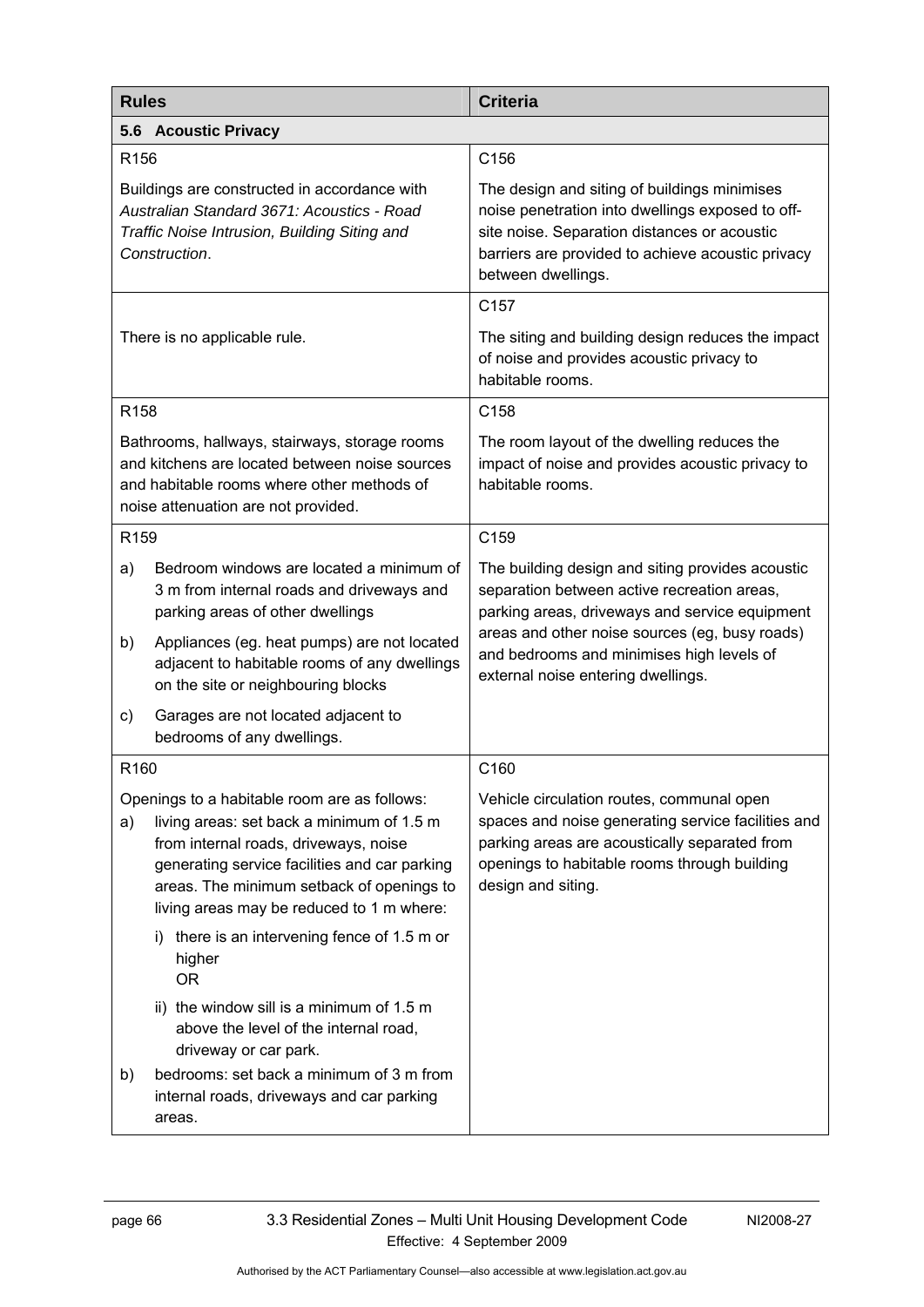| <b>Rules</b>                            | <b>Criteria</b>                                                                                 |
|-----------------------------------------|-------------------------------------------------------------------------------------------------|
| <b>Natural Ventilation</b><br>5.7       |                                                                                                 |
| R <sub>161</sub>                        | C <sub>161</sub>                                                                                |
| Buildings have a maximum depth of 12 m. | Dwellings are designed to provide acceptable<br>thermal conditions with regard to air movement. |

#### **Element 7: Services**

- a) To ensure adequate provision of services and facilities to cater for demand from residents
- b) To protect easements and service reservations

| <b>Rules</b>                                                                                                                                                                                                                                | <b>Criteria</b>                                                                                                                                                                                                                                                                                                                                                                                                                                                 |  |
|---------------------------------------------------------------------------------------------------------------------------------------------------------------------------------------------------------------------------------------------|-----------------------------------------------------------------------------------------------------------------------------------------------------------------------------------------------------------------------------------------------------------------------------------------------------------------------------------------------------------------------------------------------------------------------------------------------------------------|--|
| <b>Utilities</b><br>7.1                                                                                                                                                                                                                     |                                                                                                                                                                                                                                                                                                                                                                                                                                                                 |  |
| R <sub>162</sub>                                                                                                                                                                                                                            | C162                                                                                                                                                                                                                                                                                                                                                                                                                                                            |  |
| Electrical and telecommunication reticulation is<br>undergrounded in developments involving more<br>than 2 blocks.                                                                                                                          | The design of the development satisfies<br>maintenance and utility requirements and<br>minimises the visual impact of above ground<br>utilities. Any electrical or telecommunications<br>equipment such as substations or switching<br>station, which are required as part of a<br>development, are to be located within lease<br>boundaries and where possible behind the<br>building line and screened by landscaping or<br>incorporated within the building. |  |
| 7.2 Storage Area                                                                                                                                                                                                                            |                                                                                                                                                                                                                                                                                                                                                                                                                                                                 |  |
| R <sub>163</sub>                                                                                                                                                                                                                            | C163                                                                                                                                                                                                                                                                                                                                                                                                                                                            |  |
| An enclosed space for storage is provided as<br>follows:                                                                                                                                                                                    | An enclosed space of $8m^2$ per dwelling is<br>provided exclusively for external secure storage.                                                                                                                                                                                                                                                                                                                                                                |  |
| studio and one bedroom dwellings: 4 m <sup>2</sup><br>a)<br>with a minimum 2 m height                                                                                                                                                       | This space may form part of a carport or garage.                                                                                                                                                                                                                                                                                                                                                                                                                |  |
| two and three+ bedroom dwellings: 5 $m2$<br>b)<br>with a minimum 2 m height.                                                                                                                                                                |                                                                                                                                                                                                                                                                                                                                                                                                                                                                 |  |
| 7.3 Service Areas                                                                                                                                                                                                                           |                                                                                                                                                                                                                                                                                                                                                                                                                                                                 |  |
| R <sub>164</sub>                                                                                                                                                                                                                            | C164                                                                                                                                                                                                                                                                                                                                                                                                                                                            |  |
| Individual mailboxes are located at each ground<br>floor level dwelling entry, or in a mail box<br>structure located close to the main pedestrian<br>entrance to the site, in compliance with Australia<br>Post mail delivery requirements. | Mailboxes are located for convenient access by<br>residents and deliverers with passive surveillance<br>from the street or from active uses.                                                                                                                                                                                                                                                                                                                    |  |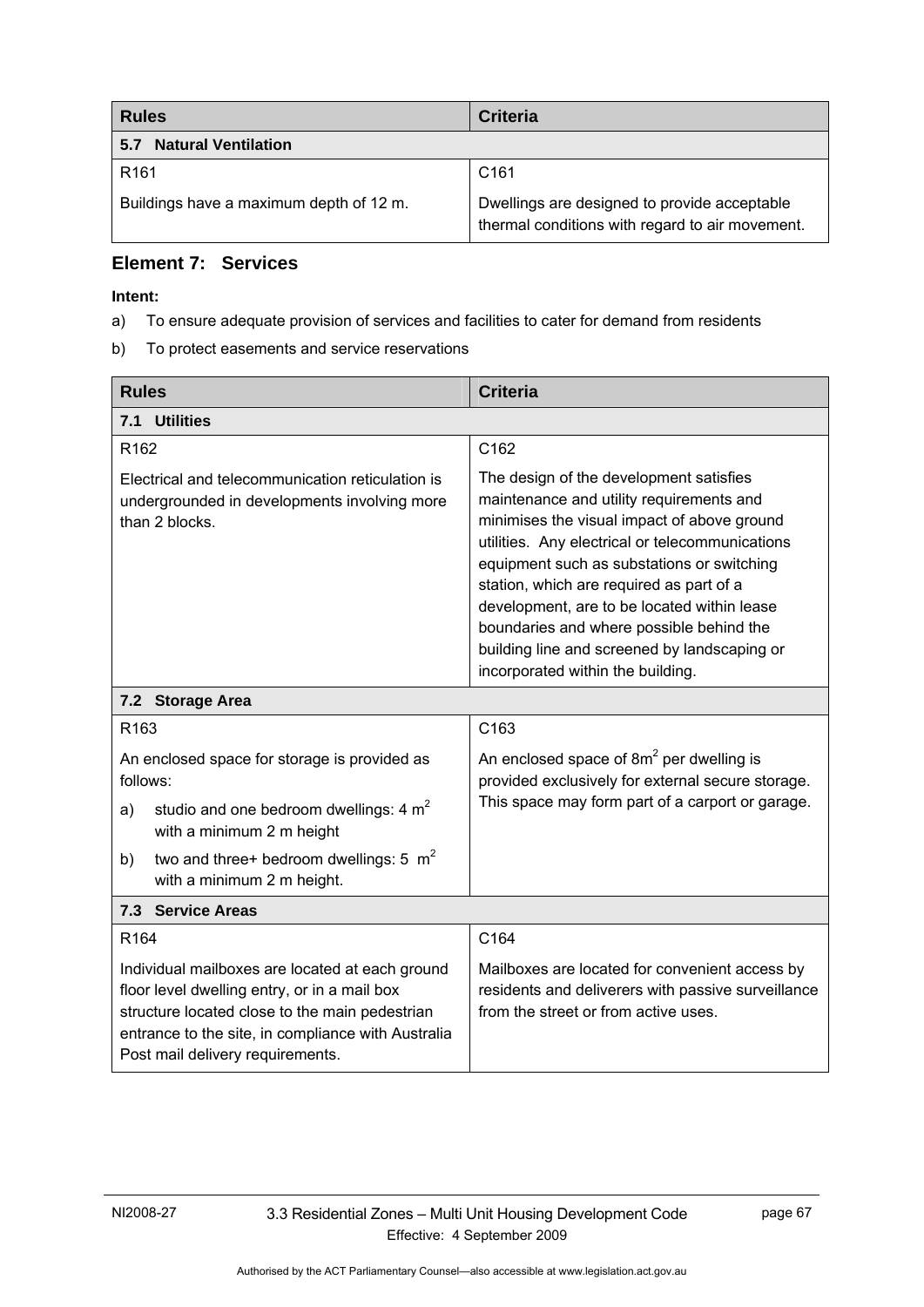| <b>Rules</b>                 | <b>Criteria</b>                                                                                                                                                                                                               |
|------------------------------|-------------------------------------------------------------------------------------------------------------------------------------------------------------------------------------------------------------------------------|
|                              | C <sub>165</sub>                                                                                                                                                                                                              |
| There is no applicable rule. | External clothes drying facilities are provided in<br>the form of:                                                                                                                                                            |
|                              | open air, communal clothes drying facilities<br>a)<br>that are easily accessible for all residents<br>and visually screened from public areas<br>and/or                                                                       |
|                              | b)<br>open air, private clothes drying facilities may<br>be located on private balconies provided thy<br>are additional to private open space<br>requirements (by $2m^2$ ) and screened from<br>view outside the development. |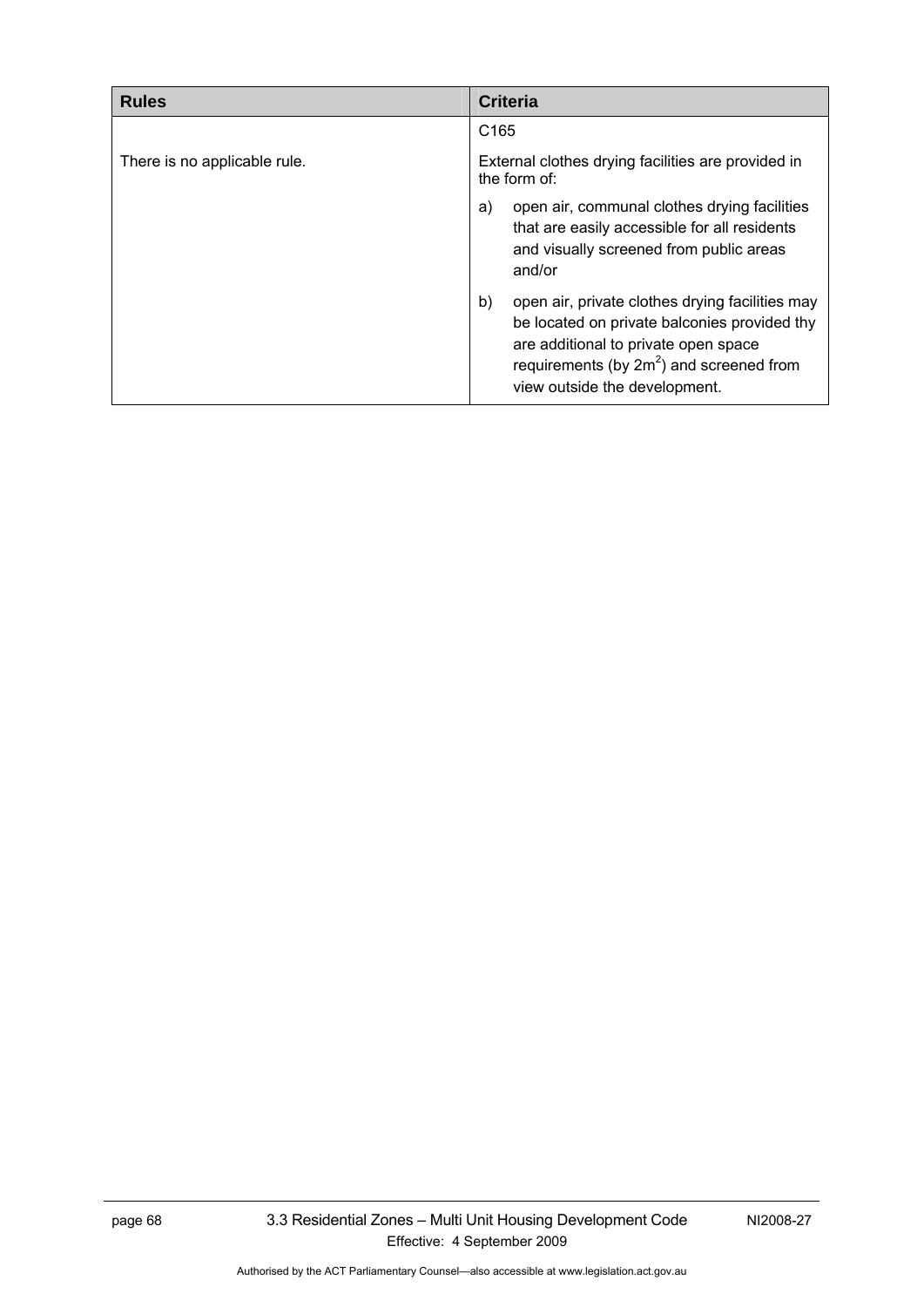# **Part C(4) - Multi Unit Housing – Kingston/Griffith – RZ5 Zone**

This Part of the Code applies to development applications for multi unit housing in excess of 2 storeys in the RZ5 High Density Zone as it applies to Kingston and Griffith. These controls apply instead of those contained in Part C(1) of the Code. Parts A and B of the Code also apply.

#### **Element 2: Building and Site Controls**

- a) To obtain a scale of development that establishes a unified and coherent urban streetscape
- b) To provide densities appropriate to an area close to the Central National Area
- c) To protect isolated blocks
- d) To ensure occupants receive adequate sunlight and privacy, and reduce the dominance of built form on streetscapes and internal open spaces.

| <b>Rules</b>                                                                                                                                                                                                  | <b>Criteria</b>                                                                                                                                                                                                                                                                                                                                                                                |  |
|---------------------------------------------------------------------------------------------------------------------------------------------------------------------------------------------------------------|------------------------------------------------------------------------------------------------------------------------------------------------------------------------------------------------------------------------------------------------------------------------------------------------------------------------------------------------------------------------------------------------|--|
| <b>Block Amalgamations - Kingston Sections 27 and 28</b><br>2.1                                                                                                                                               |                                                                                                                                                                                                                                                                                                                                                                                                |  |
| R <sub>166</sub>                                                                                                                                                                                              | C <sub>166</sub>                                                                                                                                                                                                                                                                                                                                                                               |  |
| On Kingston Sections 27 and 28 adjacent to<br>Wentworth Avenue, blocks are to be<br>amalgamated so as to have a minimum area of<br>0.3ha, with a continuous length of at least 60m to<br>any street frontage. | Development on blocks smaller than 0.3ha is to<br>demonstrate that it achieves the highest<br>standards of architectural design and does not<br>impact on the amenity of neighbouring properties<br>or occupants of the proposed development.                                                                                                                                                  |  |
|                                                                                                                                                                                                               | C167                                                                                                                                                                                                                                                                                                                                                                                           |  |
| There is no applicable rule.                                                                                                                                                                                  | Block amalgamations do not preclude other<br>blocks from being redeveloped.                                                                                                                                                                                                                                                                                                                    |  |
| 2.2<br><b>Redevelopment on Other Sections</b>                                                                                                                                                                 |                                                                                                                                                                                                                                                                                                                                                                                                |  |
|                                                                                                                                                                                                               | C168                                                                                                                                                                                                                                                                                                                                                                                           |  |
| There is no applicable rule.                                                                                                                                                                                  | Where the development potential of blocks may<br>have been reduced due to previous patterns of<br>development, two block amalgamation or<br>redevelopment of single blocks may be<br>considered where the height and design of the<br>development will not significantly compromise the<br>amenity of residents of the proposed building and<br>residents of adjoining and adjacent dwellings. |  |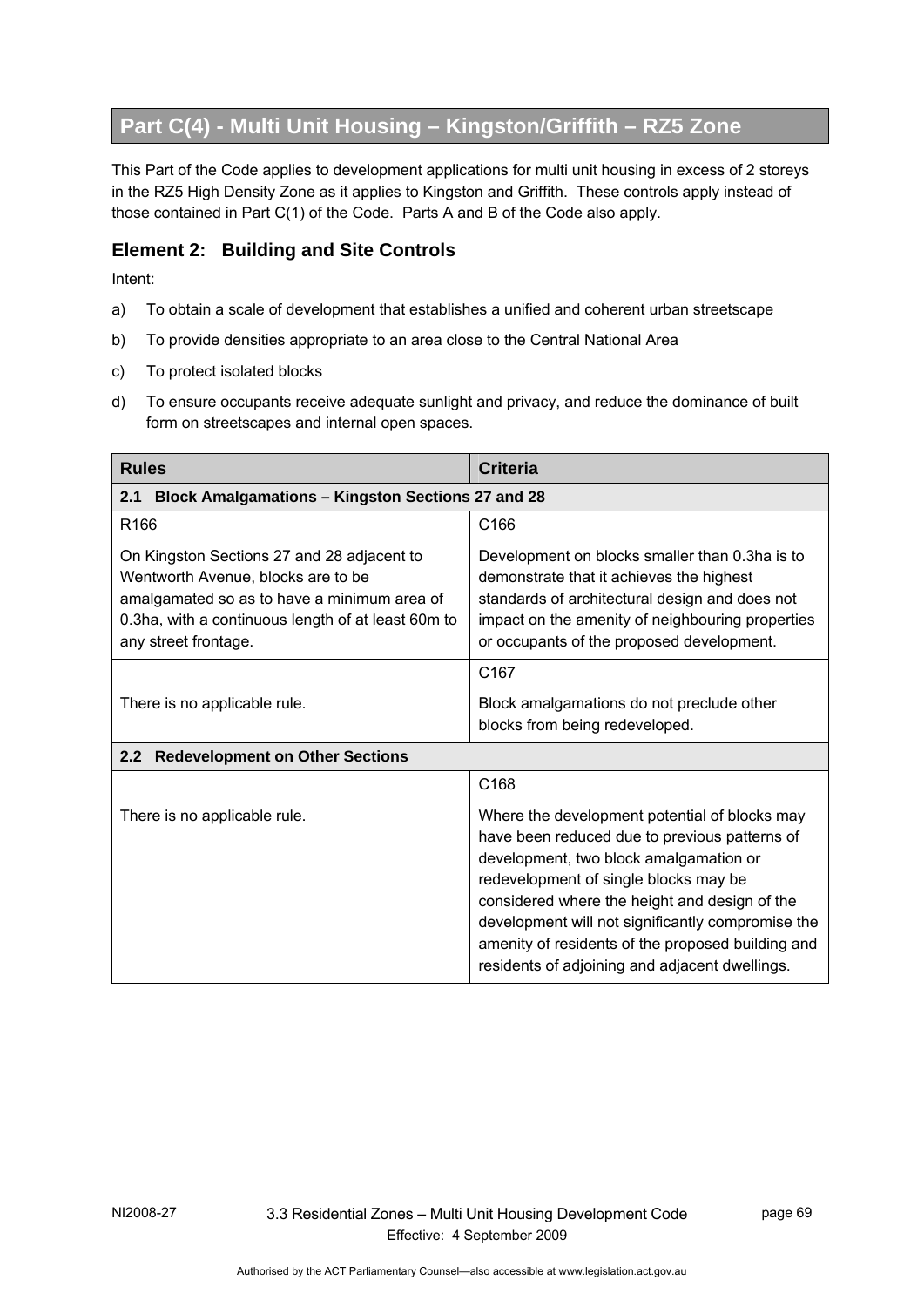| <b>Rules</b>     |                                                                                                                                                                                                             | <b>Criteria</b>                                                                                                                                                                                                                                       |
|------------------|-------------------------------------------------------------------------------------------------------------------------------------------------------------------------------------------------------------|-------------------------------------------------------------------------------------------------------------------------------------------------------------------------------------------------------------------------------------------------------|
|                  | 2.3 Building Height                                                                                                                                                                                         |                                                                                                                                                                                                                                                       |
| R169             |                                                                                                                                                                                                             | C169                                                                                                                                                                                                                                                  |
| a)               | 3 storeys in height.                                                                                                                                                                                        | The height of the development is predominantly 3                                                                                                                                                                                                      |
| b)               | 11 m in height from natural ground level to<br>the highest point of the parapet eaves or<br>fascia.                                                                                                         | storeys with a maximum height of 4 storeys.<br>Four storey elements are not the dominant<br>feature of a street frontage and respect the<br>established built form.                                                                                   |
| c)               | 15 m in height from natural ground level to<br>the highest point of the roof.                                                                                                                               |                                                                                                                                                                                                                                                       |
| 2.4              | <b>Building Height - Kingston Sections 27 and 28</b>                                                                                                                                                        |                                                                                                                                                                                                                                                       |
| R <sub>170</sub> |                                                                                                                                                                                                             | C170                                                                                                                                                                                                                                                  |
|                  | Where development is adjacent to blocks that are<br>unable to be amalgamated due to previous<br>patterns of development, then the maximum<br>building height at the interface is 2 storeys.                 | The development demonstrates that the highest<br>standards of architectural design can be achieved<br>and does not significantly compromise the<br>amenity of residents of the proposed building and<br>residents of adjoining and adjacent dwellings |
|                  | 2.5 Side and Rear Setback                                                                                                                                                                                   |                                                                                                                                                                                                                                                       |
| R <sub>171</sub> |                                                                                                                                                                                                             | C171                                                                                                                                                                                                                                                  |
| a)               | Side and rear setbacks are a minimum of:<br>6m where the design incorporates blank<br>walls, windows with sill heights greater than<br>1.7 m from the floor or windows with fixed<br>panes of obscure glass | Buildings are sited to minimise overlooking, and<br>ensure protection of visual and acoustic privacy,<br>of adjacent dwellings.                                                                                                                       |
| b)               | 12m where design incorporates other walls,<br>outer faces of unscreened decks, balconies<br>and external stairs.                                                                                            |                                                                                                                                                                                                                                                       |
|                  |                                                                                                                                                                                                             | C172                                                                                                                                                                                                                                                  |
|                  | There is no applicable rule.                                                                                                                                                                                | Setbacks are progressively increased as the<br>height of the wall/building increases so that the<br>built form does not adversely impact on the<br>amenity of neighbouring properties.                                                                |
| 2.6              | Interface                                                                                                                                                                                                   |                                                                                                                                                                                                                                                       |
| R <sub>173</sub> |                                                                                                                                                                                                             |                                                                                                                                                                                                                                                       |
| a)               | The minimum distance between habitable<br>rooms of dwellings where there is a screen<br>wall is:                                                                                                            | This is a mandatory requirement. There is no<br>applicable criterion.                                                                                                                                                                                 |
|                  | i) Lower floor level - 6m                                                                                                                                                                                   |                                                                                                                                                                                                                                                       |
|                  | ii) Upper floor levels - 12m                                                                                                                                                                                |                                                                                                                                                                                                                                                       |
| b)               | The minimum distance between habitable<br>rooms of dwellings where there is no screen<br>wall is 12 m.                                                                                                      |                                                                                                                                                                                                                                                       |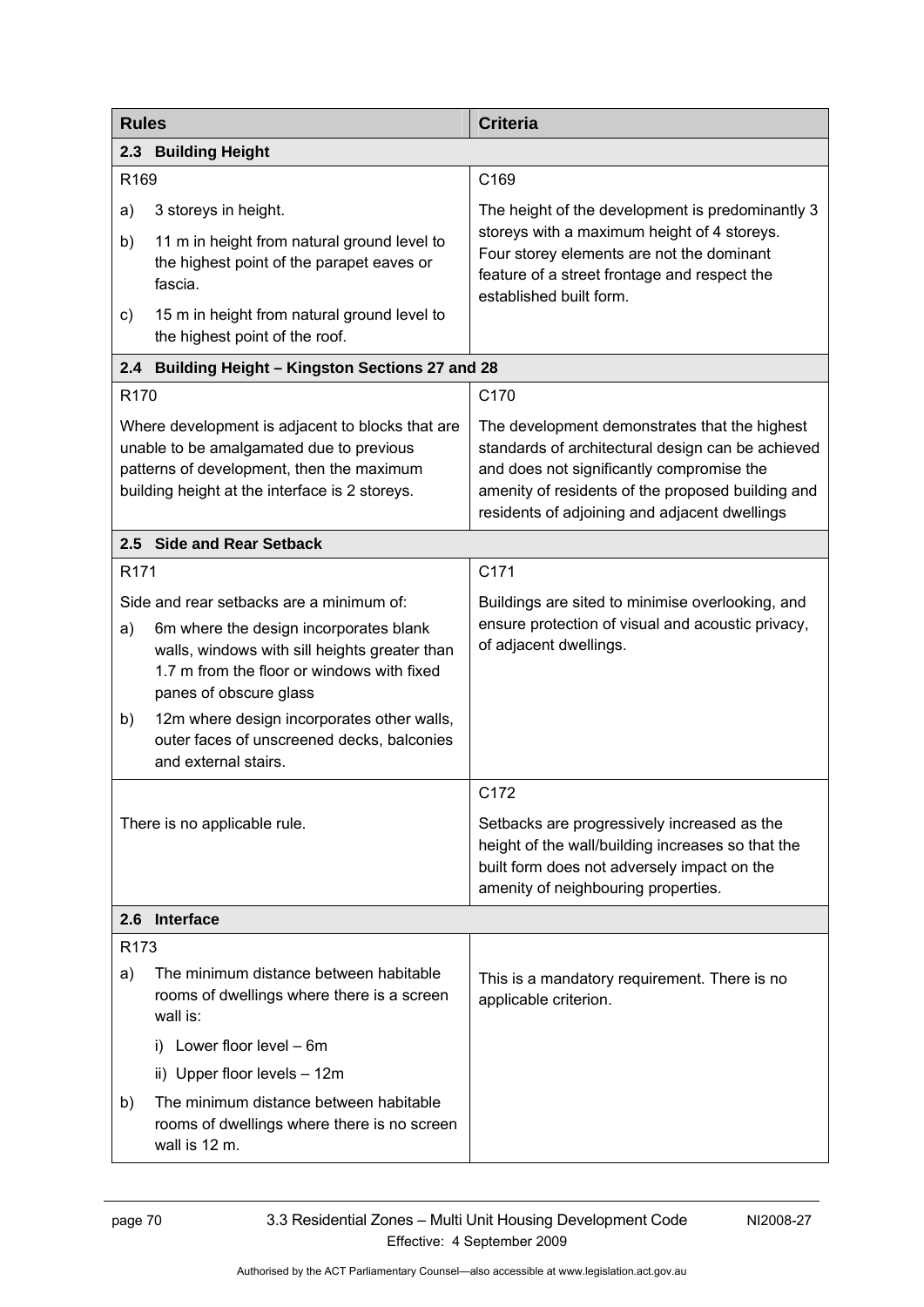| <b>Rules</b>     |                                                                                                                           | <b>Criteria</b>                                                                                      |
|------------------|---------------------------------------------------------------------------------------------------------------------------|------------------------------------------------------------------------------------------------------|
| C)               | The minimum distance between non-<br>habitable rooms is:                                                                  |                                                                                                      |
|                  | i) Lower floor level - 3m                                                                                                 |                                                                                                      |
|                  | ii) Upper floor levels - 6m                                                                                               |                                                                                                      |
| d)               | The minimum distance between non-<br>habitable rooms with blank walls or windows<br>with sill heights greater than 1.7 m: |                                                                                                      |
|                  | Lower floor level $-1.5m$                                                                                                 |                                                                                                      |
|                  | ii) Upper floor levels $-3m$                                                                                              |                                                                                                      |
| R <sub>174</sub> |                                                                                                                           | C174                                                                                                 |
|                  | Where buildings face an internal courtyard the<br>minimum interface distances is:                                         | Interface distances between internal buildings<br>provide visual and acoustic privacy for residents. |
|                  | Partly enclosed courtyard – 15 m<br>i)                                                                                    |                                                                                                      |
|                  | ii) Fully enclosed courtyard - 20 m                                                                                       |                                                                                                      |

### **Element 3: Built Form**

- a) To secure design excellence in all aspects of residential redevelopment
- b) To ensure that external design and siting of buildings, including external materials, colours and finishes, harmonise with attractive elements in surrounding development in the area.
- c) To ensure that building design, detailing and finishes provide an appropriate scale to the street, provide visual interest and relate ground floor levels on street frontages to adjacent foot paths and verges.
- d) To retain the existing landscape elements of the street scene and the overall treescape of the area and ensure service infrastructure does not cause deterioration in the streetscape.

| <b>Rules</b>                                                                                                                                                                                          | <b>Criteria</b>                                                                                                                    |
|-------------------------------------------------------------------------------------------------------------------------------------------------------------------------------------------------------|------------------------------------------------------------------------------------------------------------------------------------|
| <b>Building Design</b><br>3.1                                                                                                                                                                         |                                                                                                                                    |
| R <sub>175</sub><br>The maximum length of unarticulated walls to<br>street frontages is 15 m. Unarticulated walls are<br>to be punctuated by features such as bay<br>windows, verandas and balconies. | This is a mandatory requirement. There is no<br>applicable criterion.                                                              |
| There is no applicable rule.                                                                                                                                                                          | C <sub>176</sub><br>Exposed end walls incorporate architectural<br>elements, features or modulation to provide<br>visual interest. |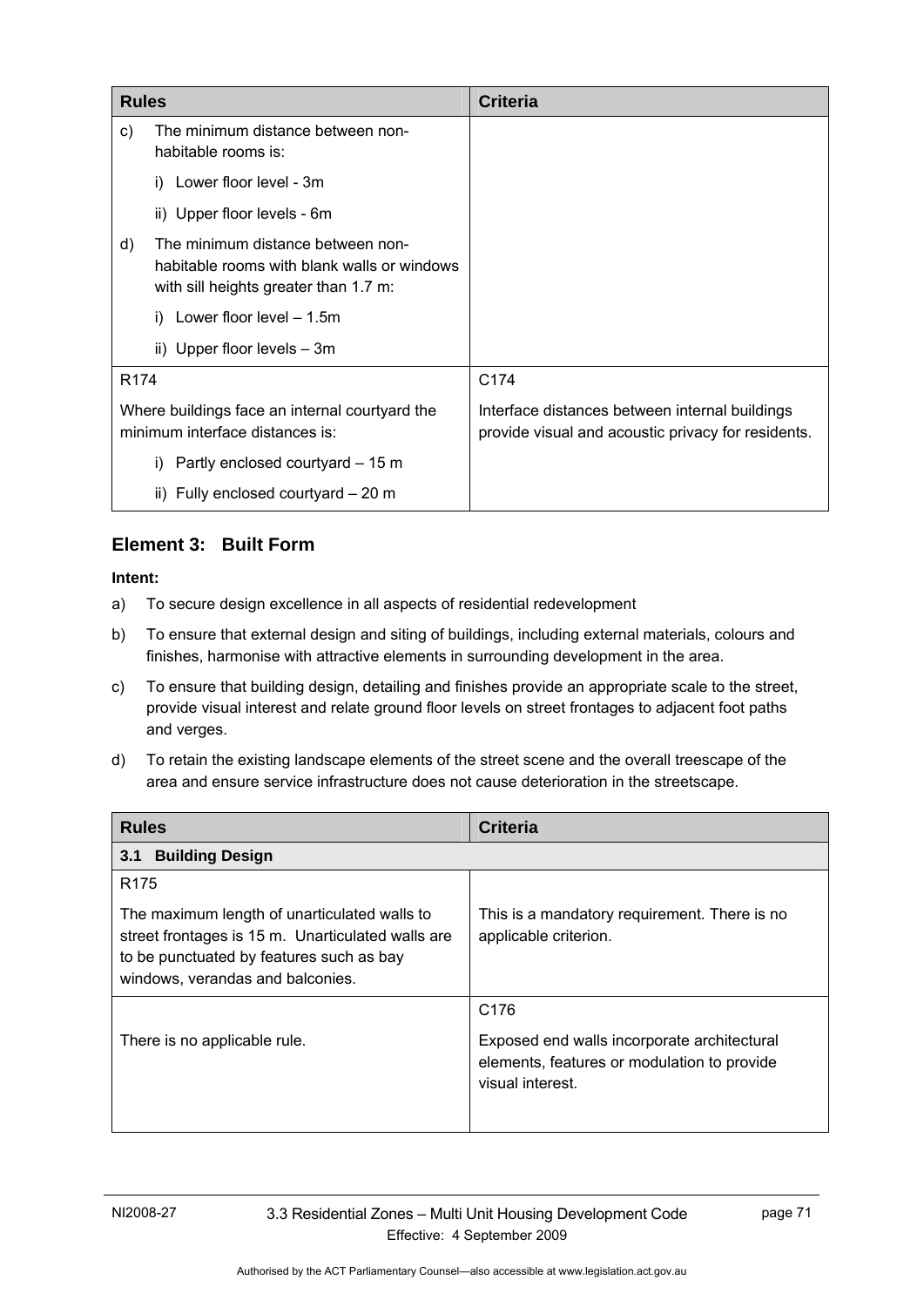| <b>Rules</b>                                                                                                                                  | <b>Criteria</b>                                                                                                                                                 |  |
|-----------------------------------------------------------------------------------------------------------------------------------------------|-----------------------------------------------------------------------------------------------------------------------------------------------------------------|--|
| R <sub>177</sub><br>With the exception of down pipes, there is no<br>externally exposed plumbing attached to building<br>walls.               | This is a mandatory requirement. There is no<br>applicable criterion.                                                                                           |  |
| 3.2 Building Design - Ground Floor Commercial Uses                                                                                            |                                                                                                                                                                 |  |
| R178                                                                                                                                          | C178                                                                                                                                                            |  |
| Where front building setbacks are less than 6m,<br>the minimum ground floor finished floor level to<br>finished ceiling level height is 3.6m. | Ground floor ceiling height beyond minimum<br>standards allows for more uses.                                                                                   |  |
| 3.3 Materials and Finish                                                                                                                      |                                                                                                                                                                 |  |
|                                                                                                                                               | C179                                                                                                                                                            |  |
| There is no applicable rule.                                                                                                                  | Development provides:                                                                                                                                           |  |
|                                                                                                                                               | Rich, imaginative and subtle design<br>a)<br>elements,                                                                                                          |  |
|                                                                                                                                               | Articulation in the horizontal and vertical<br>b)<br>planes,                                                                                                    |  |
|                                                                                                                                               | Detailing that adds interest and vitality to the<br>C)<br>streetscape.                                                                                          |  |
|                                                                                                                                               | C180                                                                                                                                                            |  |
| There is no applicable rule.                                                                                                                  | External materials and colours are respectful of<br>the surrounding built form.                                                                                 |  |
|                                                                                                                                               | C181                                                                                                                                                            |  |
| There is no applicable rule.                                                                                                                  | Roof colours are consistent throughout the<br>development and, if metal roofing is used, are<br>pre-coloured and non-reflective.                                |  |
|                                                                                                                                               | C182                                                                                                                                                            |  |
| There is no applicable rule.                                                                                                                  | Garages and carports use materials, colours, and<br>design details, including roof form and building<br>height, compatible with the primary building.           |  |
|                                                                                                                                               | C183                                                                                                                                                            |  |
| There is no applicable rule.                                                                                                                  | Basement and undercroft car parks are designed<br>and landscaped to avoid extensive exposure of<br>ventilation openings to streets and other<br>communal areas. |  |
| 3.4 Interface                                                                                                                                 |                                                                                                                                                                 |  |
|                                                                                                                                               | C184                                                                                                                                                            |  |
| There is no applicable rule.                                                                                                                  | Substantial landscaped areas are provided<br>a)<br>behind the front building zone to ensure that<br>the overall treescape of the area is<br>maintained.         |  |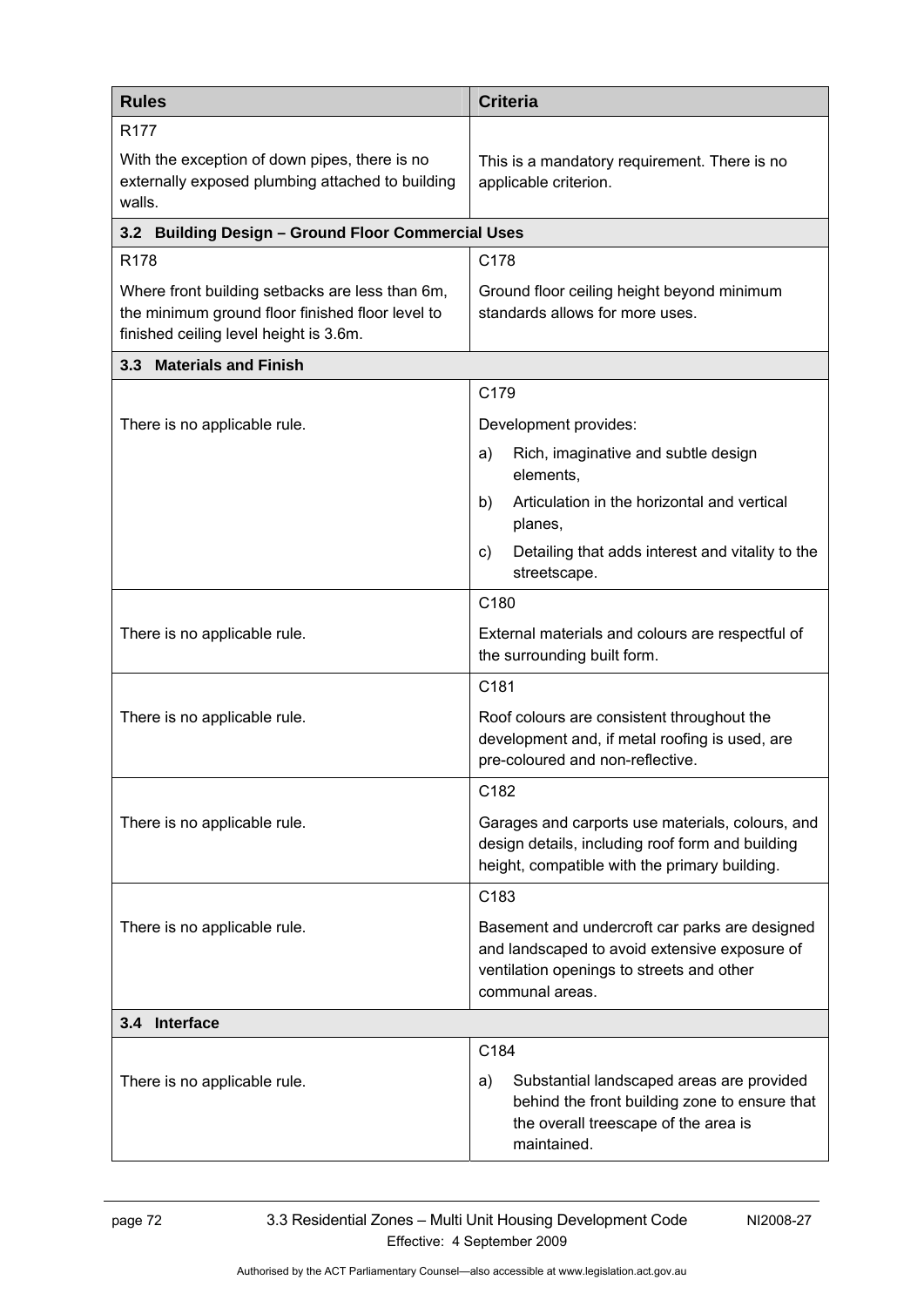| <b>Rules</b>                                  | <b>Criteria</b>                                                                                                                                 |
|-----------------------------------------------|-------------------------------------------------------------------------------------------------------------------------------------------------|
|                                               | Landscaping is predominantly at natural<br>b)<br>ground level to maximise tree height and<br>intensity.                                         |
|                                               | In small developments where there is rear<br>C)<br>parking or garaging areas they are designed<br>and constructed with extensive tree planting. |
|                                               | Courtyards are landscaped to a high<br>d)<br>standard.                                                                                          |
|                                               | C185                                                                                                                                            |
| There is no applicable rule.                  | Lower floors levels constructed above finished<br>ground level:                                                                                 |
|                                               | Are designed or landscaped to minimise<br>a)<br>visual disparities, and                                                                         |
|                                               | Do not exceed an average of one metre<br>b)<br>above natural ground level.                                                                      |
| 3.5 Courtyard Walls                           |                                                                                                                                                 |
| R186                                          |                                                                                                                                                 |
| Courtyard walls do not exceed 1.8m in height. | This is a mandatory requirement. There is no<br>applicable criterion.                                                                           |
|                                               | C <sub>187</sub>                                                                                                                                |
| There is no applicable rule.                  | Courtyard walls:                                                                                                                                |
|                                               | Consist of materials that harmonise with the<br>a)<br>materials, colours and finishes used in the<br>main body of the development               |
|                                               | Incorporate adequate space for appropriate<br>b)<br>landscaping to reduce the scale and visual<br>impact of large areas of walled surfaces,     |
|                                               | Incorporate gates where practicable and<br>C)<br>emphasise entries.                                                                             |
|                                               | Do not replace existing mature hedges.<br>d)                                                                                                    |
| 3.6 Accommodation Diversity                   |                                                                                                                                                 |
|                                               | C188                                                                                                                                            |
| There is no applicable rule.                  | A mix of unit types and sizes are provided within<br>the development to cater to a range of resident<br>needs.                                  |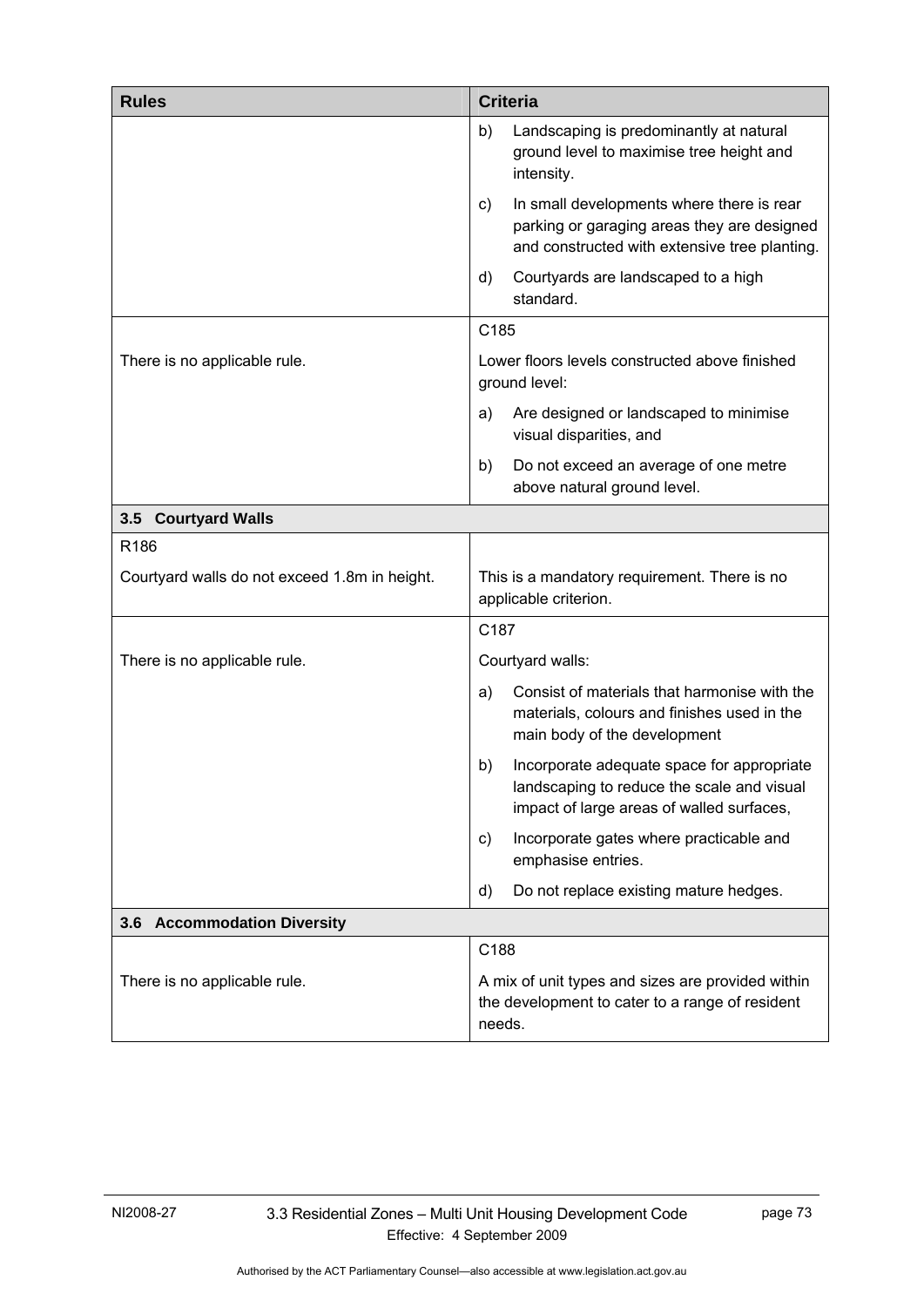### **Element 4: Parking and Site Access**

#### **Intent:**

- a) To provide sufficient, convenient and safe car parking for residents, visitors and service vehicles
- b) To minimise the number of driveway crossings
- c) To minimise the visual impact of parking and service areas from the street and within the new development

| <b>Rules</b>                                                                                 | <b>Criteria</b>                                                                                                                                                           |
|----------------------------------------------------------------------------------------------|---------------------------------------------------------------------------------------------------------------------------------------------------------------------------|
| <b>4.1 Vehicle Access</b>                                                                    |                                                                                                                                                                           |
| R <sub>189</sub>                                                                             |                                                                                                                                                                           |
| Road pavements are 5.5 m wide with a minimum<br>18 m diameter turning circle where required. | This is a mandatory requirement. There is no<br>applicable criterion.                                                                                                     |
|                                                                                              | C190                                                                                                                                                                      |
| There is no applicable rule.                                                                 | Car parks, access ways, driveways and internal<br>roads allow comfortable, safe and efficient<br>vehicle movement and good connections to the<br>existing street network. |
| 4.2 Parking                                                                                  |                                                                                                                                                                           |
|                                                                                              | C191                                                                                                                                                                      |
| There is no applicable rule.                                                                 | Parking complies with the requirements of the<br>Parking and Vehicular Access General Code.                                                                               |
| R <sub>192</sub>                                                                             |                                                                                                                                                                           |
| Minimum dimensions of on-site car parking<br>spaces are 5.5 m x 2.5 m.                       | This is a mandatory requirement. There is no<br>applicable criterion.                                                                                                     |
| R <sub>193</sub>                                                                             | C <sub>193</sub>                                                                                                                                                          |
| Car parking spaces are not located between the<br>front boundary and the building line.      | Parking spaces are configured to minimise their<br>visual impact from the street and maintain<br>streetscape amenity.                                                     |
|                                                                                              | C194                                                                                                                                                                      |
| There is no applicable rule.                                                                 | Parking facilities are located close to and<br>convenient to dwellings, and are adequately lit at<br>night, sheltered and clearly defined.                                |

Authorised by the ACT Parliamentary Counsel—also accessible at www.legislation.act.gov.au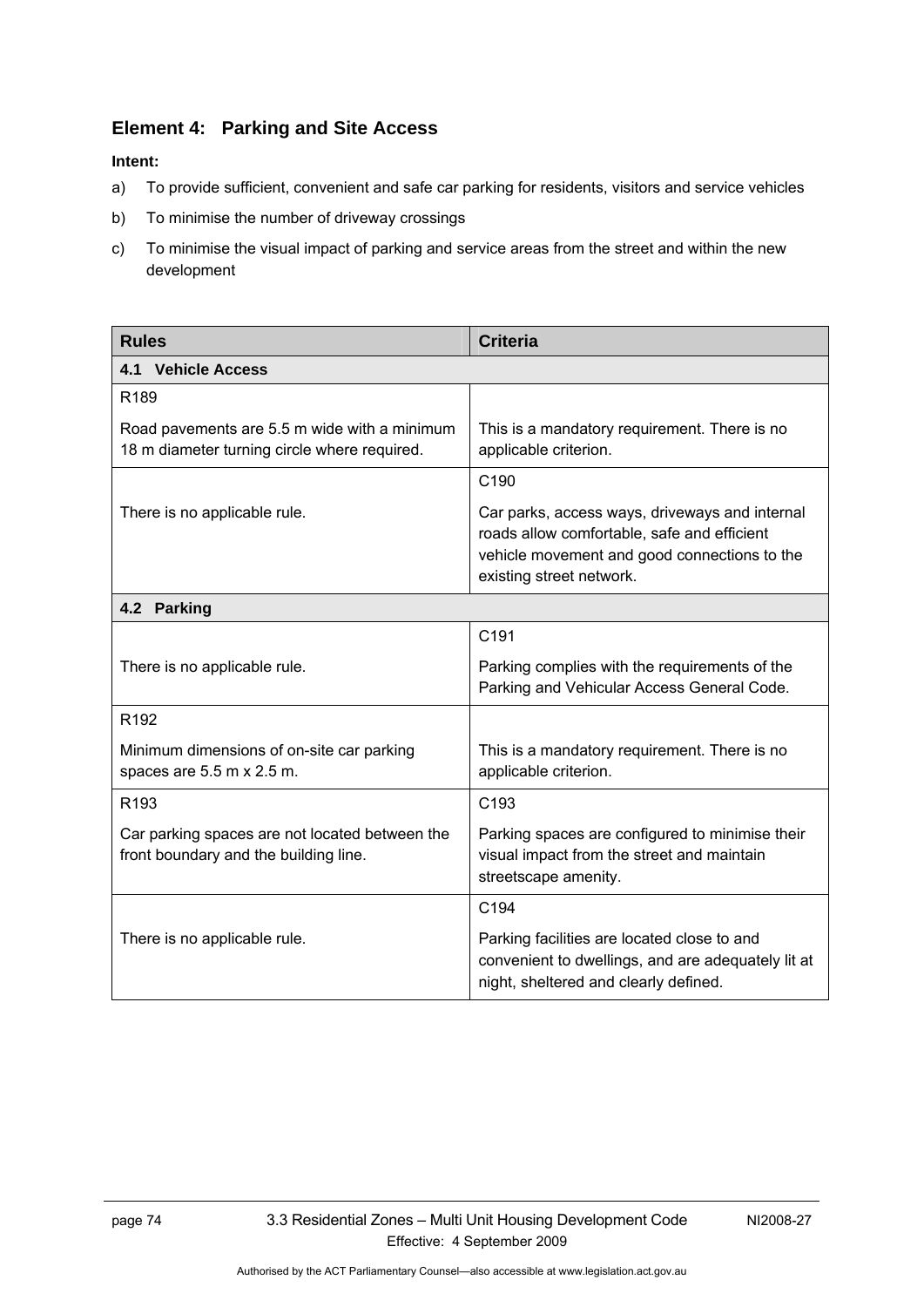### **Element 5: Amenity**

- a) To provide for an attractive living environment with maximised visual and acoustic privacy
- b) To integrate the landscape treatment with the building design
- c) To ensure communal open space provided for dwellings is clearly defined and useable and helps create a pleasant, safe and attractive living environment

| <b>Rules</b>                                                                                                                                                                                                                              | <b>Criteria</b>                                                                                                                                                                                                                                                                                                                      |
|-------------------------------------------------------------------------------------------------------------------------------------------------------------------------------------------------------------------------------------------|--------------------------------------------------------------------------------------------------------------------------------------------------------------------------------------------------------------------------------------------------------------------------------------------------------------------------------------|
| <b>Communal Open Space</b><br>5.1                                                                                                                                                                                                         |                                                                                                                                                                                                                                                                                                                                      |
| R <sub>195</sub>                                                                                                                                                                                                                          | C <sub>195</sub>                                                                                                                                                                                                                                                                                                                     |
| The minimum area of useable open space is 50%<br>of the gross floor area of the development.<br>A maximum of 40% of this space is provided as<br>private open space, such as private balconies,<br>courtyards, patios or private gardens. | Each dwelling is provided with enough high<br>quality useable open space to meet the<br>reasonable needs of residents and communal<br>open space is of a scale appropriate to the<br>development.                                                                                                                                    |
|                                                                                                                                                                                                                                           | C196                                                                                                                                                                                                                                                                                                                                 |
| There is no applicable rule.                                                                                                                                                                                                              | Large-scale redevelopments, where basement<br>parking is provided, include a centrally located<br>communal landscaped area occupying a<br>minimum of 20% of the total site area. This area<br>does not include remnant side or rear strips that<br>are not physically and visually incorporated into<br>the central landscaped zone. |
| 5.2 Private Open Space                                                                                                                                                                                                                    |                                                                                                                                                                                                                                                                                                                                      |
| R <sub>197</sub>                                                                                                                                                                                                                          |                                                                                                                                                                                                                                                                                                                                      |
| At least one area of private open space is<br>provided per dwelling to meet the following<br>minimum area and dimension requirements:                                                                                                     | This is a mandatory requirement. There is no<br>applicable criterion.                                                                                                                                                                                                                                                                |
| Lower floor level - 16 $m^2$ with a minimum<br>a)<br>dimension of 4m                                                                                                                                                                      |                                                                                                                                                                                                                                                                                                                                      |
| Upper floor levels - $6 \text{ m}^2$ with a minimum<br>b)<br>dimension of 1.8m.                                                                                                                                                           |                                                                                                                                                                                                                                                                                                                                      |
| R <sub>198</sub>                                                                                                                                                                                                                          |                                                                                                                                                                                                                                                                                                                                      |
| Private open space is directly accessible from a<br>main daytime living area of the dwelling.                                                                                                                                             | This is a mandatory requirement. There is no<br>applicable criterion.                                                                                                                                                                                                                                                                |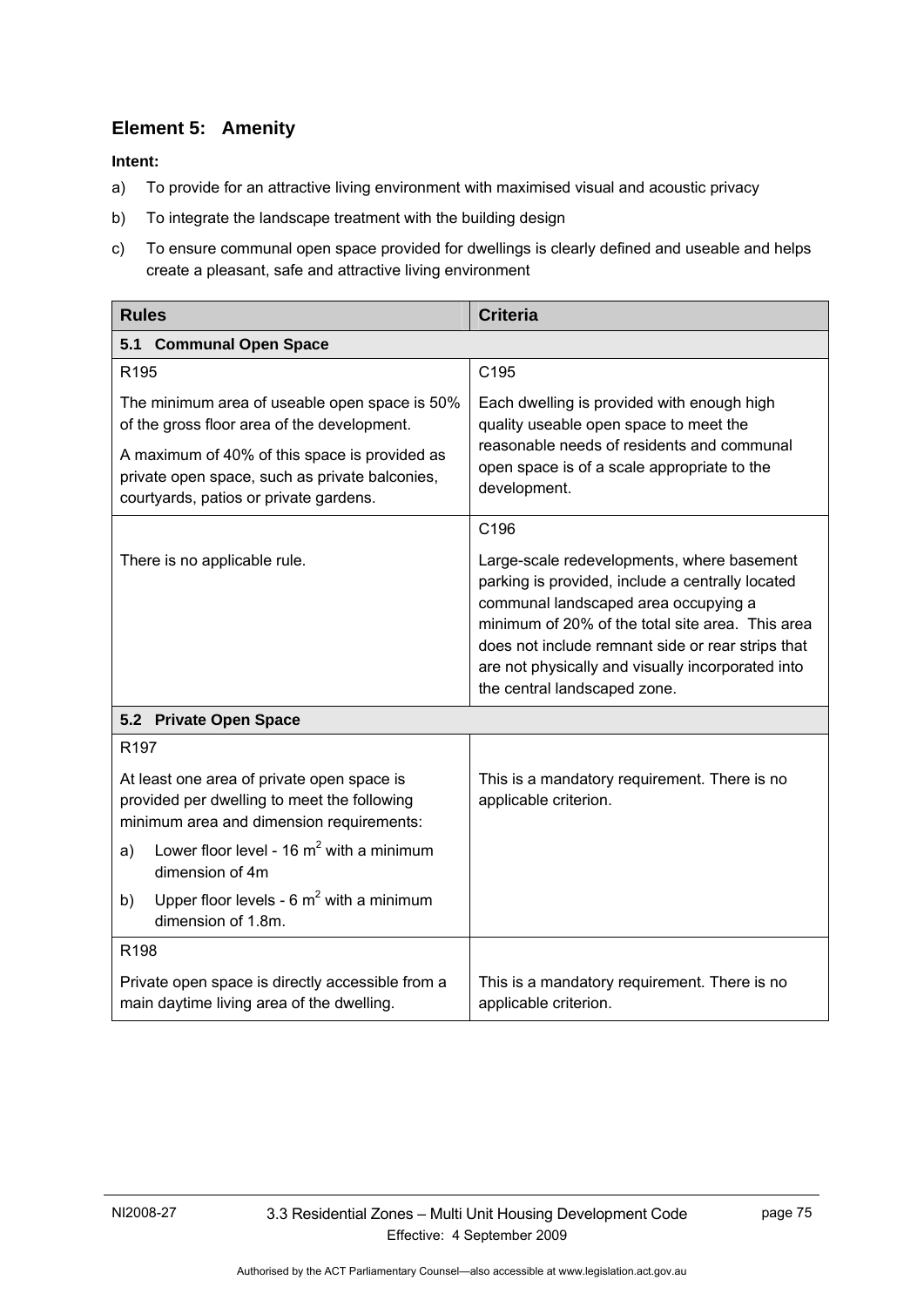| <b>Rules</b>                 | <b>Criteria</b>                                                                                     |
|------------------------------|-----------------------------------------------------------------------------------------------------|
| 5.3 Landscape                |                                                                                                     |
|                              | C199                                                                                                |
| There is no applicable rule. | Minimisation of extensive hard surfaced<br>a)<br>areas such as exposed concrete                     |
|                              | b)<br>Screening of parking and service areas                                                        |
|                              | Softening of hard surface areas by<br>C)<br>significant shrubs and tree planting                    |
|                              | d)<br>Improving privacy of adjacent developments<br>and dwellings, and minimising overlooking       |
|                              | Provision of advanced specimens to ensure<br>e)<br>high quality landscape following construction    |
|                              | f<br>Retention of existing vegetation where<br>practicable                                          |
|                              | Provision of attractive and coordinated street<br>g)<br>furniture and facilities to meet user needs |

### **Element 7: Services**

#### **Intent:**

To minimise the visual impact of services and service areas from the street and within the new development

| <b>Rules</b>                                                                                                                         | <b>Criteria</b>                                                       |  |
|--------------------------------------------------------------------------------------------------------------------------------------|-----------------------------------------------------------------------|--|
| <b>Easements and Utilities</b><br>7.1                                                                                                |                                                                       |  |
| R <sub>200</sub>                                                                                                                     |                                                                       |  |
| Electrical and telecommunications reticulation are<br>underground.                                                                   | This is a mandatory requirement. There is no<br>applicable criterion. |  |
| R <sub>201</sub>                                                                                                                     |                                                                       |  |
| Electrical substations, switching stations and<br>similar utilities are not located in streets and are<br>screened from public view. | This is a mandatory requirement. There is no<br>applicable criterion. |  |

Authorised by the ACT Parliamentary Counsel—also accessible at www.legislation.act.gov.au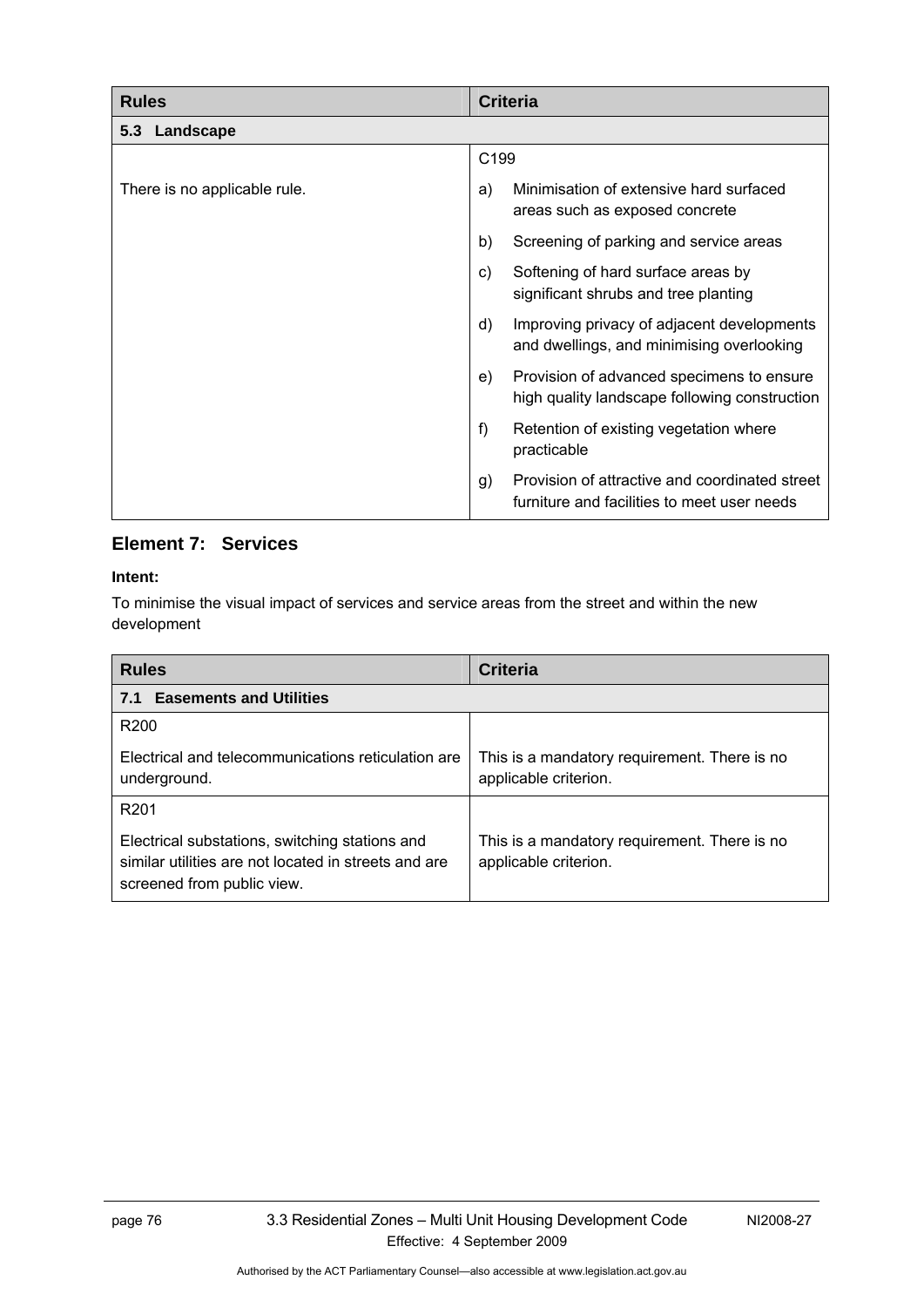# **Part C(5) - Multi Unit Housing – Other Areas – RZ4 and RZ5 Zones and All Areas in the Commercial Zones**

This Part of the Code applies to development applications for multi unit housing in the RZ4 – Medium Density Residential and RZ5 – High Density Residential Zones as they apply in Belconnen, Bruce, Hawker, Narrabundah, Woden District and Tuggeranong District. These controls apply instead of those contained in Part C(1) of the Code. Parts A and B of this Code also apply.

This Part of the Code also applies to development applications for multi unit housing in the CZ1 – Core, CZ2 – Business, CZ3 – Services, CZ4 Local Centre, CZ5 – Mixed Use and CZ6 – Leisure and Accommodation Zones. The requirements should be read in conjunction with the relevant Commercial Codes. Parts A and B of the relevant Commercial Zone Development Code or Precinct Code replace Parts A and B of this Code for development in the Commercial Zones.

### **Element 3: Built Form**

- a) To promote housing diversity by incorporating a range of apartment types and sizes within developments
- b) To provide building entries that are easily identifiable, assist in the identity and legibility of the development, and contribute to an appropriate streetscape response

| <b>Rules</b>                                                                                                                                                             | <b>Criteria</b>                                                                                                                                                                               |  |  |
|--------------------------------------------------------------------------------------------------------------------------------------------------------------------------|-----------------------------------------------------------------------------------------------------------------------------------------------------------------------------------------------|--|--|
| 3.1 Accommodation Diversity                                                                                                                                              |                                                                                                                                                                                               |  |  |
| R202                                                                                                                                                                     | C202                                                                                                                                                                                          |  |  |
| Residential developments contain a combination<br>of dwelling types, including studio or 1-bedroom<br>dwellings, 2-bedroom dwellings, and dwellings<br>with 3+ bedrooms. | Buildings contain a diversity of apartment types<br>within developments to cater for different<br>household requirements.                                                                     |  |  |
|                                                                                                                                                                          | C203                                                                                                                                                                                          |  |  |
| There is no applicable rule.                                                                                                                                             | Building design incorporates a diversity of floor<br>plan layouts for each dwelling type and responds<br>to site conditions, interface with adjoining<br>development, aspect and orientation. |  |  |
| R204                                                                                                                                                                     | C204                                                                                                                                                                                          |  |  |
| Minimum dwelling floor areas are as follows:                                                                                                                             | Dwelling layouts provide functional living spaces,                                                                                                                                            |  |  |
| 40 $m2$<br>i) studio dwellings:                                                                                                                                          | flexibility in furniture layout, and maintain good<br>natural ventilation and day lighting.                                                                                                   |  |  |
| ii) one-bedroom dwellings: 50 $m2$                                                                                                                                       | Studio apartments less than 40 $m2$ may be                                                                                                                                                    |  |  |
| iii) two-bedroom dwellings: 70 m <sup>2</sup>                                                                                                                            | considered where there is adequate provision of                                                                                                                                               |  |  |
| iv) three+ bedroom dwellings: $95 \text{ m}^2$ .                                                                                                                         | shared facilities, for example, open space,<br>laundry, lounge, storage.                                                                                                                      |  |  |
| The minimum dwelling floor area excludes<br>balconies and car parking facilities. Storage<br>within dwellings is included in the area<br>calculations.                   |                                                                                                                                                                                               |  |  |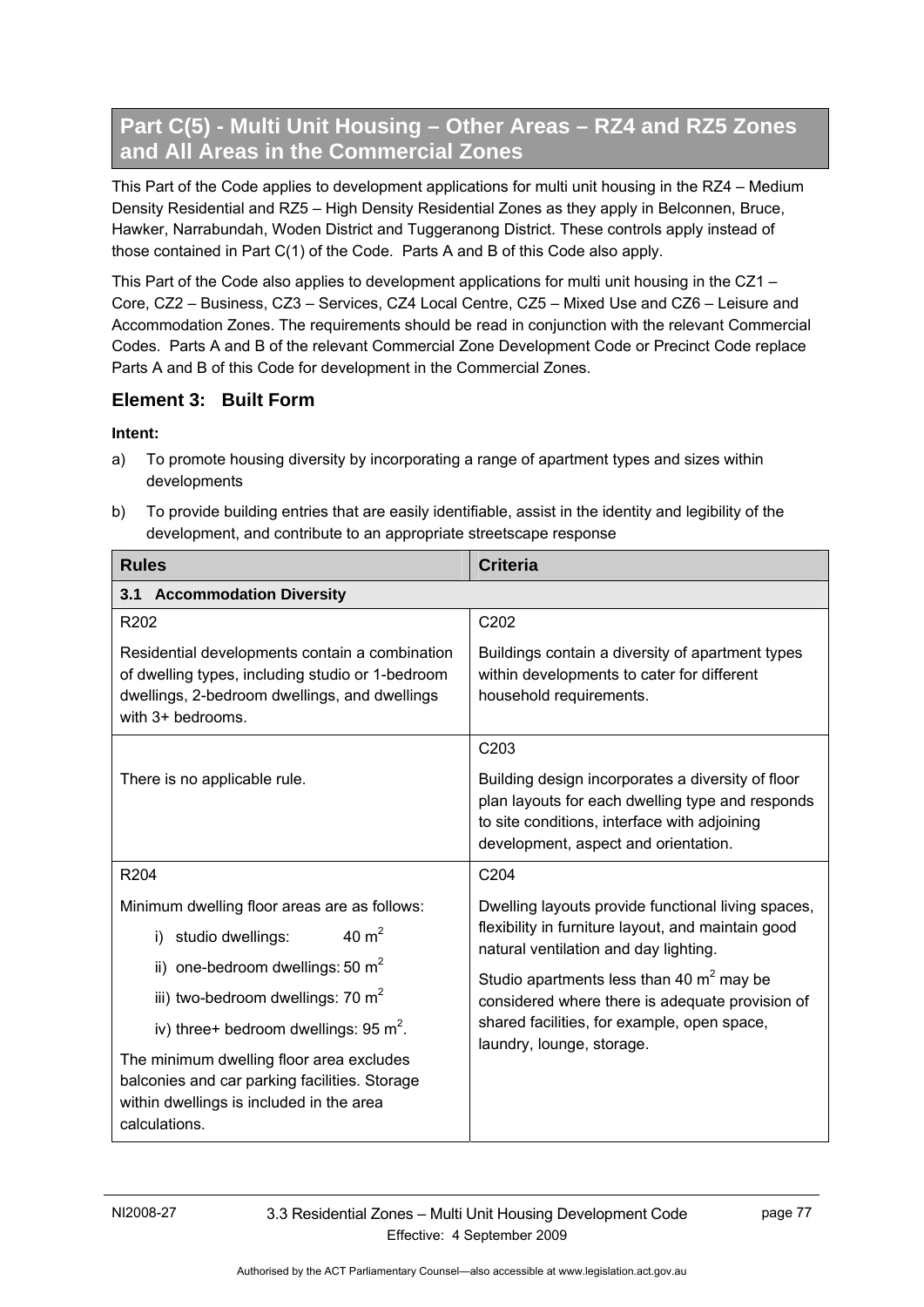| <b>Rules</b>                                                                                                                                                                                                                                                                                                                                          | <b>Criteria</b>                                                                                                                                        |  |
|-------------------------------------------------------------------------------------------------------------------------------------------------------------------------------------------------------------------------------------------------------------------------------------------------------------------------------------------------------|--------------------------------------------------------------------------------------------------------------------------------------------------------|--|
| R <sub>205</sub>                                                                                                                                                                                                                                                                                                                                      | C <sub>205</sub>                                                                                                                                       |  |
| At least 10% of the dwellings of any multi-unit<br>housing development consisting of 10 or more<br>dwellings are designed to comply with the<br>provisions of the Australian Standards and the<br>Access and Mobility General Code.                                                                                                                   | Residential development is easily adaptable to<br>suit the needs of people with disabilities and to<br>meet the needs of Canberra's ageing population. |  |
| 3.2 Entries                                                                                                                                                                                                                                                                                                                                           |                                                                                                                                                        |  |
| R206                                                                                                                                                                                                                                                                                                                                                  | C206                                                                                                                                                   |  |
| Common entries servicing multiple dwellings<br>establish a transitional area from the street or<br>internal pathways by providing:                                                                                                                                                                                                                    | Development provides a clear sense of address<br>for common and dwelling entries, sheltered<br>external spaces and secure foyer spaces (refer          |  |
| a secure lift or stair lobby with a minimum<br>a)<br>floor space measuring 2 x 2 m at the lift or<br>stair entry                                                                                                                                                                                                                                      | Figure C2).                                                                                                                                            |  |
| b)<br>an external sheltered area at the entry to the<br>common entry                                                                                                                                                                                                                                                                                  |                                                                                                                                                        |  |
| a clear line of sight between the lobby and<br>C)<br>the street or internal pathway.                                                                                                                                                                                                                                                                  |                                                                                                                                                        |  |
| R207                                                                                                                                                                                                                                                                                                                                                  | C207                                                                                                                                                   |  |
| Multiple entries to the development are provided<br>where front boundary setbacks are less than 6 m<br>and the frontage is more than 15 m long. Multiple<br>entries may include residential common entries,<br>individual ground floor dwelling entries, and<br>entries to non-residential uses.                                                      | Development provides multiple entries along a<br>street to promote activity on and surveillance of<br>the street.                                      |  |
| R208                                                                                                                                                                                                                                                                                                                                                  | C208                                                                                                                                                   |  |
| Common and individual dwelling entries have<br>separate access from non-residential uses, which<br>are clearly distinguishable and secured after<br>hours.                                                                                                                                                                                            | Development provides safety and security for<br>residents and visitors in entry and circulation<br>areas.                                              |  |
| R209                                                                                                                                                                                                                                                                                                                                                  |                                                                                                                                                        |  |
| The finished floor levels of common entries are at<br>a level that is equal to, or higher than, the verge<br>level adjoining the development and have a<br>continuous accessible path of travel between the<br>street and ground floor. Any level change at the<br>entry occurs within the building, while continuing<br>to meet access requirements. | This is a mandatory requirement. There is no<br>applicable criterion.                                                                                  |  |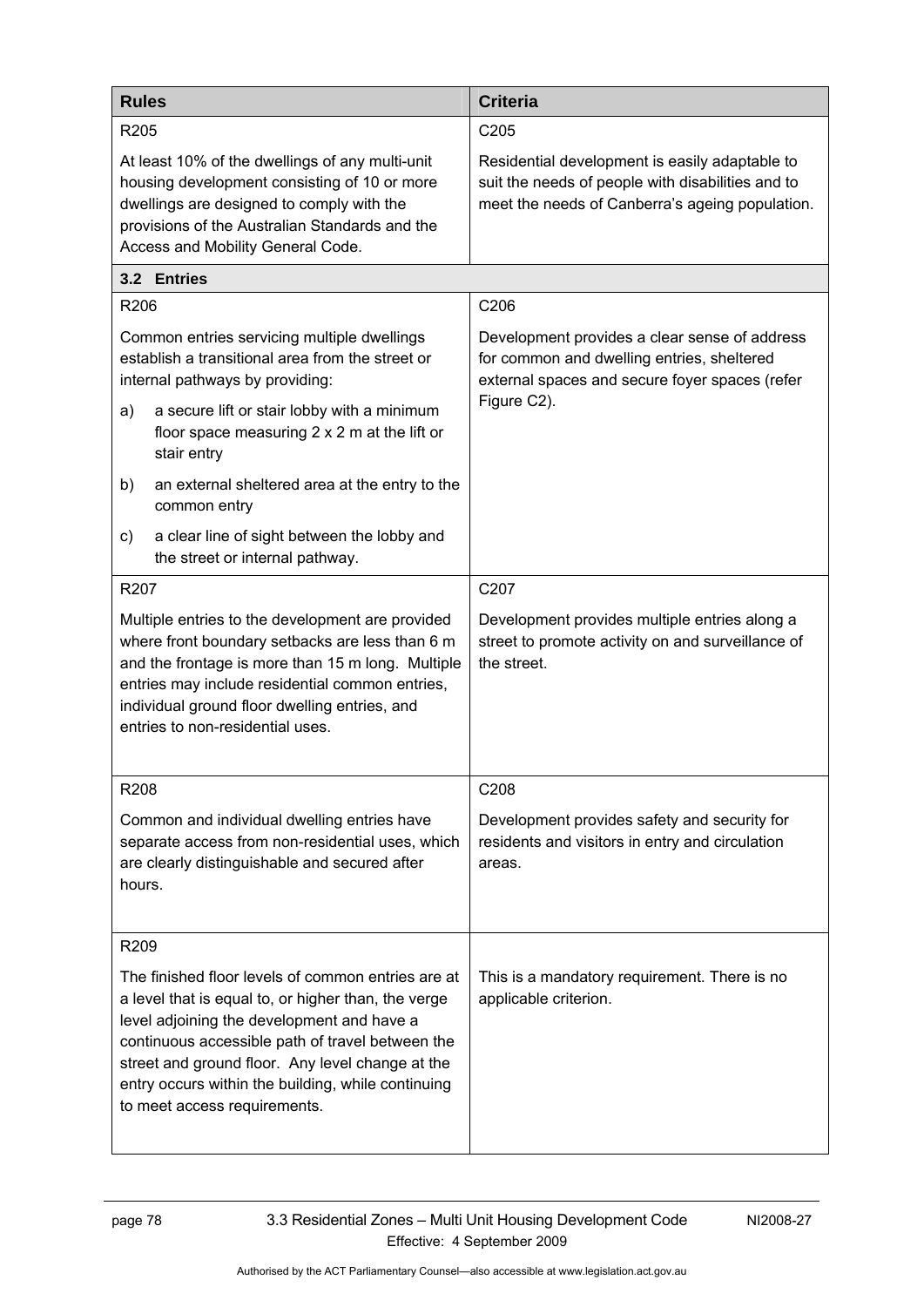| <b>Rules</b>                                                                                                                                                         | <b>Criteria</b>                                                                                                                                                          |
|----------------------------------------------------------------------------------------------------------------------------------------------------------------------|--------------------------------------------------------------------------------------------------------------------------------------------------------------------------|
| 3.3 Interface                                                                                                                                                        |                                                                                                                                                                          |
| R <sub>210</sub>                                                                                                                                                     | C210                                                                                                                                                                     |
| Minimum dimensions between primary and<br>secondary windows and balconies (Figure C3)<br>(both within a development and between<br>adjoining sites), are as follows: | External spaces between buildings are<br>appropriately proportioned to contribute to visual<br>privacy, solar access, wind mitigation, and<br>amenity of outdoor spaces. |
| primary window/balcony to primary<br>a)<br>window/balcony:                                                                                                           |                                                                                                                                                                          |
| i) up to four storeys or 12 m high: 12 m                                                                                                                             |                                                                                                                                                                          |
| ii) five to eight storeys<br>or up to 25 m high: 18 m                                                                                                                |                                                                                                                                                                          |
| iii) nine storey and above<br>or over 25 m:<br>24 m                                                                                                                  |                                                                                                                                                                          |
| primary window/balcony to secondary<br>b)<br>window/balcony:                                                                                                         |                                                                                                                                                                          |
| i) up to four storeys or 12 m high: 9 m                                                                                                                              |                                                                                                                                                                          |
| ii) five to eight storeys<br>or up to 25 m high: 13 m                                                                                                                |                                                                                                                                                                          |
| iii) nine storeys and above<br>or over 25 m high: 18 m                                                                                                               |                                                                                                                                                                          |
| Secondary window/balcony to secondary<br>C)<br>window/balcony:                                                                                                       |                                                                                                                                                                          |
| up to four storeys or 12 m high: 6 m<br>i)                                                                                                                           |                                                                                                                                                                          |
| ii) five to eight storeys<br>or up to 25 m: 9 m                                                                                                                      |                                                                                                                                                                          |
| iii) nine storeys and above<br>or over 25 m high: 12 m                                                                                                               |                                                                                                                                                                          |
| On a side or rear boundary where<br>d)<br>redevelopment is likely, half the interface<br>distances will apply as a side boundary<br>setback.                         |                                                                                                                                                                          |
| No interface controls apply for blank walls.<br>e)                                                                                                                   |                                                                                                                                                                          |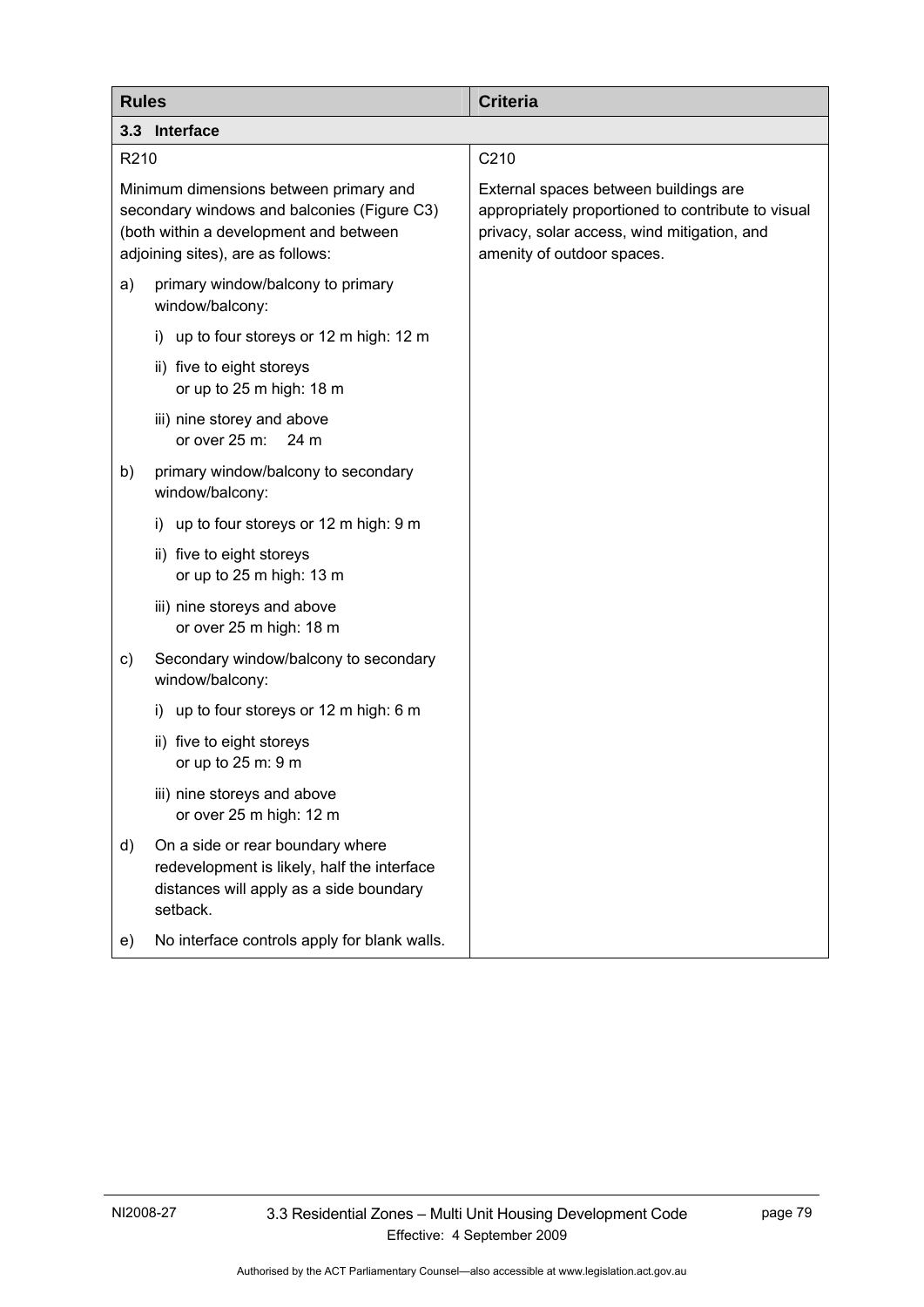### **Element 4: Parking and Site Access**

- a) To promote a sense of community and safety by providing opportunities for interaction between residents
- b) To design circulation routes, individual apartment entries and car-parking facilities that provide simple, safe, secure and direct access for both residents and visitors
- c) To integrate the location and design of car parking within the site and the building

| <b>Rules</b>                 |                                                                                                                                                                                                            | <b>Criteria</b>                                                                                                       |                                                                       |
|------------------------------|------------------------------------------------------------------------------------------------------------------------------------------------------------------------------------------------------------|-----------------------------------------------------------------------------------------------------------------------|-----------------------------------------------------------------------|
| 4.1                          | <b>Circulation</b>                                                                                                                                                                                         |                                                                                                                       |                                                                       |
|                              |                                                                                                                                                                                                            | C211                                                                                                                  |                                                                       |
| There is no applicable rule. |                                                                                                                                                                                                            | Clear lines of sight and well-lit circulation routes<br>are provided throughout the development,<br>particularly for: |                                                                       |
|                              |                                                                                                                                                                                                            | a)                                                                                                                    | routes from car-parking areas                                         |
|                              |                                                                                                                                                                                                            | b)                                                                                                                    | common entries and corridors                                          |
|                              |                                                                                                                                                                                                            | C)                                                                                                                    | communal areas                                                        |
|                              |                                                                                                                                                                                                            | d)                                                                                                                    | lift and stair lobbies to the apartments.                             |
| R <sub>2</sub> 12            |                                                                                                                                                                                                            | C <sub>212</sub>                                                                                                      |                                                                       |
|                              | Common circulation areas achieve the following                                                                                                                                                             |                                                                                                                       | The development:                                                      |
| a)                           | minimum dimensions:<br>a common lobby area with a minimum floor                                                                                                                                            | a)                                                                                                                    | achieves a high level of amenity to common<br>circulation areas       |
|                              | space measuring 2 x 2 m at the lift or stair<br>entry (not applicable to a fire stair, which is<br>in addition to a lift or a main stair access)                                                           | b)                                                                                                                    | includes well-proportioned lobbies and<br>corridors                   |
| b)                           | corridor lengths up to<br>4 m from a common lobby: 1.5 m width                                                                                                                                             | $\mathsf{c})$                                                                                                         | provides for the convenient movement of<br>people and furniture.      |
| c)                           | corridor lengths up to<br>8 m from a common lobby: 1.8 m width                                                                                                                                             |                                                                                                                       |                                                                       |
| d)                           | corridor lengths greater than<br>8 m from a common lobby: 2.0 m width                                                                                                                                      |                                                                                                                       |                                                                       |
| R213                         |                                                                                                                                                                                                            |                                                                                                                       |                                                                       |
| $C4$ ).                      | Apartment buildings without lift access have a<br>maximum stair rise of three storeys. An extra<br>storey is permitted only where access is available<br>from within third storey apartments (refer Figure |                                                                                                                       | This is a mandatory requirement. There is no<br>applicable criterion. |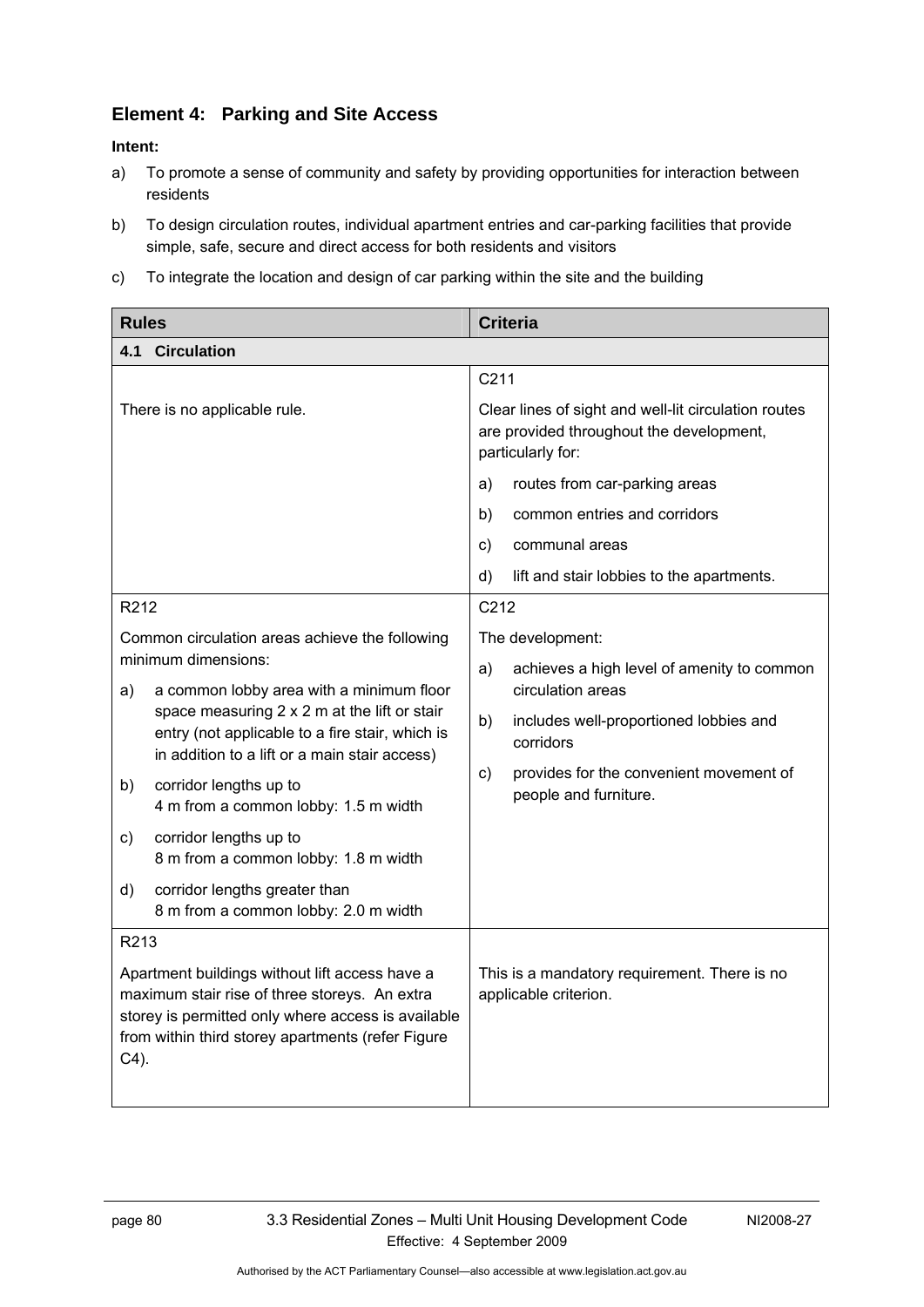| <b>Rules</b>                                                                                                                                                                        |                                                                                                                                                      | <b>Criteria</b>                                                                                                                                                                                                                                                                                 |                                                                                                       |
|-------------------------------------------------------------------------------------------------------------------------------------------------------------------------------------|------------------------------------------------------------------------------------------------------------------------------------------------------|-------------------------------------------------------------------------------------------------------------------------------------------------------------------------------------------------------------------------------------------------------------------------------------------------|-------------------------------------------------------------------------------------------------------|
| R214                                                                                                                                                                                |                                                                                                                                                      | C <sub>214</sub>                                                                                                                                                                                                                                                                                |                                                                                                       |
|                                                                                                                                                                                     | Where apartments are accessible from a<br>common lift or stair lobby, floor levels contain no<br>more than nine apartments.                          | Individual Apartment entries are to be clearly<br>identifiable, provide simple, safe, secure, direct<br>access for both residents and visitors and the<br>development is to achieve                                                                                                             |                                                                                                       |
|                                                                                                                                                                                     |                                                                                                                                                      | a)                                                                                                                                                                                                                                                                                              | a high level of public amenity and safety in<br>common lobbies,                                       |
|                                                                                                                                                                                     |                                                                                                                                                      | b)                                                                                                                                                                                                                                                                                              | a high level of amenity within the<br>apartments,                                                     |
|                                                                                                                                                                                     |                                                                                                                                                      | $\mathsf{c}$                                                                                                                                                                                                                                                                                    | an appropriate streetscape response.                                                                  |
|                                                                                                                                                                                     |                                                                                                                                                      | C215                                                                                                                                                                                                                                                                                            |                                                                                                       |
|                                                                                                                                                                                     | There is no applicable rule.                                                                                                                         | Apartments with entries that open directly onto<br>common spaces or public areas are to be clearly<br>visible from the development entry and provided<br>with transitional areas such as a verandah, porch<br>or like element and provide direct, secure, all-<br>weather access to apartments. |                                                                                                       |
|                                                                                                                                                                                     | 4.2 Parking                                                                                                                                          |                                                                                                                                                                                                                                                                                                 |                                                                                                       |
| R216                                                                                                                                                                                |                                                                                                                                                      | C216                                                                                                                                                                                                                                                                                            |                                                                                                       |
| a)                                                                                                                                                                                  | Access to residential car parking facilities is<br>separated from non residential delivery and<br>service vehicle facilities.                        | The location and design of car parking is to be<br>integrated with the design of the site and the<br>building and provide safe and convenient car<br>parking for residents.                                                                                                                     |                                                                                                       |
| b)                                                                                                                                                                                  | The maximum horizontal travel distance<br>between dwelling entries and associated<br>residents' car parking spaces is 60 m.                          |                                                                                                                                                                                                                                                                                                 |                                                                                                       |
| c)                                                                                                                                                                                  | Convenient stair access to common entries<br>is provided from basement car parking<br>facilities in addition to any lift access that is<br>provided. |                                                                                                                                                                                                                                                                                                 |                                                                                                       |
| R <sub>2</sub> 17                                                                                                                                                                   |                                                                                                                                                      | C217                                                                                                                                                                                                                                                                                            |                                                                                                       |
| Visitor parking is to be easily accessible, located<br>independent of secured resident parking and<br>allow visitors safe and direct pedestrian entry to<br>common building entries |                                                                                                                                                      |                                                                                                                                                                                                                                                                                                 | Visitor parking facilities allow visitors safe and<br>direct pedestrian access to the common entries. |
|                                                                                                                                                                                     | Visitor parking facilities in basement levels are<br>located separately from secured resident parking<br>and before any security barriers.           |                                                                                                                                                                                                                                                                                                 |                                                                                                       |
|                                                                                                                                                                                     | For developments with more than 50 dwellings,<br>short stay parking is provided for large furniture<br>delivery and removalist vans.                 |                                                                                                                                                                                                                                                                                                 |                                                                                                       |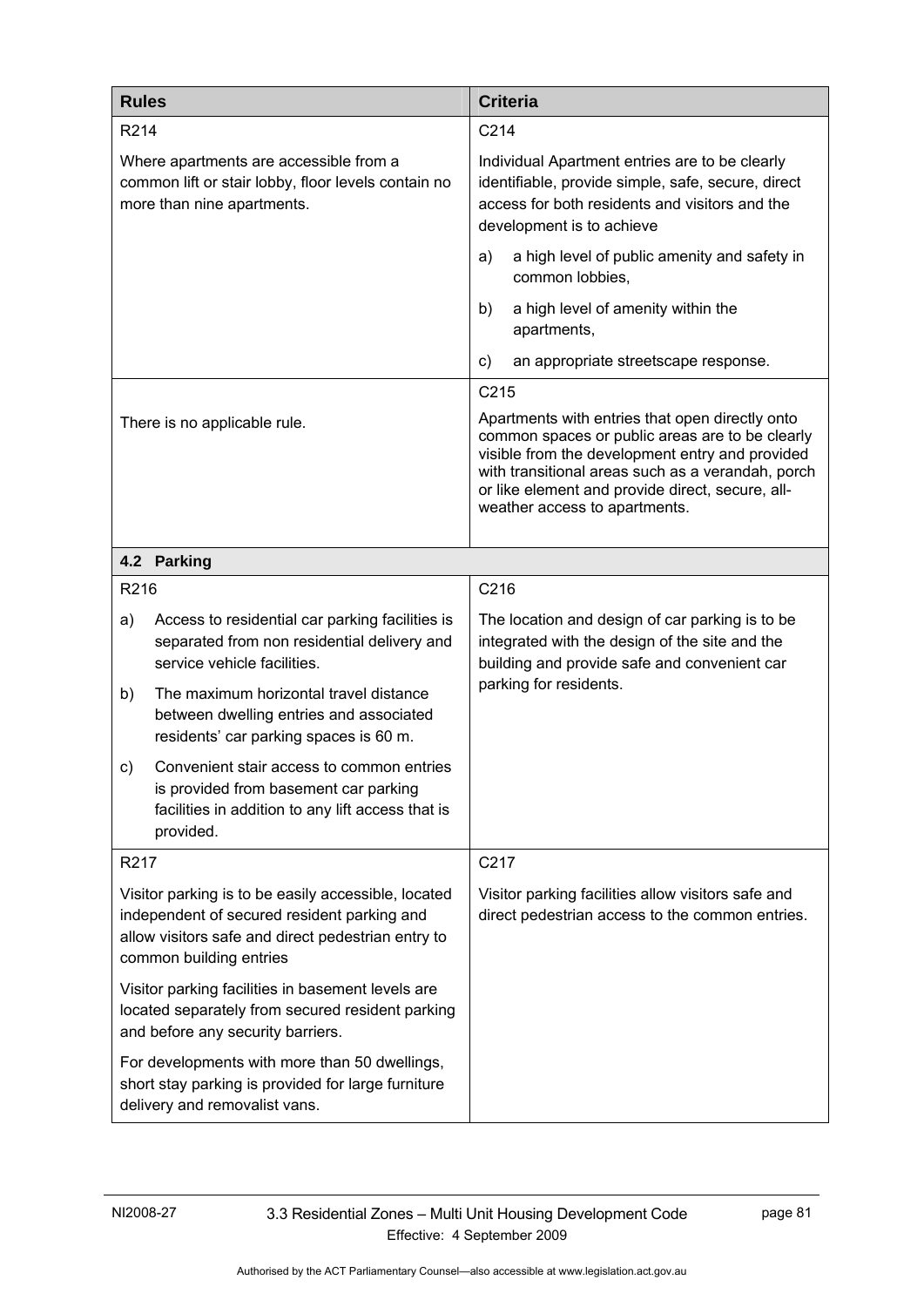| <b>Rules</b>     |                                                                                                                                                                                                                 | Criteria                                                                                                                                                                        |
|------------------|-----------------------------------------------------------------------------------------------------------------------------------------------------------------------------------------------------------------|---------------------------------------------------------------------------------------------------------------------------------------------------------------------------------|
| R <sub>218</sub> |                                                                                                                                                                                                                 | C <sub>218</sub>                                                                                                                                                                |
| are:<br>a)       | Car-parking facilities and vehicular access routes<br>separated from windows to habitable rooms<br>and external block boundaries by a<br>minimum of $1.5$ m                                                     | Site layout separates, by way of barriers, and/or<br>by distance parking areas and driveways to limit<br>vehicle light spill and minimise external noise<br>entering dwellings. |
| b)               | This set back may be reduced to 1.0m<br>where there is an intervening fence with a<br>minimum height of 1.5m or where the<br>window sill is greater than 1.5m above the<br>internal road, driveway or car park. |                                                                                                                                                                                 |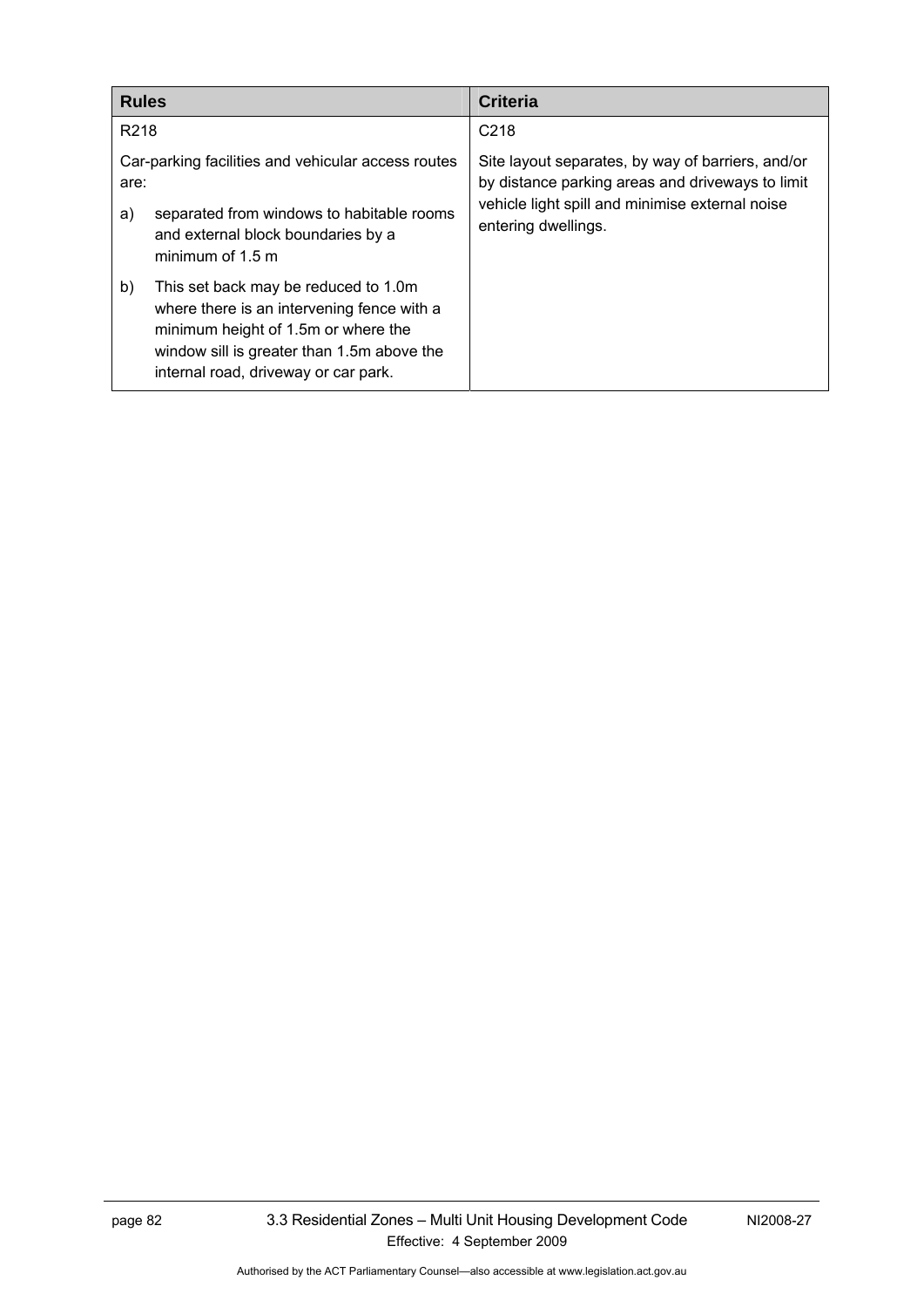# **Element 5: Amenity**

- a) To ensure building envelopes and apartment layouts are designed to maximise solar access, natural ventilation and daylight
- b) To ensure a proposed development reasonably anticipates likely future redevelopment on adjoining sites and does not compromise it
- c) To enhance residential amenity through design, siting and planting of areas of open space
- d) To respect, retain and conserve the important existing streetscape elements in established areas
- e) To ensure landscape and infrastructure development contributes to the energy efficiency, safety, and sustainability of the development
- f) To site and design apartment buildings and associated open spaces to provide visual and acoustic privacy, and to protect the privacy of neighbours

| <b>Rules</b>                                                                                                                                                                                                                                                                                                                                                                                                                   | <b>Criteria</b>                                                                                                                                                                                                                                                                            |  |  |
|--------------------------------------------------------------------------------------------------------------------------------------------------------------------------------------------------------------------------------------------------------------------------------------------------------------------------------------------------------------------------------------------------------------------------------|--------------------------------------------------------------------------------------------------------------------------------------------------------------------------------------------------------------------------------------------------------------------------------------------|--|--|
| <b>Visual Privacy</b><br>5.1                                                                                                                                                                                                                                                                                                                                                                                                   |                                                                                                                                                                                                                                                                                            |  |  |
| R219                                                                                                                                                                                                                                                                                                                                                                                                                           | C219                                                                                                                                                                                                                                                                                       |  |  |
| Windows and balconies of an upper floor level<br>apartment are to be designed to prevent<br>overlooking of more than 50% of the private open<br>space of a lower floor level apartment, either<br>within the same development or adjoining<br>development.                                                                                                                                                                     | The design and siting of the development<br>maximises visual privacy by avoiding overlooking<br>through the effective location of windows,<br>balconies and ground floor private open spaces.                                                                                              |  |  |
| Any primary window located within a screening<br>zone (refer Figure C5) between different<br>apartments is to be designed to prevent direct<br>views between the habitable rooms and private<br>open spaces of apartments on the same floor or<br>floors below. The screening zone is determined<br>by a 9m horizontal distance for the outer edge of<br>a window to a habitable room or balcony within a<br>$45^\circ$ angle. |                                                                                                                                                                                                                                                                                            |  |  |
| R220                                                                                                                                                                                                                                                                                                                                                                                                                           | C220                                                                                                                                                                                                                                                                                       |  |  |
| Screening devices such as opaque screens,<br>perforated panels, trellises, high windowsills or<br>obscure glass are not used to prevent<br>overlooking of main internal living areas and<br>private open space of other dwellings.                                                                                                                                                                                             | Developments that require screening devices to<br>achieve visual privacy may be considered where<br>it is demonstrated that building design and siting<br>or landscape screening can not achieve visual<br>privacy and where screening devices are<br>integrated into the building design. |  |  |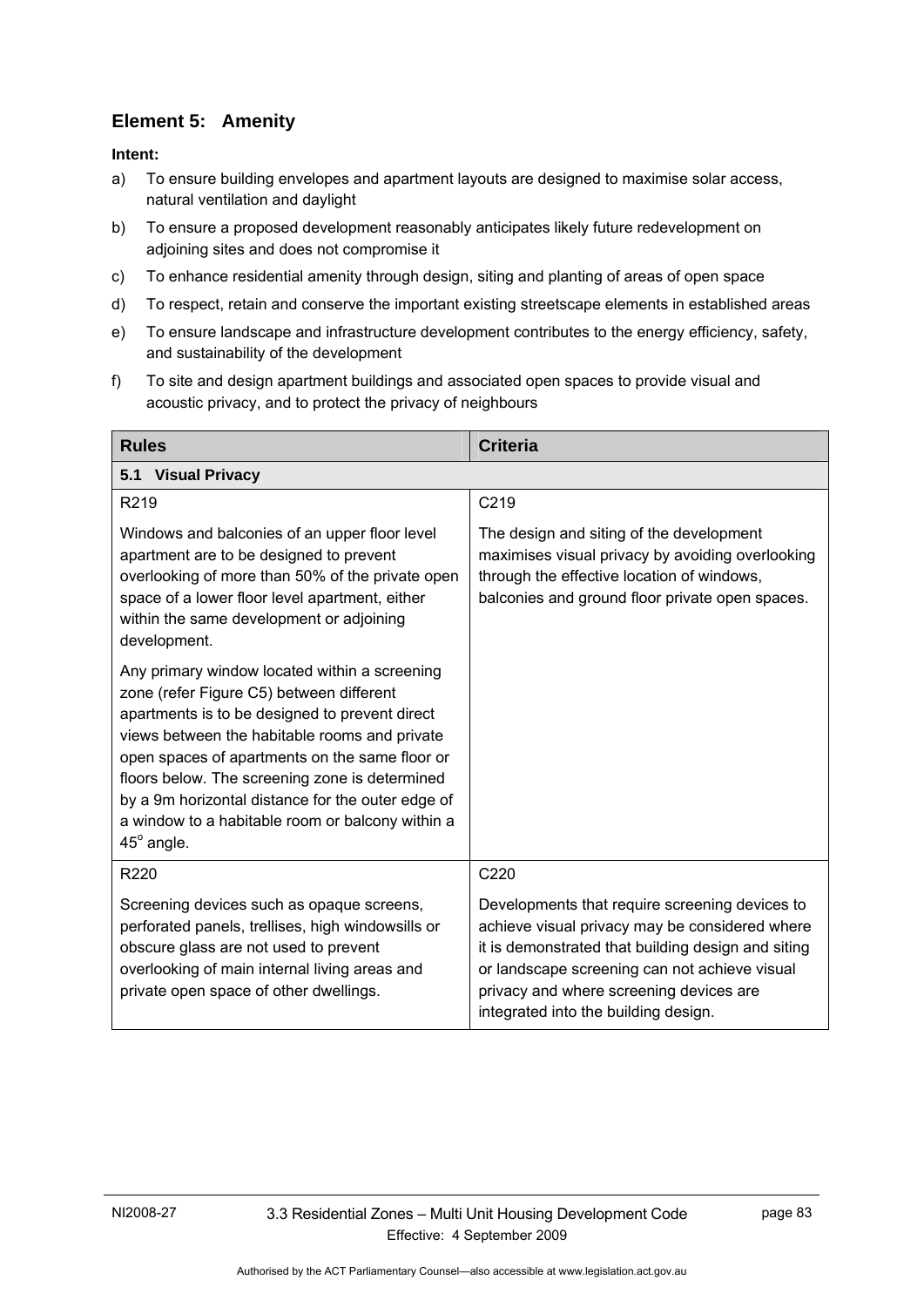| <b>Rules</b>                                                                                                                                                                                                                                                                                                        | <b>Criteria</b>                                                                                                                                                                    |  |
|---------------------------------------------------------------------------------------------------------------------------------------------------------------------------------------------------------------------------------------------------------------------------------------------------------------------|------------------------------------------------------------------------------------------------------------------------------------------------------------------------------------|--|
| 5.2 Solar Access                                                                                                                                                                                                                                                                                                    |                                                                                                                                                                                    |  |
| R221                                                                                                                                                                                                                                                                                                                | C221                                                                                                                                                                               |  |
| Any building opposite a window to a habitable<br>room is limited in height by a plane projected at<br>60° above horizontal from 750mm above the floor<br>level at the window for a lateral distance defined<br>by a $60^\circ$ arc from the centre of the window.                                                   | Buildings are to be sited and designed to provide<br>adequate daylight to habitable rooms and<br>minimise energy consumed for heating and<br>cooling.                              |  |
| Where a building opposite a window to a<br>habitable room does not meet the above control a<br>development may be considered if certification by<br>a suitably qualified person is provided indicating<br>that an average daylight factor of 2.5% across a<br>minimum of 60% of habitable room area is<br>achieved. |                                                                                                                                                                                    |  |
| R222                                                                                                                                                                                                                                                                                                                | C222                                                                                                                                                                               |  |
| Development is sited to allow a minimum of 3<br>hours of direct sunlight onto the floor or internal<br>wall of the main daytime living area and the front<br>edge of any associated private open space of at<br>least 70% of apartments between the hours of<br>9.00am and 3.00pm on 21 June (Winter Solstice).     | Buildings are to be sited and designed to<br>optimise solar access to north facing windows of<br>living areas and to private open space.                                           |  |
| R223                                                                                                                                                                                                                                                                                                                | C223                                                                                                                                                                               |  |
| When windows are located on west facing<br>facades, external shading is integrated into the<br>building design to protect windows from direct<br>sunlight in summer. Other energy saving<br>measures such as new glass technology must be<br>in addition to external shade protection.                              | Optimum winter sunlight is provided to west-<br>facing windows of living areas and appropriate<br>shading is provided in summer.                                                   |  |
| <b>Neighbourhood Plans</b><br>5.3                                                                                                                                                                                                                                                                                   |                                                                                                                                                                                    |  |
|                                                                                                                                                                                                                                                                                                                     | C224                                                                                                                                                                               |  |
| There is no applicable rule.                                                                                                                                                                                                                                                                                        | Where a Neighbourhood Plan exists,<br>development demonstrates response to the key<br>strategies and actions of the relevant<br>Neighbourhood Plan.                                |  |
| 5.4 Natural Ventilation                                                                                                                                                                                                                                                                                             |                                                                                                                                                                                    |  |
|                                                                                                                                                                                                                                                                                                                     | C225                                                                                                                                                                               |  |
| There is no applicable rule.                                                                                                                                                                                                                                                                                        | Apartment layouts are to ensure natural<br>ventilation is provided to habitable rooms by<br>cross or stack effect ventilation by maximising<br>separation between opening windows. |  |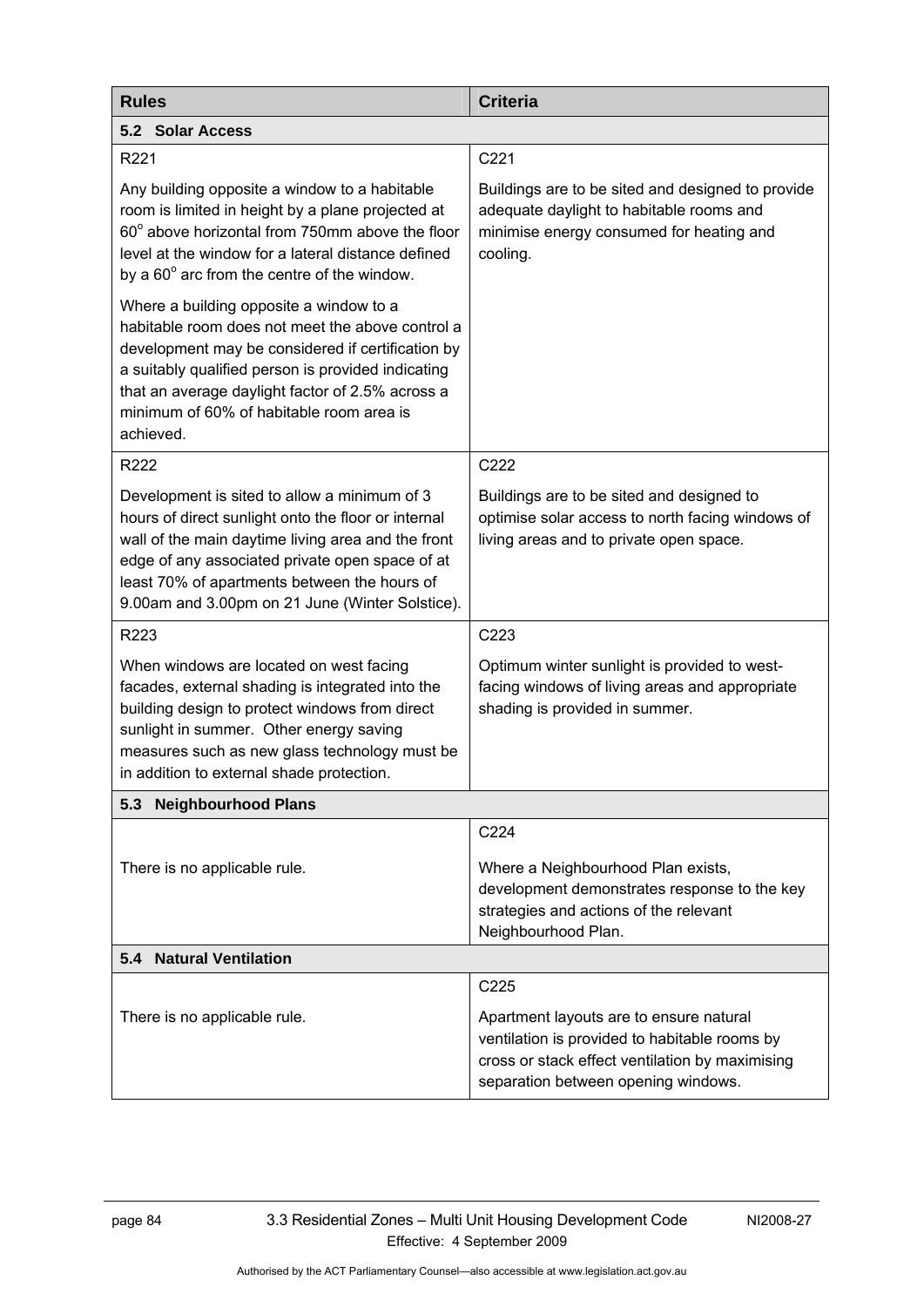| <b>Rules</b> |                                                                                                                                                                                                                              | <b>Criteria</b>                                                                                                                                       |  |
|--------------|------------------------------------------------------------------------------------------------------------------------------------------------------------------------------------------------------------------------------|-------------------------------------------------------------------------------------------------------------------------------------------------------|--|
| R226         |                                                                                                                                                                                                                              | C226                                                                                                                                                  |  |
|              | Habitable rooms, not including kitchens, achieve<br>the following minimum ceiling heights (refer<br>Figure C6):                                                                                                              | Ceiling heights in apartments are to maximise<br>natural ventilation and daylighting of habitable<br>rooms in apartments.                             |  |
| a)           | for room depth from window up to 6 m:<br>2.4 m minimum ceiling height                                                                                                                                                        |                                                                                                                                                       |  |
| b)           | for room depth from window up to 9 m:<br>2.7 m minimum ceiling height                                                                                                                                                        |                                                                                                                                                       |  |
| C)           | for room depth from window $> 9$ m:<br>3 m minimum ceiling height.                                                                                                                                                           |                                                                                                                                                       |  |
| R227         |                                                                                                                                                                                                                              | C227                                                                                                                                                  |  |
|              | Studies or media rooms without direct access to<br>natural ventilation and daylighting are to have:                                                                                                                          | Studies or media rooms without direct access to<br>natural ventilation and daylighting may be                                                         |  |
| a)           | A maximum floor area of 9m <sup>2</sup>                                                                                                                                                                                      | considered where it can be demonstrated that<br>they cannot be used as a bedroom.                                                                     |  |
| b)           | Wide double doors with louvres for<br>ventilation                                                                                                                                                                            |                                                                                                                                                       |  |
| C)           | Built-in joinery such as a computer desk.                                                                                                                                                                                    |                                                                                                                                                       |  |
| 5.5          | <b>Noise</b>                                                                                                                                                                                                                 |                                                                                                                                                       |  |
| R228         |                                                                                                                                                                                                                              |                                                                                                                                                       |  |
|              | Design and construction is to comply with<br>relevant sections of                                                                                                                                                            | This is a mandatory requirement. There is no<br>applicable criterion.                                                                                 |  |
| a)           | AS/NZS 3671 Acoustics - Road traffic noise<br>intrusion, building siting and construction                                                                                                                                    |                                                                                                                                                       |  |
| b)           | AS/NZS 2107 Acoustics - Recommended<br>design sound levels and reverberation terms<br>for building interiors,                                                                                                                |                                                                                                                                                       |  |
| C)           | <b>ACT Environment Protection Regulations</b><br>1997                                                                                                                                                                        |                                                                                                                                                       |  |
| d)           | <b>ACT Draft Noise Management Guideline</b><br>1996                                                                                                                                                                          |                                                                                                                                                       |  |
| R229         |                                                                                                                                                                                                                              | C229                                                                                                                                                  |  |
|              | Siting and configuration of development<br>components is to separate, by barriers, distance<br>and/or by design, noise sensitive sleeping and<br>living areas and private open spaces from noise<br>producing areas such as: | Apartment buildings and associated open spaces<br>are to be sited and design to provide acoustic<br>privacy and to protect the privacy of neighbours. |  |
| a)           | Active recreational areas like swimming<br>pools and tennis courts,                                                                                                                                                          |                                                                                                                                                       |  |
| b)           | Vehicle movement areas like parking,<br>driveways, roller doors and,                                                                                                                                                         |                                                                                                                                                       |  |
| $\mathsf{c}$ | Service equipment areas like pump<br>maintenance, garbage collection.                                                                                                                                                        |                                                                                                                                                       |  |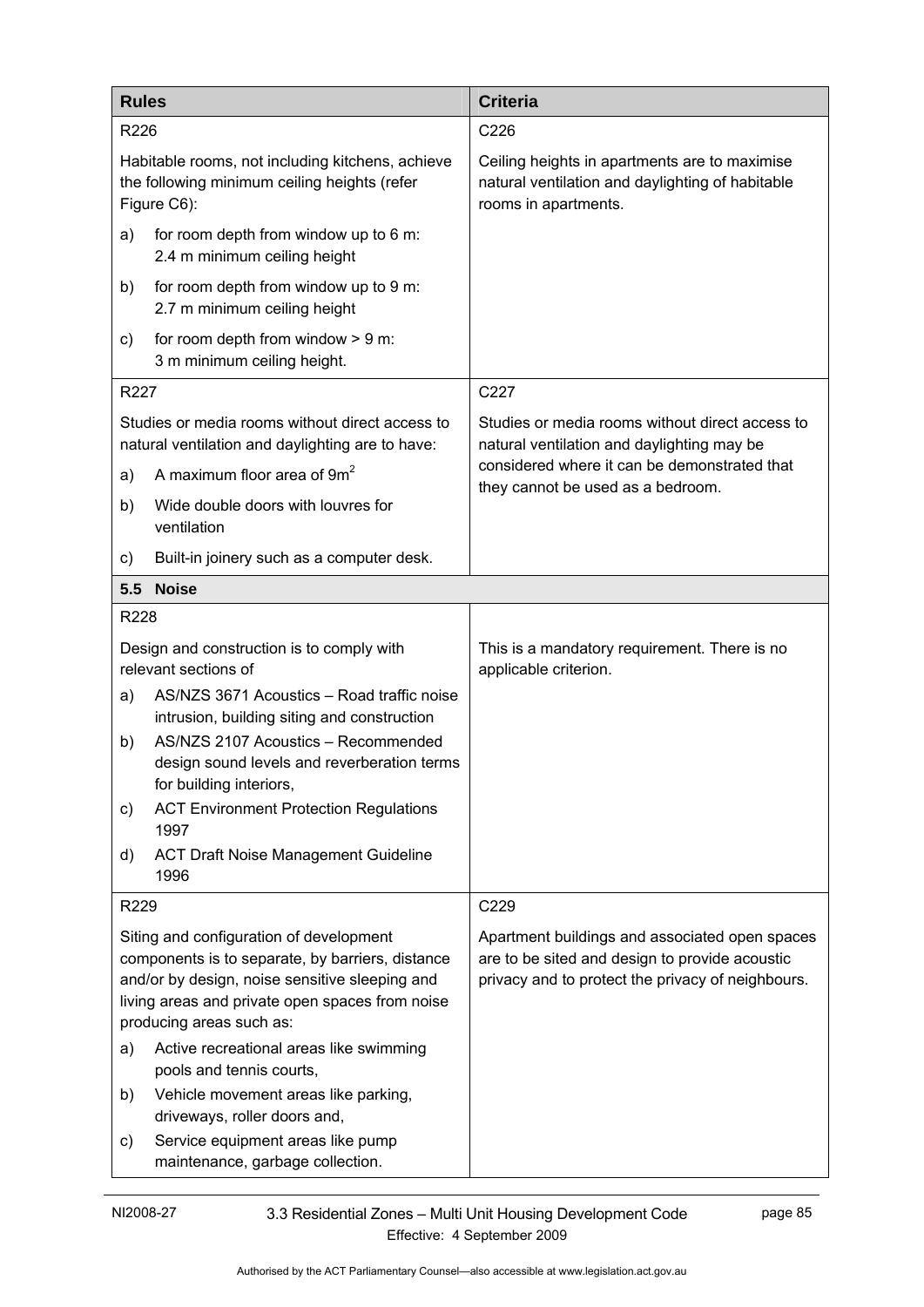| <b>Rules</b>                                                                                                                                                                                                                                                                                                                                                                  | <b>Criteria</b>                                                                                                                                                                                                                                                                                                             |
|-------------------------------------------------------------------------------------------------------------------------------------------------------------------------------------------------------------------------------------------------------------------------------------------------------------------------------------------------------------------------------|-----------------------------------------------------------------------------------------------------------------------------------------------------------------------------------------------------------------------------------------------------------------------------------------------------------------------------|
| R <sub>230</sub>                                                                                                                                                                                                                                                                                                                                                              | C <sub>230</sub>                                                                                                                                                                                                                                                                                                            |
| A construction element that separates, or at<br>some stage in the future could separate, non-<br>residential uses from residential apartments have<br>a method of construction which can achieve the<br>following design sound reduction standards:<br>Airborne Sound<br>a)<br>$R_w$ + $C_{tr}$ of not less than 55 for<br>Design:<br>walls and floors.<br>Impact Sound<br>b) | Apartments near other uses are designed with<br>regard to the potential noise from those activities<br>by locating noise-sensitive sleeping and living<br>areas and private open spaces away from the<br>noise source and by incorporating appropriate<br>noise reduction measures in the construction of<br>the buildings. |
| Design:<br>$L'_n$ , $\overline{L}_w$ of not more than 45 for<br>floors when the non-residential use is<br>located above the residential use: and $LnTsw$<br>of not more than 50 for floors when the<br>commercial use is located below the<br>residential use.                                                                                                                |                                                                                                                                                                                                                                                                                                                             |
| R231                                                                                                                                                                                                                                                                                                                                                                          |                                                                                                                                                                                                                                                                                                                             |
| Continuous noise from air conditioning<br>mechanical ventilation or other equipment that is<br>provided within an apartment as part of the<br>building should not exceed 35dB(A) in bedrooms<br>or 40dB(A) in other rooms of that apartment, in<br>accordance with the procedures of AS/NZS 2107.                                                                             | This is a mandatory requirement. There is no<br>applicable criterion.                                                                                                                                                                                                                                                       |
| 5.6 Private Open Space                                                                                                                                                                                                                                                                                                                                                        |                                                                                                                                                                                                                                                                                                                             |
| R232                                                                                                                                                                                                                                                                                                                                                                          | C232                                                                                                                                                                                                                                                                                                                        |
| Private open space for each dwelling on the<br>ground and podiums is provided and meets the<br>following requirements:                                                                                                                                                                                                                                                        | Private open space is provided and is clearly<br>defined, useable, and meets requirements for<br>privacy, access, outdoor activities, and<br>landscaping.                                                                                                                                                                   |
| minimum area: $24 \text{ m}^2$<br>a)                                                                                                                                                                                                                                                                                                                                          | For the CZ1 Core, CZ2 Business and CZ3                                                                                                                                                                                                                                                                                      |
| minimum width: 4 m opening directly off a<br>b)<br>daytime living area.                                                                                                                                                                                                                                                                                                       | Services Zone where it can be demonstrated that<br>surrounding commercial development will impact                                                                                                                                                                                                                           |
| Note: Space for service functions, such as air conditioners<br>and clothes drying, is additional to this minimum areas<br>specified above.                                                                                                                                                                                                                                    | on the amenity of ground floor private open<br>space, the Authority may consider reducing the<br>amount of private open space provided.                                                                                                                                                                                     |
| R233                                                                                                                                                                                                                                                                                                                                                                          | C233                                                                                                                                                                                                                                                                                                                        |
| Private open space for each upper floor dwelling<br>is provided in the form of a balcony which meets<br>the following requirements:                                                                                                                                                                                                                                           | Private open space is clearly defined, useable<br>and meets requirements for privacy, access, and<br>outdoor activities.                                                                                                                                                                                                    |
| minimum area of balcony: 6 $m2$<br>a)<br>minimum width of 1.8 m<br>b)<br>opening directly off a daytime living area.                                                                                                                                                                                                                                                          |                                                                                                                                                                                                                                                                                                                             |
| Note: Space for service functions, such as air conditioners<br>and clothes drying, is additional to the minimum areas<br>specified above.                                                                                                                                                                                                                                     |                                                                                                                                                                                                                                                                                                                             |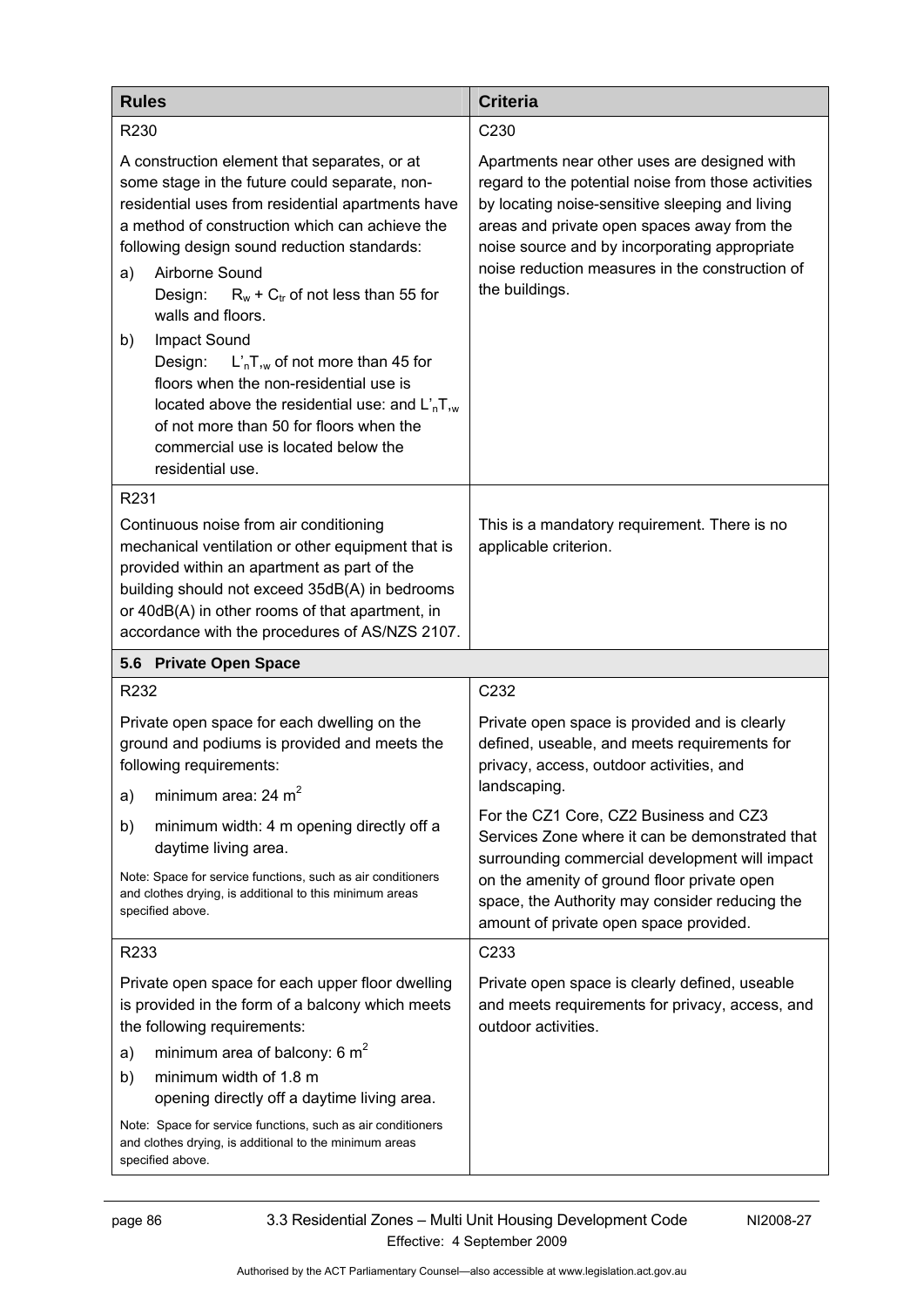| <b>Rules</b>                                                                                                                                                                                                                                                                                                                                                               | <b>Criteria</b>                                                                                                                                                                                                                                                                                                                                                                                                                                                                 |  |
|----------------------------------------------------------------------------------------------------------------------------------------------------------------------------------------------------------------------------------------------------------------------------------------------------------------------------------------------------------------------------|---------------------------------------------------------------------------------------------------------------------------------------------------------------------------------------------------------------------------------------------------------------------------------------------------------------------------------------------------------------------------------------------------------------------------------------------------------------------------------|--|
| R234                                                                                                                                                                                                                                                                                                                                                                       | C234                                                                                                                                                                                                                                                                                                                                                                                                                                                                            |  |
| Private open spaces at ground and podium levels<br>are designed and located to achieve a minimum<br>of 3 hours of direct sunlight to a minimum of 50%<br>of the area between the hours of 9.00 am and<br>3.00 pm on 21 June (Winter Solstice).                                                                                                                             | Private open space is to provide for maximum<br>year round use.                                                                                                                                                                                                                                                                                                                                                                                                                 |  |
| R235                                                                                                                                                                                                                                                                                                                                                                       | C235                                                                                                                                                                                                                                                                                                                                                                                                                                                                            |  |
| All balconies/terraces are integrated into the<br>overall architectural form and detail of the<br>building. Integration of balconies do not<br>negatively impact on solar access to apartments.                                                                                                                                                                            | Private open spaces are to visually enhance the<br>buildings and their setting.                                                                                                                                                                                                                                                                                                                                                                                                 |  |
| R236                                                                                                                                                                                                                                                                                                                                                                       | C236                                                                                                                                                                                                                                                                                                                                                                                                                                                                            |  |
| Fully transparent balustrade construction is not<br>used on balconies for the first four floor levels<br>above street level.                                                                                                                                                                                                                                               | Private open spaces at lower floors provide<br>privacy to residents and screen household items.                                                                                                                                                                                                                                                                                                                                                                                 |  |
| <b>Communal Open Space</b><br>5.7                                                                                                                                                                                                                                                                                                                                          |                                                                                                                                                                                                                                                                                                                                                                                                                                                                                 |  |
| There is no applicable rule.                                                                                                                                                                                                                                                                                                                                               | C237<br>The centrally located communal open space is:<br>directly accessible from common entries<br>a)<br>readily accessible to all residents<br>b)<br>designed to provide for passive surveillance<br>C)<br>d)<br>designed to screen views into adjacent<br>dwellings and their private open space<br>able to be maintained and managed with<br>e)<br>minimal impact on the amenity of residents<br>f)<br>able to provide for larger plants with deep<br>root systems.<br>C238 |  |
| There is no applicable rule.                                                                                                                                                                                                                                                                                                                                               | Sufficiently deep soil zones are provided within<br>the common open space to enable the<br>establishment and healthy growth of deep-rooted<br>plants into natural subsoil.                                                                                                                                                                                                                                                                                                      |  |
| R239                                                                                                                                                                                                                                                                                                                                                                       | C239                                                                                                                                                                                                                                                                                                                                                                                                                                                                            |  |
| An area of communal open space is provided that<br>is centrally located and comprises at least 20% of<br>the total site area. The calculation of the<br>communal open space area is not to include front<br>setbacks or narrow strips of residual land that are<br>not visually or physically incorporated into the<br>area, or areas not readily accessible by residents. | Communal open space is clearly defined,<br>useable and meets requirements for privacy,<br>access, outdoor activities and landscaping<br>Communal open space may include shared<br>indoor facilities for use by all residents, such as<br>gymnasiums, pools, reading rooms and lounge                                                                                                                                                                                            |  |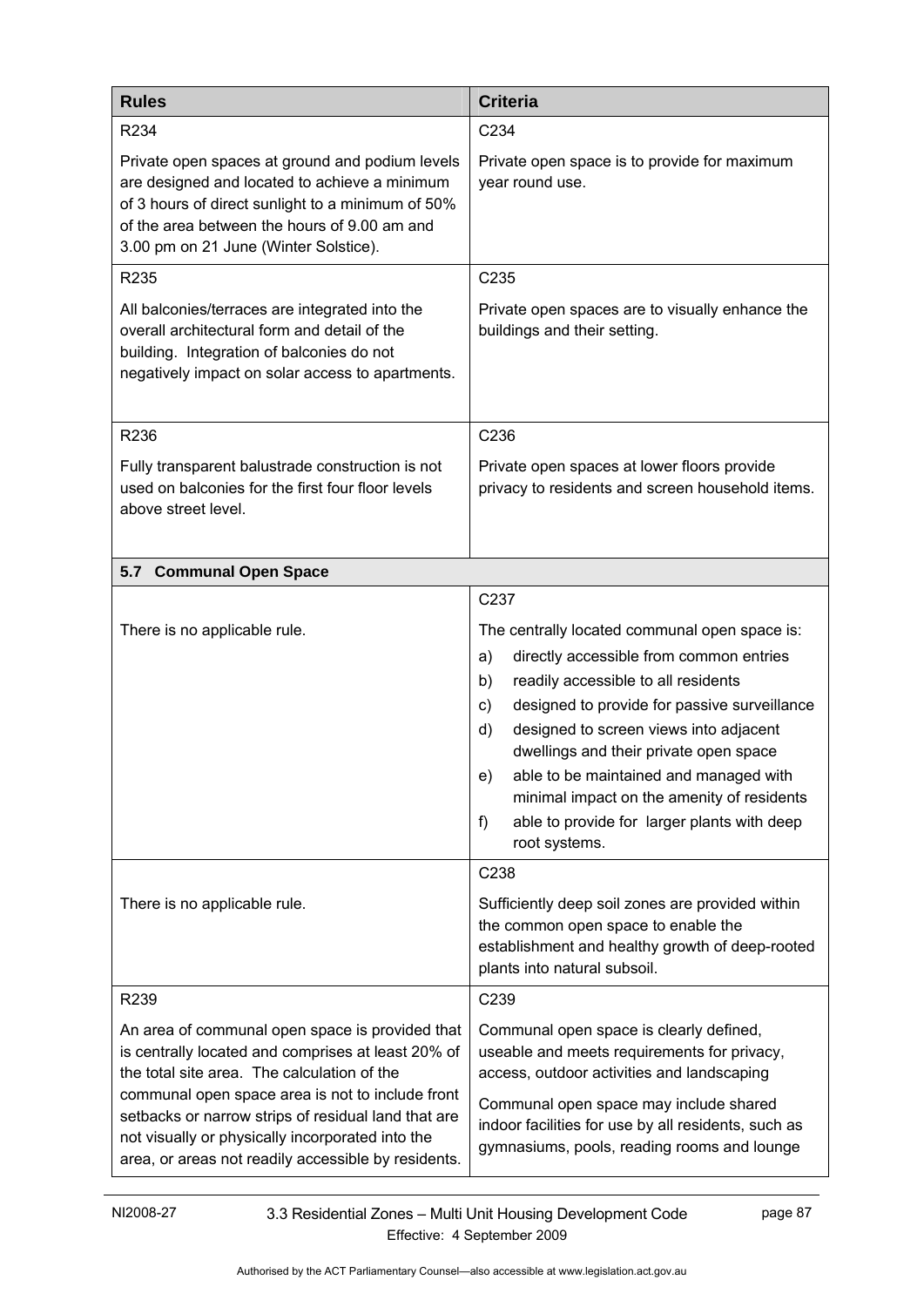| <b>Rules</b>                                                                                                                                                    | <b>Criteria</b>                                                                                                                                                                                                                                    |
|-----------------------------------------------------------------------------------------------------------------------------------------------------------------|----------------------------------------------------------------------------------------------------------------------------------------------------------------------------------------------------------------------------------------------------|
|                                                                                                                                                                 | rooms.                                                                                                                                                                                                                                             |
|                                                                                                                                                                 | C240                                                                                                                                                                                                                                               |
| There is no applicable rule.                                                                                                                                    | A proposal providing less than 20% common<br>open space may be considered where:                                                                                                                                                                   |
|                                                                                                                                                                 | Communal open space is clearly defined,<br>a)<br>useable and meets user requirements for<br>privacy, access, outdoor activities and<br>landscaping;                                                                                                |
|                                                                                                                                                                 | Appropriate shared indoor facilities are<br>b)<br>provided for use by all residents in lieu of<br>outdoor space, including a gymnasium, pool,<br>reading room and/or lounge room;                                                                  |
|                                                                                                                                                                 | There are less than 20 apartments;<br>$\mathsf{c}$                                                                                                                                                                                                 |
|                                                                                                                                                                 | d)<br>The site is in a constrained urban area; or                                                                                                                                                                                                  |
|                                                                                                                                                                 | The site adjoins a large area of public open<br>e)<br>space.                                                                                                                                                                                       |
|                                                                                                                                                                 | C241                                                                                                                                                                                                                                               |
| There is no applicable rule.                                                                                                                                    | To contribute to the quality and amenity of open<br>space on rooftops and car park structures<br>adequate soil depths are provided to support<br>appropriately scaled trees and/or trellises and<br>shade structures that support climbing plants. |
| R242                                                                                                                                                            |                                                                                                                                                                                                                                                    |
| On major avenues, where a proposal is not built<br>to the side boundary, at least one side boundary<br>setback should be available for deep rooted<br>planting. | This is a mandatory requirement. There is no<br>applicable criterion.                                                                                                                                                                              |

### **Element 7: Services**

- a) To provide a convenient area suitable for storage of everyday household items within easy access of the apartment
- b) To ensure a minimum space provision for sporting, leisure fitness and hobby equipment
- c) To ensure clothes drying facilities are appropriately screened from public view
- d) To locate common and private services to maintain streetscape and residential amenity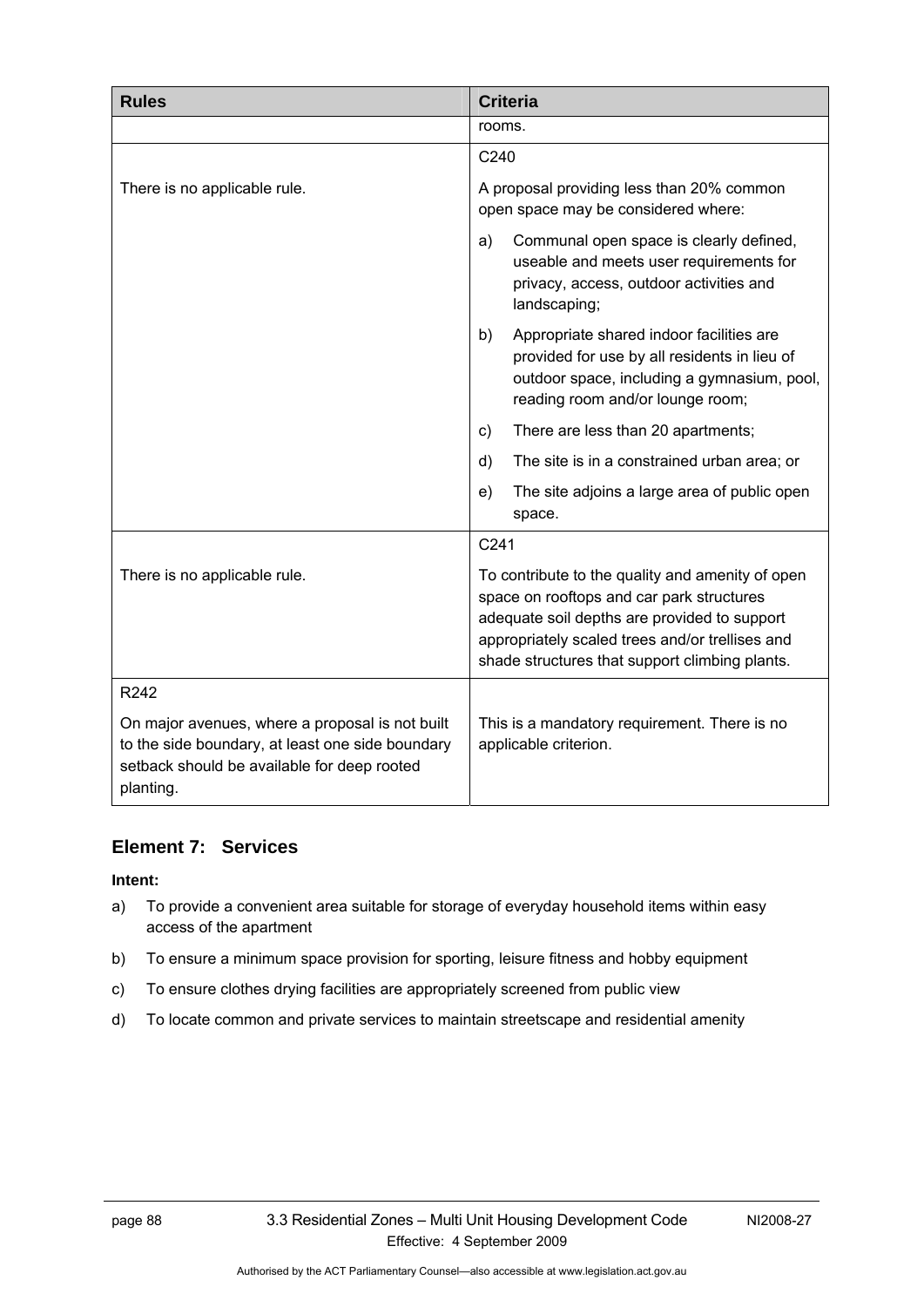| <b>Rules</b>                                                                                                                                                                                                                       | <b>Criteria</b>                                                                                                                                                                     |
|------------------------------------------------------------------------------------------------------------------------------------------------------------------------------------------------------------------------------------|-------------------------------------------------------------------------------------------------------------------------------------------------------------------------------------|
| Lighting<br>7.1                                                                                                                                                                                                                    |                                                                                                                                                                                     |
| There is no applicable rule.                                                                                                                                                                                                       | C243<br>Lighting to external circulation routes, dwelling<br>entries, driveways and car parks is legible and<br>provides for personal safety and security.                          |
| 7.2 Mailboxes                                                                                                                                                                                                                      |                                                                                                                                                                                     |
| R <sub>244</sub>                                                                                                                                                                                                                   | C244                                                                                                                                                                                |
| Mailboxes for dwellings are located at street<br>entries to residential developments and comply<br>with the requirements of Australia Post Terms<br>and Conditions, 'Appendix 2: Street Mail Service<br>- Conditions of Delivery'. | Mailboxes are located for convenient access by<br>residents and deliverers with passive surveillance<br>from the street or from active uses.                                        |
| 7.3 Clothes Drying                                                                                                                                                                                                                 |                                                                                                                                                                                     |
|                                                                                                                                                                                                                                    | C245                                                                                                                                                                                |
| There is no applicable rule.                                                                                                                                                                                                       | External clothes drying facilities are provided in<br>the form of:                                                                                                                  |
|                                                                                                                                                                                                                                    | open-air, communal clothes drying facilities<br>a)<br>that are easily accessible for all residents<br>and visually screened from public areas                                       |
|                                                                                                                                                                                                                                    | an area of 2 $m^2$ , in addition to the minimum<br>b)<br>private open space requirement for private<br>balconies, and screened from view from on-<br>site and external open spaces. |
| 7.4 Storage                                                                                                                                                                                                                        |                                                                                                                                                                                     |
| R246                                                                                                                                                                                                                               | C246                                                                                                                                                                                |
| Storage facilities are provided at the following<br>minimum rates:                                                                                                                                                                 | Dwellings are provided with adequate secure<br>storage areas.                                                                                                                       |
| studio and one-bedroom dwellings: $4 m2$<br>a)<br>with a minimum height of 2 m                                                                                                                                                     |                                                                                                                                                                                     |
| two and three+ bedroom dwellings: $5 m2$<br>b)<br>with a minimum height of 2 m.                                                                                                                                                    |                                                                                                                                                                                     |
| At least 50% of the total storage area is provided<br>within apartments and is accessible from either<br>the hall or living areas.                                                                                                 |                                                                                                                                                                                     |
| There is no applicable rule.                                                                                                                                                                                                       | C247<br>Where bicycle storage is provided within the<br>dwelling storage rate, the storage is configured to<br>allow for unimpeded storage and removal of<br>bicycles.              |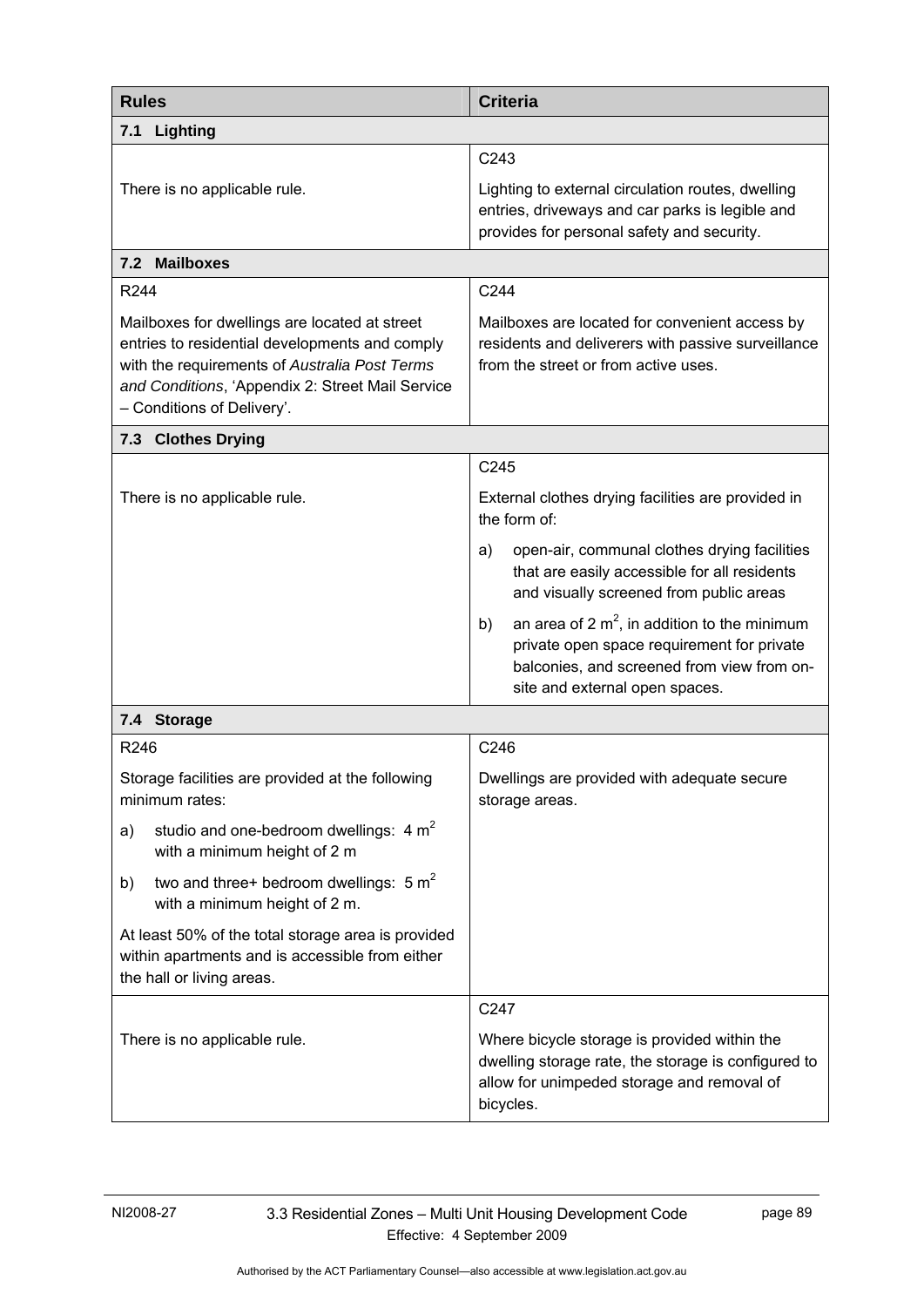

Higher amenity is created through multiple common building entries that creates a high proportion of dual aspect apartments



Lower amenity is created by a double loaded corridor that increases proportion of single aspect apartments

### **Figure C2 Shared Entries**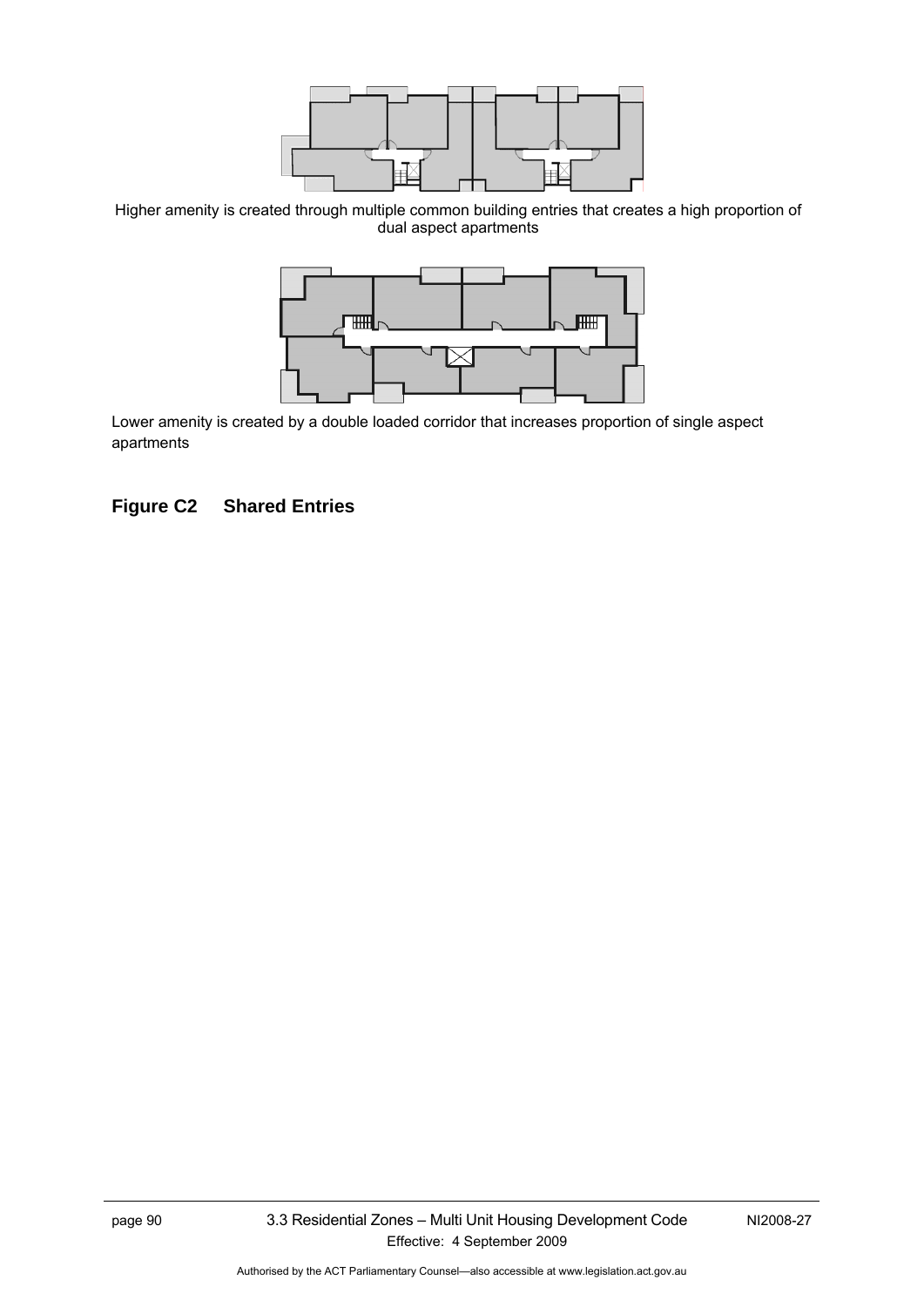

#### **Figure C3 Building Interfaces**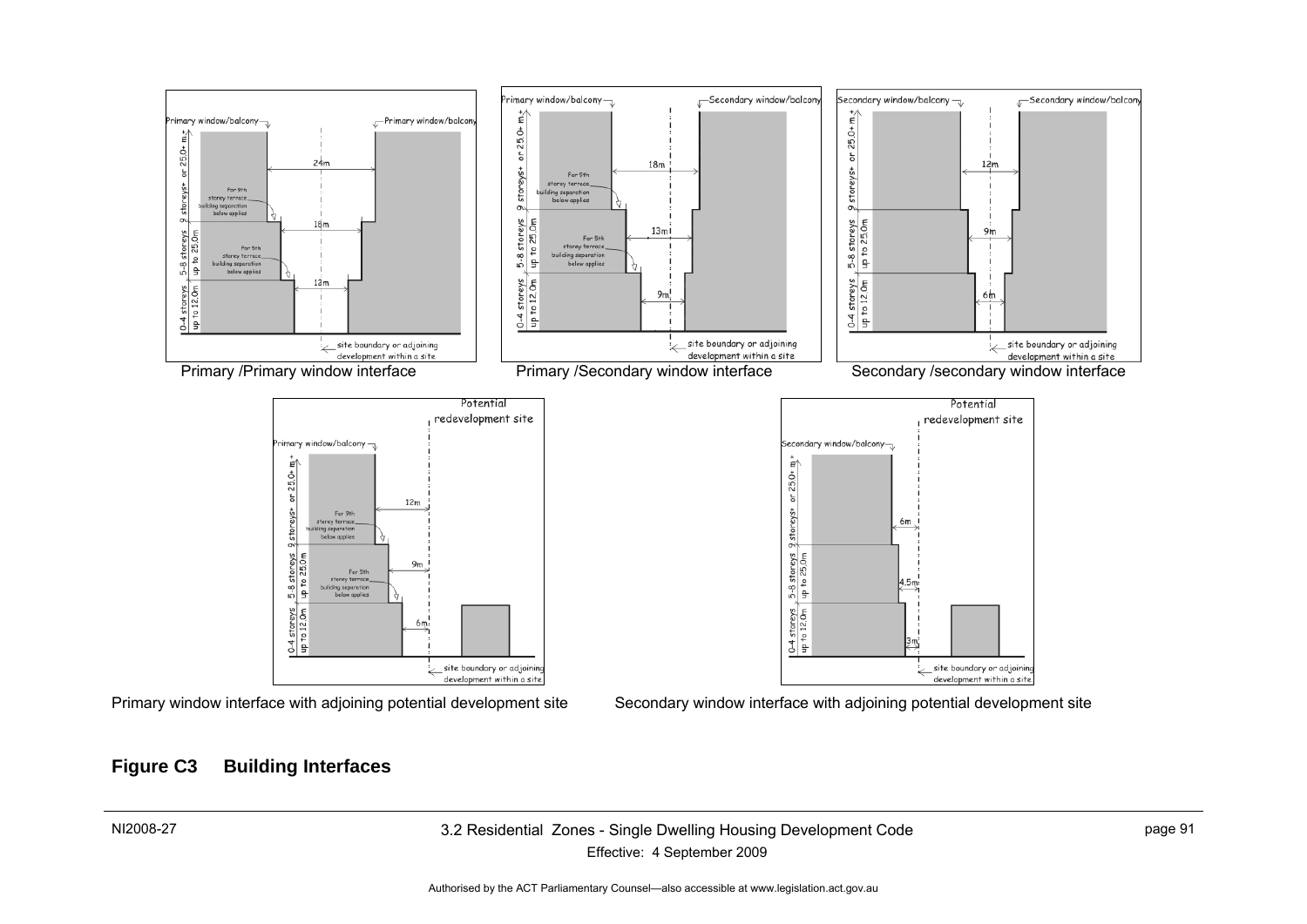

Walk-up apartment buildings: The path of travel from either ground floor building entry or from basement car parks to the front door of an apartment is a maximum of stair rise of three storeys (including basement car park levels).

# **Figure C4 Buildings Without Lift Access**



### **Figure C5 Screening Zones**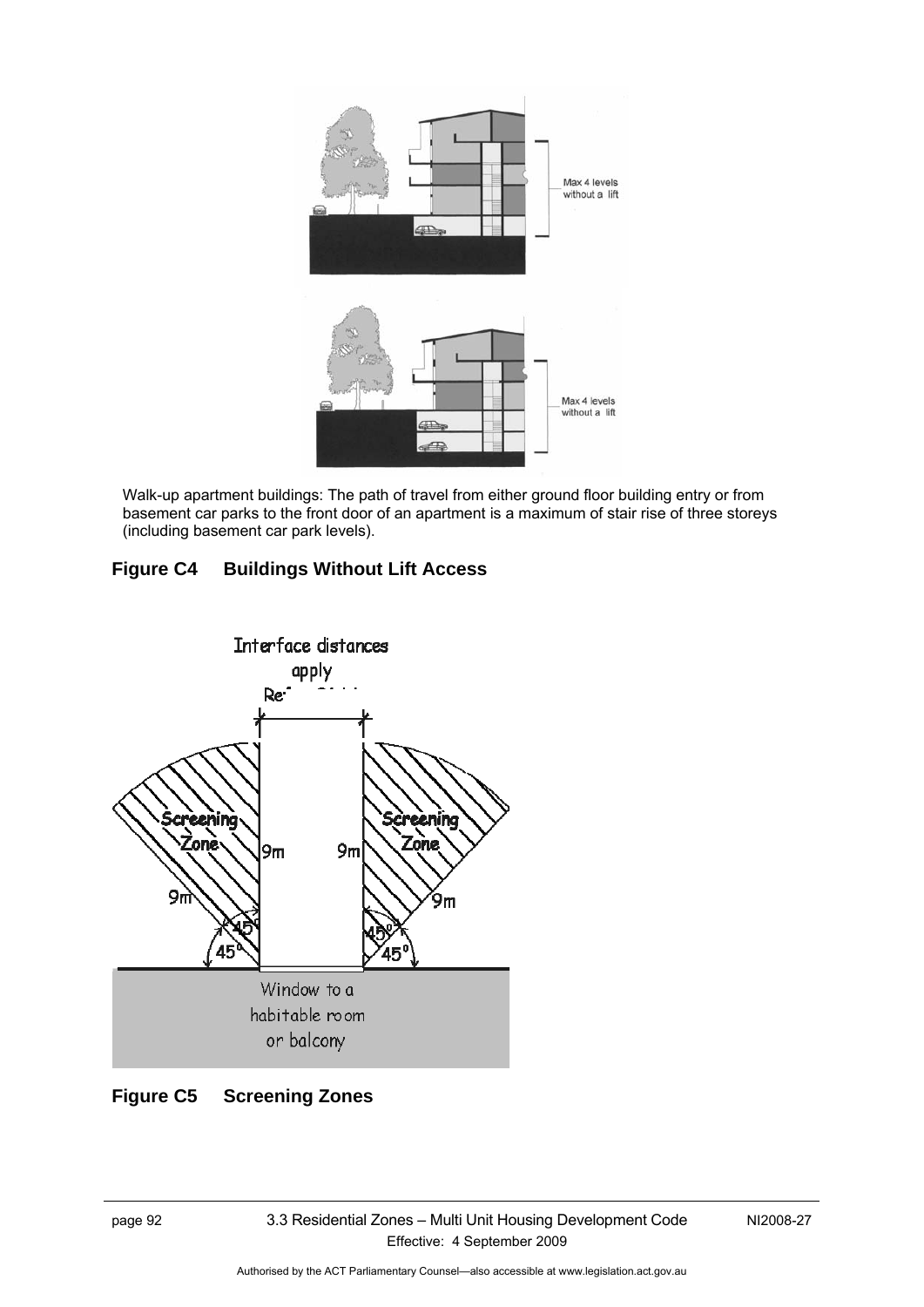

Ceiling height and room depth up to 6m



Ceiling height and room depth between 6m and 9m



Ceiling height and room depth between 9m and 12m

# **Figure C6 Ceiling Heights and Room Depths**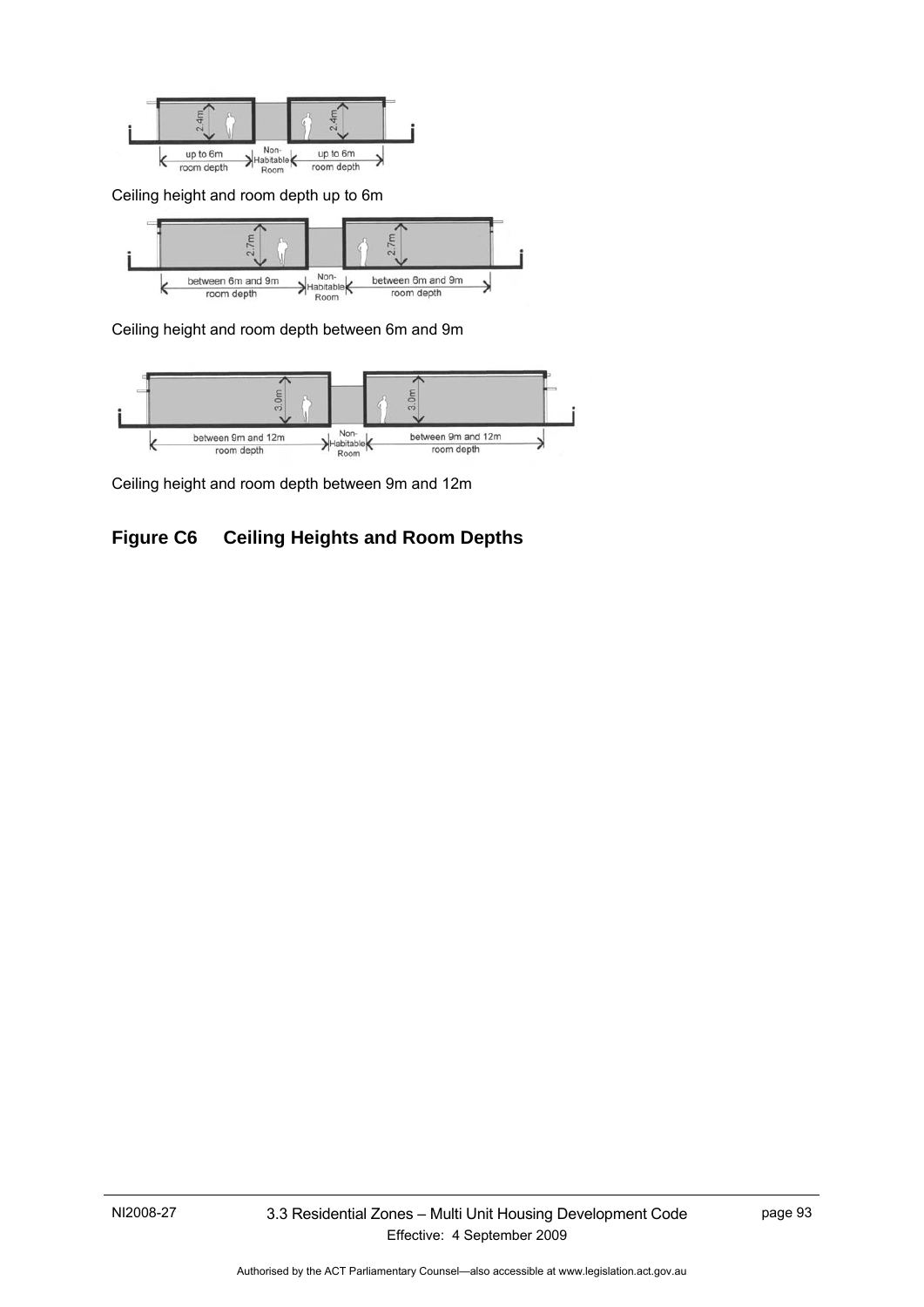# **Part D - Development Type Controls - Other Forms of Residential Development and Non-Residential Development**

 This Part of the Code applies to development applications for other forms of residential development (not including single dwelling housing) and for non-residential development in all Residential Zones. Parts A and B of this Code also apply as does C(1) of the Residential Zones – Single Dwelling Housing Development Code.

### **Element 1: Restrictions on Use**

#### **Intent:**

- a) To protect the amenity of the area by restricting the agglomeration of non residential and other forms of residential activities
- b) To ensure the development is of a compatible scale with surrounding residential development and residential character of the locality (being predominantly detached housing)
- c) To ensure ease of access to essential non residential activities
- d) The community's lifecycle housing needs are met through well-designed adaptable housing
- e) To provide for a range of residential forms whilst maintaining the residential character of the locality

| <b>Rules</b>                                                                                                                                                                                                                                              | <b>Criteria</b>                                                                                                                                      |
|-----------------------------------------------------------------------------------------------------------------------------------------------------------------------------------------------------------------------------------------------------------|------------------------------------------------------------------------------------------------------------------------------------------------------|
| <b>Development Standards</b><br>1.1                                                                                                                                                                                                                       |                                                                                                                                                      |
| R <sub>248</sub>                                                                                                                                                                                                                                          |                                                                                                                                                      |
| Except as expressly provided for in any Item to<br>this Element, the provisions of Parts A and B of<br>this Code and Part C(1) of the Residential Zones<br>- Single Dwelling Housing Development Code<br>apply to development identified in this Element. | This is a mandatory requirement. There is no<br>applicable criterion.                                                                                |
| 1.2 Plot Ratio                                                                                                                                                                                                                                            |                                                                                                                                                      |
|                                                                                                                                                                                                                                                           | C <sub>249</sub>                                                                                                                                     |
| There is no applicable rule.                                                                                                                                                                                                                              | Notwithstanding any other provisions relating to<br>plot ratio, on land where a lawfully constructed<br>building exceeds the stipulated maximum plot |

building exceeds the stipulated maximum plot ratio, a new building or buildings up to the same plot ratio may be permitted subject to consideration of any adverse impact resulting from increase in building bulk and providing that the development does not involve an increase in the number of dwellings on the land.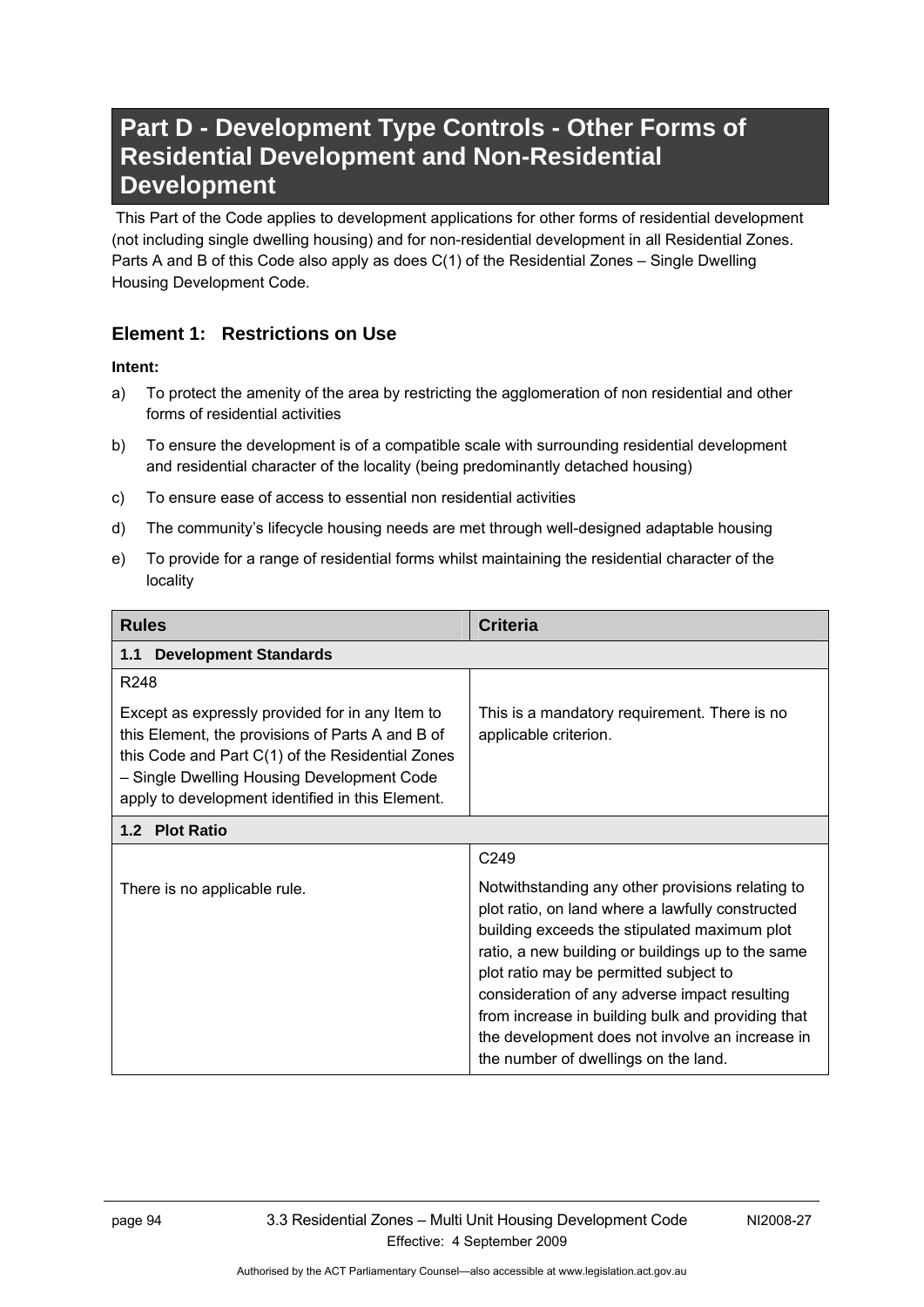| <b>Rules</b>     |                                                                                                                                                                                                                                                                                                                      | <b>Criteria</b>                                                                                                                                                                                   |  |
|------------------|----------------------------------------------------------------------------------------------------------------------------------------------------------------------------------------------------------------------------------------------------------------------------------------------------------------------|---------------------------------------------------------------------------------------------------------------------------------------------------------------------------------------------------|--|
|                  | 1.3 Habitable Suite                                                                                                                                                                                                                                                                                                  |                                                                                                                                                                                                   |  |
| R250             |                                                                                                                                                                                                                                                                                                                      | C250                                                                                                                                                                                              |  |
|                  | The applicant submits a statutory declaration<br>stating that, while the habitable suite is occupied<br>as a separate domicile, it will be occupied only by<br>a person who is providing care to or receiving<br>care from an occupant of the main dwelling for<br>reasons of infirmity (due to age) or disability.  | This is a mandatory requirement. There is no<br>merit criterion.                                                                                                                                  |  |
|                  |                                                                                                                                                                                                                                                                                                                      | C <sub>251</sub>                                                                                                                                                                                  |  |
|                  | There is no applicable rule.                                                                                                                                                                                                                                                                                         | It is demonstrated and documented how the<br>a)<br>habitable suite will be integrated into the<br>dwelling, and how kitchen facilities will be<br>removed when the care is no longer<br>required. |  |
| R252             |                                                                                                                                                                                                                                                                                                                      |                                                                                                                                                                                                   |  |
|                  | The habitable suite is as follows:                                                                                                                                                                                                                                                                                   | This is a mandatory requirement. There is no                                                                                                                                                      |  |
| a)               | permitted only on a block on which a single<br>dwelling is erected                                                                                                                                                                                                                                                   | applicable criterion.                                                                                                                                                                             |  |
| b)               | complies with all relevant items in Parts A<br>and B of this Code and Part C(1) of the<br>Residential Zones - Single Dwelling<br>Housing Development Code.                                                                                                                                                           |                                                                                                                                                                                                   |  |
| R253             |                                                                                                                                                                                                                                                                                                                      | C <sub>253</sub>                                                                                                                                                                                  |  |
|                  | The habitable suite is as follows:                                                                                                                                                                                                                                                                                   | To protect the single dwelling housing character                                                                                                                                                  |  |
| a)               | maximum gross floor area of 70m <sup>2</sup>                                                                                                                                                                                                                                                                         | and amenity of predominantly detached housing                                                                                                                                                     |  |
| b)               | 1 parking space in addition to that required<br>by the main dwelling                                                                                                                                                                                                                                                 | areas.                                                                                                                                                                                            |  |
|                  | 1.4 Relocatable Unit                                                                                                                                                                                                                                                                                                 |                                                                                                                                                                                                   |  |
| R <sub>254</sub> |                                                                                                                                                                                                                                                                                                                      |                                                                                                                                                                                                   |  |
|                  | The applicant submits a statutory declaration<br>stating that, while the relocatable unit is occupied<br>as a separate domicile, it will be occupied only by<br>a person who is providing care to or receiving<br>care from an occupant of the main dwelling for<br>reasons of infirmity (due to age) or disability. | This is a mandatory requirement. There is no<br>applicable criterion.                                                                                                                             |  |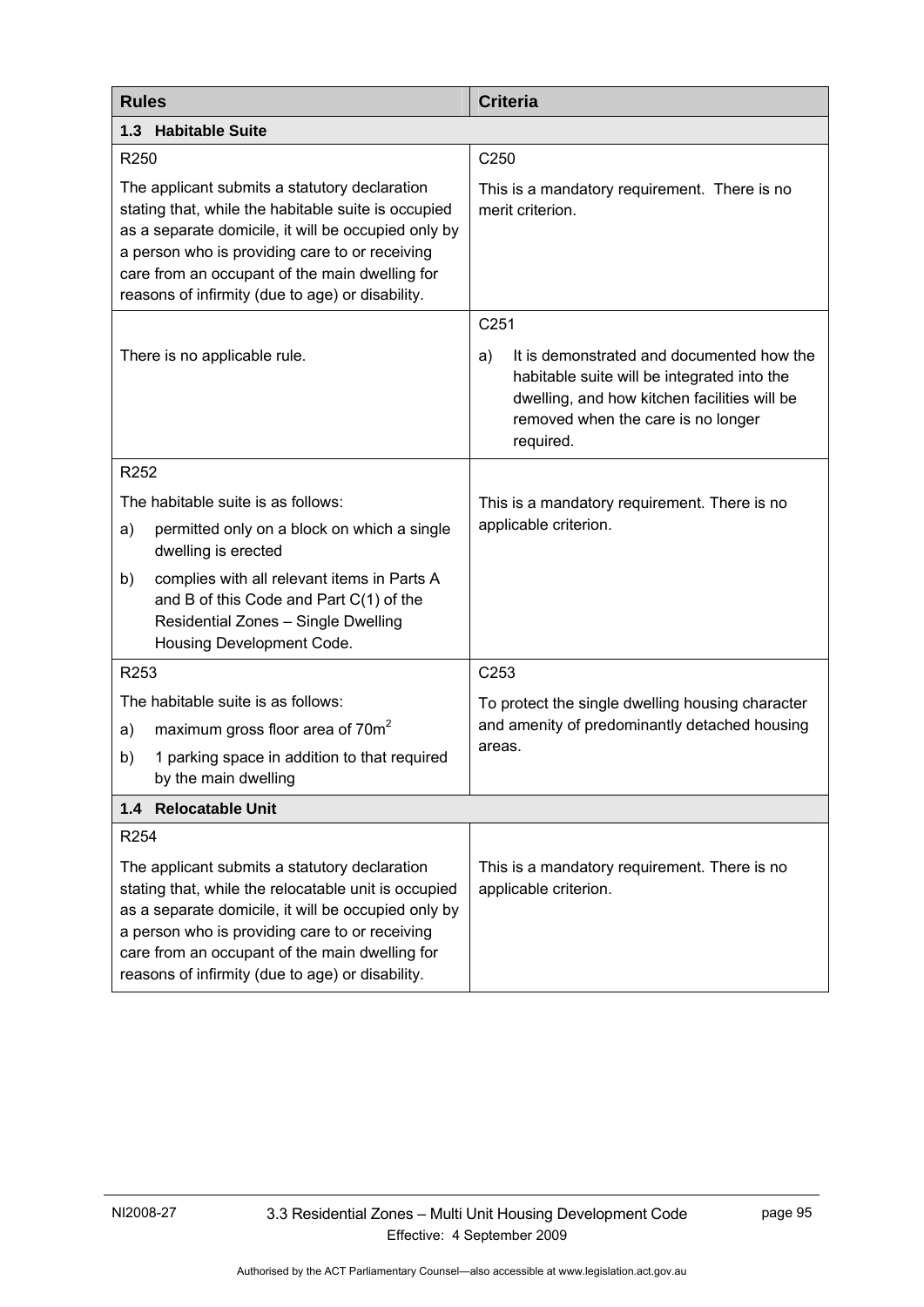| <b>Rules</b>     |                                                                                                                                                                                                     | <b>Criteria</b>                                                                                                                                                                                        |
|------------------|-----------------------------------------------------------------------------------------------------------------------------------------------------------------------------------------------------|--------------------------------------------------------------------------------------------------------------------------------------------------------------------------------------------------------|
| R <sub>255</sub> |                                                                                                                                                                                                     |                                                                                                                                                                                                        |
|                  | The relocatable unit is as follows:                                                                                                                                                                 | This is a mandatory requirement. There is no                                                                                                                                                           |
| a)               | permitted only on a block on which a single<br>dwelling is erected                                                                                                                                  | applicable criterion.                                                                                                                                                                                  |
| b)               | complies with all relevant items in Parts A<br>and B of this Code and Part C(1) of the<br>Residential Zones - Single Dwelling<br>Housing Development Code.                                          |                                                                                                                                                                                                        |
| R256             |                                                                                                                                                                                                     | C256                                                                                                                                                                                                   |
| a)               | The relocatable unit is as follows:                                                                                                                                                                 | To protect the single dwelling housing character                                                                                                                                                       |
|                  | maximum gross floor area of 70 $m2$<br>D.                                                                                                                                                           | and amenity of predominantly detached housing<br>areas.                                                                                                                                                |
|                  | ii) 1 parking space in addition to that<br>required by the main dwelling                                                                                                                            |                                                                                                                                                                                                        |
|                  | iii) the unit is sited and designed so that:                                                                                                                                                        |                                                                                                                                                                                                        |
|                  | iv) the wall height does not exceed 3.5 m                                                                                                                                                           |                                                                                                                                                                                                        |
|                  | v) it is at the rear of the main dwelling.                                                                                                                                                          |                                                                                                                                                                                                        |
| b)               | The minimum setback from any window or<br>opening in a wall of the main dwelling is<br>3.5 m.                                                                                                       |                                                                                                                                                                                                        |
| $1.5$            | Boarding House, Child Care Centre, Community Activity Centre and Residential Care<br><b>Accommodation</b>                                                                                           |                                                                                                                                                                                                        |
|                  |                                                                                                                                                                                                     | C257                                                                                                                                                                                                   |
|                  | There is no applicable rule.                                                                                                                                                                        | It is demonstrated that the use will not have<br>a)<br>a significant adverse impact on surrounding<br>residential development.                                                                         |
|                  |                                                                                                                                                                                                     | The building form and materials have a<br>b)<br>domestic character and scale compatible<br>with the locality.                                                                                          |
|                  |                                                                                                                                                                                                     | <b>Exception:</b> These criteria are not applicable to<br>childcare centres in Belconnen, Section 55, Block<br>37, Section 66, Section 67, Block 3, and part<br>Block 2, and Section 88, part Block 1. |
| R258             |                                                                                                                                                                                                     | C258                                                                                                                                                                                                   |
|                  | These uses are permitted only where:                                                                                                                                                                | To protect the amenity of the areas by restricting                                                                                                                                                     |
| a)               | there is a maximum of 1 of these uses per<br>section                                                                                                                                                | the agglomeration of non residential activities and<br>to ensure that the development is of a compatible<br>scale with surrounding residential development.                                            |
| b)               | there is a maximum plot ratio of 35%                                                                                                                                                                |                                                                                                                                                                                                        |
|                  | <b>Exception:</b> These rules are not applicable to<br>childcare centres in Belconnen, Section 55, Block<br>37, Section 66, Section 67, Block 3, and part<br>Block 2, and Section 88, part Block 1. |                                                                                                                                                                                                        |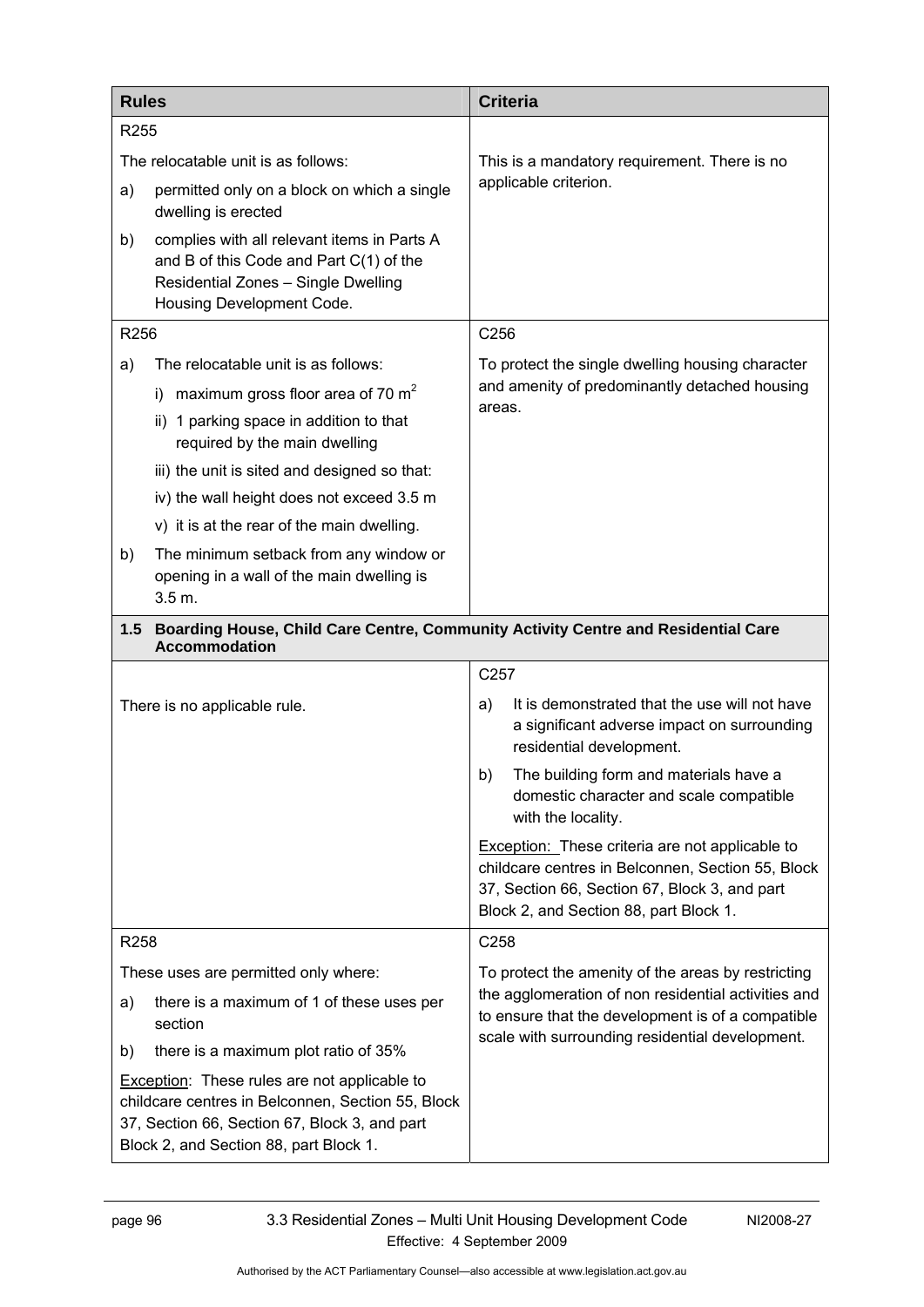| <b>Rules</b>                                                                                                                                                                                                               | <b>Criteria</b>                                                                                                                                                                   |
|----------------------------------------------------------------------------------------------------------------------------------------------------------------------------------------------------------------------------|-----------------------------------------------------------------------------------------------------------------------------------------------------------------------------------|
| <b>Supportive Housing</b><br>1.6                                                                                                                                                                                           |                                                                                                                                                                                   |
|                                                                                                                                                                                                                            | C259                                                                                                                                                                              |
| There is no applicable rule.                                                                                                                                                                                               | It is demonstrated that the use will not have<br>a)<br>a significant adverse impact on surrounding<br>residential development.                                                    |
|                                                                                                                                                                                                                            | The building form and materials have a<br>b)<br>domestic character and scale compatible<br>with the locality.                                                                     |
| R260                                                                                                                                                                                                                       |                                                                                                                                                                                   |
| All dwellings for the purpose of supportive<br>housing are designed to meet the relevant<br>Australian Standard for adaptable housing and<br>any relevant considerations in the Access and<br><b>Mobility General Code</b> | This is a mandatory requirement. There is no<br>applicable criterion.                                                                                                             |
| R261                                                                                                                                                                                                                       |                                                                                                                                                                                   |
| In the RZ1 Zone, on a standard block (or a block<br>resulting from the consolidation of these blocks),<br>the maximum plot ratio is 35% where supportive<br>housing is included on the block.                              | This is a mandatory requirement. There is no<br>applicable criterion.                                                                                                             |
| 1.7 Guest House                                                                                                                                                                                                            |                                                                                                                                                                                   |
| R262                                                                                                                                                                                                                       |                                                                                                                                                                                   |
| Guest houses are permitted only:                                                                                                                                                                                           | This is a mandatory requirement. There is no                                                                                                                                      |
| at a maximum of 1 per section and only<br>a)<br>where adjacent to a commercial zone                                                                                                                                        | applicable criterion.                                                                                                                                                             |
| on blocks abutting Northbourne Avenue in<br>b)<br>Downer, Sections 34 and 44                                                                                                                                               |                                                                                                                                                                                   |
| in Belconnen Section 55, Block 37, Section<br>c)<br>66, Section 67, Block 3 and part Block 2,<br>and Section 88, part Block 1                                                                                              |                                                                                                                                                                                   |
| <b>Health Facility</b><br>1.8                                                                                                                                                                                              |                                                                                                                                                                                   |
| R263                                                                                                                                                                                                                       | C263                                                                                                                                                                              |
| A health facility is permitted where:                                                                                                                                                                                      | To protect the amenity of the areas by restricting                                                                                                                                |
| there is a maximum of one per section<br>a)                                                                                                                                                                                | the agglomeration of non residential activities to<br>ensure that health facilities are located in areas                                                                          |
| b)<br>it is adjacent to a group centre or local<br>centre; or                                                                                                                                                              | which are easily and safely accessible.                                                                                                                                           |
| in Belconnen, Section 55, Block 37, Section<br>c)<br>66, Section 67, Block 3 and part Block 2,<br>and Section 88, part Block 1.                                                                                            | <b>Exception:</b> These criteria are not applicable in<br>Belconnen, Section 55, Block 37, Section 66,<br>Section 67, Block 3, and part Block 2, and<br>Section 88, part Block 1. |